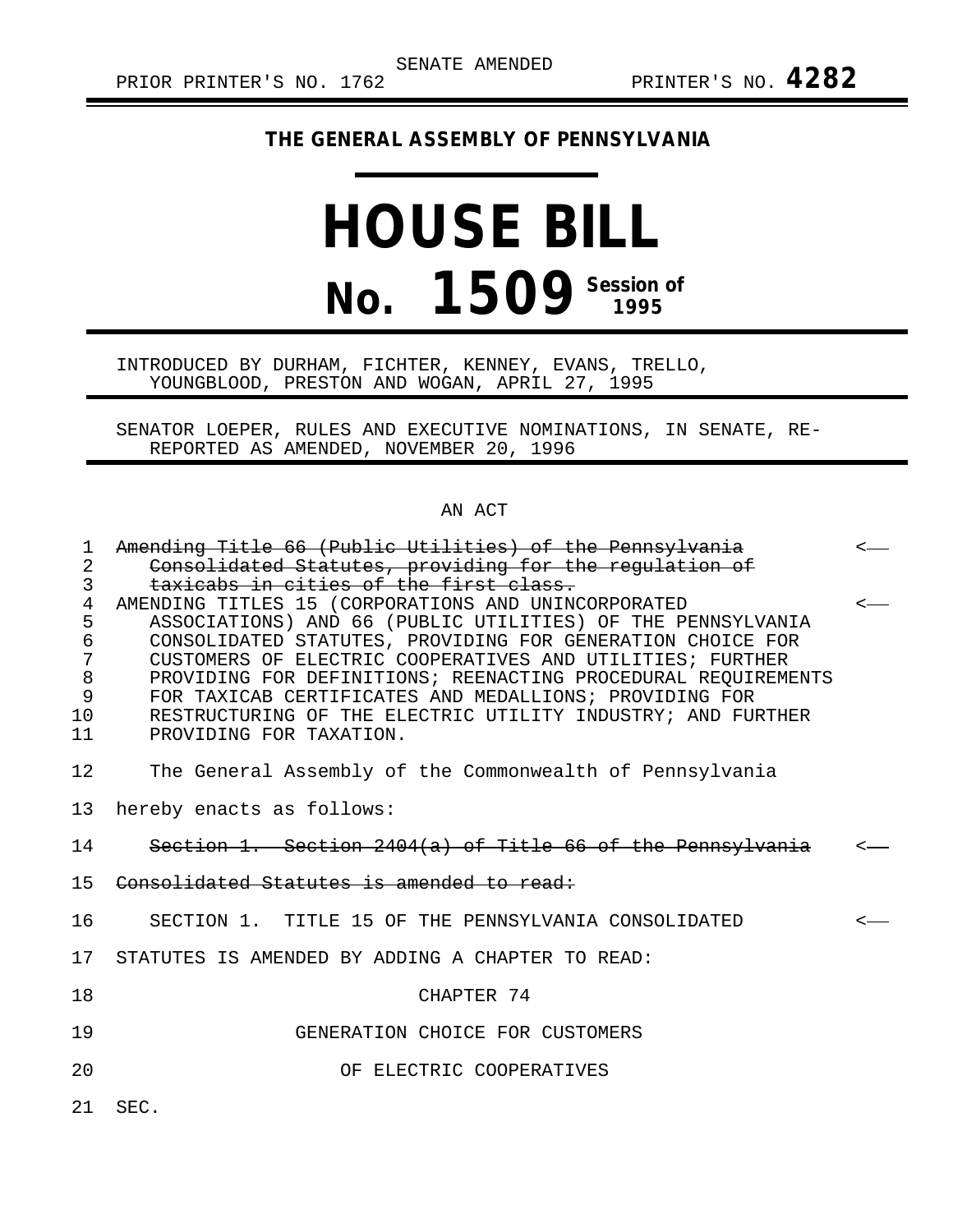- 1 7401. SHORT TITLE OF CHAPTER.
- 2 7402. APPLICATION.
- 3 7403. DECLARATION OF POLICY.

4 7404. DEFINITIONS.

5 7405. CUSTOMER CHOICE IN ELECTRIC COOPERATIVE SERVICE 6 TERRITORIES.

7 7406. COMPETITION BY ELECTRIC COOPERATIVES.

8 7407. TRANSITION SURCHARGE AND STRANDED COST RECOVERY.

9 7408. OPTION TO ELECT COMMISSION REVIEW.

10 7409. UNIVERSAL SERVICE AND ENERGY CONSERVATION.

11 7410. SAVINGS PROVISION AND REPEALER.

12 § 7401. SHORT TITLE OF CHAPTER.

13 THIS CHAPTER SHALL BE KNOWN AND MAY BE CITED AS THE

14 ELECTRICITY GENERATION CHOICE FOR CUSTOMERS OF ELECTRIC

15 COOPERATIVES ACT.

16 § 7402. APPLICATION.

17 THE PROVISIONS OF 66 PA.C.S. CH. 28 (RELATING TO

18 RESTRUCTURING OF ELECTRIC UTILITY INDUSTRY) SHALL NOT APPLY TO 19 ELECTRIC COOPERATIVE CORPORATIONS OR TO THE LAWS RELATING TO 20 ELECTRIC COOPERATIVE CORPORATIONS.

21 § 7403. DECLARATION OF POLICY.

22 THE GENERAL ASSEMBLY FINDS AND DECLARES AS FOLLOWS:

23 (1) BECAUSE OF ADVANCES IN ELECTRIC GENERATION 24 TECHNOLOGY AND FEDERAL INITIATIVES TO ENCOURAGE GREATER 25 COMPETITION IN THE WHOLESALE ELECTRIC MARKET, IT IS NOW IN 26 THE PUBLIC INTEREST TO PERMIT RETAIL CUSTOMERS TO OBTAIN 27 DIRECT ACCESS TO A COMPETITIVE GENERATION MARKET, AS LONG AS 28 SAFE AND AFFORDABLE SERVICE IS AVAILABLE AT LEVELS OF 29 RELIABILITY THAT ARE CURRENTLY ENJOYED BY THE CITIZENS AND 30 BUSINESSES OF THIS COMMONWEALTH.

19950H1509B4282 - 2 -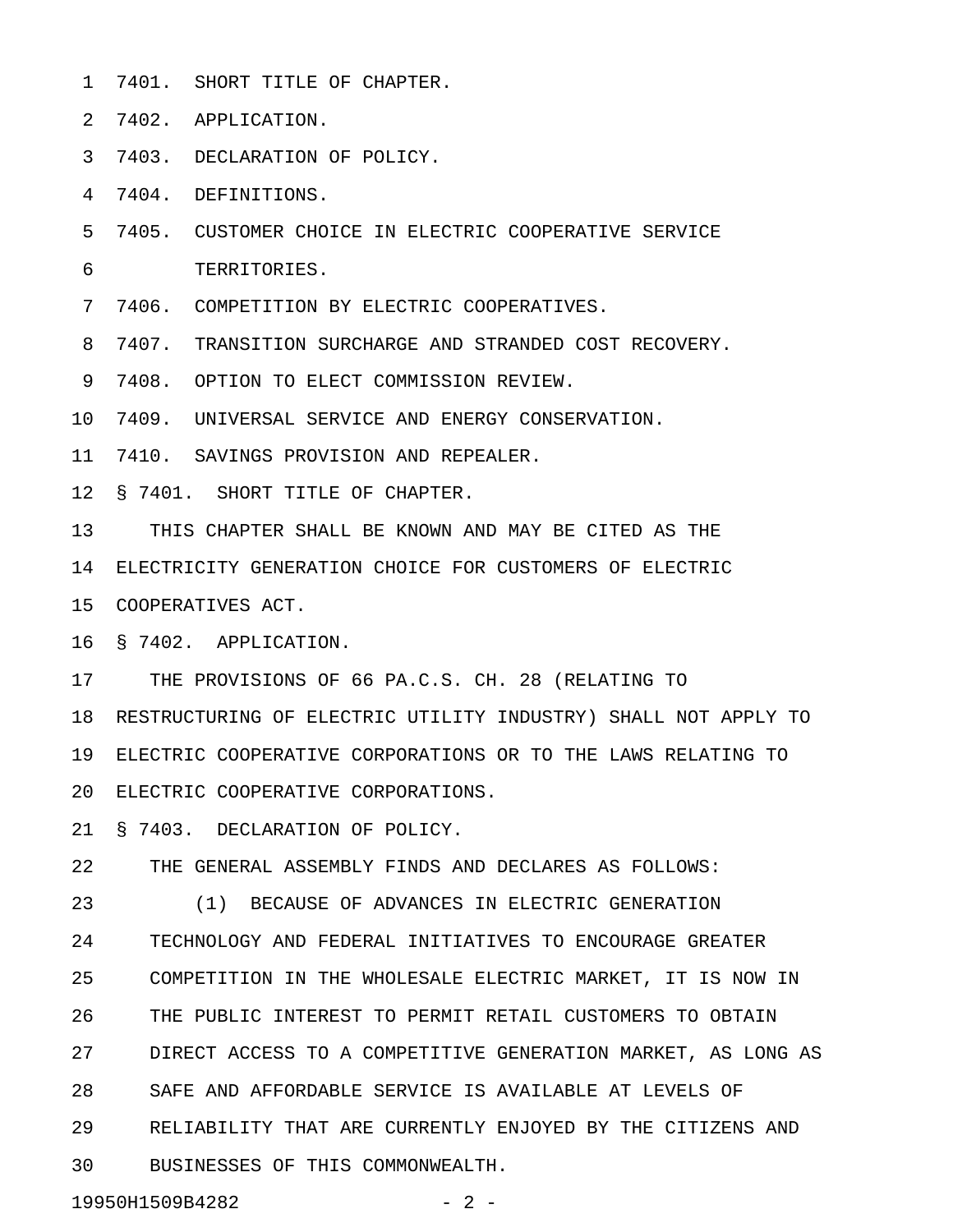1 (2) ELECTRIC COOPERATIVE CORPORATIONS WHICH OWN AND 2 OPERATE ELECTRIC GENERATION, TRANSMISSION OR DISTRIBUTION 3 FACILITIES IN THIS COMMONWEALTH, WHICH ARE OPERATED ON A 4 NONPROFIT BASIS AND WHICH ARE OWNED AND ARE DEMOCRATICALLY 5 CONTROLLED BY THE MEMBER CONSUMERS WHICH THEY SERVE ARE AN 6 ESSENTIAL PART OF THE RURAL INFRASTRUCTURE AND AN IMPORTANT 7 PARTICIPANT IN THE ECONOMIC DEVELOPMENT AND VITALITY OF 8 SIGNIFICANT AREAS OF THIS COMMONWEALTH.

9 (3) IN PROVIDING FOR CUSTOMER CHOICE FOR THE MEMBER 10 CONSUMERS OF ELECTRIC COOPERATIVE CORPORATIONS, THE FINANCIAL 11 INTEGRITY, OPERATIONS AND INDEPENDENCE OF ELECTRIC 12 COOPERATIVE CORPORATIONS MUST BE PROTECTED AND PRESERVED, 13 WHILE COMPARABLE STANDARDS ARE PROVIDED FOR ELECTRIC 14 SUPPLIERS FOR THE PROVISION OF SERVICE TO NEW LOADS, BY 15 PROVIDING FOR THE CONTINUED EXEMPTION FOR ELECTRIC 16 COOPERATIVE CORPORATIONS FROM THE JURISDICTION AND CONTROL OF 17 THE COMMISSION AND BY PROVIDING FOR A SEPARATE SYSTEM OF 18 CHOICE FOR PERSONS IN THE SERVICE TERRITORIES OF ELECTRIC 19 COOPERATIVE CORPORATIONS.

20 (4) THE COMPLETE RIGHT OF ELECTRIC COOPERATIVE 21 CORPORATIONS TO COMPETE WITH OTHERS IN PROVIDING ELECTRIC AND 22 OTHER SERVICES MUST BE PROVIDED FOR THROUGHOUT THIS 23 COMMONWEALTH.

24 § 7404. DEFINITIONS.

25 THE FOLLOWING WORDS AND PHRASES WHEN USED IN THIS CHAPTER 26 SHALL HAVE THE MEANINGS GIVEN TO THEM IN THIS SECTION UNLESS THE 27 CONTEXT CLEARLY INDICATES OTHERWISE:

28 "COMMISSION." THE PENNSYLVANIA PUBLIC UTILITY COMMISSION. 29 "DEPARTING MEMBER." A MEMBER CONSUMER SERVED AT RETAIL BY AN 30 ELECTRIC COOPERATIVE CORPORATION THAT HAS GIVEN NOTICE OF INTENT 19950H1509B4282 - 3 -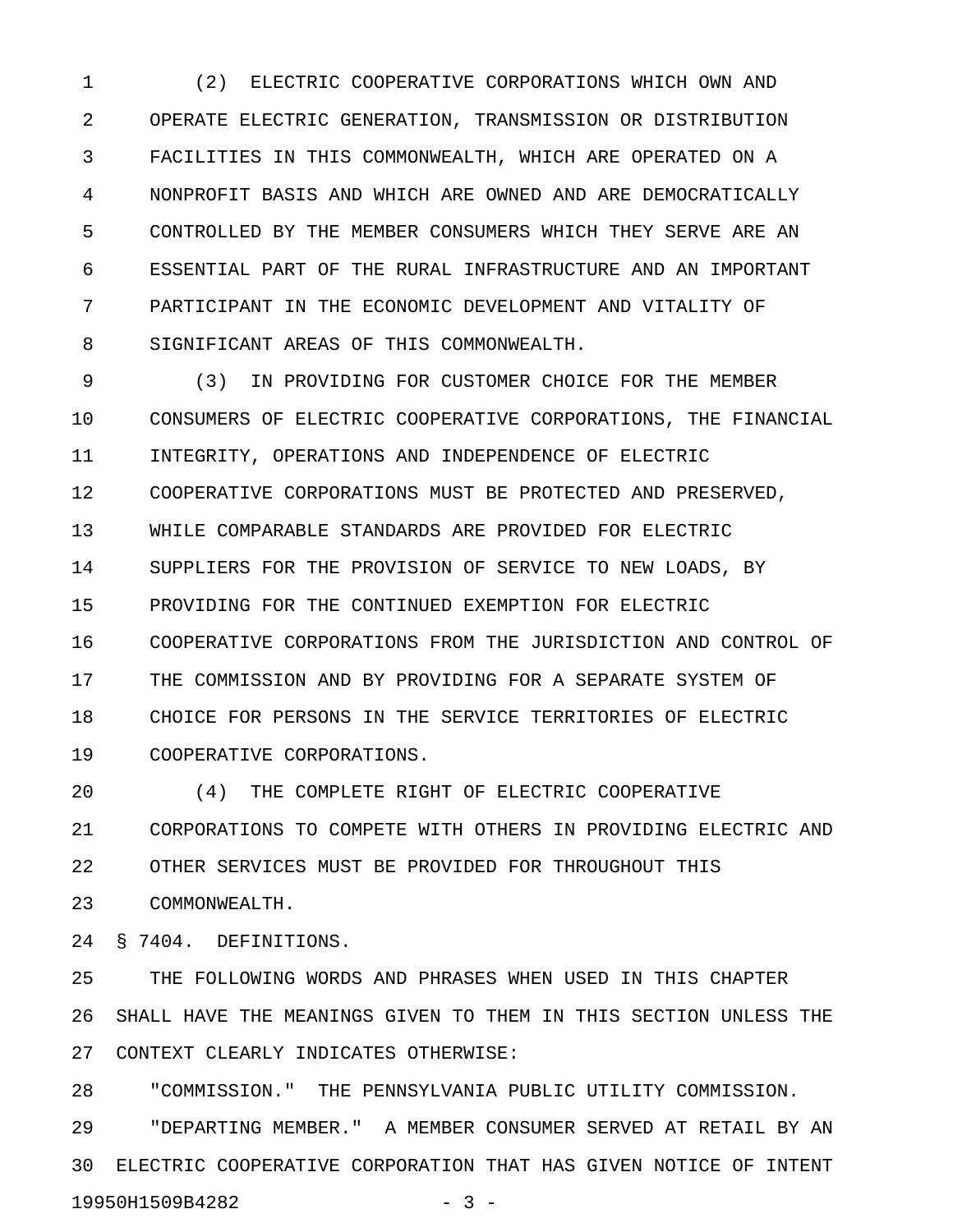1 TO RECEIVE GENERATION SERVICE FROM ANOTHER SOURCE OR THAT IS 2 OTHERWISE IN THE PROCESS OF CHANGING GENERATION SUPPLIERS. THESE 3 PERSONS SHALL NONETHELESS REMAIN MEMBERS OF THE ELECTRIC 4 DISTRIBUTION COOPERATIVE CORPORATION FOR PURPOSES OF

5 DISTRIBUTION SERVICE.

6 "ELECTRIC-CONSUMING FACILITIES." AS DEFINED IN SECTION 7352 7 (RELATING TO DEFINITIONS).

8 "RETAIL ELECTRIC SERVICE." AS DEFINED IN SECTION 7352 9 (RELATING TO DEFINITIONS).

10 "SERVICE TERRITORY." THE SERVICE TERRITORY OF ELECTRIC 11 COOPERATIVE CORPORATIONS ESTABLISHED IN CHAPTER 73 (RELATING TO 12 ELECTRIC COOPERATIVE CORPORATIONS) AS INTERPRETED BY EXISTING 13 CASE LAW.

14 "TRANSITION SURCHARGE." THE TOTAL STRANDED COSTS PAYABLE TO 15 AN ELECTRIC COOPERATIVE CORPORATION AS A CONDITION PRECEDENT TO 16 A CONSUMER-MEMBER OF AN ELECTRIC COOPERATIVE CORPORATION HAVING 17 THE RIGHT TO RECEIVE ELECTRIC GENERATION SERVICE FROM ANOTHER 18 SOURCE.

19 § 7405. CUSTOMER CHOICE IN ELECTRIC COOPERATIVE SERVICE

20 TERRITORIES.

21 (A) GENERAL RULE.--

22 (1) AN ELECTRIC COOPERATIVE CORPORATION SHALL PROVIDE 23 OPEN AND NONDISCRIMINATORY ACCESS AND ALLOW OTHER ELECTRIC 24 GENERATION SUPPLIERS THAT HAVE BEEN LICENSED OR CERTIFIED BY 25 THE COMMISSION OR JURISDICTIONAL PUBLIC UTILITIES TO UTILIZE 26 THE COOPERATIVE'S FACILITIES TO MAKE SALES TO END-USE 27 CUSTOMERS IT SERVES. A PERSON THAT, ON OR AFTER THE EFFECTIVE 28 DATE OF THIS CHAPTER, RECEIVES RETAIL ELECTRIC SERVICE AT AN 29 ELECTRIC-CONSUMING FACILITY FROM AN ELECTRIC COOPERATIVE IN 30 THIS COMMONWEALTH OR OWNS OR OCCUPIES AN ELECTRIC-CONSUMING 19950H1509B4282 - 4 -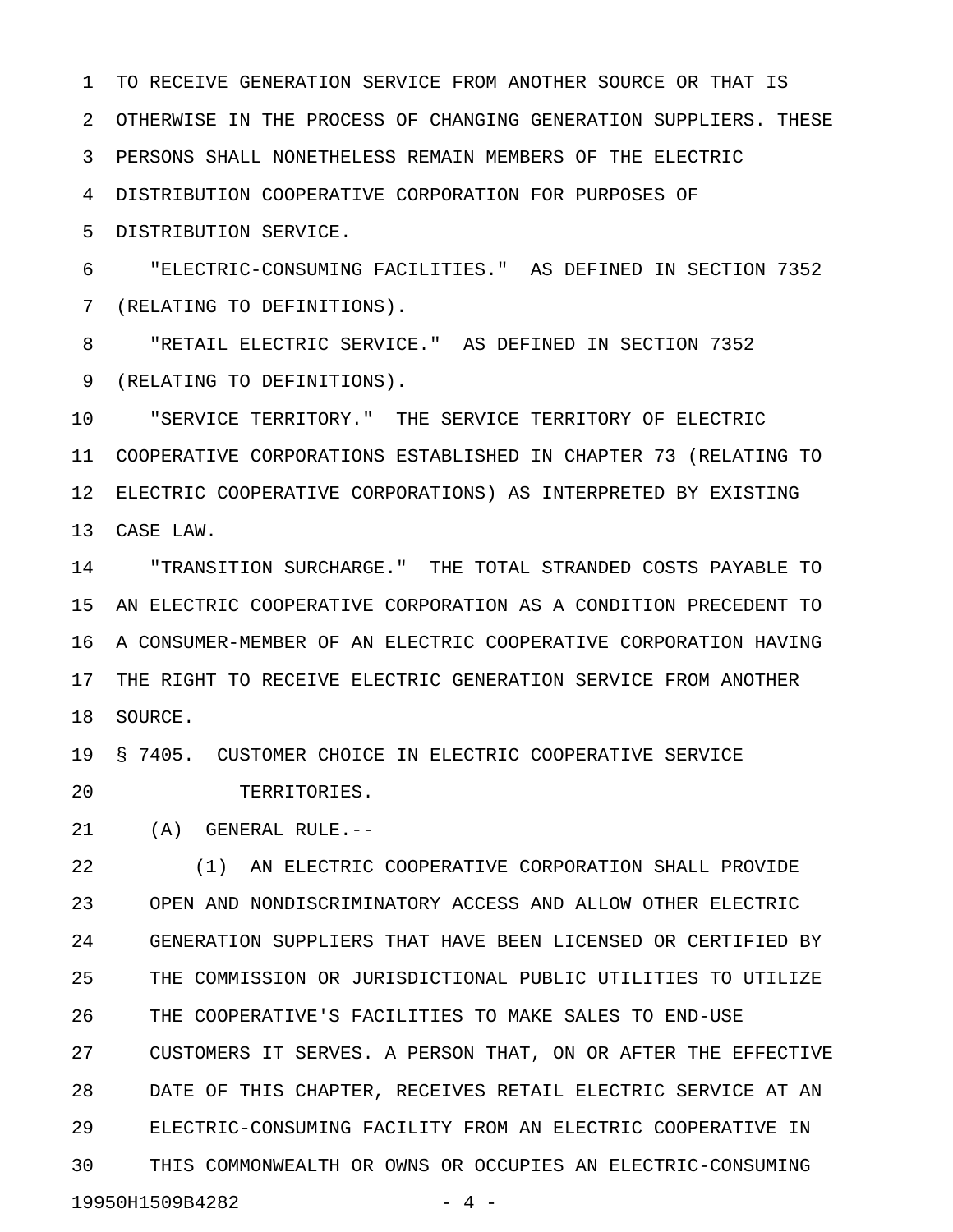1 FACILITY WITHIN THE SERVICE TERRITORY OF AN ELECTRIC 2 COOPERATIVE CORPORATION SHALL HAVE THE RIGHT TO PURCHASE AND 3 RECEIVE ELECTRIC GENERATION FROM ANOTHER SOURCE AT THE 4 CONCLUSION OF A FOUR-YEAR TRANSITION AND PHASE-IN PERIOD 5 BEGINNING ON THE EFFECTIVE DATE OF THIS CHAPTER AND ENDING 6 JANUARY 1, 2001. THE FOLLOWING SCHEDULE FOR PHASED 7 IMPLEMENTATION OF RETAIL ACCESS SHALL BE ADHERED TO UNLESS 8 THE COMMISSION SHOULD DETERMINE TO EXTEND THE TRANSITION AND 9 PHASE-IN PERIOD FOR ITS JURISDICTIONAL ELECTRIC UTILITIES 10 UNDER 66 PA.C.S. § 2806 (RELATING TO IMPLEMENTATION, PILOT 11 PROGRAMS AND PERFORMANCE-BASED RATES), IN WHICH CASE THE 12 TRANSITION AND PHASE-IN PERIOD FOR ELECTRIC COOPERATIVE 13 CORPORATIONS SHALL BE SUBSTANTIALLY SIMILAR TO THAT 14 ESTABLISHED BY THE COMMISSION FOR DIRECT ACCESS TO THE 15 COMPETITIVE ELECTRIC GENERATION MARKET BY CUSTOMERS OF 16 ELECTRIC UTILITIES:

17 (I) AS OF JANUARY 1, 1999, A MAXIMUM OF 33% OF THE 18 PEAK LOAD OF EACH CUSTOMER CLASS SHALL HAVE THE 19 OPPORTUNITY FOR DIRECT ACCESS.

20 (II) AS OF JANUARY 1, 2000, A MAXIMUM OF 66% OF THE 21 PEAK LOAD OF EACH CUSTOMER CLASS SHALL HAVE THE 22 OPPORTUNITY FOR DIRECT ACCESS.

23 (III) AS OF JANUARY 1, 2001, ALL CUSTOMERS OF 24 ELECTRIC COOPERATIVE CORPORATIONS IN THIS COMMONWEALTH 25 SHALL HAVE THE OPPORTUNITY FOR DIRECT ACCESS.

26 (2) IF THE COMMISSION ESTABLISHES A PHASE-IN PERIOD 27 WHICH IS NOT UNIFORM AMONG ELECTRIC UTILITIES, THEN THE 28 PHASE-IN PERIOD FOR PERSONS IN THE SERVICE TERRITORIES OF 29 ELECTRIC COOPERATIVE CORPORATIONS MAY BE AS LONG AS THAT OF 30 THE LONGEST PHASE-IN PERIOD PERMITTED BY THE COMMISSION. NO 19950H1509B4282 - 5 -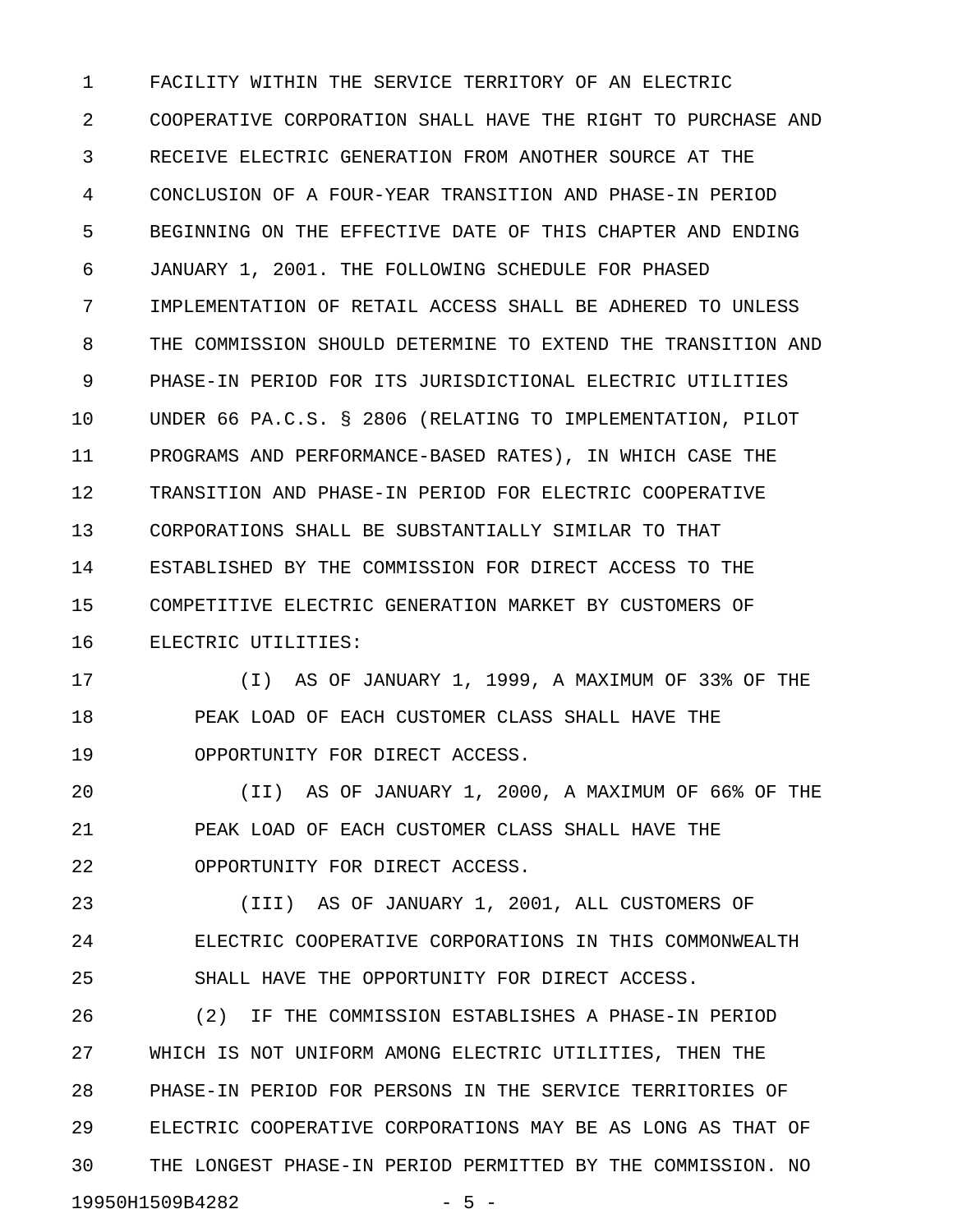1 ELECTRIC COOPERATIVE CORPORATION MAY UTILIZE THE TRANSMISSION 2 OR DISTRIBUTION SYSTEM OF AN ELECTRIC UTILITY REGULATED BY 3 THE COMMISSION FOR THE PURPOSE OF PROVIDING GENERATION 4 ELECTRIC SERVICE UNTIL THE ELECTRIC COOPERATIVE BEGINS ITS 5 PHASE-IN PERIOD. NO ELECTRIC UTILITY REGULATED BY THE 6 COMMISSION MAY UTILIZE THE TRANSMISSION OR DISTRIBUTION 7 SYSTEM OF AN ELECTRIC COOPERATIVE CORPORATION UNTIL THE 8 ELECTRIC UTILITY BEGINS ITS PHASE-IN PERIOD OTHER THAN FOR 9 PILOT PROGRAMS.

10 (3) ELECTRIC COOPERATIVE CORPORATIONS MAY DEVELOP RETAIL 11 PILOT PROGRAMS FOR THEIR OWN SERVICE TERRITORIES.

12 (4) CUSTOMER BILLS ISSUED BY AN ELECTRIC COOPERATIVE 13 CORPORATION SHALL CONTAIN UNBUNDLED CHARGES SUFFICIENT TO 14 ENABLE THE CUSTOMER TO DETERMINE THE GENERATION COMPONENT OF, 15 AND BASIS FOR THOSE CHARGES. ELECTRIC GENERATION SHALL BE 16 DELIVERED TO THE DEPARTING MEMBER BY THE ELECTRIC COOPERATIVE 17 WHICH HAS THE EXCLUSIVE RIGHT TO PROVIDE RETAIL ELECTRIC 18 SERVICE IN SUCH AREA UNDER CHAPTER 73 (RELATING TO ELECTRIC 19 COOPERATIVE CORPORATIONS) AT THE NONDISCRIMINATORY PRICES, 20 TERMS AND CONDITIONS DETERMINED BY THE ELECTRIC COOPERATIVE 21 CORPORATION.

22 (5) IT SHALL BE THE DUTY OF AN ELECTRIC COOPERATIVE 23 CORPORATION WHICH IS A BORROWER FROM THE RURAL UTILITIES 24 SERVICE OF THE UNITED STATES DEPARTMENT OF AGRICULTURE TO 25 MAINTAIN THE INTEGRITY AND SAFETY OF ITS DISTRIBUTION SYSTEM 26 IN A MANNER TO PROVIDE SERVICE TO ALL CUSTOMERS CONNECTED TO 27 SUCH SYSTEM CONSISTENT WITH STANDARDS ESTABLISHED BY THE 28 RURAL UTILITIES SERVICE. IT SHALL BE THE DUTY OF AN ELECTRIC 29 COOPERATIVE CORPORATION WHICH IS NOT A BORROWER FROM THE 30 RURAL UTILITIES SERVICE TO MAINTAIN THE INTEGRITY AND SAFETY 19950H1509B4282 - 6 -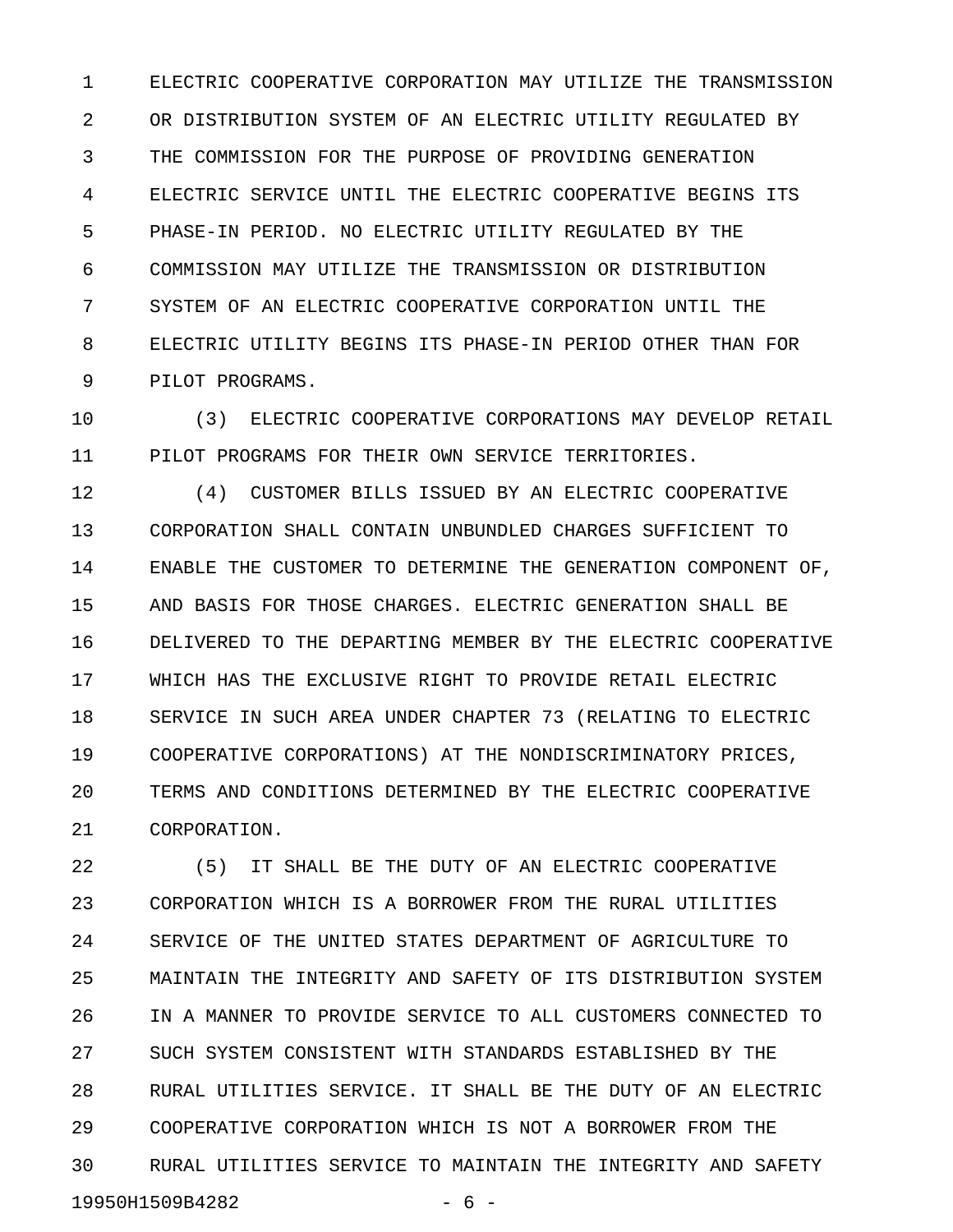1 OF ITS DISTRIBUTION SYSTEM IN A MANNER TO PROVIDE SERVICE TO 2 ALL CUSTOMERS CONNECTED TO SUCH SYSTEM CONSISTENT WITH 3 STANDARDS OF THE NATIONAL ELECTRIC SAFETY CODE.

4 (6) THE RIGHT IN THIS SUBSECTION TO TAKE GENERATION 5 SERVICE FROM ANOTHER SOURCE, AND THE DUTY OF AN ELECTRIC 6 COOPERATIVE CORPORATION TO DELIVER SERVICE, SHALL BE 7 EXPRESSLY SUBJECT TO AND CONTINGENT UPON THE FULL ADVANCE 8 SATISFACTION BY A DEPARTING MEMBER OF ALL OF THE FOLLOWING 9 CONDITIONS, UNLESS WAIVED BY THE ELECTRIC COOPERATIVE 10 CORPORATION:

11 (I) THE DEPARTING MEMBER MUST GIVE WRITTEN NOTICE OF 12 INTENT TO RECEIVE GENERATION SERVICE FROM ANOTHER SOURCE 13 TO THE ELECTRIC COOPERATIVE CORPORATION.

14 (II) WITH THE WRITTEN NOTICE OF INTENT REQUIRED BY 15 SUBPARAGRAPH (I), THE DEPARTING MEMBER MUST PROVIDE TO 16 THE ELECTRIC COOPERATIVE CORPORATION WRITTEN EVIDENCE 17 REASONABLY SATISFACTORY TO THE ELECTRIC COOPERATIVE 18 CORPORATION THAT THE DEPARTING MEMBER HAS ACQUIRED ALL 19 NECESSARY TRANSMISSION SERVICES AND RELATED ANCILLARY 20 SERVICES AS MAY BE NECESSARY TO TRANSMIT THE GENERATION 21 SERVICE FROM THE ALTERNATIVE ELECTRIC SUPPLIER TO THE 22 DISTRIBUTION SYSTEM OF THE ELECTRIC COOPERATIVE 23 CORPORATION.

24 (III) THE DEPARTING MEMBER MUST HAVE MADE ALL 25 PAYMENTS FOR ELECTRIC SERVICE OR OTHER SERVICES OR 26 PRODUCTS RENDERED TO DATE BY THE ELECTRIC COOPERATIVE 27 CORPORATION AND MUST NOT OTHERWISE BE IN VIOLATION OR 28 DEFAULT OF ANY MEMBERSHIP REQUIREMENT, RULE OR REGULATION 29 OF THE ELECTRIC COOPERATIVE CORPORATION.

30 (IV) THE DEPARTING MEMBER, OR THE PROVIDER OF THE 19950H1509B4282 - 7 -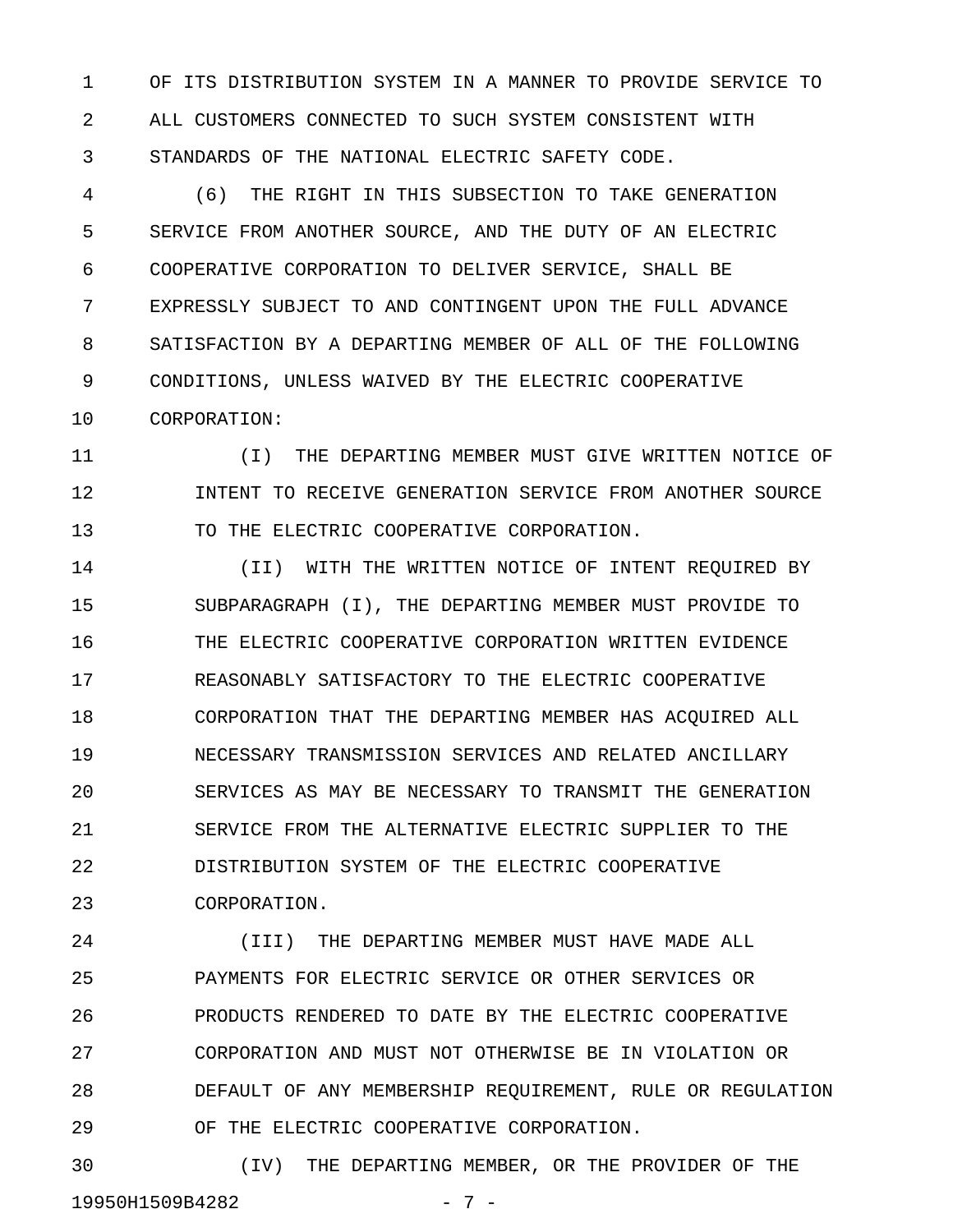1 COMPETING GENERATION SOURCE, MUST MAKE FULL PAYMENT OF A 2 TRANSITION SURCHARGE OR TRANSITION SURCHARGES TO EACH 3 ELECTRIC COOPERATIVE CORPORATION WHICH PROVIDES 4 DISTRIBUTION, TRANSMISSION OR GENERATION SERVICE, 5 DIRECTLY OR INDIRECTLY, TO THE DEPARTING MEMBER OR 6 ASSOCIATED ELECTRIC CONSUMING FACILITY. DURING THE 7 CONDUCT OF A PILOT PROGRAM THE ELECTRIC COOPERATIVE 8 CORPORATION MAY CHOOSE NOT TO APPLY THE TRANSITION 9 SURCHARGE TO DEPARTING MEMBERS. THE DUTY TO PAY A 10 TRANSITION SURCHARGE BY A DEPARTING MEMBER AND THE RIGHT 11 OF AN ELECTRIC COOPERATIVE CORPORATION TO COLLECT A 12 TRANSITION SURCHARGE SHALL NOT APPLY TO DEPARTING MEMBERS 13 WHO BECOME NEW MEMBERS OF AN ELECTRIC COOPERATIVE 14 CORPORATION FOLLOWING THE EXPIRATION OF THE PHASE-IN 15 PROVIDED FOR IN THIS CHAPTER.

16 (B) EFFECTIVENESS OF EXISTING CONTRACTS.--NOTWITHSTANDING 17 THE RIGHTS SET FORTH IN SUBSECTION (A), WHERE AN AGREEMENT FOR 18 ELECTRIC SERVICE, EVIDENCED BY A SIGNED WRITING BETWEEN AN 19 ELECTRIC COOPERATIVE CORPORATION AND ANY PERSON EXISTS PRIOR TO 20 THE EFFECTIVE DATE OF THIS CHAPTER, THE PERSON SHALL BE BOUND BY 21 ITS TERMS AND CONDITIONS AND SHALL NOT HAVE THE RIGHT TO RECEIVE 22 GENERATION SERVICE FROM ANOTHER SOURCE UNTIL THE EXPIRATION OF 23 THE TERM OF THE AGREEMENT OR OTHERWISE PURSUANT TO THE TERMS AND 24 CONDITIONS OF THE AGREEMENT.

25 § 7406. COMPETITION BY ELECTRIC COOPERATIVES.

26 (A) SERVICE RIGHTS.--ELECTRIC COOPERATIVE CORPORATIONS MAY 27 PROVIDE GENERATION ELECTRIC SERVICE TO ANY PERSON AND AT ANY 28 LOCATION WITHIN THIS COMMONWEALTH. IN THE CASE WHERE AN ELECTRIC 29 COOPERATIVE CORPORATION PROVIDES GENERATION ELECTRIC SERVICE AT 30 RETAIL TO A PERSON LOCATED OUTSIDE OF ITS SERVICE TERRITORY AND 19950H1509B4282 - 8 -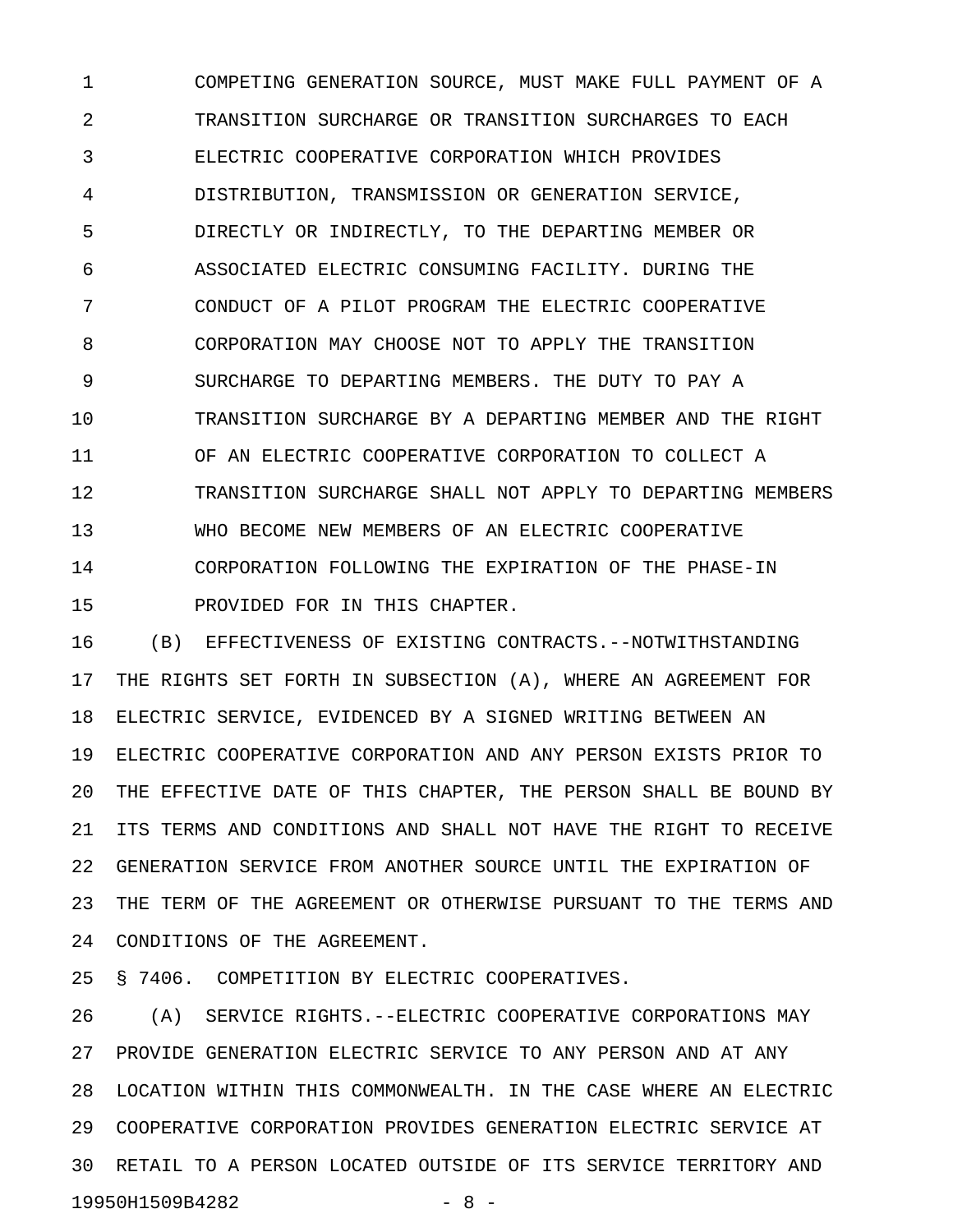1 WITHIN THE FRANCHISED TERRITORY OF AN ELECTRIC UTILITY SUBJECT 2 TO 66 PA.C.S. (RELATING TO PUBLIC UTILITIES), IT MUST FIRST HAVE 3 BEEN CERTIFIED BY THE COMMISSION PURSUANT TO SUBSECTION (E) AND, 4 UNLESS IT IS OTHERWISE EXEMPT UNDER SUBSECTION (D), IT SHALL 5 COMPLY WITH ALL RELEVANT TERMS, CONDITIONS AND OBLIGATIONS 6 APPLICABLE TO ELECTRIC GENERATION SUPPLIERS PURSUANT TO 66 7 PA.C.S. ELECTRIC COOPERATIVE CORPORATIONS SHALL NOT BE REQUIRED 8 TO BE LICENSED BY THE COMMISSION AND SHALL BE EXEMPT AS 9 OTHERWISE PROVIDED FOR IN THIS CHAPTER IN ANY AND ALL OTHER 10 RESPECTS FROM THE JURISDICTION AND CONTROL OF THE COMMISSION. TO 11 THE EXTENT SUCH SERVICES ARE NOT PROVIDED FOR RESALE TO OTHERS, 12 SUCH PERSONS MUST BE MEMBERS OF THE ELECTRIC COOPERATIVE 13 CORPORATION. IT SHALL NOT BE NECESSARY FOR AN ELECTRIC 14 COOPERATIVE CORPORATION TO AMEND ITS BYLAWS TO PERMIT IT TO 15 PROVIDE SERVICE TO ANY PERSON AT ANY LOCATION WITHIN THIS 16 COMMONWEALTH. ALL OTHER UTILITIES AND PERSONS OWNING, OPERATING 17 OR CONTROLLING ELECTRIC TRANSMISSION OR DISTRIBUTION FACILITIES 18 WITHIN THIS COMMONWEALTH SHALL BE OBLIGATED TO TRANSMIT AND 19 DELIVER GENERATION SERVICE BY ELECTRIC COOPERATIVE CORPORATIONS 20 AT THE SAME PRICES AND AT THE SAME TERMS AND CONDITIONS AS ARE 21 APPROVED BY THE COMMISSION OR THE FEDERAL ENERGY REGULATORY 22 COMMISSION FOR SIMILAR SERVICE TO OTHERS.

23 (B) NEW LOAD TERMINATION CONDITIONS.--IN THE CASE WHERE AN 24 ELECTRIC COOPERATIVE CORPORATION PROVIDES GENERATION SERVICE 25 UNDER SUBSECTION (A) TO A PERSON NOT LOCATED WITHIN ITS 26 EXCLUSIVE RETAIL ELECTRIC SERVICE TERRITORY AND, CONSISTENT WITH 27 ANY THEN-EXISTING CONTRACT RIGHTS OF THE ELECTRIC COOPERATIVE 28 CORPORATION, SUCH PERSON SUBSEQUENTLY DESIRES TO RECEIVE 29 GENERATION SERVICE FROM ANOTHER SOURCE, THE DEPARTING MEMBER 30 SHALL HAVE THE RIGHT TO DO SO, CONTINGENT UPON THE FULL ADVANCE 19950H1509B4282 - 9 -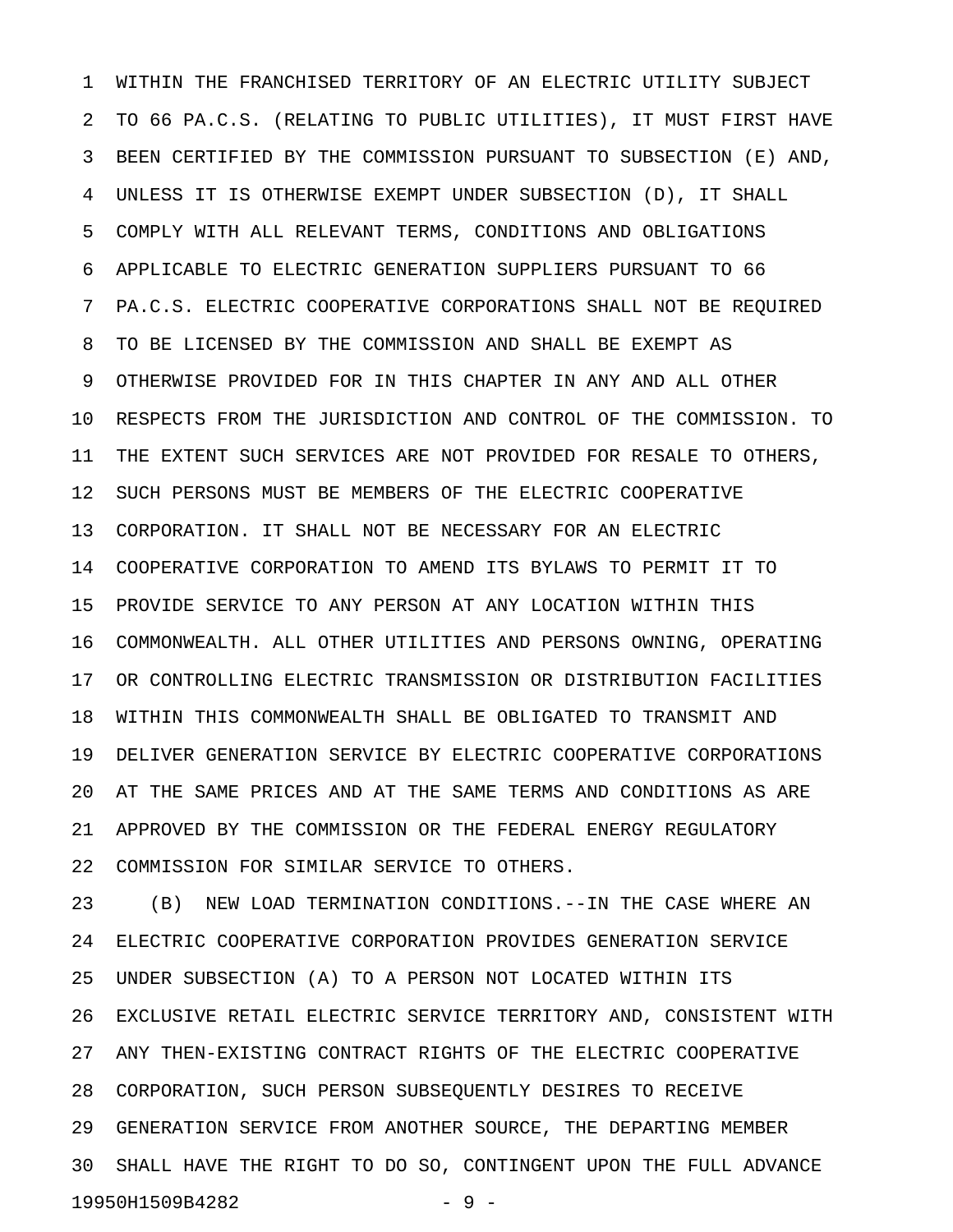1 SATISFACTION OF THE FOLLOWING CONDITIONS, UNLESS WAIVED BY THE 2 ELECTRIC COOPERATIVE CORPORATION:

3 (1) THE DEPARTING MEMBER MUST GIVE WRITTEN NOTICE OF 4 INTENT TO RECEIVE GENERATION SERVICE FROM ANOTHER SOURCE TO 5 THE ELECTRIC COOPERATIVE CORPORATION PRIOR TO THE INITIATION 6 OF THE NEW GENERATION SERVICE.

7 (2) THE DEPARTING MEMBER MUST HAVE MADE ALL PAYMENTS FOR 8 ELECTRIC SERVICE OR OTHER SERVICES OR PRODUCTS RENDERED TO 9 DATE BY THE ELECTRIC COOPERATIVE CORPORATION.

10 (C) RELATION TO UTILITIES GROSS RECEIPTS TAX.--

11 (1) TO THE EXTENT THAT AN ELECTRIC COOPERATIVE 12 CORPORATION PROVIDES GENERATION ELECTRIC SERVICE AT RETAIL TO 13 A PERSON IN THIS COMMONWEALTH AND LOCATED OUTSIDE OF ITS 14 SERVICE TERRITORY AS SET FORTH IN SUBSECTION (A), THEN FOR 15 THAT LIMITED PURPOSE AND IN THAT LIMITED AREA, IT SHALL BE 16 DEEMED TO BE THE STATUTORY EQUIVALENT OF AN "ELECTRIC LIGHT 17 COMPANY," A "WATERPOWER COMPANY" AND A "HYDRO-ELECTRIC 18 COMPANY" FOR PURPOSES OF SECTION 1101 OF THE ACT OF MARCH 4, 19 1971 (P.L. 6, NO. 2), KNOWN AS THE TAX REFORM CODE OF 1971.

20 (2) TO THE EXTENT THAT AN ELECTRIC COOPERATIVE 21 CORPORATION PROVIDES GENERATION ELECTRIC SERVICE AT RETAIL TO 22 A PERSON IN THIS COMMONWEALTH AND LOCATED OUTSIDE OF ITS 23 SERVICE TERRITORY AS SET FORTH IN SUBSECTION (A) AND TO THE 24 EXTENT THAT THE TAX ON SALES OF ELECTRIC ENERGY UNDER SECTION 25 1101 OF THE TAX REFORM CODE OF 1971 HAS NOT PREVIOUSLY BEEN 26 IMPOSED ON SUCH GENERATION ELECTRIC SERVICE OR ELECTRIC 27 ENERGY, THEN, FOR THAT LIMITED PURPOSE AND IN THAT LIMITED 28 AREA, SUCH RETAIL SALES TO END-USE CONSUMERS UNDER THIS 29 CHAPTER SHALL BE DEEMED "SALES OF ELECTRIC ENERGY" FOR 30 PURPOSES OF SECTION 1101 OF THE TAX REFORM CODE OF 1971. 19950H1509B4282 - 10 -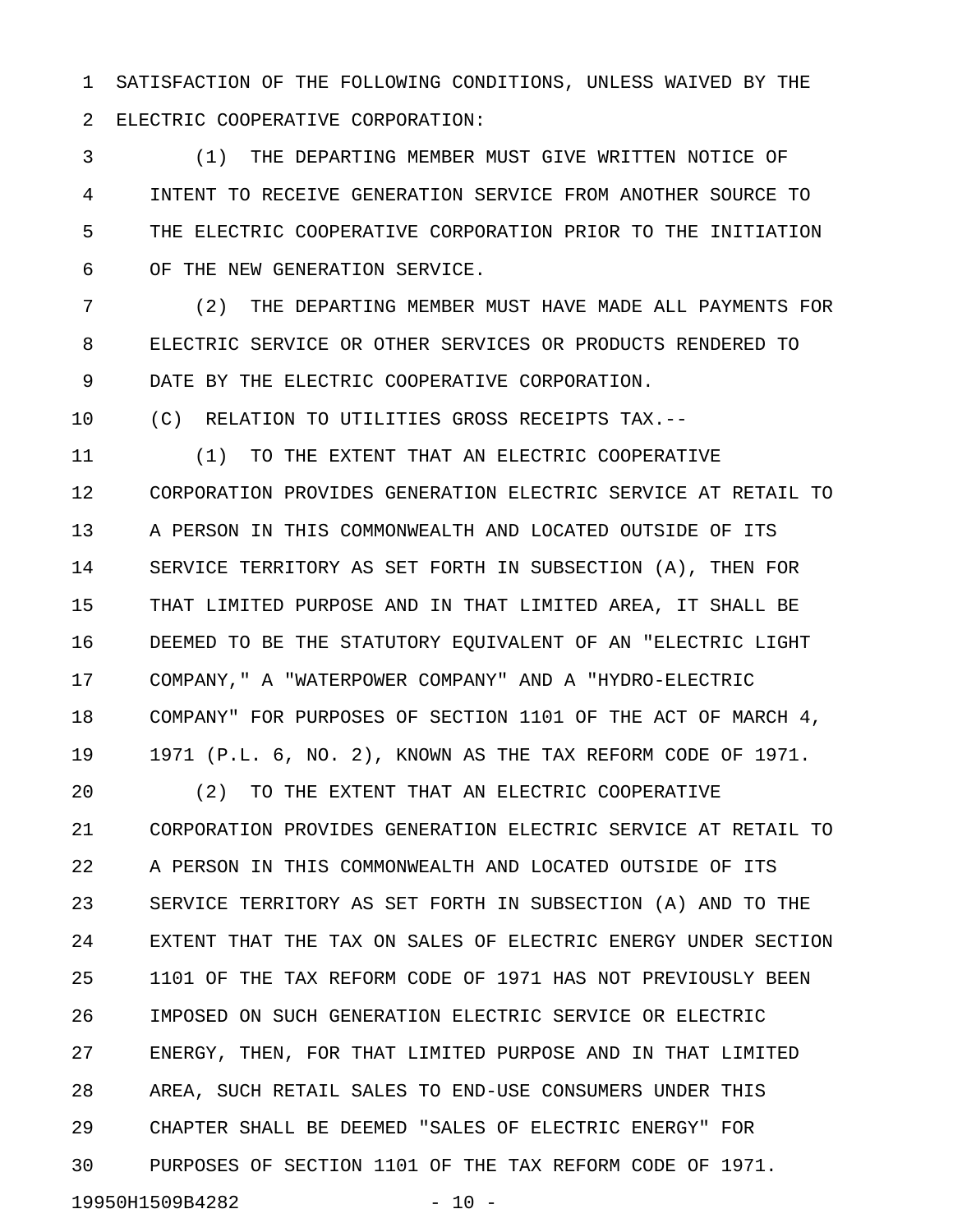1 (D) SMALL COOPERATIVE EXCEPTIONS.--BECAUSE OF THE RELATIVELY 2 SMALL NUMBER OF CONSUMERS WHICH ELECTRIC COOPERATIVE 3 CORPORATIONS SERVE, THEIR RELATIVELY SMALL ELECTRIC LOADS, THE 4 NONPROFIT NATURE OF THEIR OPERATIONS AND THEIR OTHER UNIQUE 5 CHARACTERISTICS, THE GENERAL ASSEMBLY FINDS THAT IT MAY BE 6 UNDULY BURDENSOME AND COSTLY FOR SMALL ELECTRIC COOPERATIVE 7 CORPORATIONS TO COMPLY WITH THE RELEVANT TERMS, CONDITIONS AND 8 OBLIGATIONS APPLICABLE TO ELECTRIC GENERATION SUPPLIERS PURSUANT 9 TO 52 PA. CODE CH. 56 (RELATING TO STANDARDS AND BILLING 10 PRACTICES FOR RESIDENTIAL UTILITY SERVICE) AND REGULATIONS 11 PROMULGATED UNDER 66 PA.C.S. CH. 28 (RELATING TO RESTRUCTURING 12 OF ELECTRIC UTILITY INDUSTRY) WHEN SERVING PERSONS LOCATED 13 OUTSIDE OF THEIR SERVICE TERRITORIES. NOTWITHSTANDING THE 14 PROVISIONS OF SUBSECTION (A) REQUIRING AN ELECTRIC COOPERATIVE 15 CORPORATION WHEN SERVING PERSONS OUTSIDE OF ITS TERRITORY TO 16 COMPLY WITH RELEVANT TERMS, CONDITIONS AND OBLIGATIONS OF 17 ELECTRIC GENERATION SUPPLIERS PURSUANT TO 52 PA. CODE CH. 56 AND 18 REGULATIONS PROMULGATED UNDER 66 PA.C.S. CH. 28, AN ELECTRIC 19 COOPERATIVE CORPORATION MAY PETITION THE COMMISSION TO GRANT 20 EXEMPTION FROM COMPLIANCE WITH ANY OR ALL SUCH RELEVANT TERMS, 21 CONDITIONS OR OBLIGATIONS OR OTHERWISE MAY PETITION THE 22 COMMISSION TO ESTABLISH AND GRANT STREAMLINED OR REDUCED TERMS, 23 CONDITIONS OR STANDARDS. THE COMMISSION SHALL APPROVE SUCH 24 EXEMPTION, STREAMLINING OR REDUCTION UPON REACHING A FINDING 25 THAT THE PROPOSAL IS IN THE PUBLIC INTEREST. EXEMPTIONS SHALL 26 NOT BE TRANSFERABLE TO ANY ENTITY WITHOUT PRIOR COMMISSION 27 APPROVAL. TO THE EXTENT THAT AN ELECTRIC COOPERATIVE 28 CORPORATION, ON ITS OWN OR IN PARTNERSHIP OR COMBINATION WITH 29 ANY OTHER ENTITY WHICH OPERATES ON A FOR-PROFIT BASIS, BY SALES 30 OUTSIDE OF ITS SERVICE TERRITORY, INCREASES ITS TOTAL NET 19950H1509B4282 - 11 -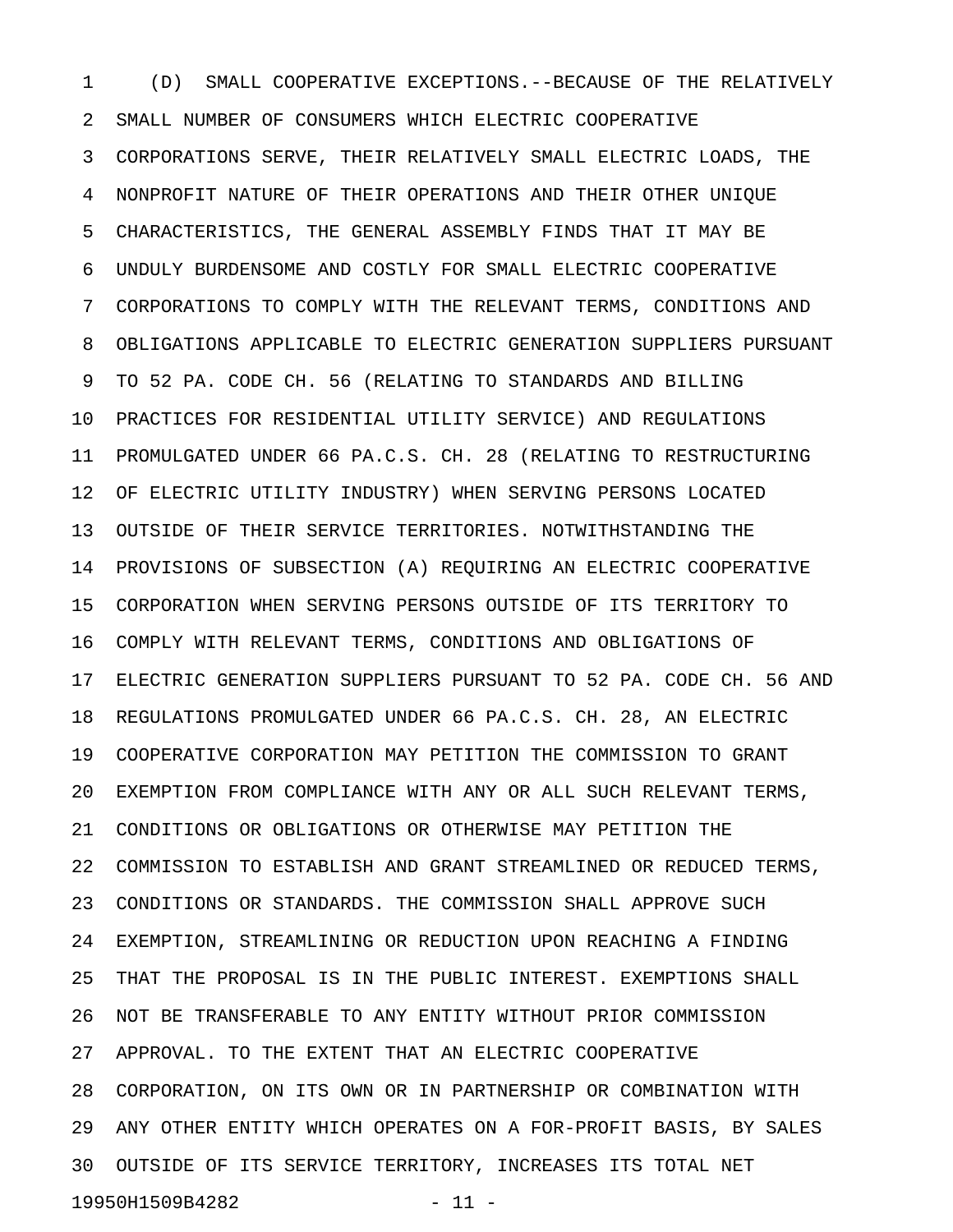1 ELECTRIC LOAD BY MORE THAN 20% OF ITS TOTAL NET ELECTRIC LOAD AS 2 OF THE EFFECTIVE DATE OF THIS CHAPTER, THIS SUBSECTION SHALL NOT 3 APPLY. NOTHING IN THIS CHAPTER SHALL BE CONSTRUED AS ALLOWING 4 ANY ENTITY, EITHER THROUGH FORMATION OF A COOPERATIVE OR THROUGH 5 ANY OTHER METHOD DESCRIBED IN THIS CHAPTER, TO AVOID 6 RESPONSIBILITY FOR PAYING A COMPETITIVE TRANSITION CHARGE THAT 7 IT WOULD OTHERWISE BE REQUIRED TO PAY PURSUANT TO 66 PA.C.S. CH. 8 28.

9 (E) COMMISSION CERTIFICATION.--PRIOR TO AN ELECTRIC 10 COOPERATIVE CORPORATION HAVING THE RIGHT TO PROVIDE GENERATION 11 ELECTRIC SERVICE AT RETAIL TO A PERSON LOCATED OUTSIDE OF ITS 12 SERVICE TERRITORY AS DEFINED BY CHAPTER 73 SUBCH. C (RELATING TO 13 UNINCORPORATED AREA CERTIFIED TERRITORY) AND WITHIN THE 14 FRANCHISED TERRITORY OF AN ELECTRIC UTILITY SUBJECT TO 66 15 PA.C.S., IT MUST FIRST HAVE OBTAINED FROM THE COMMISSION A 16 CERTIFICATION OF ITS FINANCIAL RESPONSIBILITY AND TECHNICAL 17 CAPABILITY, INCLUDING THE ASSURANCE THAT ADEQUATE RESERVE 18 MARGINS OF ELECTRIC SUPPLY ARE MAINTAINED. AN APPLICATION FOR 19 CERTIFICATION BY AN ELECTRIC COOPERATIVE CORPORATION MUST BE 20 MADE TO THE COMMISSION IN WRITING, BE VERIFIED BY OATH OR 21 AFFIRMATION AND BE IN SUCH FORM AND CONTAIN SUCH INFORMATION AS 22 THE COMMISSION MAY REQUIRE. A CERTIFICATION SHALL BE ISSUED BY 23 THE COMMISSION TO ANY QUALIFIED APPLICANT IF IT IS FOUND THAT 24 THE APPLICANT IS FIT, WILLING AND ABLE TO PERFORM PROPERLY THE 25 SERVICE PROPOSED IN CONFORMITY WITH THE PROVISIONS OF THIS 26 CHAPTER. NO CERTIFICATION ISSUED UNDER THIS SUBSECTION MAY BE 27 TRANSFERRED WITHOUT PRIOR COMMISSION APPROVAL. 28 § 7407. TRANSITION SURCHARGE AND STRANDED COST RECOVERY.

29 (A) TRANSITION SURCHARGE.--A TRANSITION SURCHARGE IS THE 30 TOTAL STRANDED COSTS PAYABLE TO AN ELECTRIC COOPERATIVE 19950H1509B4282 - 12 -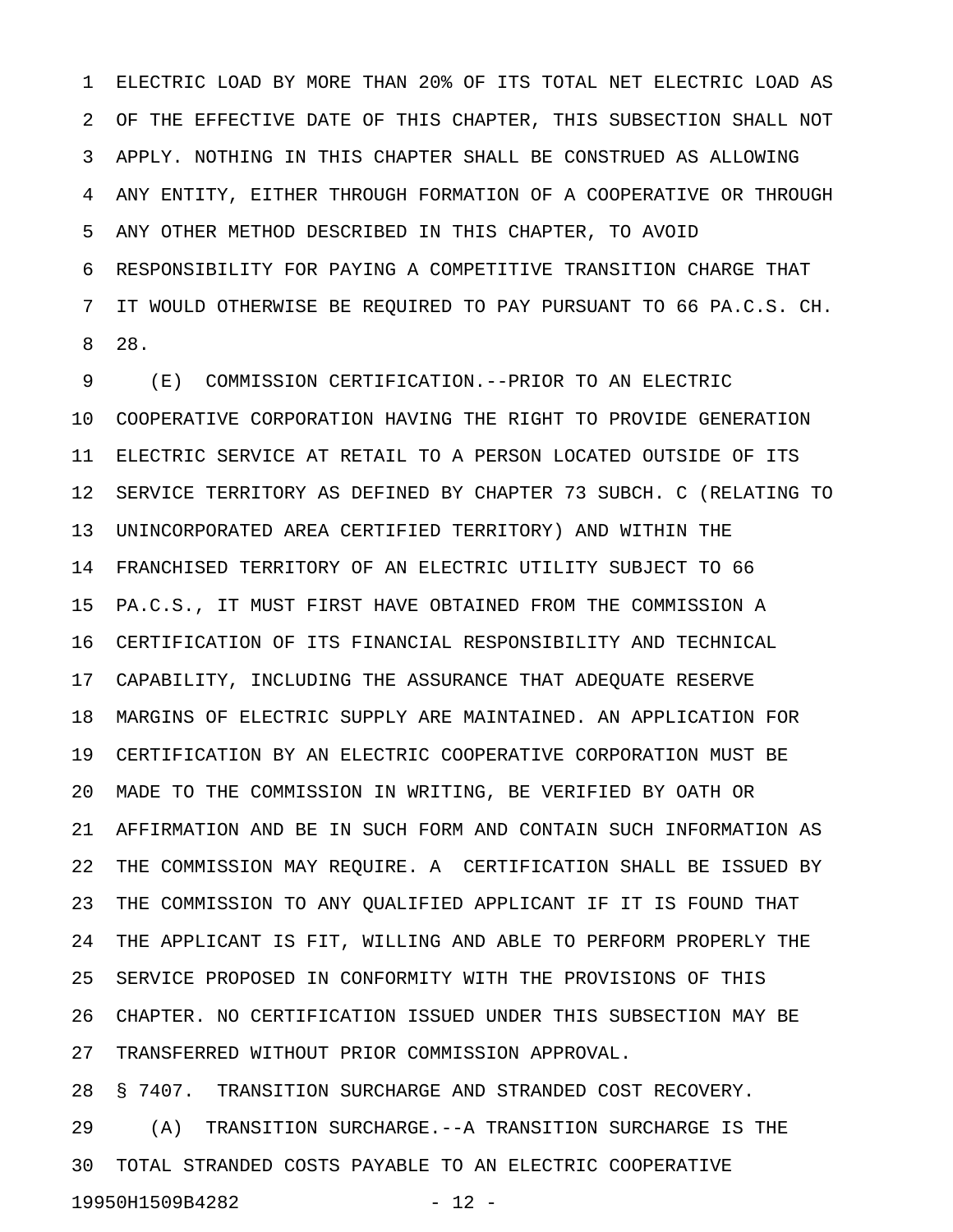1 CORPORATION AS A CONDITION PRECEDENT TO A CONSUMER-MEMBER OF AN 2 ELECTRIC COOPERATIVE CORPORATION HAVING THE RIGHT TO RECEIVE 3 ELECTRIC GENERATION SERVICE FROM ANOTHER SOURCE.

4 (B) DETERMINATION OF STRANDED COSTS.--TOTAL STRANDED COSTS 5 SHALL BE REASONABLY DETERMINED BY AN ELECTRIC COOPERATIVE AND 6 MAY INCLUDE:

7 (1) THE PRO RATA SHARE IN ALL INVESTMENTS IN ELECTRIC 8 COOPERATIVE DISTRIBUTION, TRANSMISSION AND GENERATION PLANT 9 AND FACILITIES.

10 (2) THE PRO RATA SHARE OF FORESEEABLE DECOMMISSIONING 11 COSTS OF GENERATION FACILITIES.

12 (3) THE PRO RATA SHARE OF ALL EFFECTIVE ELECTRIC 13 COOPERATIVE CONTRACTUAL COMMITMENTS TO OTHERS, REGULATORY 14 ASSETS, DEFERRED DEBITS AND CREDITS, FIXED OPERATION AND 15 MAINTENANCE EXPENSES, EXPENDITURES MADE FOR THE BENEFIT OF 16 THE DEPARTING CUSTOMER AND ADMINISTRATIVE AND OTHER COSTS, 17 INCURRED OR TO BE INCURRED BY AN ELECTRIC COOPERATIVE AS A 18 RESULT OF A DECISION BY A CONSUMER-MEMBER TO TAKE ELECTRIC 19 GENERATION SERVICE FROM ANOTHER SOURCE.

20 (C) DETERMINATION OF PRO RATA SHARE.--THE PRO RATA SHARE OF 21 ELECTRIC COOPERATIVE STRANDED COSTS SHALL BE DETERMINED ON THE 22 BASIS OF HISTORICAL ENERGY AND CAPACITY USAGE BY THIS CONSUMER-23 MEMBER, COMPARED TO HISTORICAL TOTAL ENERGY AND CAPACITY USAGE 24 OF SUCH ELECTRIC COOPERATIVE OR BY DIRECT ASSIGNMENT WHERE 25 APPLICABLE.

26 § 7408. OPTION TO ELECT COMMISSION REVIEW.

27 (A) GENERAL RULE.--THE TRANSITION SURCHARGE ASSESSED BY AN 28 ELECTRIC COOPERATIVE CORPORATION UNDER THIS CHAPTER GENERALLY 29 SHALL NOT BE SUBJECT TO THE JURISDICTION OR CONTROL OF THE 30 COMMISSION. AN ELECTRIC COOPERATIVE CORPORATION SHALL HAVE THE 19950H1509B4282 - 13 -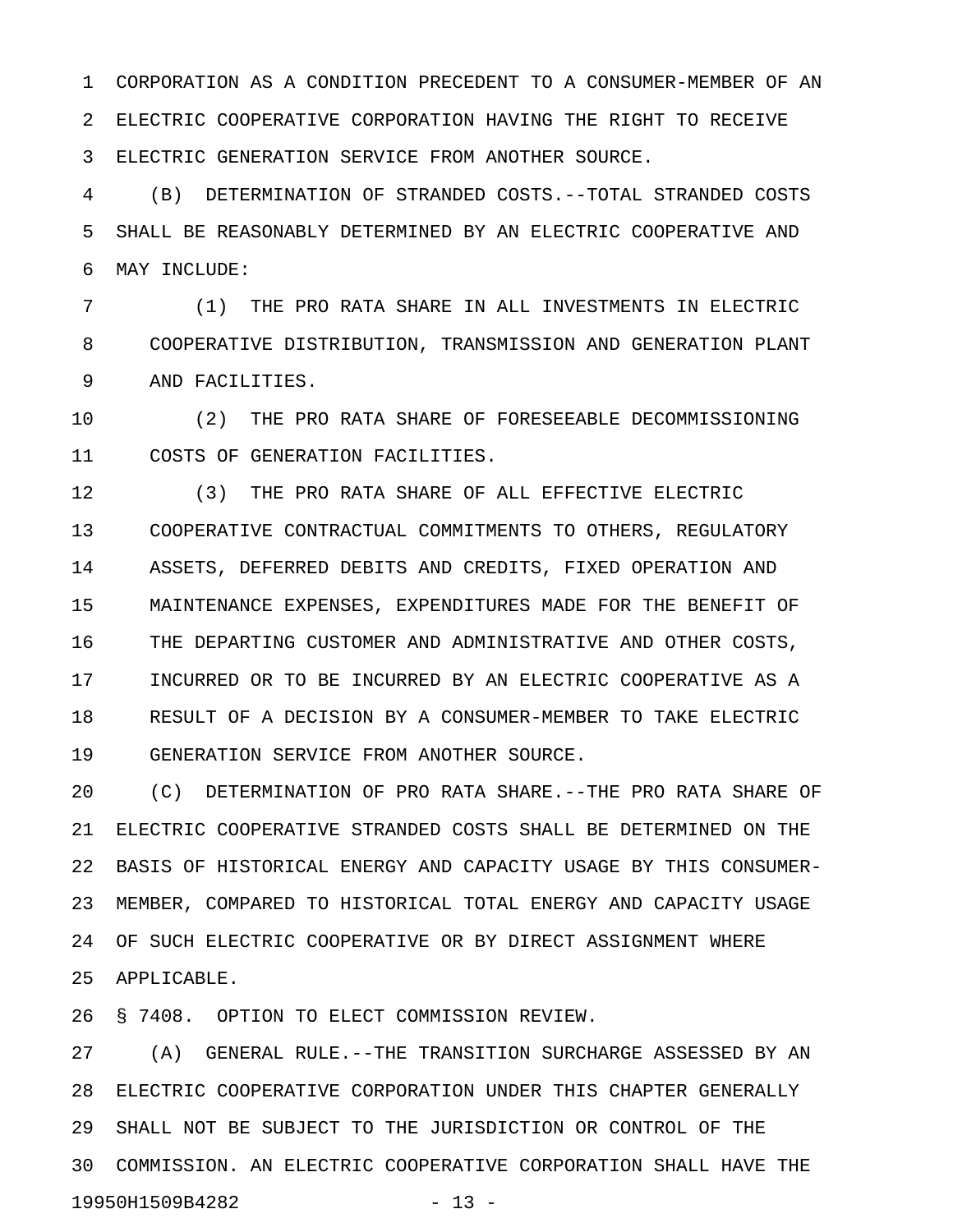1 OPTION OF SUBMITTING ITS PROPOSED TRANSITION SURCHARGE FOR 2 REVIEW BY THE COMMISSION IN THE MANNER SET FORTH IN SUBSECTION 3 (B).

4 (B) SUBMISSION TO COMMISSION.--EITHER BY AN AFFIRMATIVE VOTE 5 OF TWO-THIRDS OF ALL MEMBERS OF THE CORPORATION OR BY AN 6 AFFIRMATIVE VOTE OF TWO-THIRDS OF ALL DIRECTORS, AT A MEETING OF 7 THE MEMBERS OR DIRECTORS CALLED FOR THE PURPOSE, AN ELECTRIC 8 COOPERATIVE CORPORATION MAY ELECT THE OPTION OF SUBMITTING A 9 TRANSITION SURCHARGE WHICH HAS BEEN ADOPTED BY ITS BOARD OF 10 DIRECTORS TO THE COMMISSION FOR REVIEW AND APPROVAL. WITHIN 30 11 DAYS OF SUCH ACTION BY AN ELECTRIC COOPERATIVE CORPORATION, THE 12 SECRETARY OF THE CORPORATION SHALL CERTIFY SUCH AN ACTION BY THE 13 MEMBERS OR DIRECTORS, AS THE CASE MAY BE, AND SUBMIT THE 14 TRANSITION SURCHARGE TO THE SECRETARY OF THE COMMISSION 15 REQUESTING REVIEW AND APPROVAL.

16 (C) COMMISSION DETERMINATION.--THE COMMISSION, WITHIN 90 17 DAYS AFTER A SUBMISSION UNDER SUBSECTION (B,) SHALL MAKE A 18 DETERMINATION AS TO WHETHER THE TRANSITION SURCHARGE OF AN 19 ELECTRIC COOPERATIVE CORPORATION IS JUST AND REASONABLE AND 20 SHALL ISSUE AN ORDER REFLECTING ITS DETERMINATION. IF NO ORDER 21 IS ISSUED WITHIN 90 DAYS, THE TRANSITION SURCHARGE SHALL BE 22 DEEMED TO BE APPROVED AS BEING JUST AND REASONABLE; AND ALL 23 REVIEW PROCEEDINGS SHALL BE TERMINATED. IF NO ORDER IS ISSUED BY 24 THE COMMISSION WITHIN THE 90 DAYS, NO APPEAL MAY BE TAKEN 25 RELATIVE TO THE EFFECTIVENESS OF THE TRANSITION SURCHARGE; AND 26 IT SHALL HAVE FULL FORCE AND EFFECT.

27 (D) ALTERNATIVE.--AN ELECTRIC COOPERATIVE CORPORATION MAY 28 TAKE ACTION BY A MAJORITY VOTE OF ITS BOARD OF DIRECTORS TO 29 ALTER THE AMOUNT OF ITS TRANSITION SURCHARGE. IF THE TRANSITION 30 SURCHARGE HAS PREVIOUSLY BEEN SUBMITTED TO THE COMMISSION FOR 19950H1509B4282 - 14 -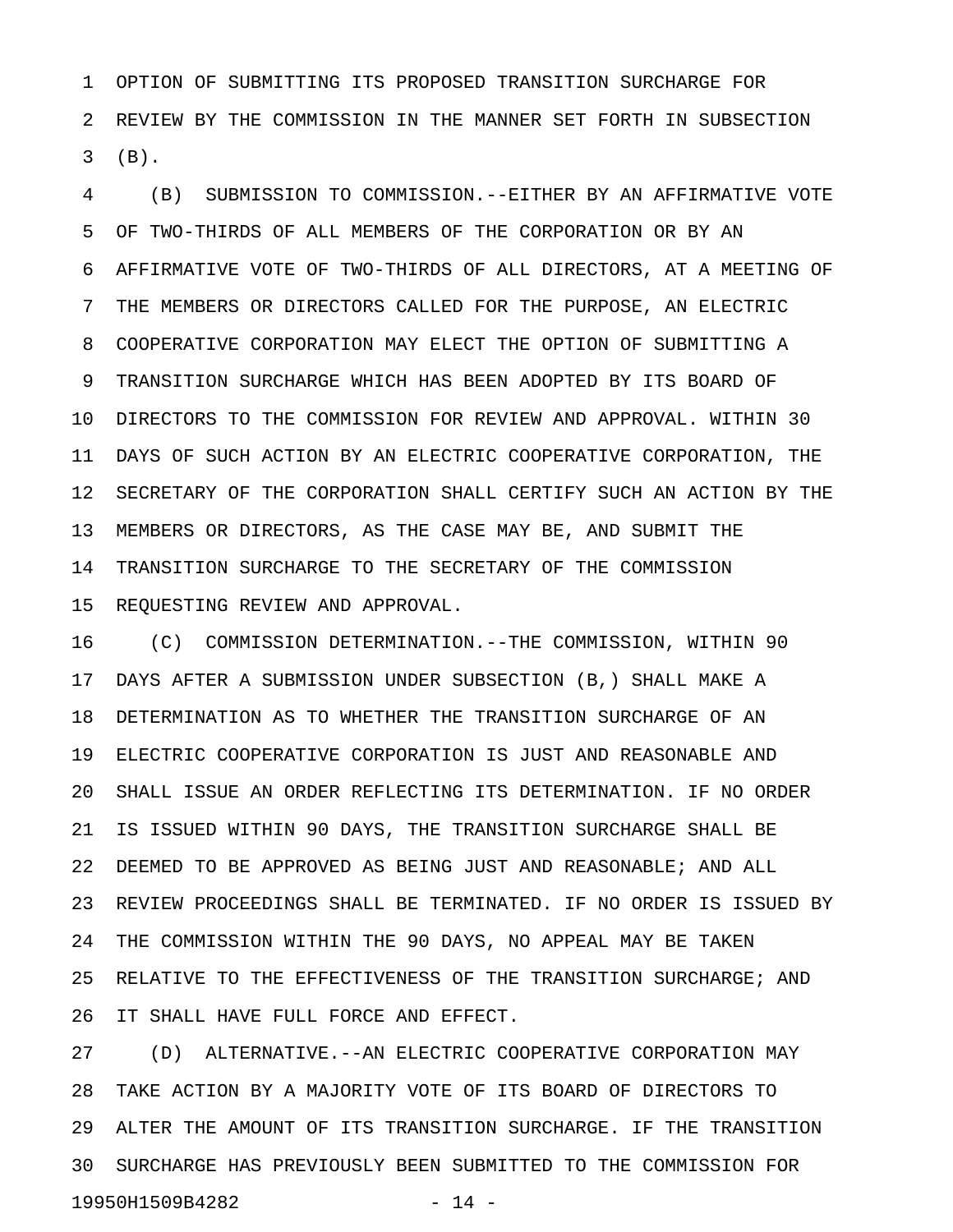1 REVIEW AND APPROVAL UNDER SUBSECTION (B) AND IF THE CHANGE BY 2 THE BOARD OF DIRECTORS CAUSES A REDUCTION OF THE CURRENT 3 TRANSITION SURCHARGE OF GREATER THAN 10%, THAT ACTION BY THE 4 BOARD OF DIRECTORS SHALL HAVE THE EFFECT OF IMMEDIATELY 5 TERMINATING ANY PENDING APPROVAL PROCEEDING BY THE COMMISSION 6 AND ENDING ITS JURISDICTION AND CONTROL OVER THE SUBJECT 7 TRANSITION SURCHARGE.

8 § 7409. UNIVERSAL SERVICE AND ENERGY CONSERVATION.

9 (A) GENERAL RULE.--ELECTRIC COOPERATIVE CORPORATIONS SHALL 10 ENSURE THAT UNIVERSAL SERVICE AND ENERGY CONSERVATION POLICIES, 11 ACTIVITIES AND SERVICES THAT THEY PROVIDE AS OF THE EFFECTIVE 12 DATE OF THIS CHAPTER TO ASSIST CUSTOMERS WHO ARE LOW-INCOME TO 13 AFFORD ELECTRIC SERVICE, ARE APPROPRIATELY FUNDED AND AVAILABLE 14 WITHIN THEIR TERRITORIES. SUCH ACTIVITIES SHALL BE FUNDED BY 15 NONBYPASSABLE, COMPETITIVELY-NEUTRAL COST RECOVERY MECHANISMS 16 THAT FULLY RECOVER THE COSTS OF UNIVERSAL SERVICE AND ENERGY 17 CONSERVATION SERVICES.

18 (B) DEFINITION.--AS USED IN THIS SECTION, THE TERM 19 "UNIVERSAL SERVICE AND ENERGY CONSERVATION" SHALL MEAN POLICIES, 20 PROTECTIONS AND SERVICES THAT HELP LOW-INCOME CUSTOMERS TO 21 MAINTAIN ELECTRIC SERVICE, INCLUDING CUSTOMER ASSISTANCE 22 PROGRAMS AND POLICIES AND SERVICES THAT HELP LOW-INCOME 23 CUSTOMERS TO REDUCE OR MANAGE ENERGY CONSUMPTION IN A COST-24 EFFECTIVE MANNER, SUCH AS THE LOW-INCOME USAGE REDUCTION 25 PROGRAMS AND CUSTOMER EDUCATION.

26 § 7410. SAVINGS PROVISION AND REPEALER.

27 (A) SAVINGS.--EXCEPT AS SET FORTH IN SUBSECTION (B), ALL 28 PROVISIONS OF CH. 73 (RELATING TO ELECTRIC COOPERATIVE 29 CORPORATION) ARE SAVED FROM REPEAL AND SHALL REMAIN IN FULL 30 FORCE AND EFFECT.

19950H1509B4282 - 15 -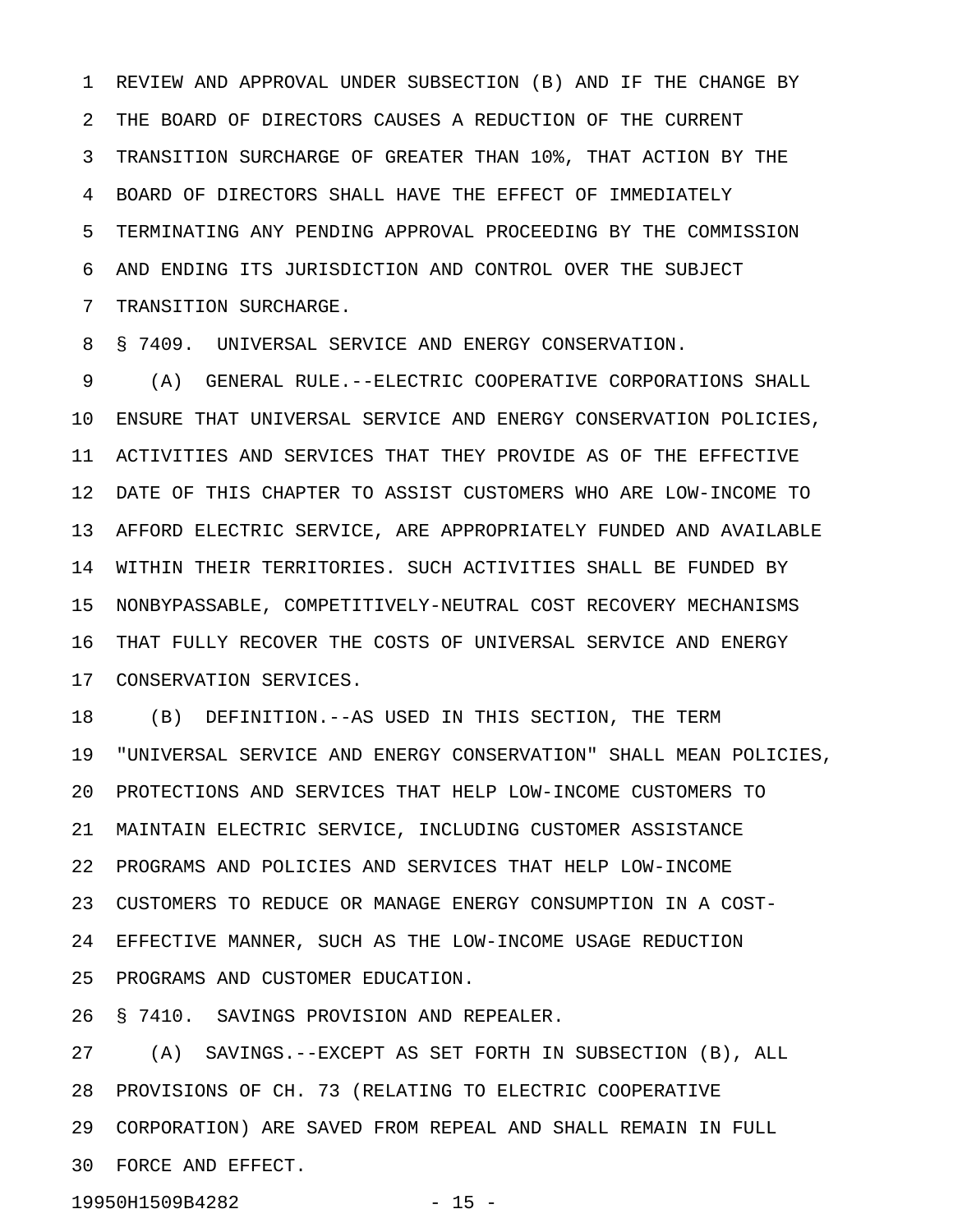1 (B) REPEAL.--

2 (1) THOSE PROVISIONS OF CHAPTER 73 SUBCH. C (RELATING TO 3 UNINCORPORATED AREA CERTIFIED TERRITORY) ARE REPEALED INSOFAR 4 AS THEY CONFLICT WITH THE RIGHT OF A DEPARTING MEMBER TO TAKE 5 GENERATION SERVICE FROM AN ALTERNATIVE GENERATION SUPPLIER.

6 (2) THOSE PROVISIONS OF CHAPTER 73 SUBCHS. A. (RELATING 7 TO PRELIMINARY PROVISIONS) AND B (RELATING TO POWERS, DUTIES 8 AND SAFEGUARDS) ARE REPEALED INSOFAR AS THEY CONFLICT WITH 9 THE RIGHT OF AN ELECTRIC COOPERATIVE CORPORATION TO PROVIDE 10 GENERATION SERVICE TO ANY PERSON AND AT ANY LOCATION WITHIN 11 THIS COMMONWEALTH.

12 SECTION 2. PARAGRAPH 2 OF THE DEFINITION OF "PUBLIC UTILITY" 13 IN SECTION 102 OF TITLE 66 OF THE PENNSYLVANIA CONSOLIDATED 14 STATUTES IS AMENDED BY ADDING SUBPARAGRAPHS TO READ:

15 § 102. DEFINITIONS.

16 SUBJECT TO ADDITIONAL DEFINITIONS CONTAINED IN SUBSEQUENT 17 PROVISIONS OF THIS PART WHICH ARE APPLICABLE TO SPECIFIC 18 PROVISIONS OF THIS PART, THE FOLLOWING WORDS AND PHRASES WHEN 19 USED IN THIS PART SHALL HAVE, UNLESS THE CONTEXT CLEARLY 20 INDICATES OTHERWISE, THE MEANINGS GIVEN TO THEM IN THIS SECTION:

21 \* \* \*

22 "PUBLIC UTILITY."

23 \* \* \*

24 (2) THE TERM [PUBLIC UTILITY] DOES NOT INCLUDE:

 $25$  \* \* \*

26 (V) ANY BUILDING OR FACILITY OWNER/OPERATORS WHO 27 HOLD OWNERSHIP OVER, AND MANAGE THE INTERNAL DISTRIBUTION 28 SYSTEM SERVING, SUCH BUILDING OR FACILITY AND WHO SUPPLY 29 ELECTRIC POWER AND OTHER RELATED ELECTRIC POWER SERVICES 30 TO OCCUPANTS OF THE BUILDING OR FACILITY.

19950H1509B4282 - 16 -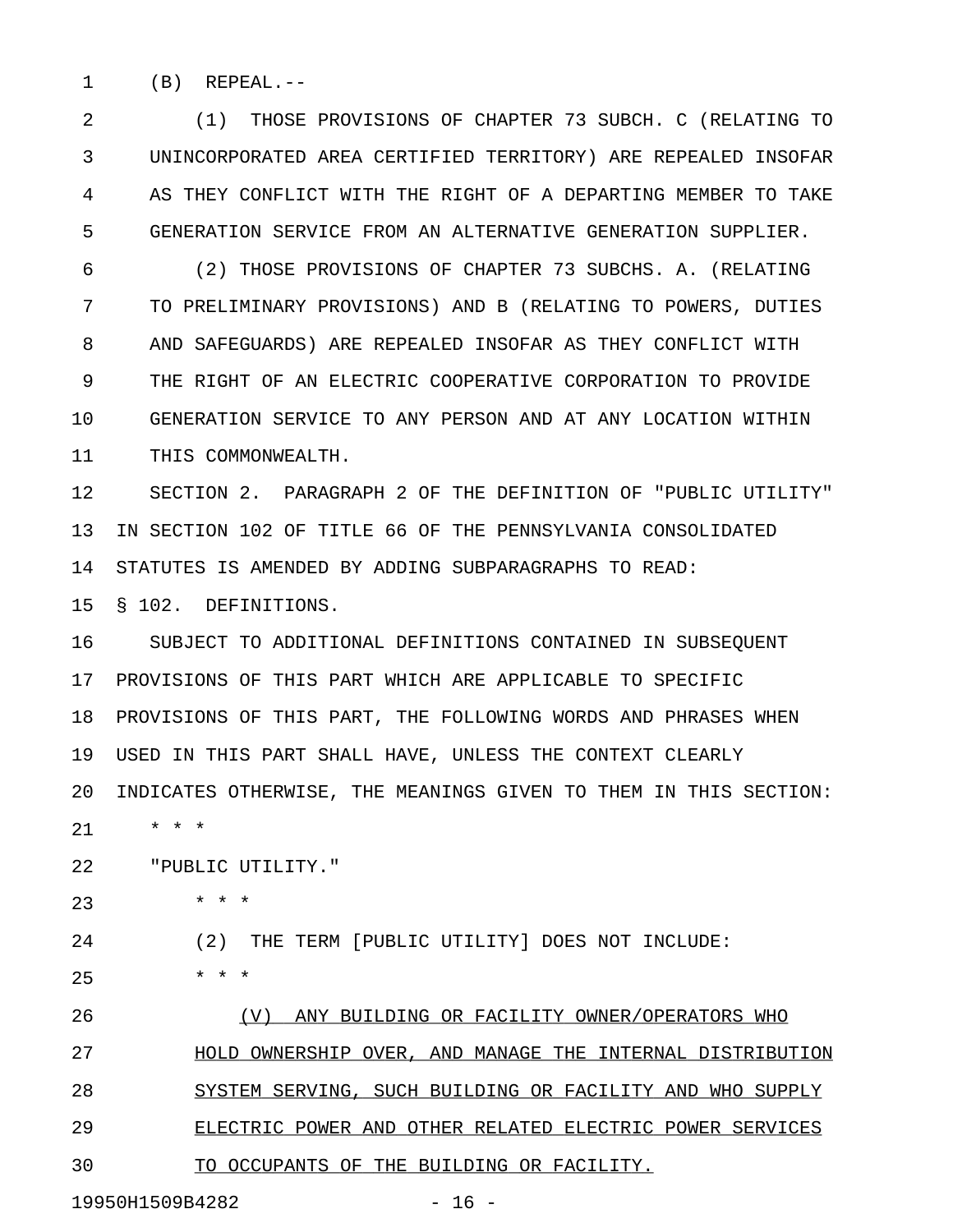1 (VI) ELECTRIC GENERATION SUPPLIER COMPANIES EXCEPT 2 FOR THE LIMITED PURPOSES AS DESCRIBED IN SECTIONS 2809 3 (RELATING TO REQUIREMENTS FOR ELECTRIC GENERATION 4 SUPPLIERS) AND 2810 (RELATING TO REVENUE NEUTRAL 5 RECONCILIATION).

6 \* \* \*

7 SECTION 3. SECTION 2404(A) OF TITLE 66 IS REENACTED TO READ: 8 § 2404. Certificate and medallion required.

9 (a) Procedure.--A vehicle may not be operated as a taxicab 10 in cities of the first class unless a certificate of public 11 convenience is issued authorizing the operation of the taxicab 12 and a medallion is attached to the hood of the vehicle. Prior to 13 the issuance of a medallion, the certificate holder shall have 14 its vehicle inspected by the commission. The commission shall 15 require, by order or regulation, that each medallion holder 16 submit to a periodic vehicle inspection of its taxicab by 17 commission personnel to ensure that the vehicle meets the 18 requirements of this title and commission regulations. 19 Commission inspection requirements shall be in addition to the 20 vehicle requirements set forth in Title 75 (relating to 21 vehicles). Commission inspection and recording requirements 22 shall be established by regulations. No vehicle which is more 23 than <del>[six] eight</del> EIGHT years old shall continue in operation as <-24 a taxicab. Notwithstanding the foregoing, the commission may 25 authorize the operation of antique vehicles in call or demand 26 service in such circumstances as the commission may deem 27 appropriate. Each medallion holder's tariff rates shall be 28 clearly and visibly displayed in each taxicab. A medallion shall 29 not be removed from a vehicle without prior notification to and 30 permission of the commission. A medallion authorizes operation 19950H1509B4282 - 17 -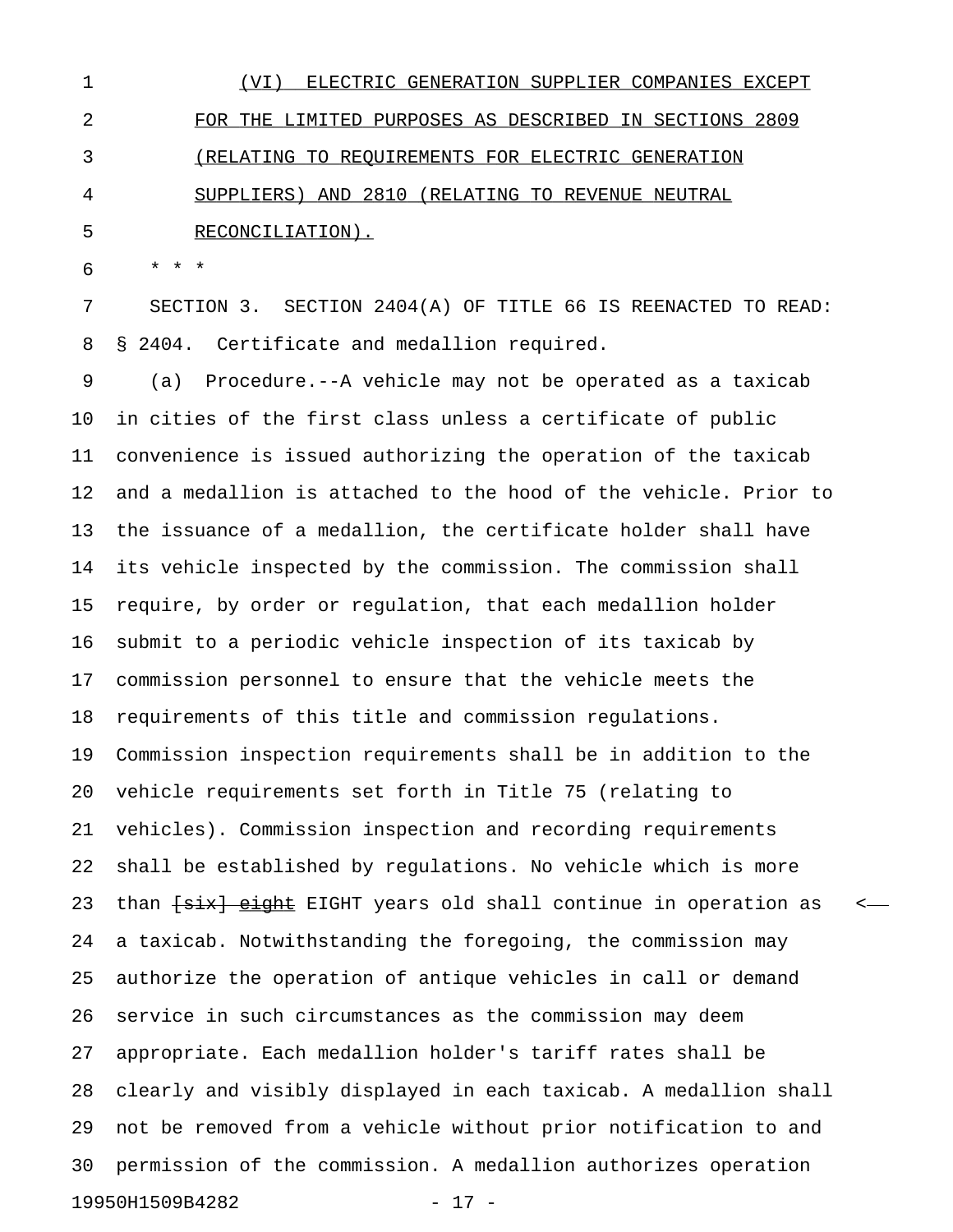1 of a vehicle as a taxicab only for the fiscal year for which the 2 medallion is issued.

3 \* \* \*

| 4  | Section 2. This act shall take effect in 60 days.           |  |
|----|-------------------------------------------------------------|--|
| 5  | SECTION 4. TITLE 66 IS AMENDED BY ADDING A CHAPTER TO READ: |  |
| 6  | CHAPTER 28                                                  |  |
| 7  | RESTRUCTURING OF ELECTRIC UTILITY INDUSTRY                  |  |
| 8  | SEC.                                                        |  |
| 9  | 2801. SHORT TITLE OF CHAPTER.                               |  |
| 10 | 2802. DECLARATION OF POLICY.                                |  |
| 11 | 2803. DEFINITIONS.                                          |  |
| 12 | 2804. STANDARDS FOR RESTRUCTURING OF ELECTRIC INDUSTRY.     |  |
| 13 | 2805. REGIONALISM AND RECIPROCITY.                          |  |
| 14 | 2806. IMPLEMENTATION PILOT PROGRAMS AND                     |  |
| 15 | PERFORMANCE-BASED RATES.                                    |  |
| 16 | 2807. DUTIES OF ELECTRIC DISTRIBUTION COMPANIES.            |  |
| 17 | 2808. COMPETITIVE TRANSITION CHARGE.                        |  |
| 18 | 2809. REQUIREMENTS FOR ELECTRIC GENERATION SUPPLIERS.       |  |
| 19 | 2810. REVENUE NEUTRAL RECONCILIATION.                       |  |
| 20 | 2811. MARKET POWER REMEDIATION.                             |  |
| 21 | 2812. APPROVAL OF TRANSITION BONDS.                         |  |
| 22 | 2813. SEVERABILITY                                          |  |
| 23 | § 2801. SHORT TITLE OF CHAPTER.                             |  |
| 24 | THIS CHAPTER SHALL BE KNOWN AND MAY BE CITED AS THE         |  |
| 25 | ELECTRICITY GENERATION CUSTOMER CHOICE AND COMPETITION ACT. |  |
| 26 | § 2802. DECLARATION OF POLICY.                              |  |
| 27 | THE GENERAL ASSEMBLY FINDS AND DECLARES AS FOLLOWS:         |  |
| 28 | (1) OVER THE PAST 20 YEARS, THE FEDERAL GOVERNMENT AND      |  |
| 29 | STATE GOVERNMENT HAVE INTRODUCED COMPETITION IN SEVERAL     |  |
| 30 | INDUSTRIES THAT PREVIOUSLY HAD BEEN REGULATED AS NATURAL    |  |
|    | 19950H1509B4282<br>$-18 -$                                  |  |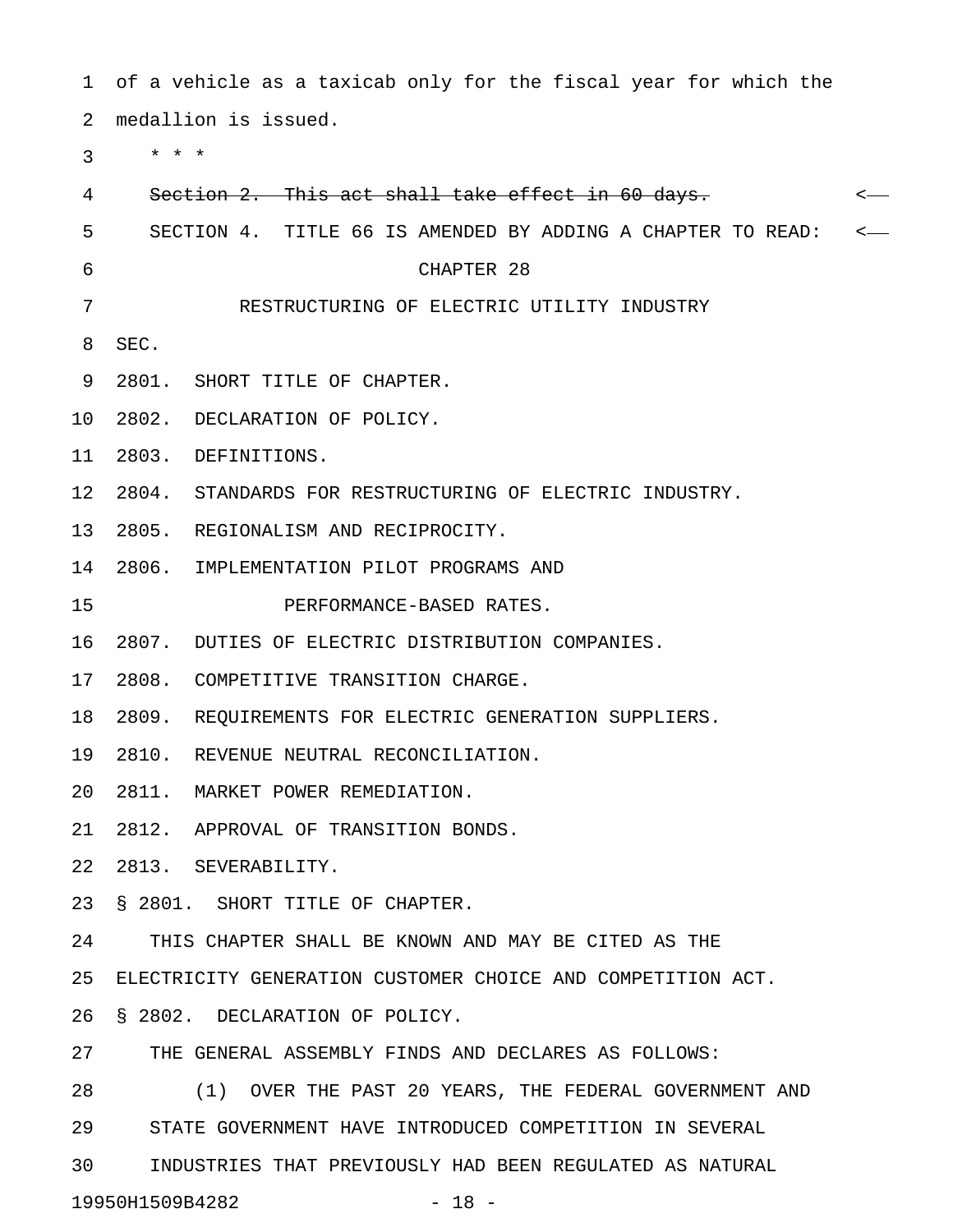1 MONOPOLIES.

2 (2) MANY STATE GOVERNMENTS ARE IMPLEMENTING OR STUDYING 3 POLICIES THAT WOULD CREATE A COMPETITIVE MARKET FOR THE 4 GENERATION OF ELECTRICITY.

5 (3) BECAUSE OF ADVANCES IN ELECTRIC GENERATION 6 TECHNOLOGY AND FEDERAL INITIATIVES TO ENCOURAGE GREATER 7 COMPETITION IN THE WHOLESALE ELECTRIC MARKET, IT IS NOW IN 8 THE PUBLIC INTEREST TO PERMIT RETAIL CUSTOMERS TO OBTAIN 9 DIRECT ACCESS TO A COMPETITIVE GENERATION MARKET AS LONG AS 10 SAFE AND AFFORDABLE TRANSMISSION AND DISTRIBUTION SERVICE IS 11 AVAILABLE AT LEVELS OF RELIABILITY THAT ARE CURRENTLY ENJOYED 12 BY THE CITIZENS AND BUSINESSES OF THIS COMMONWEALTH.

13 (4) RATES FOR ELECTRICITY IN THIS COMMONWEALTH ARE ON 14 AVERAGE HIGHER THAN THE NATIONAL AVERAGE, AND SIGNIFICANT 15 DIFFERENCES EXIST AMONG THE RATES OF PENNSYLVANIA ELECTRIC 16 UTILITIES.

17 (5) COMPETITIVE MARKET FORCES ARE MORE EFFECTIVE THAN 18 ECONOMIC REGULATION IN CONTROLLING THE COST OF GENERATING 19 ELECTRICITY.

20 (6) THE COST OF ELECTRICITY IS AN IMPORTANT FACTOR IN 21 DECISIONS MADE BY BUSINESSES CONCERNING LOCATING, EXPANDING 22 AND RETAINING FACILITIES IN THIS COMMONWEALTH.

23 (7) THIS COMMONWEALTH MUST BEGIN THE TRANSITION FROM 24 REGULATION TO GREATER COMPETITION IN THE ELECTRICITY 25 GENERATION MARKET TO BENEFIT ALL CLASSES OF CUSTOMERS AND TO 26 PROTECT THIS COMMONWEALTH'S ABILITY TO COMPETE IN THE 27 NATIONAL AND INTERNATIONAL MARKETPLACE FOR INDUSTRY AND JOBS. 28 (8) IN MOVING TOWARD GREATER COMPETITION IN THE 29 ELECTRICITY GENERATION MARKET, THE COMMONWEALTH MUST RESOLVE 30 CERTAIN TRANSITIONAL ISSUES IN A MANNER THAT IS FAIR TO

19950H1509B4282 - 19 -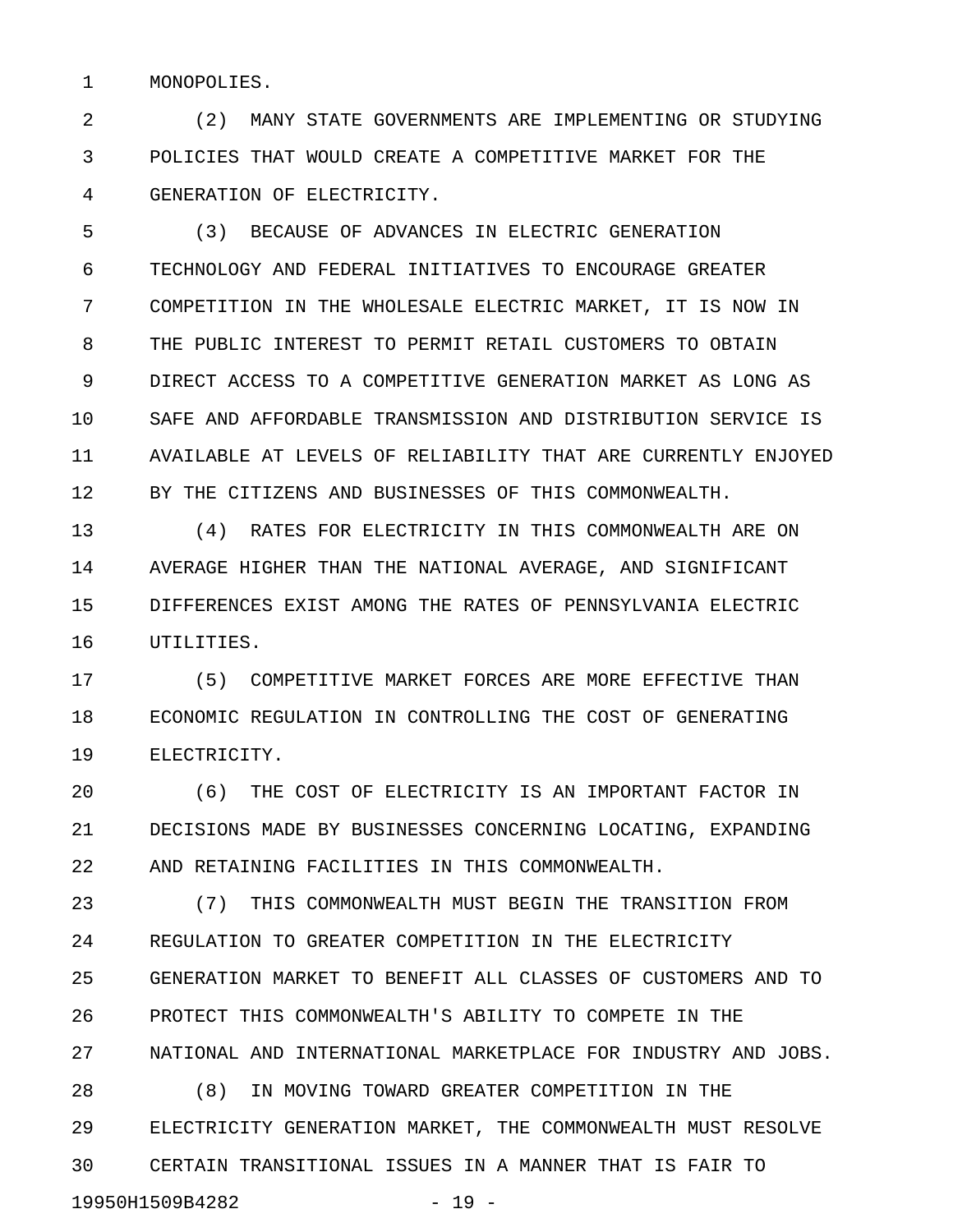1 CUSTOMERS, ELECTRIC UTILITIES, INVESTORS, THE EMPLOYEES OF 2 ELECTRIC UTILITIES, LOCAL COMMUNITIES, NONUTILITY GENERATORS 3 OF ELECTRICITY AND OTHER AFFECTED PARTIES.

4 (9) ELECTRIC SERVICE IS ESSENTIAL TO THE HEALTH AND 5 WELL-BEING OF RESIDENTS, TO PUBLIC SAFETY AND TO ORDERLY 6 ECONOMIC DEVELOPMENT; AND ELECTRIC SERVICE SHOULD BE 7 AVAILABLE TO ALL CUSTOMERS ON REASONABLE TERMS AND 8 CONDITIONS.

9 (10) THE COMMONWEALTH MUST, AT A MINIMUM, CONTINUE THE 10 PROTECTIONS, POLICIES AND SERVICES THAT NOW ASSIST CUSTOMERS 11 WHO ARE LOW-INCOME TO AFFORD ELECTRIC SERVICE.

12 (11) IN ORDER TO ENSURE THE SAFETY AND RELIABILITY OF 13 THE ELECTRIC SYSTEM, ENSURE THE CONTINUED PROVISION OF HIGH-14 QUALITY CUSTOMER SERVICE AND AVOID ECONOMIC DISLOCATION, 15 UTILITIES SHALL CONSIDER THE EXPERIENCE AND EXPERTISE OF 16 THEIR WORK FORCE IN MOVING TOWARDS COMPETITION.

17 (12) THE PURPOSE OF THIS CHAPTER IS TO MODIFY EXISTING 18 LEGISLATION AND REGULATIONS AND TO ESTABLISH STANDARDS AND 19 PROCEDURES IN ORDER TO CREATE DIRECT ACCESS BY RETAIL 20 CUSTOMERS TO THE COMPETITIVE MARKET FOR THE GENERATION OF 21 ELECTRICITY, WHILE MAINTAINING THE SAFETY AND RELIABILITY OF 22 THE ELECTRIC SYSTEM FOR ALL PARTIES. RELIABLE ELECTRIC 23 SERVICE IS OF THE UTMOST IMPORTANCE TO THE HEALTH, SAFETY AND 24 WELFARE OF THE CITIZENS OF THE COMMONWEALTH. ELECTRIC 25 INDUSTRY RESTRUCTURING SHOULD ENSURE THE RELIABILITY OF THE 26 INTERCONNECTED ELECTRIC SYSTEM BY MAINTAINING THE EFFICIENCY 27 OF THE TRANSMISSION AND DISTRIBUTION SYSTEM.

28 (13) UNDER CURRENT LAW AND REGULATION THERE EXISTS SOME 29 COMPETITION IN THE WHOLESALE MARKET FOR THE GENERATION OF 30 ELECTRICITY; BUT THE GENERATION, TRANSMISSION, DISTRIBUTION 19950H1509B4282 - 20 -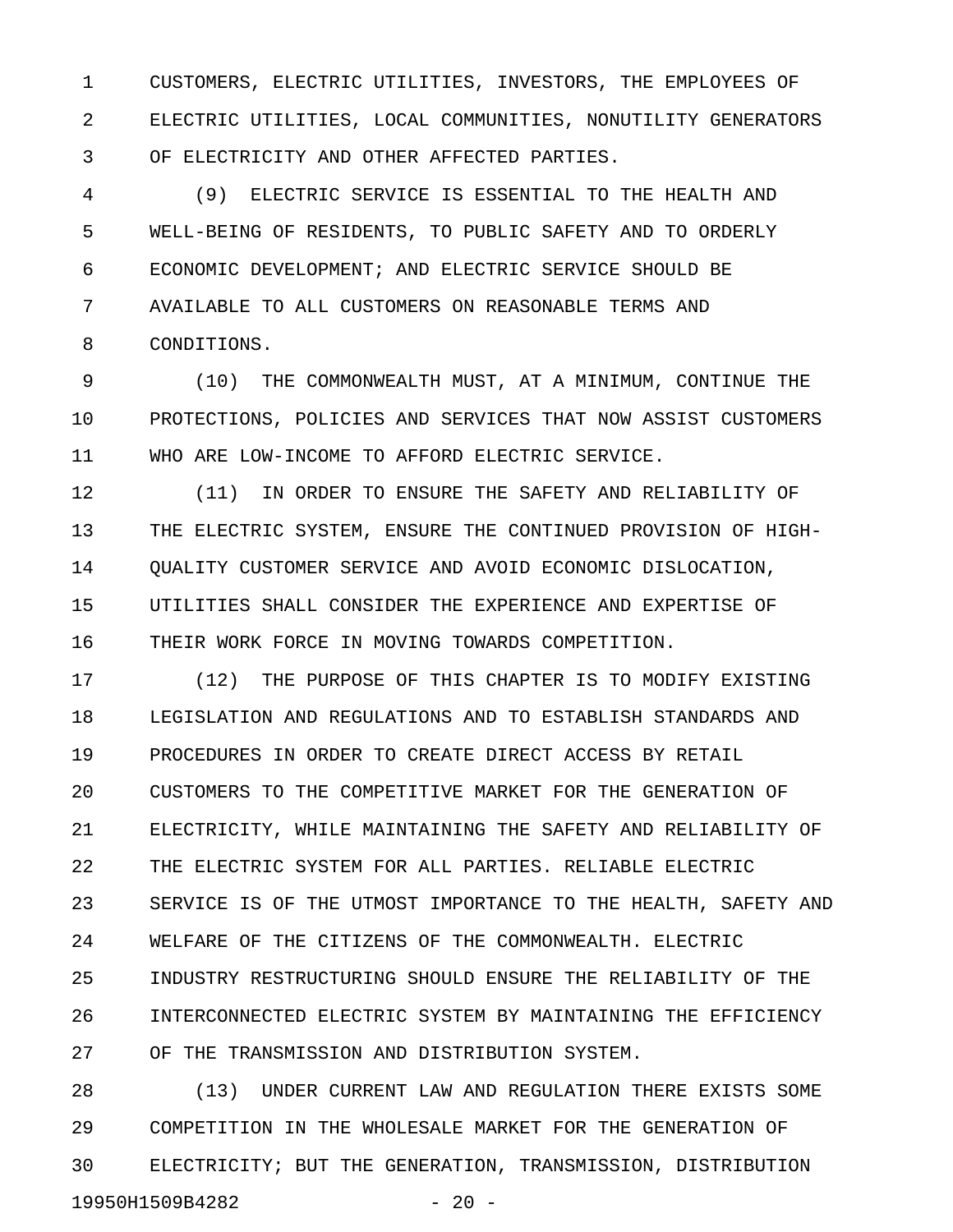1 AND RETAIL SALE OF ELECTRICITY IS PROVIDED GENERALLY BY 2 PUBLIC UTILITIES UNDER BUNDLED RATES REGULATED BY THE 3 COMMISSION. THE PROCEDURES ESTABLISHED UNDER THIS CHAPTER 4 PROVIDE FOR A FAIR AND ORDERLY TRANSITION FROM THE CURRENT 5 REGULATED STRUCTURE TO A STRUCTURE UNDER WHICH RETAIL 6 CUSTOMERS WILL HAVE DIRECT ACCESS TO A COMPETITIVE MARKET FOR 7 THE GENERATION AND SALE OR PURCHASE OF ELECTRICITY.

8 (14) THIS CHAPTER REQUIRES ELECTRIC UTILITIES TO 9 UNBUNDLE THEIR RATES AND SERVICES AND TO PROVIDE OPEN ACCESS 10 OVER THEIR TRANSMISSION AND DISTRIBUTION SYSTEMS TO ALLOW 11 COMPETITIVE SUPPLIERS TO GENERATE AND SELL ELECTRICITY 12 DIRECTLY TO CONSUMERS IN THIS COMMONWEALTH. THE GENERATION OF 13 ELECTRICITY WILL NO LONGER BE REGULATED AS A PUBLIC UTILITY 14 FUNCTION EXCEPT AS OTHERWISE PROVIDED FOR IN THIS CHAPTER. 15 ELECTRIC GENERATION SUPPLIERS WILL BE REQUIRED TO OBTAIN 16 LICENSES, DEMONSTRATE FINANCIAL RESPONSIBILITY AND COMPLY 17 WITH SUCH OTHER REQUIREMENTS CONCERNING SERVICE AS THE 18 COMMISSION DEEMS NECESSARY FOR THE PROTECTION OF THE PUBLIC.

19 (15) IN ESTABLISHING THE STANDARDS FOR THE TRANSITION TO 20 AND CREATION OF A COMPETITIVE ELECTRIC MARKET, HERETOFORE, 21 PUBLIC UTILITIES GENERALLY HAVE HAD AN OBLIGATION TO SERVE 22 CUSTOMERS WITHIN THEIR DEFINED SERVICE TERRITORIES; 23 CONSISTENT WITH THAT OBLIGATION, HAVE UNDERTAKEN LONG-TERM 24 INVESTMENTS IN GENERATION, TRANSMISSION AND DISTRIBUTION 25 FACILITIES IN ORDER TO MEET THE NEEDS OF THEIR CUSTOMERS; AND 26 HAVE ENTERED INTO LONG-TERM POWER SUPPLY AGREEMENTS AS 27 REQUIRED BY FEDERAL LAW. IN MANY INSTANCES, THESE INVESTMENTS 28 AND AGREEMENTS HAVE CREATED COSTS WHICH MAY NOT BE 29 RECOVERABLE IN A COMPETITIVE MARKET. THE COMMISSION IS 30 EMPOWERED UNDER THIS CHAPTER TO DETERMINE THE LEVEL OF 19950H1509B4282 - 21 -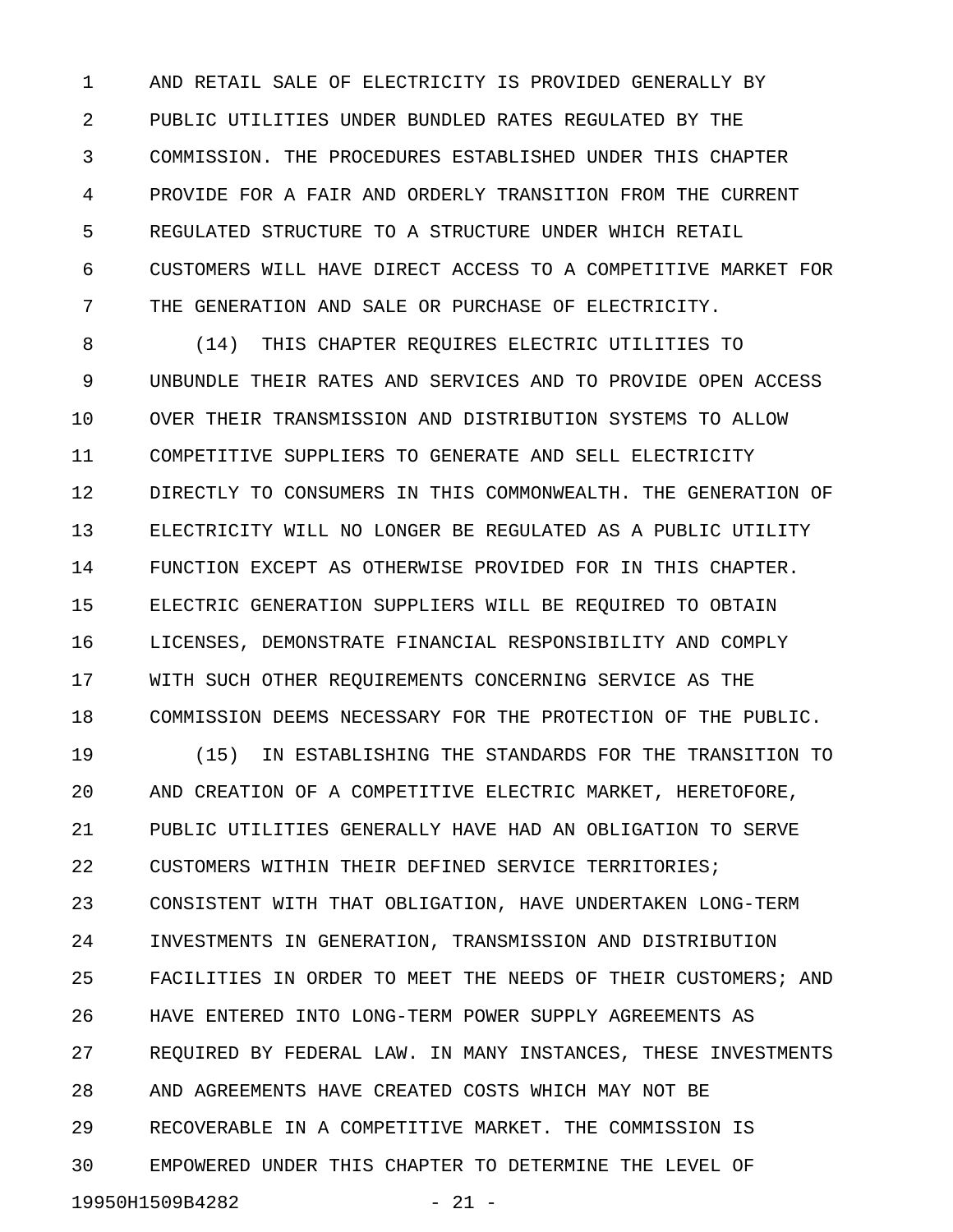1 TRANSITION OR STRANDED COSTS FOR EACH ELECTRIC UTILITY AND TO 2 PROVIDE A MECHANISM, THE COMPETITIVE TRANSITION CHARGE, FOR 3 RECOVERY OF AN APPROPRIATE AMOUNT OF SUCH COSTS IN ACCORDANCE 4 WITH THE STANDARDS ESTABLISHED IN THIS CHAPTER.

5 (16) IT IS IN THE PUBLIC INTEREST FOR THE TRANSMISSION 6 AND DISTRIBUTION OF ELECTRICITY TO CONTINUE TO BE REGULATED 7 AS A NATURAL MONOPOLY SUBJECT TO THE JURISDICTION AND ACTIVE 8 SUPERVISION OF THE COMMISSION. ELECTRIC DISTRIBUTION 9 COMPANIES SHOULD CONTINUE TO BE THE PROVIDER OF LAST RESORT 10 IN ORDER TO ENSURE THE AVAILABILITY OF UNIVERSAL ELECTRIC 11 SERVICE IN THIS COMMONWEALTH UNLESS ANOTHER PROVIDER OF LAST 12 RESORT IS APPROVED BY THE COMMISSION.

13 (17) THERE ARE CERTAIN PUBLIC PURPOSE COSTS, INCLUDING 14 PROGRAMS FOR LOW-INCOME ASSISTANCE, ENERGY CONSERVATION AND 15 OTHERS, WHICH HAVE BEEN IMPLEMENTED AND SUPPORTED BY PUBLIC 16 UTILITIES' BUNDLED RATES. THE PUBLIC PURPOSE IS TO BE 17 PROMOTED BY CONTINUING UNIVERSAL SERVICE AND ENERGY 18 CONSERVATION POLICIES, PROTECTIONS AND SERVICES; AND FULL 19 RECOVERY OF SUCH COSTS IS TO BE PERMITTED THROUGH A NON-20 BYPASSABLE RATE MECHANISM.

21 (18) THERE ARE CERTAIN CHANGES TO A UTILITY, WHICH WILL 22 CREATE TRANSITION COSTS, TO ACCOMPLISH THE MOVE TO A 23 COMPETITIVE MARKET. THESE CHANGES MAY ENTAIL THE CLOSURE OF 24 FACILITIES OR REDUCTION IN EMPLOYEE LEVELS. IF SUCH ACTIONS 25 ARE TO BE UNDERTAKEN, THE UTILITY MUST FULLY INFORM THE 26 COMMISSION OF THE IMPACT OF SUCH DECISIONS ON LOCAL 27 COMMUNITIES AND ON SOCIAL SERVICES AND OF ANY TAX 28 IMPLICATIONS OF THE ACTIONS. THE UTILITY IS EXPECTED TO 29 DISCUSS THE TRANSITION TO COMPETITION WITH ITS EMPLOYEES OR 30 THEIR CERTIFIED REPRESENTATIVES AND MAY PROVIDE SEVERANCE, 19950H1509B4282 - 22 -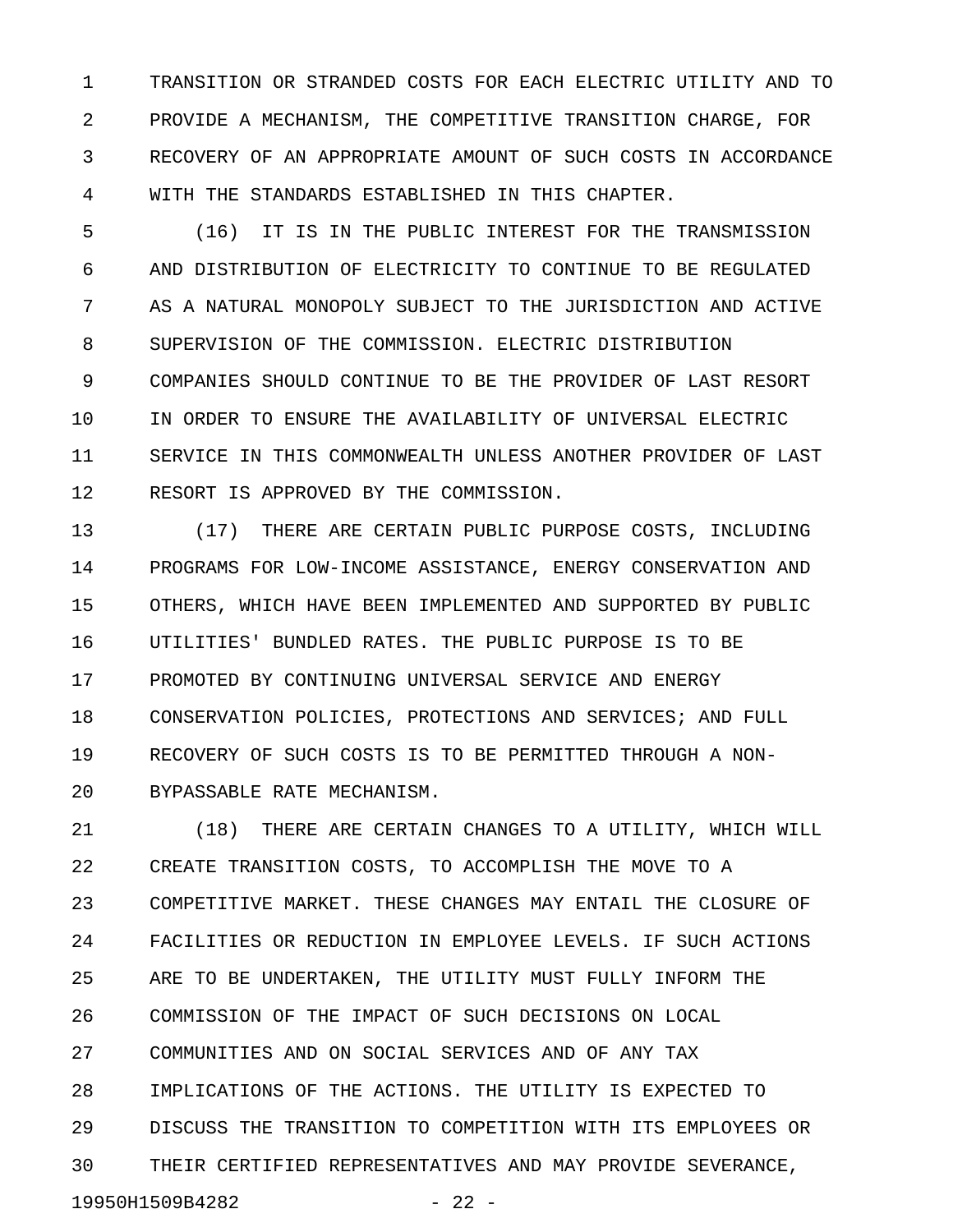1 RETRAINING, EARLY RETIREMENT AND OUTPLACEMENT SERVICES. SUCH 2 TRANSITION COSTS MAY BE RECOVERABLE UNDER THE COMPETITIVE 3 TRANSITION CHARGE IN SECTION 2808 (RELATING TO COMPETITIVE 4 TRANSITION CHARGE).

5 (19) ALL PARTICIPANTS IN THE RESTRUCTURED ELECTRIC 6 INDUSTRY ARE ENCOURAGED TO COORDINATE THEIR PLANS AND 7 TRANSACTIONS THROUGH AN INDEPENDENT SYSTEM OPERATOR OR ITS 8 FUNCTIONAL EQUIVALENT.

9 (20) SINCE CONTINUING AND ENSURING THE RELIABILITY OF 10 ELECTRIC SERVICE DEPENDS ON ADEQUATE GENERATION AND ON 11 CONSCIENTIOUS INSPECTION AND MAINTENANCE OF TRANSMISSION AND 12 DISTRIBUTION SYSTEMS, THE INDEPENDENT SYSTEM OPERATOR OR ITS 13 FUNCTIONAL EQUIVALENT SHOULD SET, AND THE COMMISSION SHALL 14 SET, THROUGH REGULATIONS, INSPECTION, MAINTENANCE, REPAIR AND 15 REPLACEMENT STANDARDS AND ENFORCE THOSE STANDARDS.

16 (21) UNDER FEDERAL AND STATE CLEAN AIR LAWS AND 17 REGULATIONS, ELECTRICITY GENERATORS LOCATED IN STATES TO THE 18 WEST AND SOUTH OF THIS COMMONWEALTH ARE NOT SUBJECT TO 19 REQUIREMENTS AS STRINGENT AS THOSE WHICH APPLY TO GENERATORS 20 AND OTHER "PERSONS" AS DEFINED IN SECTION 3 OF THE ACT OF 21 JANUARY 8, 1960 (1959 P.L.2119, NO.787), KNOWN AS THE AIR 22 POLLUTION CONTROL ACT, OPERATING IN THIS COMMONWEALTH AND 23 THAT DIFFERENT REGIONS WITHIN THIS COMMONWEALTH ARE SUBJECT 24 TO VARYING AIR EMISSION REQUIREMENTS. UNDER SOME SCENARIOS, 25 COMPETITION AMONG ELECTRICITY GENERATORS LOCATED IN DIFFERENT 26 STATES AND DIFFERENT REGIONS WITHIN THIS COMMONWEALTH COULD 27 MAKE IT MORE DIFFICULT FOR AREAS IN THIS COMMONWEALTH TO 28 DEMONSTRATE ATTAINMENT WITH FEDERAL AND STATE AIR QUALITY 29 STANDARDS. SINCE THIS RESULT MAY BE CAUSED BY THE DISPARATE 30 REQUIREMENTS IMPOSED BY FEDERAL AND STATE LAW ON GENERATORS 19950H1509B4282 - 23 -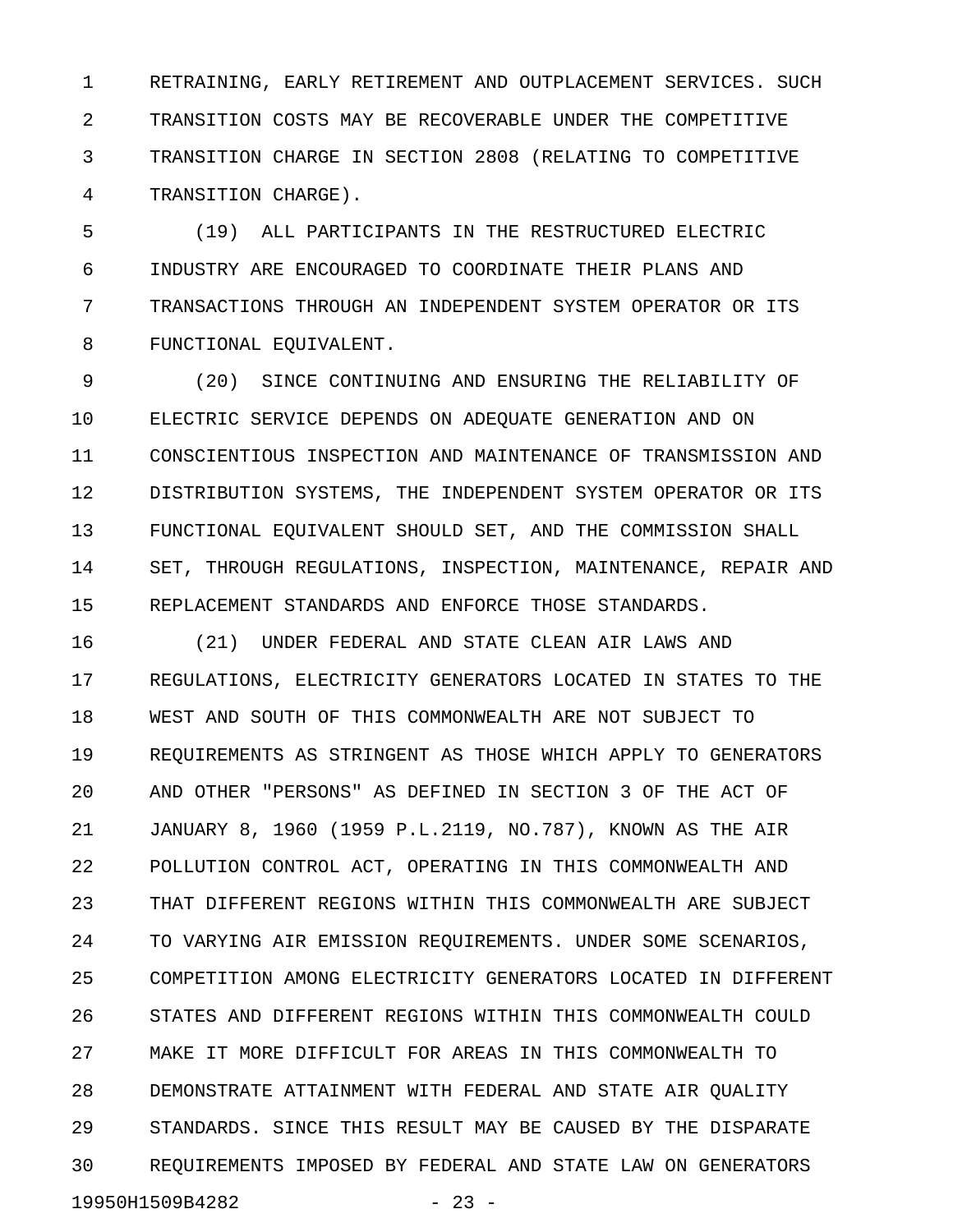1 AND OTHER "PERSONS" AS DEFINED IN SECTION 3 OF THE AIR 2 POLLUTION CONTROL ACT IN THIS COMMONWEALTH AND GENERATORS 3 LOCATED IN OTHER STATES, THE GENERAL ASSEMBLY SUPPORTS 4 CHANGES TO FEDERAL CLEAN AIR LAWS AND REGULATIONS THAT WILL 5 PROTECT PENNSYLVANIA'S ENVIRONMENT AND ENSURE THAT 6 ELECTRICITY GENERATORS AND OTHER "PERSONS" AS DEFINED IN 7 SECTION 3 OF THE AIR POLLUTION CONTROL ACT LOCATED IN THIS 8 COMMONWEALTH ARE NOT PLACED AT AN UNDUE COMPETITIVE 9 DISADVANTAGE. THE COMMISSION WILL CONSULT WITH THE DEPARTMENT 10 OF ENVIRONMENTAL PROTECTION REGARDING THIS ISSUE DURING THE 11 TRANSITION TO RETAIL COMPETITION.

12 § 2803. DEFINITIONS.

13 THE FOLLOWING WORDS AND PHRASES WHEN USED IN THIS CHAPTER 14 SHALL HAVE THE MEANINGS GIVEN TO THEM IN THIS SECTION UNLESS THE 15 CONTEXT CLEARLY INDICATES OTHERWISE:

16 "AGGREGATOR OR MARKET AGGREGATOR." AN ENTITY, LICENSED BY 17 THE COMMISSION, THAT PURCHASES ELECTRIC ENERGY AND TAKES TITLE 18 TO ELECTRIC ENERGY AS AN INTERMEDIARY FOR SALE TO RETAIL 19 CUSTOMERS.

20 "BROKER OR MARKETER." AN ENTITY, LICENSED BY THE COMMISSION, 21 THAT ACTS AS AN AGENT OR INTERMEDIARY IN THE SALE AND PURCHASE 22 OF ELECTRIC ENERGY BUT THAT DOES NOT TAKE TITLE TO ELECTRIC 23 ENERGY.

24 "COMPETITIVE TRANSITION CHARGE." A NONBYPASSABLE CHARGE 25 APPLIED TO THE BILL OF EVERY CUSTOMER ACCESSING THE TRANSMISSION 26 OR DISTRIBUTION NETWORK WHICH (CHARGE) IS DESIGNED TO RECOVER AN 27 ELECTRIC UTILITY'S TRANSITION OR STRANDED COSTS AS DETERMINED BY 28 THE COMMISSION UNDER SECTIONS 2804 (RELATING TO STANDARDS) AND 29 2808 (RELATING TO COMPETITIVE TRANSITION CHARGE).

30 "CONSUMER." A RETAIL ELECTRIC CUSTOMER.

19950H1509B4282 - 24 -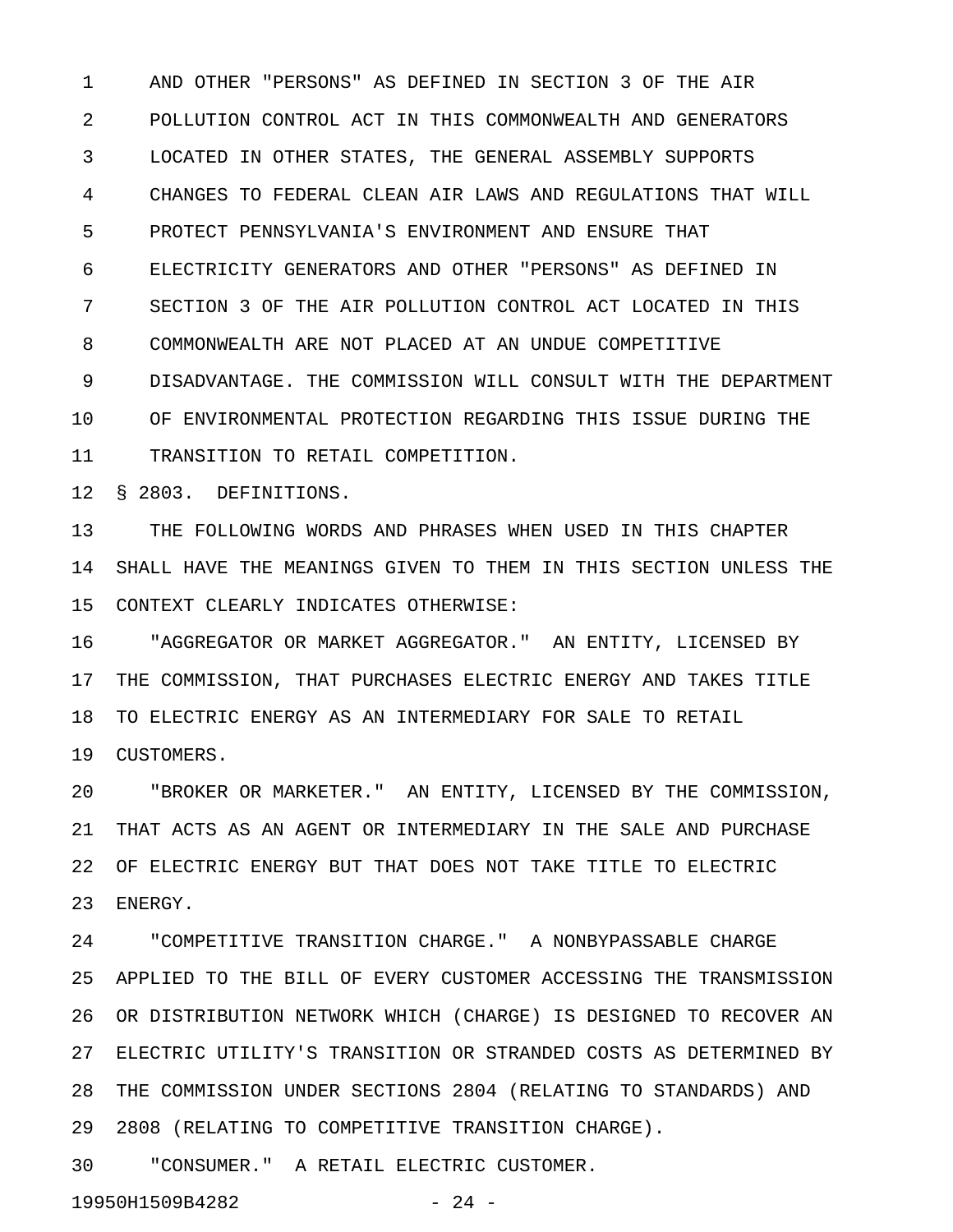1 "CUSTOMER." A RETAIL ELECTRIC CUSTOMER.

2 "DIRECT ACCESS." THE RIGHT OF ELECTRIC GENERATION SUPPLIERS 3 AND END-USE CUSTOMERS TO UTILIZE AND INTERCONNECT WITH THE 4 ELECTRIC TRANSMISSION AND DISTRIBUTION SYSTEM ON A 5 NONDISCRIMINATORY BASIS AT RATES, TERMS AND CONDITIONS OF 6 SERVICE COMPARABLE TO THE TRANSMISSION AND DISTRIBUTION 7 COMPANIES' OWN USE OF THE SYSTEM TO TRANSPORT ELECTRICITY FROM 8 ANY GENERATOR OF ELECTRICITY TO ANY END-USE CUSTOMER.

9 "ELECTRIC DISTRIBUTION COMPANY." THE PUBLIC UTILITY 10 PROVIDING FACILITIES FOR THE JURISDICTIONAL TRANSMISSION AND 11 DISTRIBUTION OF ELECTRICITY TO RETAIL CUSTOMERS, EXCEPT BUILDING 12 OR FACILITY OWNERS/OPERATORS THAT MANAGE THE INTERNAL 13 DISTRIBUTION SYSTEM SERVING SUCH BUILDING OR FACILITY AND THAT 14 SUPPLY ELECTRIC POWER AND OTHER RELATED ELECTRIC POWER SERVICES 15 TO OCCUPANTS OF THE BUILDING OR FACILITY.

16 "ELECTRIC GENERATION SUPPLIER OR ELECTRICITY SUPPLIER." A 17 PERSON OR CORPORATION, INCLUDING MUNICIPAL CORPORATIONS WHICH 18 CHOOSE TO PROVIDE SERVICE OUTSIDE THEIR MUNICIPAL LIMITS EXCEPT 19 TO THE EXTENT PROVIDED PRIOR TO THE EFFECTIVE DATE OF THIS 20 CHAPTER, BROKERS AND MARKETERS, AGGREGATORS OR ANY OTHER 21 ENTITIES, THAT SELLS TO END-USE CUSTOMERS ELECTRICITY OR RELATED 22 SERVICES UTILIZING THE JURISDICTIONAL TRANSMISSION OR 23 DISTRIBUTION FACILITIES OF AN ELECTRIC DISTRIBUTION COMPANY OR 24 THAT PURCHASES, BROKERS, ARRANGES OR MARKETS ELECTRICITY OR 25 RELATED SERVICES FOR SALE TO END-USE CUSTOMERS UTILIZING THE 26 JURISDICTIONAL TRANSMISSION AND DISTRIBUTION FACILITIES OF AN 27 ELECTRIC DISTRIBUTION COMPANY. THE TERM EXCLUDES BUILDING OR 28 FACILITY OWNER/OPERATORS THAT MANAGE THE INTERNAL DISTRIBUTION 29 SYSTEM SERVING SUCH BUILDING OR FACILITY AND THAT SUPPLY 30 ELECTRIC POWER AND OTHER RELATED POWER SERVICES TO OCCUPANTS OF 19950H1509B4282 - 25 -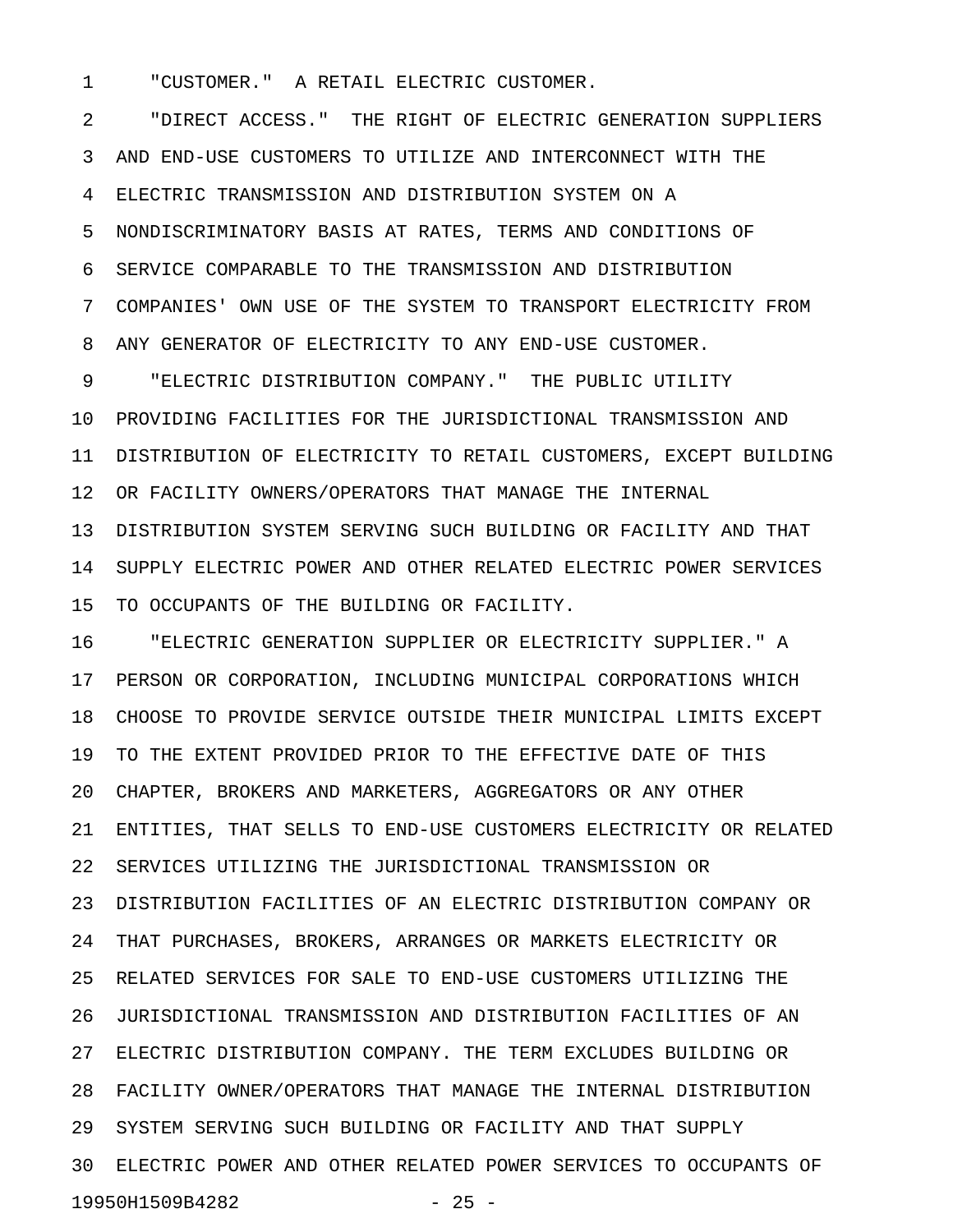1 THE BUILDING OR FACILITY. THE TERM EXCLUDES ELECTRIC COOPERATIVE 2 CORPORATIONS EXCEPT AS PROVIDED IN 15 PA.C.S. CH.74 (RELATING TO 3 GENERATION CHOICE FOR CUSTOMERS OF ELECTRIC COOPERATIVES).

4 "END-USE CUSTOMER." A RETAIL ELECTRIC CUSTOMER.

5 "RELIABILITY." INCLUDES ADEQUACY AND SECURITY. AS USED IN 6 THIS DEFINITION, "ADEQUACY" MEANS THE PROVISION OF SUFFICIENT 7 GENERATION, TRANSMISSION AND DISTRIBUTION CAPACITY SO AS TO 8 SUPPLY THE AGGREGATE ELECTRIC POWER AND ENERGY REQUIREMENTS OF 9 CONSUMERS, TAKING INTO ACCOUNT SCHEDULED AND UNSCHEDULED OUTAGES 10 OF SYSTEM FACILITIES; AND "SECURITY" MEANS DESIGNING, 11 MAINTAINING AND OPERATING A SYSTEM SO THAT IT CAN HANDLE

12 EMERGENCIES SAFELY WHILE CONTINUING TO OPERATE.

13 "RENEWABLE RESOURCE." INCLUDES TECHNOLOGIES SUCH AS SOLAR 14 PHOTOVOLTAIC ENERGY, SOLAR THERMAL ENERGY, WIND POWER, LOW HEAD 15 HYDRO POWER, GEOTHERMAL ENERGY, LANDFILL AND MINEBASED METHANE 16 GAS, ENERGY FROM WASTE AND SUSTAINABLE BIOMASS ENERGY.

17 "RETAIL CUSTOMER." A RETAIL ELECTRIC CUSTOMER.

18 "RETAIL ELECTRIC CUSTOMER." A DIRECT PURCHASER OF ELECTRIC 19 POWER. THE TERM EXCLUDES AN OCCUPANT OF A BUILDING OR FACILITY 20 WHERE THE OWNERS/OPERATORS MANAGE THE INTERNAL DISTRIBUTION 21 SYSTEM SERVING SUCH BUILDING OR FACILITY AND SUPPLY ELECTRIC 22 POWER AND OTHER RELATED POWER SERVICES TO OCCUPANTS OF THE 23 BUILDING OR FACILITY; WHERE SUCH OWNERS/OPERATORS ARE DIRECT 24 PURCHASERS OF ELECTRIC POWER; AND WHERE THE OCCUPANTS ARE NOT 25 DIRECT PURCHASERS.

26 "TRANSITION OR STRANDED COSTS." AN ELECTRIC UTILITY'S KNOWN 27 AND MEASURABLE NET ELECTRIC GENERATION-RELATED COSTS, DETERMINED 28 ON A NET PRESENT VALUE BASIS OVER THE LIFE OF THE ASSET OR 29 LIABILITY AS PART OF ITS RESTRUCTURING PLAN, WHICH TRADITIONALLY 30 WOULD BE RECOVERABLE UNDER A REGULATED ENVIRONMENT BUT WHICH MAY 19950H1509B4282 - 26 -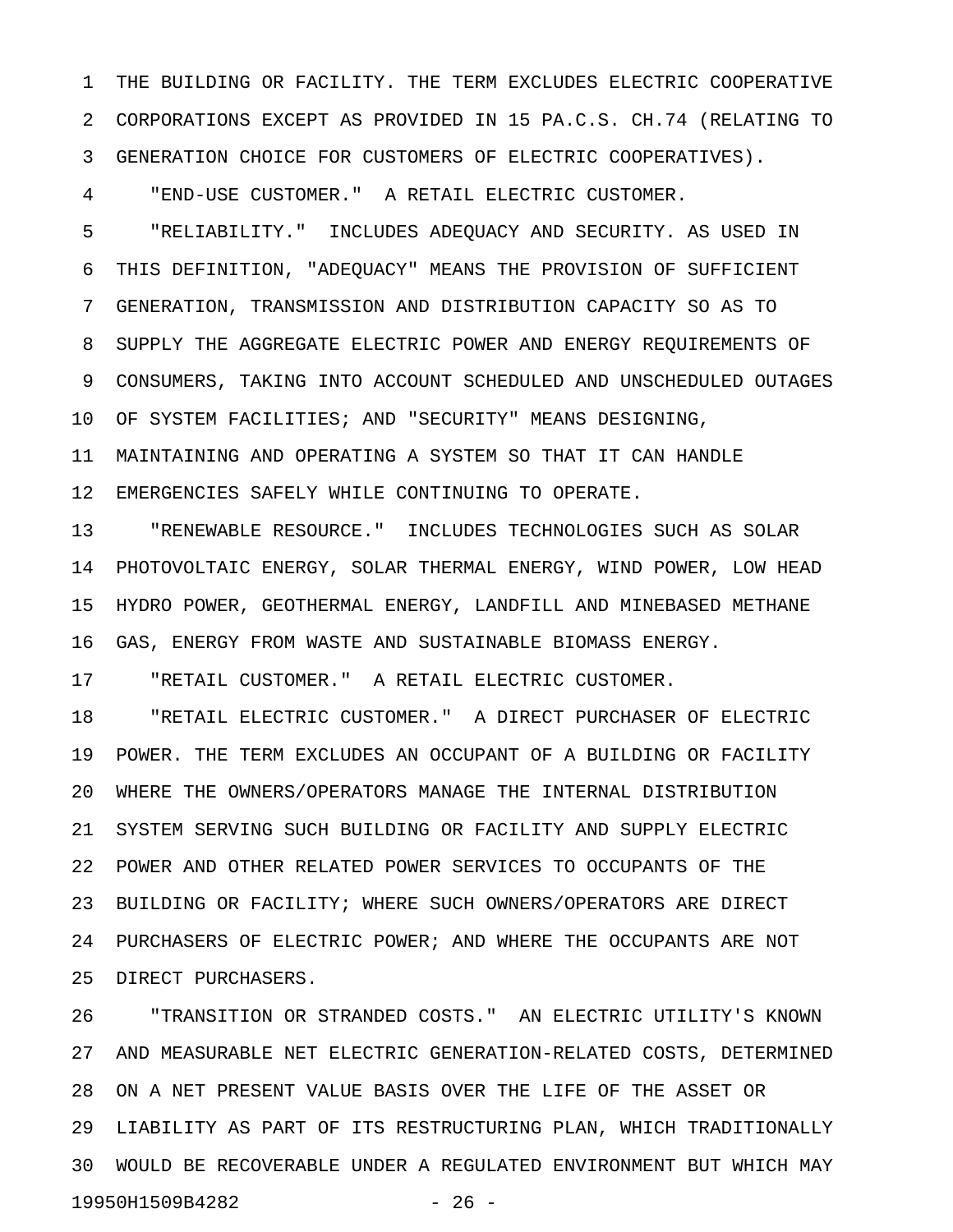1 NOT BE RECOVERABLE IN A COMPETITIVE ELECTRIC GENERATION MARKET 2 AND WHICH THE COMMISSION DETERMINES WILL REMAIN FOLLOWING 3 MITIGATION BY THE ELECTRIC UTILITY. THIS TERM INCLUDES:

4 (1) REGULATORY ASSETS AND OTHER DEFERRED CHARGES 5 TYPICALLY RECOVERABLE UNDER CURRENT REGULATORY PRACTICE, THE 6 UNFUNDED PORTION OF THE UTILITY'S PROJECTED NUCLEAR 7 GENERATING PLANT DECOMMISSIONING COSTS AND COST OBLIGATIONS 8 UNDER CONTRACTS WITH NONUTILITY GENERATING PROJECTS WHICH 9 HAVE RECEIVED A COMMISSION ORDER, THE RECOVERABILITY OF WHICH 10 SHALL BE DETERMINED UNDER SECTION 2808(C)(1) (RELATING TO 11 COMPETITIVE TRANSITION CHARGE).

12 (2) PRUDENTLY INCURRED COSTS RELATED TO CANCELLATION, 13 BUYOUT, BUYDOWN OR RENEGOTIATION OF NONUTILITY GENERATING 14 PROJECTS CONSISTENT WITH SECTION 527 (RELATING TO 15 COGENERATION RULES AND REGULATIONS), THE RECOVERABILITY OF 16 WHICH SHALL BE DETERMINED PURSUANT TO SECTION 2808(C)(2).

17 (3) THE FOLLOWING COSTS, THE RECOVERABILITY OF WHICH 18 SHALL BE DETERMINED PURSUANT TO SECTION 2808(C)(3):

19 (I) NET PLANT INVESTMENTS AND COSTS ATTRIBUTABLE TO 20 THE UTILITY'S EXISTING GENERATION PLANTS AND FACILITIES. 21 (II) THE UTILITY'S DISPOSAL OF SPENT NUCLEAR FUEL. 22 (III) THE UTILITY'S LONG TERM PURCHASE POWER

23 COMMITMENTS OTHER THAN THE COSTS DEFINED IN PARAGRAPHS 24 (1) AND (2).

25 (IV) RETIREMENT COSTS ATTRIBUTABLE TO THE UTILITY'S 26 EXISTING GENERATING PLANTS OTHER THAN THE COSTS DEFINED 27 IN PARAGRAPH (1).

28 (V) OTHER TRANSITION COSTS OF THE UTILITY, INCLUDING 29 COSTS OF EMPLOYEE SEVERANCE, RETRAINING, EARLY 30 RETIREMENT, OUTPLACEMENT AND RELATED EXPENSES, AT

19950H1509B4282 - 27 -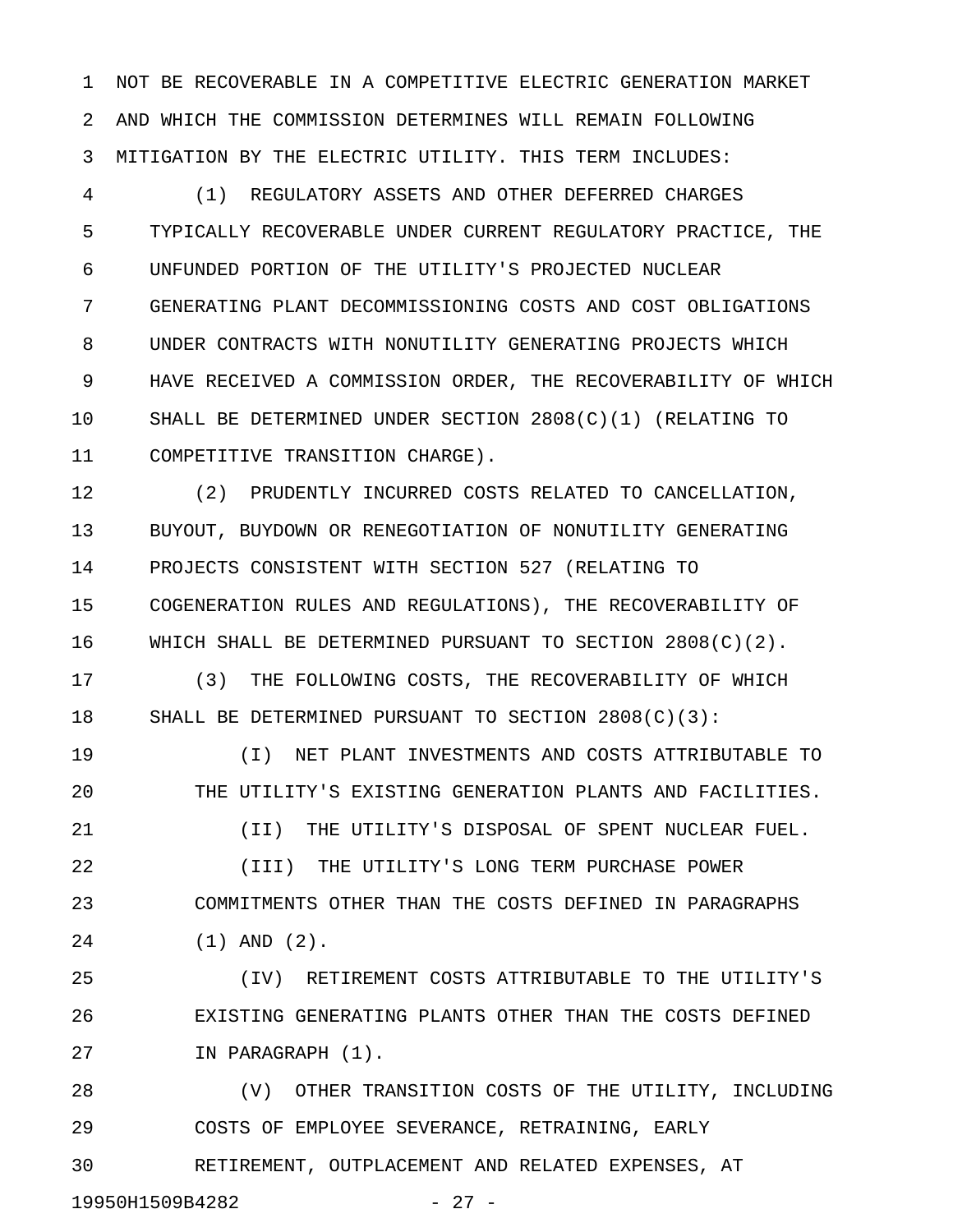1 REASONABLE LEVELS, FOR EMPLOYEES WHO ARE AFFECTED BY 2 CHANGES THAT OCCUR AS A RESULT OF THE RESTRUCTURING OF

3 THE ELECTRIC INDUSTRY OCCASIONED BY THIS CHAPTER. 4 THE TERM INCLUDES ANY COSTS ATTRIBUTABLE TO PHYSICAL PLANT NO 5 LONGER USED AND USEFUL BECAUSE OF THE TRANSITION TO RETAIL 6 COMPETITION. THE TERM EXCLUDES ANY AMOUNTS PREVIOUSLY DISALLOWED 7 BY THE COMMISSION AS IMPRUDENTLY INCURRED. TO THE EXTENT THAT 8 THE RECOVERABILITY OF AMOUNTS THAT ARE SOUGHT TO BE INCLUDED AS 9 TRANSITION OR STRANDED COSTS ARE SUBJECT TO APPELLATE REVIEW AS 10 OF THE TIME OF THE COMMISSION DETERMINATION, ANY DETERMINATION 11 TO INCLUDE SUCH COSTS SHALL BE REVERSED TO THE EXTENT REQUIRED 12 BY THE RESULTS OF THAT APPELLATE REVIEW.

13 "TRANSMISSION AND DISTRIBUTION COSTS." ALL COSTS DIRECTLY OR 14 INDIRECTLY INCURRED TO PROVIDE TRANSMISSION AND DISTRIBUTION 15 SERVICES TO RETAIL ELECTRIC CUSTOMERS. THIS INCLUDES THE RETURN 16 OF AND RETURN ON FACILITIES AND OTHER CAPITAL INVESTMENTS 17 NECESSARY TO PROVIDE TRANSMISSION AND DISTRIBUTION SERVICES AND 18 ASSOCIATED OPERATING EXPENSES, INCLUDING APPLICABLE TAXES.

19 "UNIVERSAL SERVICE AND ENERGY CONSERVATION." POLICIES, 20 PROTECTIONS AND SERVICES THAT HELP LOW-INCOME CUSTOMERS TO 21 MAINTAIN ELECTRIC SERVICE. THE TERM INCLUDES CUSTOMER ASSISTANCE 22 PROGRAMS; TERMINATION OF SERVICE PROTECTION AND POLICIES AND 23 SERVICES THAT HELP LOW-INCOME CUSTOMERS TO REDUCE OR MANAGE 24 ENERGY CONSUMPTION IN A COST-EFFECTIVE MANNER, SUCH AS THE LOW-25 INCOME USAGE REDUCTION PROGRAMS, APPLICATION OF RENEWABLE 26 RESOURCES AND CONSUMER EDUCATION.

27 § 2804. STANDARDS FOR RESTRUCTURING OF ELECTRIC INDUSTRY. 28 THE FOLLOWING INTERDEPENDENT STANDARDS SHALL GOVERN THE 29 COMMISSION'S ASSESSMENT AND APPROVAL OF EACH PUBLIC UTILITY'S 30 RESTRUCTURING PLAN, OVERSIGHT OF THE TRANSITION PROCESS AND 19950H1509B4282 - 28 -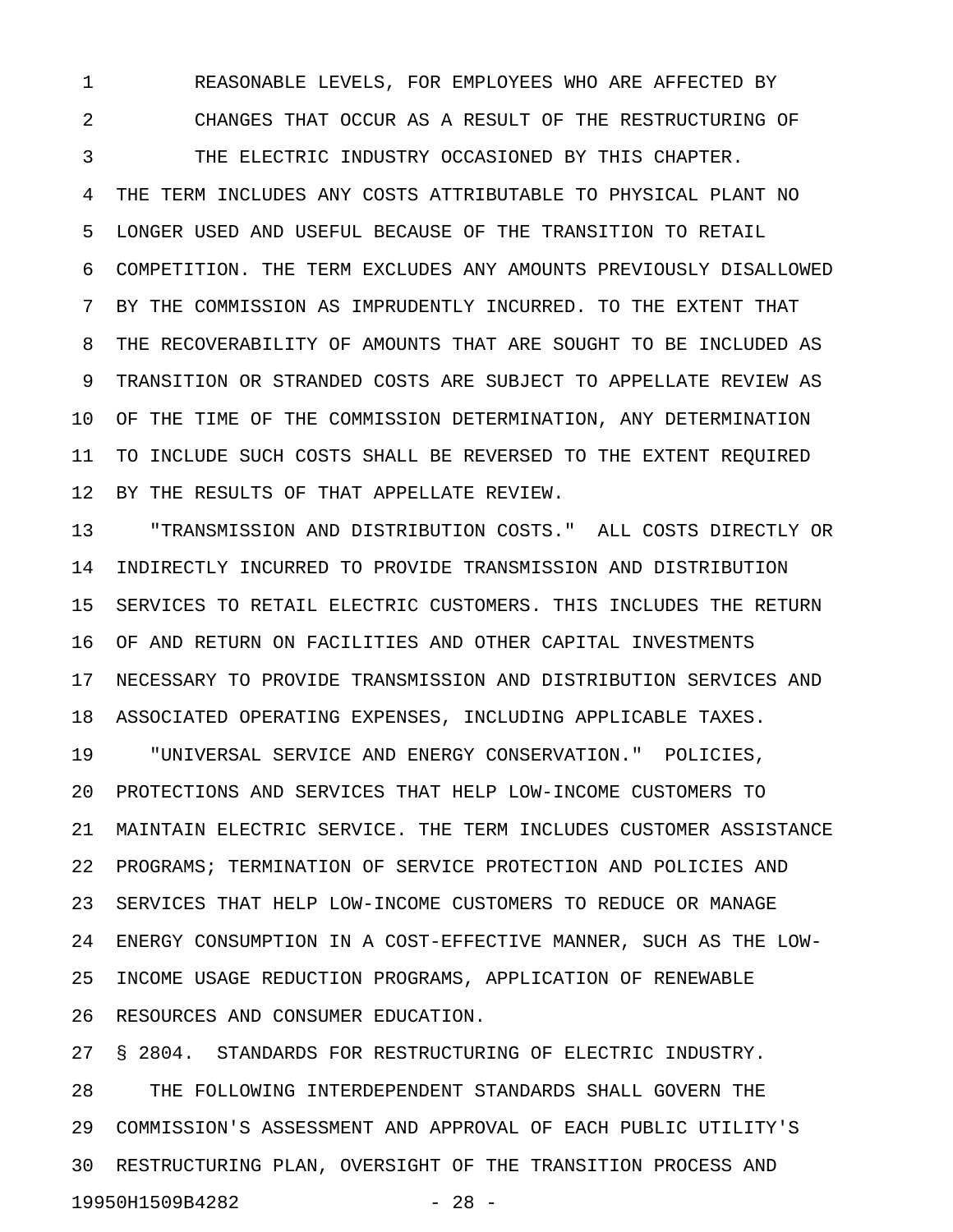1 REGULATION OF THE RESTRUCTURED ELECTRIC UTILITY INDUSTRY:

2 (1) THE COMMISSION SHALL ENSURE CONTINUATION OF SAFE AND 3 RELIABLE ELECTRIC SERVICE TO ALL CONSUMERS IN THE 4 COMMONWEALTH, INCLUDING:

5 (I) THE MAINTENANCE OF ADEQUATE RESERVE MARGINS BY 6 ELECTRIC SUPPLIERS IN CONFORMITY WITH THE STANDARDS 7 REQUIRED BY THE NORTH AMERICAN ELECTRIC RELIABILITY 8 COUNCIL (NERC) AND THE REGIONAL RELIABILITY COUNCIL 9 APPROPRIATE TO EACH SUPPLIER, OR ANY SUCCESSORS TO THOSE 10 RELIABILITY ENTITIES, AND IN CONFORMITY WITH ESTABLISHED 11 INDUSTRY STANDARDS AND PRACTICES.

12 (II) THE INSTALLATION AND MAINTENANCE OF 13 TRANSMISSION AND DISTRIBUTION FACILITIES IN CONFORMITY 14 WITH ESTABLISHED INDUSTRY STANDARDS AND PRACTICES, 15 INCLUDING THE STANDARDS SET FORTH IN THE NATIONAL 16 ELECTRIC SAFETY CODE.

17 (2) CONSISTENT WITH THE TIME LINE SET FORTH IN SECTION 18 2806 (RELATING TO IMPLEMENTATION, PILOT PROGRAMS AND 19 PERFORMANCE-BASED RATES), THE COMMISSION SHALL ALLOW 20 CUSTOMERS TO CHOOSE AMONG ELECTRIC GENERATION SUPPLIERS IN A 21 COMPETITIVE GENERATION MARKET THROUGH DIRECT ACCESS. 22 CUSTOMERS SHOULD BE ABLE TO CHOOSE AMONG ALTERNATIVES SUCH AS 23 FIRM AND INTERRUPTIBLE SERVICE, FLEXIBLE PRICING AND 24 ALTERNATE GENERATION SOURCES, INCLUDING REASONABLE AND FAIR 25 OPPORTUNITIES TO SELF-GENERATE AND INTERCONNECT. THESE 26 ALTERNATIVES MAY BE PROVIDED BY DIFFERENT ELECTRIC GENERATION 27 SUPPLIERS.

28 (3) THE COMMISSION SHALL REQUIRE THE UNBUNDLING OF 29 ELECTRIC UTILITY SERVICES, TARIFFS AND CUSTOMER BILLS TO 30 SEPARATE THE CHARGES FOR GENERATION, TRANSMISSION AND 19950H1509B4282 - 29 -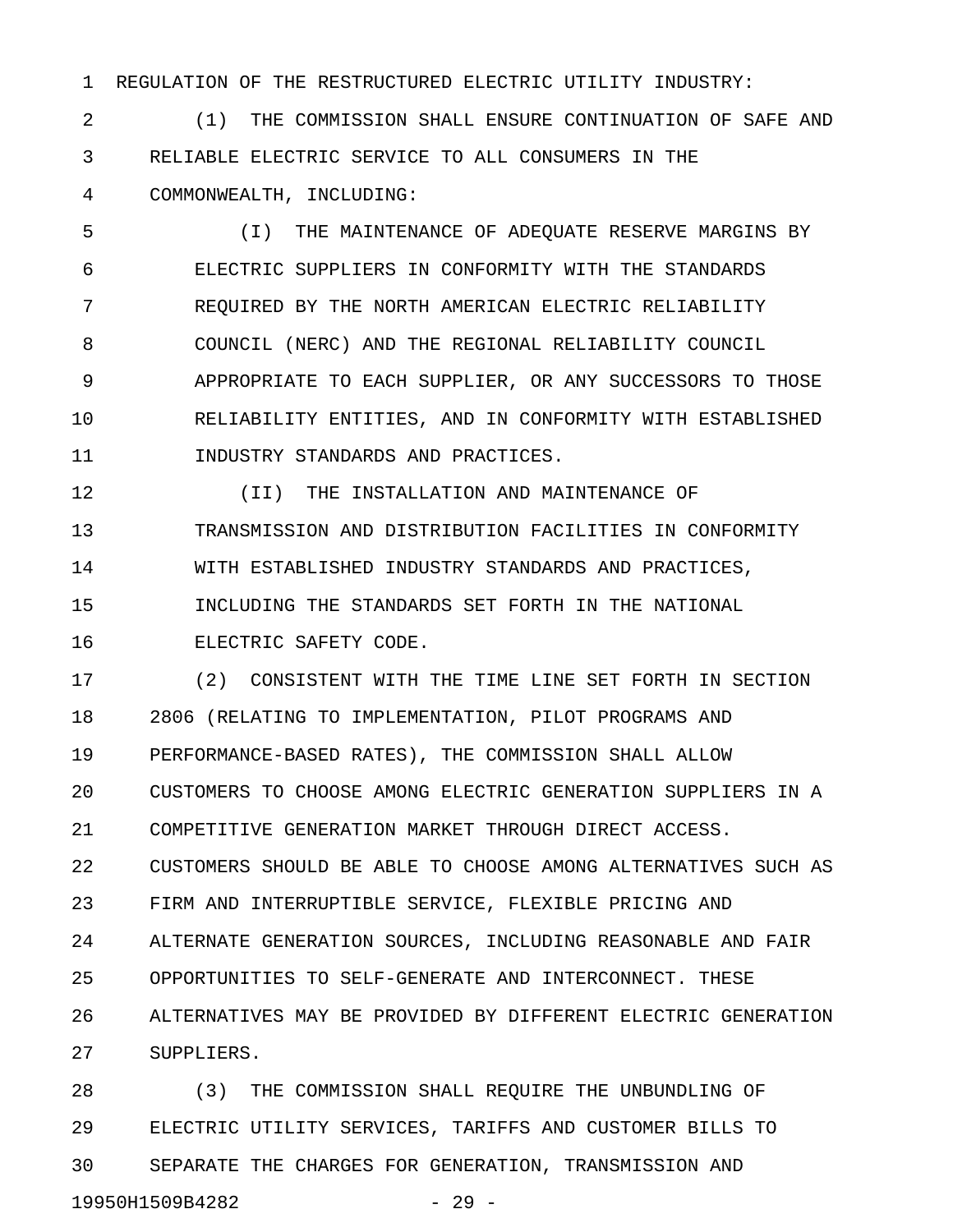1 DISTRIBUTION. THE COMMISSION MAY REQUIRE THE UNBUNDLING OF 2 OTHER SERVICES.

3 (4) THE FOLLOWING CAPS ON ELECTRIC UTILITY RATES SHALL 4 APPLY:

5 (I) FOR A PERIOD OF 54 MONTHS FROM THE EFFECTIVE 6 DATE OF THIS CHAPTER OR UNTIL AN ELECTRIC DISTRIBUTION 7 UTILITY IS NO LONGER RECOVERING ITS TRANSITION OR 8 STRANDED COSTS THROUGH A COMPETITIVE TRANSITION CHARGE OR 9 INTANGIBLE TRANSITION CHARGE AND ALL THE CUSTOMERS OF AN 10 ELECTRIC DISTRIBUTION UTILITY CAN CHOOSE AN ALTERNATIVE 11 PROVIDER OF ELECTRIC GENERATION, WHICHEVER IS SHORTER:

12 (A) THE TOTAL CHARGES OF AN ELECTRIC 13 DISTRIBUTION UTILITY FOR SERVICE TO ANY CUSTOMER WHO 14 PURCHASES GENERATION FROM THAT UTILITY SHALL NOT 15 EXCEED THE TOTAL CHARGES THAT HAVE BEEN APPROVED BY 16 THE COMMISSION FOR SUCH SERVICE AS OF THE EFFECTIVE 17 DATE OF THIS CHAPTER; AND

18 (B) FOR CUSTOMERS WHO PURCHASE GENERATION FROM A 19 SUPPLIER OTHER THAN THE ELECTRIC DISTRIBUTION 20 UTILITY, THE CHARGES OF THE UTILITY FOR NON-21 GENERATION SERVICES THAT ARE REGULATED AS OF THE 22 EFFECTIVE DATE OF THIS CHAPTER, EXCLUSIVE OF THE 23 COMPETITIVE TRANSITION CHARGE AND INTANGIBLE 24 TRANSITION CHARGE, SHALL NOT EXCEED THE NON-25 GENERATION CHARGES THAT HAVE BEEN APPROVED BY THE 26 COMMISSION FOR SUCH SERVICE AS OF THE EFFECTIVE DATE 27 OF THIS CHAPTER.

28 (II) IN ADDITION TO THE RATE CAP SET FORTH IN 29 SUBPARAGRAPH (I), FOR A PERIOD OF NINE YEARS FROM THE 30 EFFECTIVE DATE OF THIS CHAPTER, OR UNTIL AN ELECTRIC 19950H1509B4282 - 30 -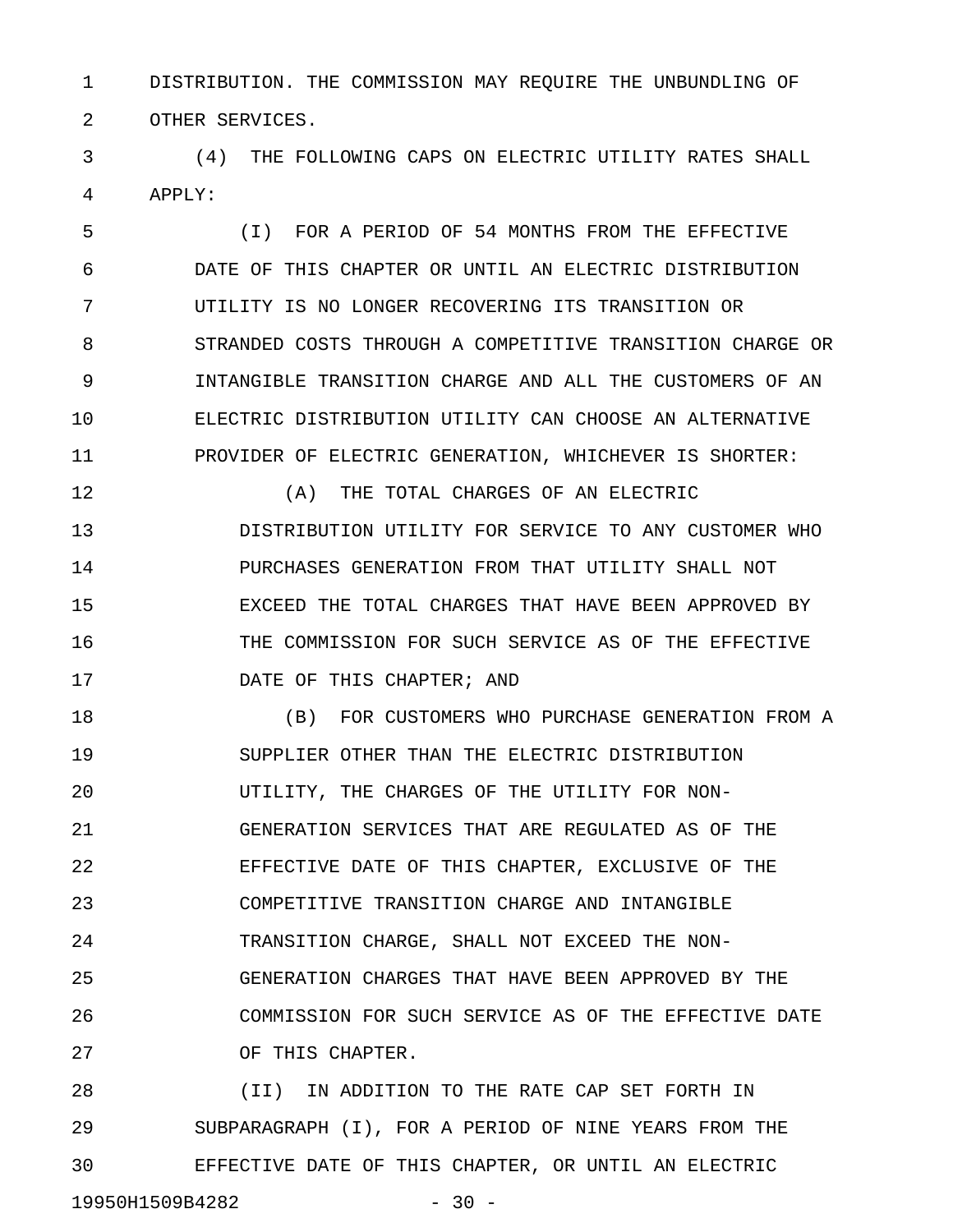1 DISTRIBUTION UTILITY IS NO LONGER RECOVERING ITS 2 TRANSITION OR STRANDED COSTS THROUGH A COMPETITIVE 3 TRANSITION CHARGE OR INTANGIBLE TRANSITION CHARGE AND ALL 4 CUSTOMERS OF AN ELECTRIC DISTRIBUTION UTILITY CAN CHOOSE 5 AN ALTERNATIVE PROVIDER OF ELECTRIC GENERATION, WHICHEVER 6 IS SHORTER, THE GENERATION COMPONENT OF A UTILITY'S 7 CHARGES TO CUSTOMERS WHO PURCHASE GENERATION FROM THE 8 UTILITY, INCLUDING THE COMPETITIVE TRANSITION CHARGE AND 9 INTANGIBLE TRANSITION CHARGE, SHALL NOT EXCEED THE 10 GENERATION COMPONENT CHARGED TO THE CUSTOMERS THAT HAS 11 BEEN APPROVED BY THE COMMISSION FOR SUCH SERVICE, AS OF 12 THE EFFECTIVE DATE OF THIS CHAPTER.

13 (III) AN ELECTRIC DISTRIBUTION UTILITY MAY SEEK, AND 14 THE COMMISSION MAY APPROVE, AN EXCEPTION TO THE 15 LIMITATIONS SET FORTH IN SUBPARAGRAPHS (I) AND (II) ONLY 16 IN ANY OF THE FOLLOWING CIRCUMSTANCES:

17 (A) THE ELECTRIC DISTRIBUTION UTILITY MEETS THE 18 REQUIREMENTS FOR EXTRAORDINARY RATE RELIEF UNDER 19 SECTION 1308(E)(RELATING TO VOLUNTARY CHANGES IN 20 RATES).

21 (B) EITHER THE ELECTRIC DISTRIBUTION UTILITY IS 22 REQUIRED TO BEGIN PAYMENT UNDER CONTRACTS WITH NON-23 UTILITY GENERATION PROJECTS THAT HAVE RECEIVED 24 COMMISSION ORDERS, HAS BEEN UNABLE TO MITIGATE SUCH 25 COSTS, SUCH COSTS ARE NOT RECOVERABLE IN A 26 COMPETITIVE GENERATION MARKET, AND SUCH COSTS WERE 27 NOT PREVIOUSLY COVERED IN THE COMPETITIVE TRANSITION 28 CHARGE OR INTANGIBLE TRANSITION CHARGE; OR THE 29 UTILITY PRUDENTLY INCURS COSTS RELATED TO 30 CANCELLATION, BUYOUT, BUYDOWN OR RENEGOTIATION OF

19950H1509B4282 - 31 -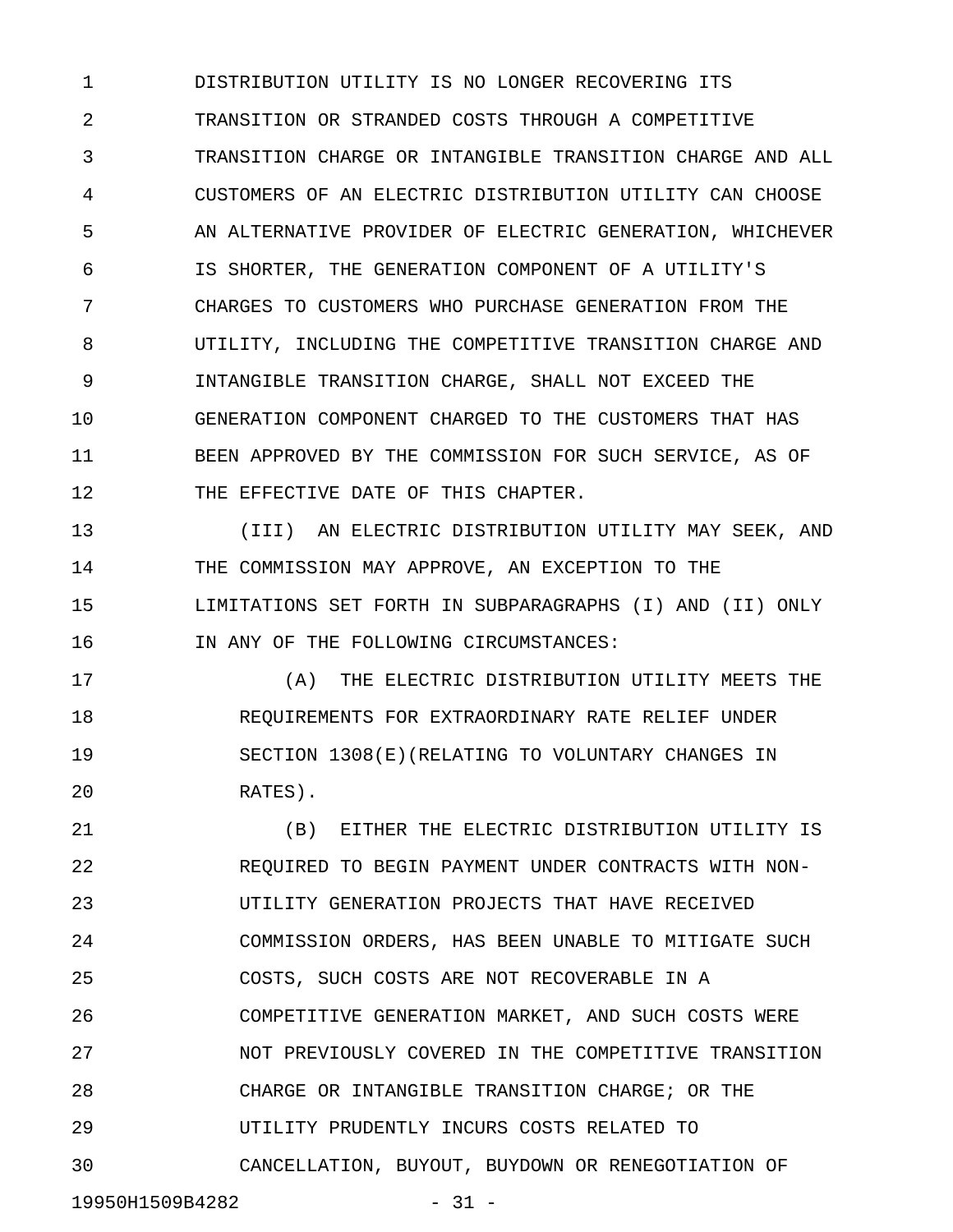1 NONUTILITY GENERATING PROJECT OBLIGATIONS OF THE 2 UTILITY CONSISTENT WITH SECTION 527 (RELATING TO 3 COGENERATION RULES AND REGULATIONS) AND SUCH COSTS 4 WERE NOT PREVIOUSLY COVERED IN THE COMPETITIVE 5 TRANSITION CHARGE OR INTANGIBLE TRANSITION CHARGE. 6 COSTS RELATED TO CANCELLATION, BUYOUT, BUYDOWN OR 7 RENEGOTIATION SHALL BE RECOVERED FROM RATEPAYERS OVER 8 A PERIOD NOT TO EXCEED THREE YEARS, UNLESS THE 9 COMMISSION DETERMINES WITHIN ITS DISCRETION TO 10 REQUIRE A LONGER RECOVERY PERIOD DUE TO THE MAGNITUDE 11 OF SUCH COSTS, BUT SHALL BE ACCOUNTED FOR BY THE 12 UTILITY ON A LEVELIZED BASIS OVER THE TOTAL PERIOD IN 13 WHICH THE GENERATION PORTION OF THE UTILITY'S RATES 14 ARE CAPPED.

15 (C) THE ELECTRIC DISTRIBUTION UTILITY IS SUBJECT 16 TO SIGNIFICANT INCREASES IN THE RATES OF FEDERAL OR 17 STATE TAXES OR OTHER SIGNIFICANT CHANGES IN LAW OR 18 REGULATIONS THAT WOULD NOT ALLOW THE UTILITY TO EARN 19 **A FAIR RATE OF RETURN.** 

20 (D) THE ELECTRIC DISTRIBUTION UTILITY IS SUBJECT 21 TO SIGNIFICANT INCREASES IN THE UNIT RATE OF FUEL FOR 22 UTILITY GENERATION OR THE PRICE OF PURCHASED POWER 23 THAT ARE OUTSIDE OF THE CONTROL OF THE UTILITY AND 24 THAT WOULD NOT ALLOW THE UTILITY TO EARN A FAIR RATE 25 OF RETURN.

26 (E) THE ELECTRIC DISTRIBUTION UTILITY IS 27 DIRECTED BY THE COMMISSION OR AN INDEPENDENT SYSTEM 28 OPERATOR OR ITS FUNCTIONAL EQUIVALENT TO MAKE 29 EXPENDITURES TO REPAIR OR UPGRADE ITS TRANSMISSION OR 30 DISTRIBUTION SYSTEM.

19950H1509B4282 - 32 -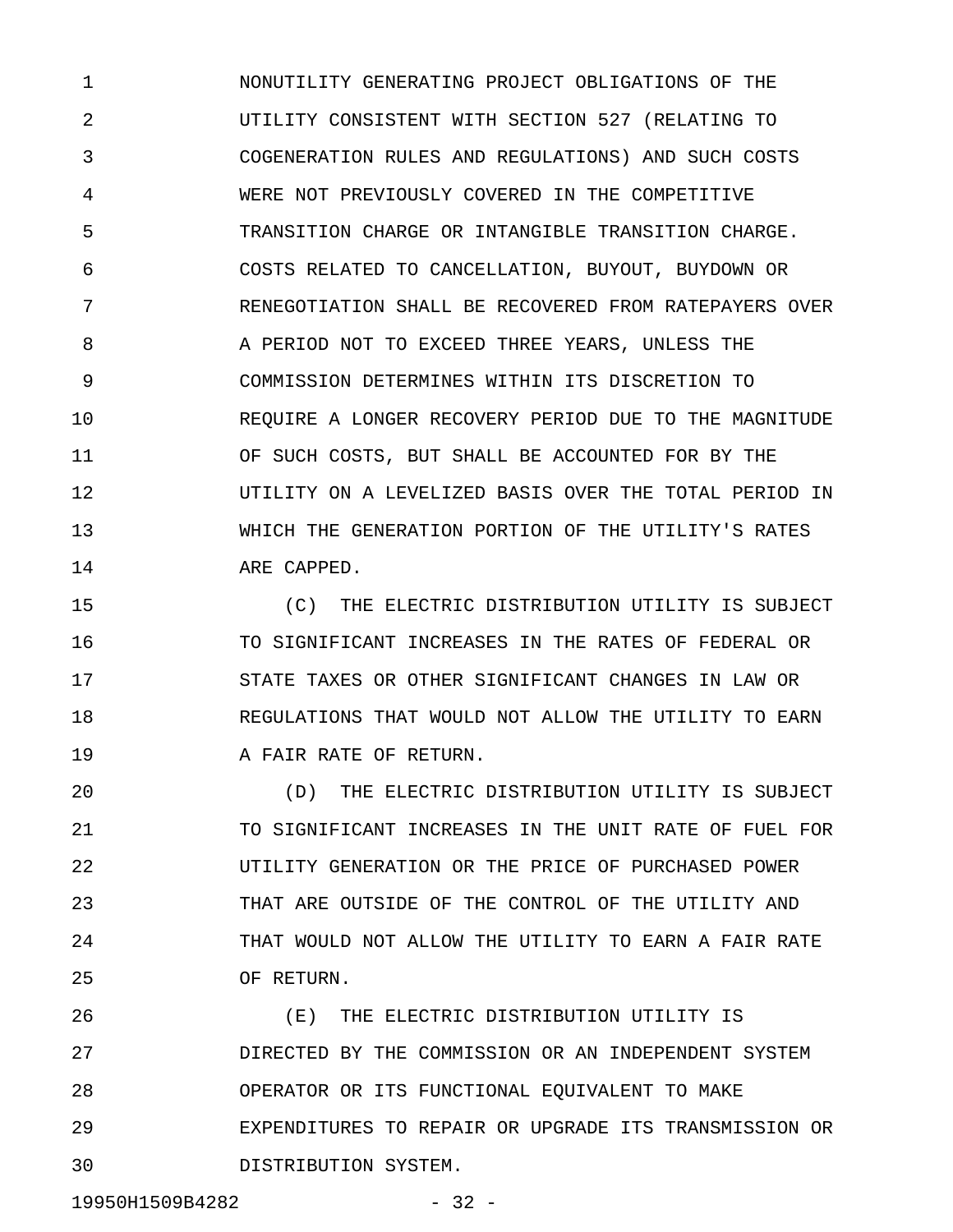1 (F) THE ELECTRIC DISTRIBUTION UTILITY SEEKS TO 2 INCREASE ITS ALLOWANCE FOR NUCLEAR DECOMMISSIONING 3 COSTS TO REFLECT NEW INFORMATION NOT AVAILABLE AT THE 4 TIME THE UTILITY'S EXISTING RATES WERE DETERMINED, 5 AND SUCH COSTS ARE NOT RECOVERABLE IN THE COMPETITIVE 6 GENERATION MARKET AND ARE NOT COVERED IN THE 7 COMPETITIVE TRANSITION CHARGE OR INTANGIBLE 8 TRANSITION CHARGE, AND SUCH COSTS WOULD NOT ALLOW THE 9 UTILITY TO EARN A FAIR RATE OF RETURN.

10 (G) AS PERMITTED BY PARAGRAPH (16). 11 (IV) CONSISTENT WITH THE REQUIREMENTS OF DUE 12 PROCESS, THE COMMISSION MAY EXPEDITE PROCEEDINGS THAT 13 INVOKE THE PROVISIONS OF SUBPARAGRAPH (III).

14 (V) IF AN ELECTRIC DISTRIBUTION UTILITY ROLLS ITS 15 ENERGY COST RATE INTO BASE RATES AT A COMBINED LEVEL THAT 16 DOES NOT EXCEED ITS COMBINED LEVEL OF SUCH RATES WHICH 17 HAVE BEEN APPROVED BY THE COMMISSION AS OF THE EFFECTIVE 18 DATE OF THIS CHAPTER, THE UTILITY SHALL NOT BE REQUIRED 19 TO REDUCE ITS CAPPED RATES BELOW THE CAPPED LEVEL UPON 20 THE COMPLAINT OF ANY PARTY IF THE COMMISSION DETERMINES 21 THAT ANY EXCESS EARNINGS ACHIEVED UNDER THE CAP ARE BEING 22 UTILIZED TO MITIGATE TRANSITION OR STRANDED COSTS FOR THE 23 BENEFIT OF RATEPAYERS OR TO OFFSET OTHER KNOWN AND 24 MEASURABLE COST INCREASES THAT WOULD BE RECOVERABLE UNDER 25 TRADITIONAL RATEMAKING BUT ARE NOT INCLUDED WITHIN THE 26 CAPPED RATES.

27 (VI) THIS PARAGRAPH SHALL NOT APPLY TO NEW SERVICES 28 OFFERED FOR THE FIRST TIME AFTER THE EFFECTIVE DATE OF 29 THIS CHAPTER.

30 (5) THE COMMISSION MAY PERMIT, BUT SHALL NOT REQUIRE, AN 19950H1509B4282 - 33 -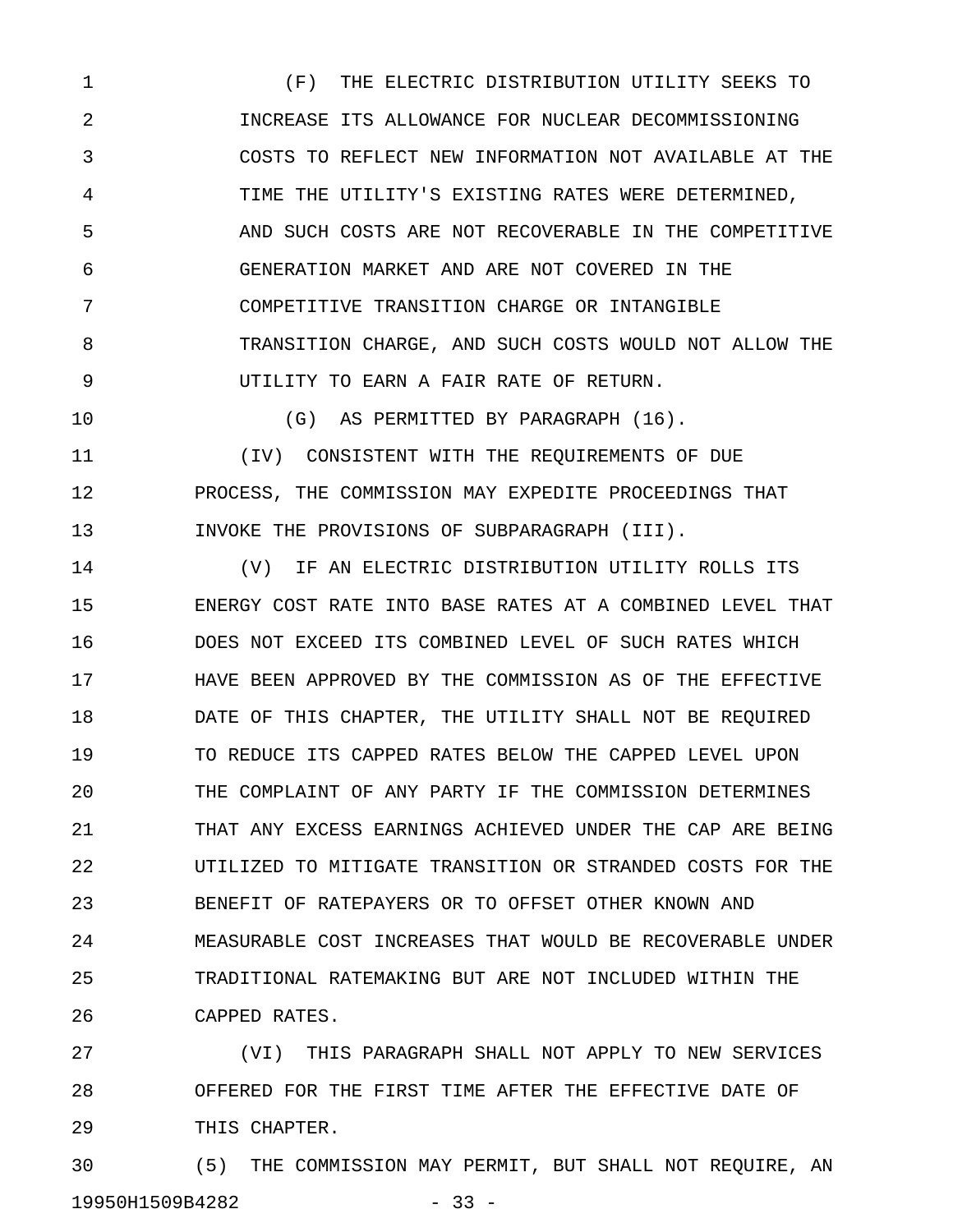1 ELECTRIC UTILITY TO DIVEST ITSELF OF FACILITIES OR TO 2 REORGANIZE ITS CORPORATE STRUCTURE.

3 (6) CONSISTENT WITH THE PROVISION OF SECTION 2806, THE 4 COMMISSION SHALL REQUIRE THAT A PUBLIC UTILITY THAT OWNS OR 5 OPERATES JURISDICTIONAL TRANSMISSION AND DISTRIBUTION 6 FACILITIES SHALL PROVIDE TRANSMISSION AND DISTRIBUTION 7 SERVICE TO ALL RETAIL ELECTRIC CUSTOMERS IN THEIR SERVICE 8 TERRITORY AND TO ELECTRIC COOPERATIVE CORPORATIONS AND 9 ELECTRIC GENERATION SUPPLIERS, AFFILIATED OR NONAFFILIATED, 10 ON RATES, TERMS OF ACCESS AND CONDITIONS THAT ARE COMPARABLE 11 TO THE UTILITY'S OWN USE OF ITS SYSTEM.

12 (7) THE COMMISSION SHALL REQUIRE THAT RESTRUCTURING OF 13 THE ELECTRIC UTILITY INDUSTRY BE IMPLEMENTED IN A MANNER THAT 14 DOES NOT UNREASONABLY DISCRIMINATE AGAINST ONE CUSTOMER CLASS 15 TO THE BENEFIT OF ANOTHER.

16 (8) THE COMMISSION SHALL ESTABLISH FOR EACH ELECTRIC 17 UTILITY AN APPROPRIATE COST RECOVERY MECHANISM WHICH IS 18 DESIGNED TO FULLY RECOVER THE ELECTRIC UTILITY'S UNIVERSAL 19 SERVICE AND ENERGY CONSERVATION COSTS OVER THE LIFE OF THESE 20 PROGRAMS.

21 (9) THE COMMISSION SHALL ENSURE THAT UNIVERSAL SERVICE 22 AND ENERGY CONSERVATION POLICIES, ACTIVITIES AND SERVICES ARE 23 APPROPRIATELY FUNDED AND AVAILABLE IN EACH ELECTRIC 24 DISTRIBUTION TERRITORY. POLICIES, ACTIVITIES AND SERVICES 25 UNDER THIS PARAGRAPH SHALL BE FUNDED IN EACH ELECTRIC 26 DISTRIBUTION TERRITORY BY NONBYPASSABLE, COMPETITIVELY-27 NEUTRAL COST RECOVERY MECHANISMS THAT FULLY RECOVER THE COSTS 28 OF UNIVERSAL SERVICE AND ENERGY CONSERVATION SERVICES. THE 29 COMMISSION SHALL ENCOURAGE THE USE OF COMMUNITY-BASED 30 ORGANIZATIONS THAT HAVE THE NECESSARY TECHNICAL AND 19950H1509B4282 - 34 -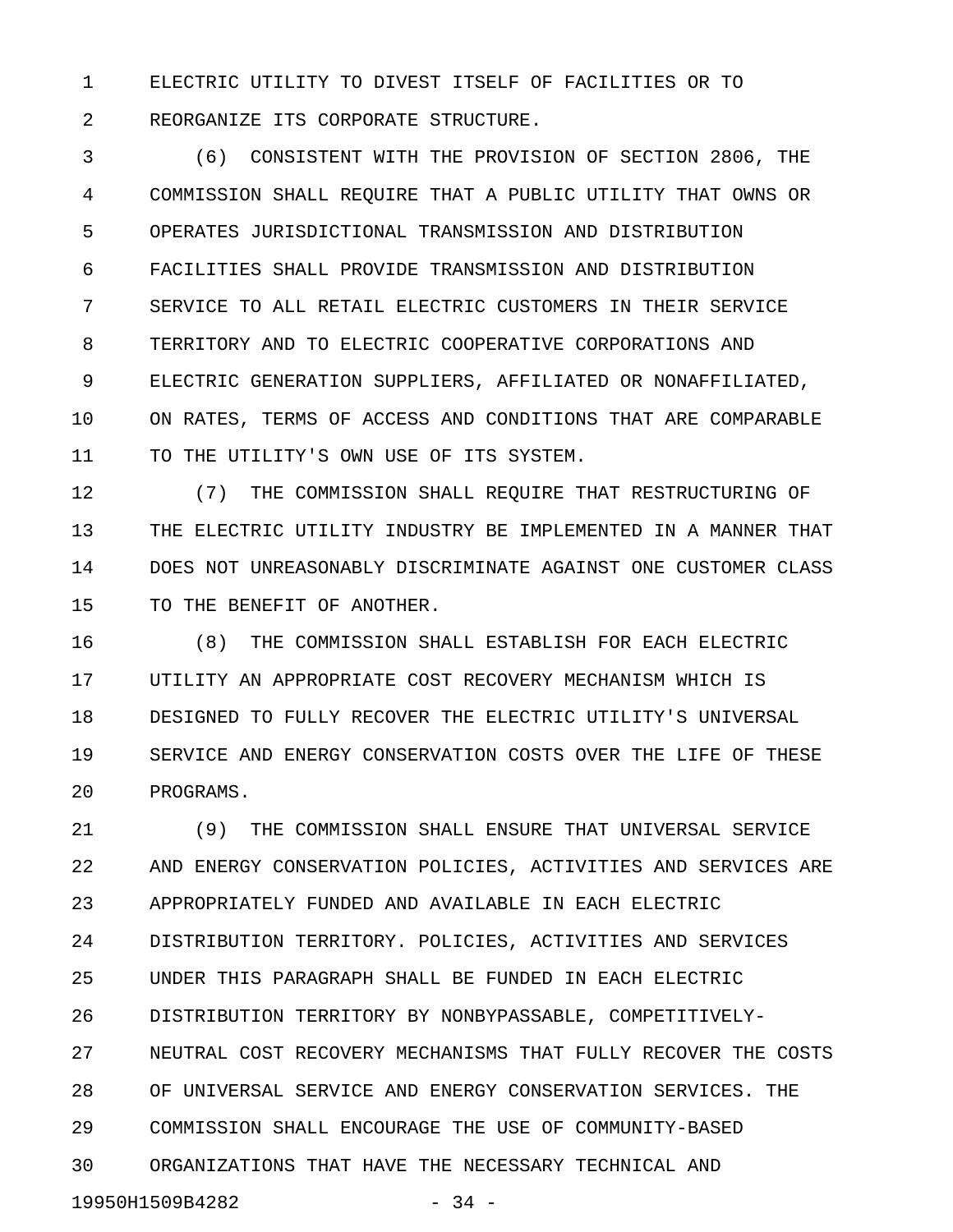1 ADMINISTRATIVE EXPERIENCE TO BE THE DIRECT PROVIDERS OF 2 SERVICES OR PROGRAMS WHICH REDUCE ENERGY CONSUMPTION OR 3 OTHERWISE ASSIST LOW-INCOME CUSTOMERS TO AFFORD ELECTRIC 4 SERVICE. PROGRAMS UNDER THIS PARAGRAPH SHALL BE SUBJECT TO 5 THE ADMINISTRATIVE OVERSIGHT OF THE COMMISSION WHICH WILL 6 ENSURE THAT THE PROGRAMS ARE OPERATED IN A COST-EFFECTIVE 7 MANNER.

8 (10) THE COMMISSION SHALL ESTABLISH RATES FOR 9 JURISDICTIONAL TRANSMISSION AND DISTRIBUTION SERVICES AND 10 SHALL CONTINUE TO REGULATE DISTRIBUTION SERVICES FOR NEW AND 11 EXISTING CUSTOMERS IN ACCORDANCE WITH THIS CHAPTER AND 12 CHAPTER 13 (RELATING TO RATES AND RATEMAKING).

13 (11) THE TIME LINE FOR THE TRANSITION TO AND PHASE IN OF 14 DIRECT ACCESS TO COMPETITIVE ELECTRIC GENERATION SHALL BE IN 15 ACCORDANCE WITH SECTION 2806.

16 (12) THE COMMISSION HAS THE AUTHORITY TO ORDER UTILITY 17 PARTICIPATION IN RETAIL ACCESS PILOT PROGRAMS, AS SET FORTH 18 IN SECTION 2806 AND AS FURTHER IMPLEMENTED OR MODIFIED BY THE 19 COMMISSION, WITH DIRECT ACCESS TO BEGIN ON APRIL 1, 1997. THE 20 COMMISSION SHALL CONDUCT MILESTONE REVIEWS OF THE TRANSITION 21 TO RETAIL ELECTRIC GENERATION COMPETITION TO ASSURE A 22 TECHNICALLY WORKABLE AND EQUITABLE TRANSITION PERIOD.

23 (13) CONSISTENT WITH SECTION 2808 (RELATING TO 24 COMPETITIVE TRANSITION CHARGE), THE COMMISSION HAS THE POWER 25 AND DUTY TO APPROVE A COMPETITIVE TRANSITION CHARGE FOR THE 26 RECOVERY OF TRANSITION OR STRANDED COSTS IT DETERMINES TO BE 27 JUST AND REASONABLE TO RECOVER FROM RATEPAYERS.

28 (14) THE TRANSITION TO A COMPETITIVE GENERATION MARKET 29 SHALL BE ORDERLY, PROTECT ELECTRIC SYSTEM RELIABILITY, BE 30 FAIR TO RATEPAYERS AND PROVIDE THE INVESTORS IN PENNSYLVANIA 19950H1509B4282 - 35 -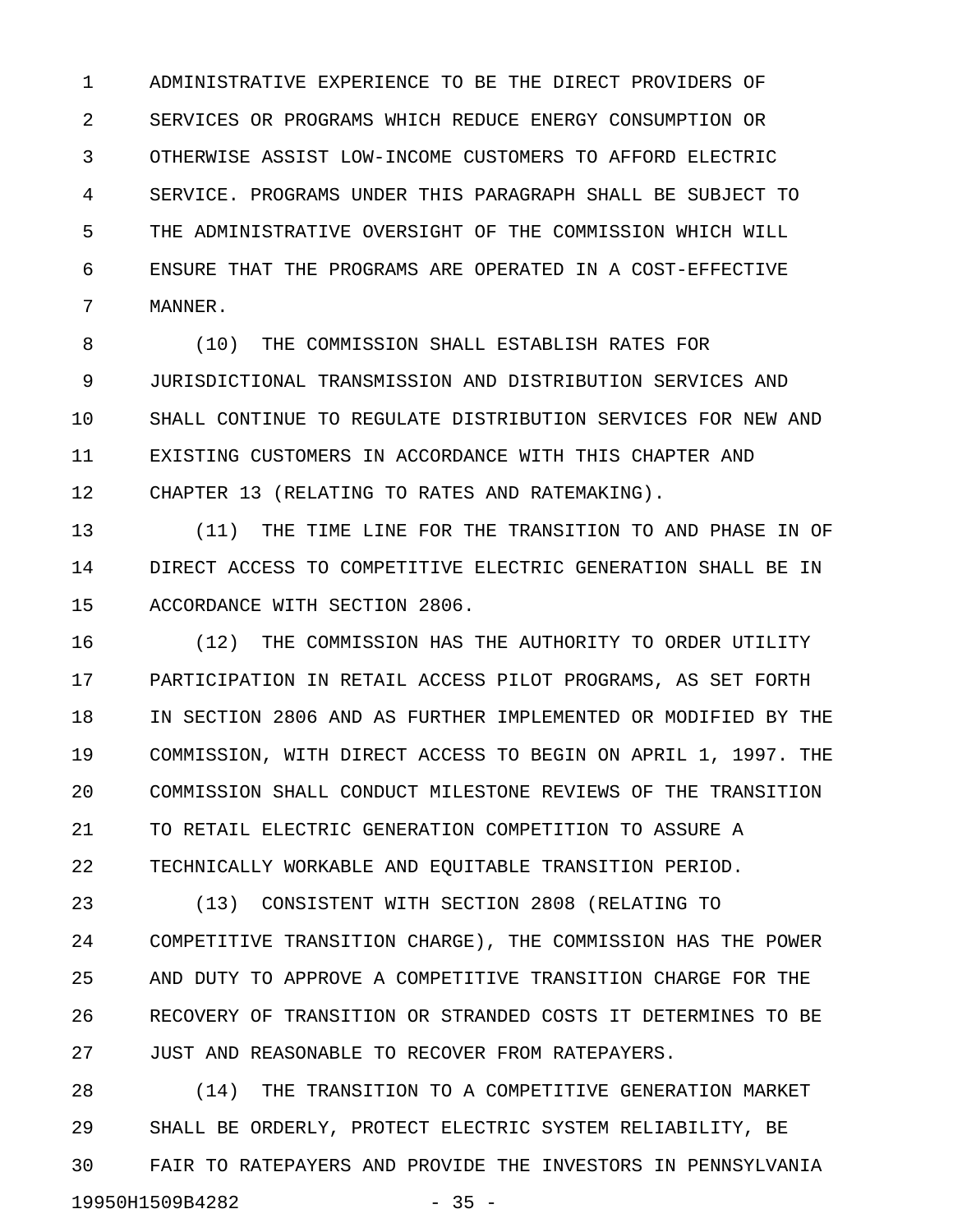1 ELECTRIC UTILITIES WITH A FAIR OPPORTUNITY TO FULLY RECOVER 2 THE AMOUNT OF TRANSITION OR STRANDED COSTS THAT THE 3 COMMISSION DETERMINES TO BE JUST AND REASONABLE.

4 (15) AT THE TIME EACH UTILITY FILES ITS RESTRUCTURING 5 PLAN WITH THE COMMISSION, THE UTILITY SHALL SUBMIT AN INITIAL 6 PLAN THAT SETS FORTH HOW IT SHALL MEET ITS UNIVERSAL SERVICE 7 AND ENERGY CONSERVATION OBLIGATIONS.

8 (16) THE FOLLOWING SHALL APPLY:

9 (I) THE COMMISSION SHALL ISSUE REGULATIONS THAT 10 PERMIT THE ELECTRIC DISTRIBUTION COMPANY TO RECOVER ANY 11 CHANGE IN ITS STATE TAX LIABILITY UNDER SECTIONS 2806(H), 12 2809(C) (RELATING TO REQUIREMENTS FOR ELECTRIC GENERATION 13 SUPPLIERS) AND 2810 (RELATING TO REVENUE NEUTRAL 14 RECONCILIATION) OR IN ITS LIABILITY UNDER 52 PA. CODE §§ 15 69.51 THROUGH 69.56 (RELATING TO INCLUSION OF STATE TAXES 16 AND GROSS RECEIPTS TAXES IN BASE RATES) TO THE EXTENT 17 THAT THE RESULTING RATE DOES NOT EXCEED THE RATE CAP 18 ESTABLISHED IN THIS SECTION EXCEPT AS PROVIDED IN THIS 19 CHAPTER.

20 (II) WITH REGARD TO ANY PORTION OF THE CHANGE IN AN 21 ELECTRIC DISTRIBUTION COMPANY'S TAX LIABILITY UNDER 22 SECTION 2810 WHICH WOULD CAUSE IT TO EXCEED THE RATE CAP, 23 THE ELECTRIC DISTRIBUTION COMPANY MAY FILE A SINGLE ISSUE 24 RATE PROCEEDING UNDER SECTION 1308(A) TO RECOVER THAT 25 AMOUNT. THE COMMISSION SHALL ADJUDICATE, WITHIN 60 DAYS, 26 WHETHER THE RESULTING RATES ARE JUST AND REASONABLE.

27 (III) WITH REGARD TO ANY PORTION OF THE CHANGE IN AN 28 ELECTRIC DISTRIBUTION COMPANY'S TAX LIABILITY UNDER 29 SECTIONS 2806(H) AND 2809(C) WHICH WOULD CAUSE IT TO 30 EXCEED THE PRICE CAP, UPON CERTIFICATION TO THE

19950H1509B4282 - 36 -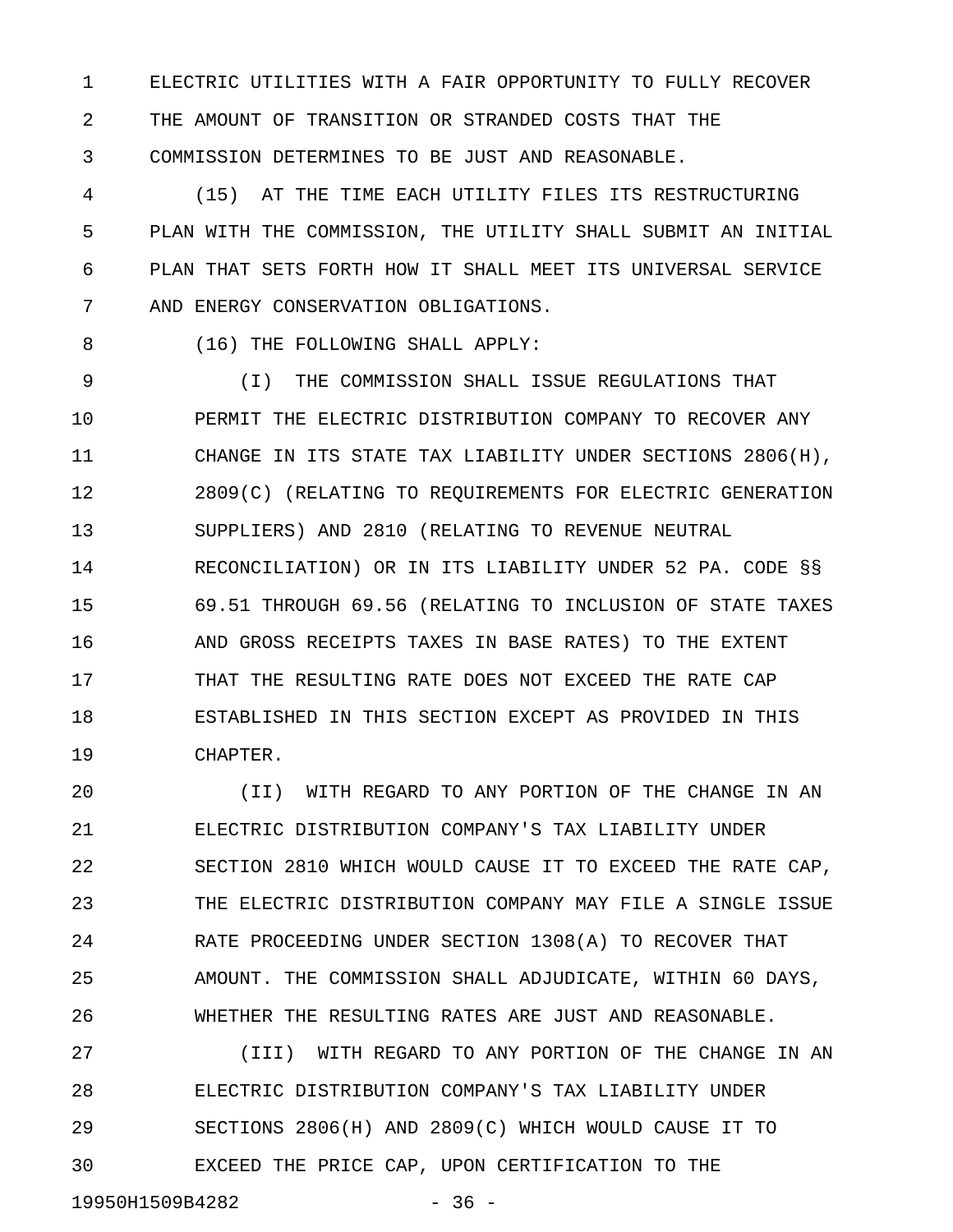1 COMMISSION, BY AFFIDAVIT, THAT THE ELECTRIC DISTRIBUTION 2 COMPANY HAS NOT COLLECTED THE TAXES DUE PURSUANT TO THE 3 TARIFF INDEMNIFICATION PROVISIONS REQUIRED BY SECTION 4 2810(M) AND THAT THE ELECTRIC DISTRIBUTION COMPANY AND 5 THE DEPARTMENT OF REVENUE HAVE NOT COLLECTED THE TAXES 6 DUE PURSUANT TO THE OTHER MEANS SET FORTH IN SECTIONS 7 2806(G)(3)(I) AND (II) AND 2809(C) TO RECOVER THE TAXES 8 DUE AND ANY INTEREST THEREON, THE ELECTRIC DISTRIBUTION 9 UTILITY SHALL BE PERMITTED TO RECOVER THAT AMOUNT IN THE 10 STATE TAX ADJUSTMENT SURCHARGE.

11 § 2805. REGIONALISM AND RECIPROCITY.

12 (A) OTHER STATES.--THE COMMISSION SHALL TAKE ALL NECESSARY 13 AND APPROPRIATE STEPS TO ENCOURAGE INTERSTATE POWER POOLS TO 14 ENHANCE COMPETITION AND TO COMPLEMENT INDUSTRY RESTRUCTURING ON 15 A REGIONAL BASIS. THE COMMONWEALTH, THE COMMISSION AND 16 PENNSYLVANIA ELECTRIC UTILITIES SHALL WORK WITH THE FEDERAL 17 GOVERNMENT, OTHER STATES IN THE REGION AND INTERSTATE POWER 18 POOLS TO ACCOMPLISH THE GOALS OF RESTRUCTURING AND TO ESTABLISH 19 INDEPENDENT SYSTEM OPERATORS OR THEIR FUNCTIONAL EQUIVALENTS TO 20 OPERATE THE TRANSMISSION SYSTEM AND INTERSTATE POWER POOLS. THE 21 COMMISSION, PENNSYLVANIA ELECTRIC UTILITIES AND ALL ELECTRICITY 22 SUPPLIERS SHALL WORK WITH THE FEDERAL GOVERNMENT, OTHER STATES 23 IN THE REGION, THE NORTH AMERICAN ELECTRIC RELIABILITY COUNCIL 24 AND ITS REGIONAL COORDINATING COUNCILS OR THEIR SUCCESSORS, 25 INTERSTATE POWER POOLS, AND WITH THE INDEPENDENT SYSTEM OPERATOR 26 OR ITS FUNCTIONAL EQUIVALENT TO ENSURE THE CONTINUED PROVISION 27 OF ADEQUATE, SAFE AND RELIABLE ELECTRIC SERVICE TO THE CITIZENS 28 AND BUSINESSES OF THIS COMMONWEALTH.

29 (B) ELECTRIC COOPERATIVES, MUNICIPALITIES AND OTHER ELECTRIC 30 GENERATION SUPPLIERS.--

19950H1509B4282 - 37 -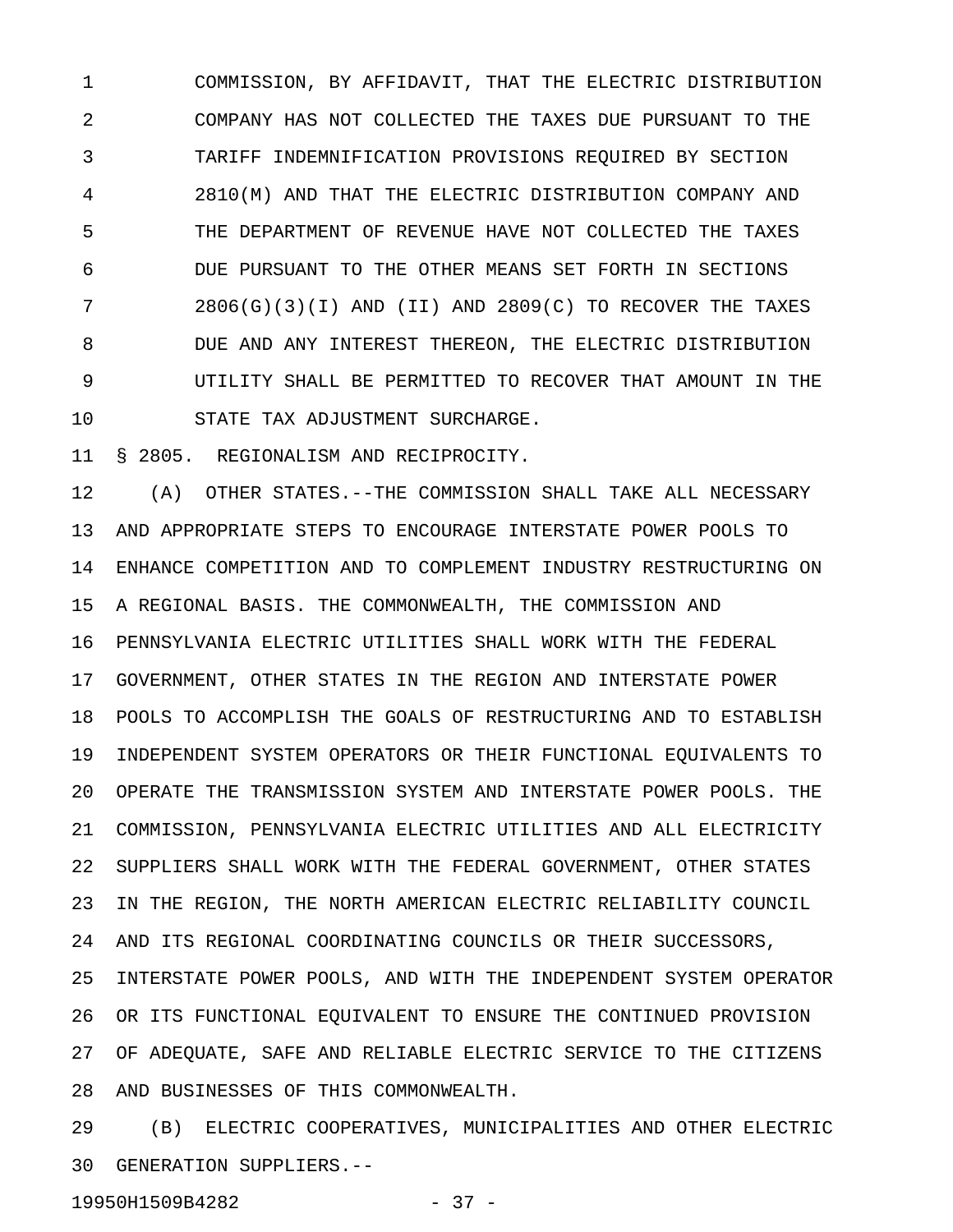1 (1) IN ORDER TO MAKE THE BENEFITS OF COMPETITION IN THE 2 GENERATION AND SALE OF ELECTRICITY AS WIDELY AVAILABLE AS 3 POSSIBLE TO RETAIL CUSTOMERS AND TO PROVIDE OPEN, FAIR AND 4 NONDISCRIMINATORY ACCESS TO ALL ELECTRIC GENERATION 5 SUPPLIERS:

6 (I) CONSISTENT WITH 15 PA.C.S. CH. 74 (RELATING TO 7 GENERATION CHOICE FOR CUSTOMERS OF ELECTRIC 8 COOPERATIVES), NO ELECTRIC COOPERATIVE OR MUNICIPALITY 9 WHICH DISTRIBUTES ELECTRICITY TO END-USE CUSTOMERS MAY 10 UTILIZE THE TRANSMISSION OR DISTRIBUTION SYSTEM OF AN 11 ELECTRIC UTILITY REGULATED BY THE COMMISSION FOR THE 12 PURPOSE OF SUPPLYING ELECTRICITY TO AN END-USE CUSTOMER 13 UNLESS THE ELECTRIC COOPERATIVE OR MUNICIPALITY PROVIDES 14 OPEN AND NONDISCRIMINATORY ACCESS AND ALLOWS OTHER 15 ELECTRIC GENERATION SUPPLIERS TO UTILIZE ITS FACILITIES, 16 INCLUDING ANY FACILITIES IT IS ENTITLED TO PROVIDE TO 17 THIRD PARTIES PURSUANT TO CONTRACT, TO MAKE SALES TO THE 18 END-USE CUSTOMERS IT SERVES. A BOROUGH MAY PROHIBIT 19 ELECTRIC GENERATION SUPPLIERS FROM SERVING END-USE 20 CUSTOMERS WITHIN ITS BOROUGH LIMITS; HOWEVER, SUCH A 21 BOROUGH SHALL BE PROHIBITED FROM PROVIDING GENERATION 22 SERVICE TO END-USE CUSTOMERS OUTSIDE OF ITS BOROUGH 23 LIMITS WHICH IT DID NOT SERVE PRIOR TO THE EFFECTIVE DATE 24 OF THIS CHAPTER.

25 (II) THE COMMISSION SHALL REQUIRE ANY ELECTRIC 26 COOPERATIVE SEEKING A CERTIFICATE UNDER 15 PA.C.S. CH. 74 27 TO PROVIDE OPEN AND NONDISCRIMINATORY ACCESS TO ITS 28 TRANSMISSION AND DISTRIBUTION FACILITIES AS A CONDITION 29 TO THE GRANTING OF THE CERTIFICATE.

30 (III) THE RELIABILITY OF THE TRANSMISSION SERVICE 19950H1509B4282 - 38 -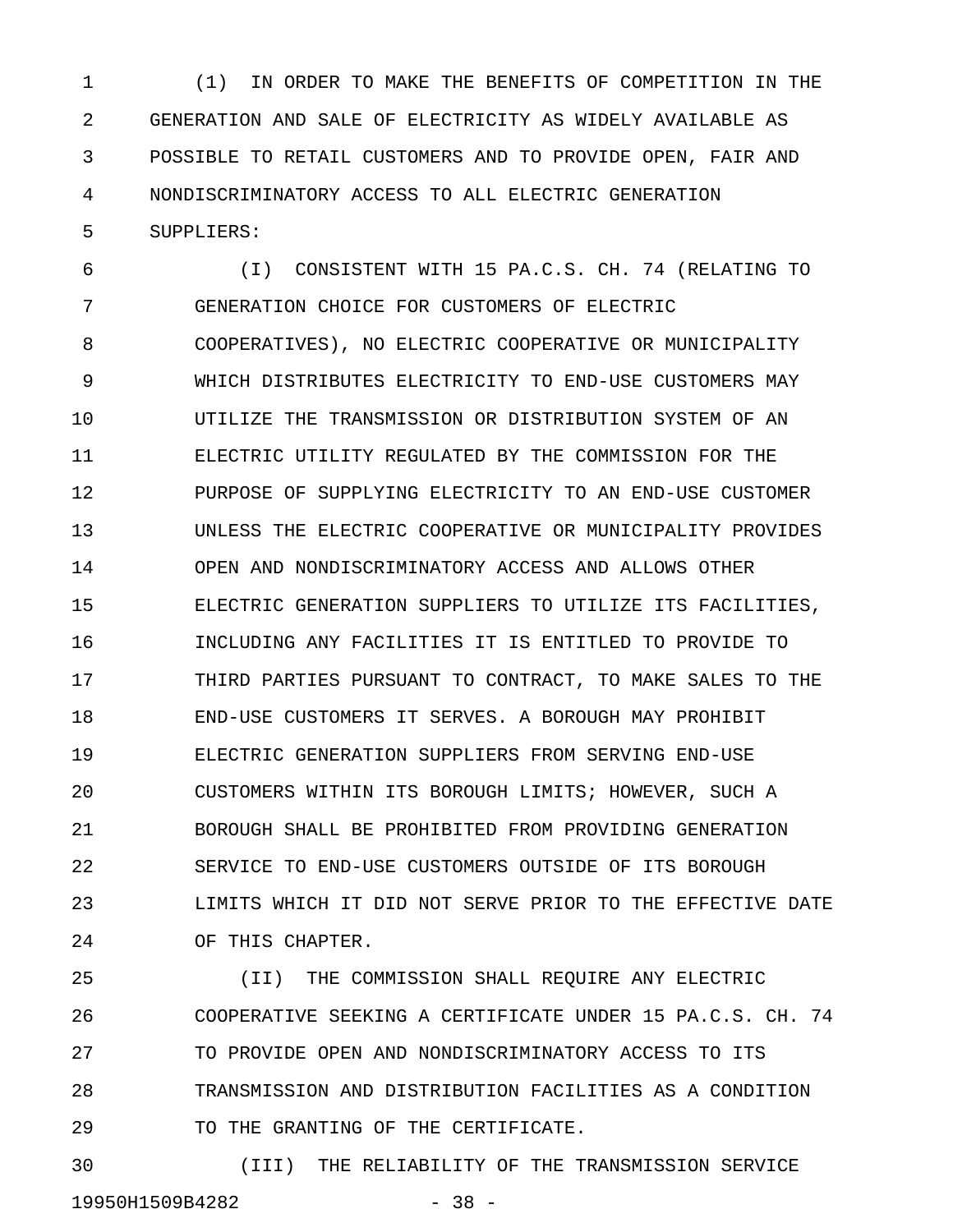1 PROVIDED TO ELECTRIC COOPERATIVE CORPORATIONS MUST BE 2 COMPARABLE TO THE RELIABILITY WHICH THE TRANSMISSION 3 SUPPLIER PROVIDES AT THE WHOLESALE LEVEL.

4 (2) NO ELECTRIC UTILITY REGULATED BY THE COMMISSION AND 5 NO AFFILIATE OF SUCH ELECTRIC UTILITY MAY USE THE 6 DISTRIBUTION SYSTEM OF ANOTHER ELECTRIC UTILITY REGULATED BY 7 THE COMMISSION OR MAKE SALES TO END-USE CUSTOMERS IN ANOTHER 8 ELECTRIC UTILITY'S SERVICE TERRITORY UNLESS THE COMMISSION 9 HAS APPROVED A RESTRUCTURING PLAN FOR THE SUPPLYING ELECTRIC 10 UTILITY WHICH PROVIDES FOR DIRECT ACCESS COMPARABLE TO THE 11 DIRECT ACCESS PROVIDED UNDER THE APPROVED PLAN OF THE 12 ELECTRIC UTILITY OPERATING THE DISTRIBUTION SYSTEM IN THE 13 LOCATION WHERE THE SUPPLYING ELECTRIC UTILITY SEEKS TO SELL 14 ELECTRICITY TO AN END-USE CUSTOMER. NO ELECTRIC UTILITY 15 REGULATED BY THE COMMISSION AND NO AFFILIATE OF SUCH ELECTRIC 16 UTILITY MAY USE THE DISTRIBUTION SYSTEM OF AN ELECTRIC 17 COOPERATIVE CORPORATION OR MAKE SALES TO END-USE CUSTOMERS IN 18 THE TERRITORY OF AN ELECTRIC COOPERATIVE CORPORATION UNLESS 19 THE COMMISSION HAS APPROVED A RESTRUCTURING PLAN FOR THE 20 SUPPLYING ELECTRIC UTILITY.

21 § 2806. IMPLEMENTATION, PILOT PROGRAMS AND PERFORMANCE-BASED 22 RATES.

23 (A) GENERAL RULE.--THE GENERATION OF ELECTRICITY SHALL NO 24 LONGER BE REGULATED AS A PUBLIC UTILITY SERVICE OR FUNCTION 25 EXCEPT AS OTHERWISE PROVIDED FOR IN THIS CHAPTER AT THE 26 CONCLUSION OF A TRANSITION AND PHASE-IN PERIOD BEGINNING ON THE 27 EFFECTIVE DATE OF THIS CHAPTER AND ENDING, CONSISTENT WITH THE 28 COMMISSION'S DISCRETION UNDER THIS SECTION, JANUARY 1, 2001. AS 29 OF JANUARY 1, 2001, CONSISTENT WITH THE COMMISSION'S DISCRETION 30 UNDER THIS SECTION, ALL CUSTOMERS OF ELECTRIC DISTRIBUTION 19950H1509B4282 - 39 -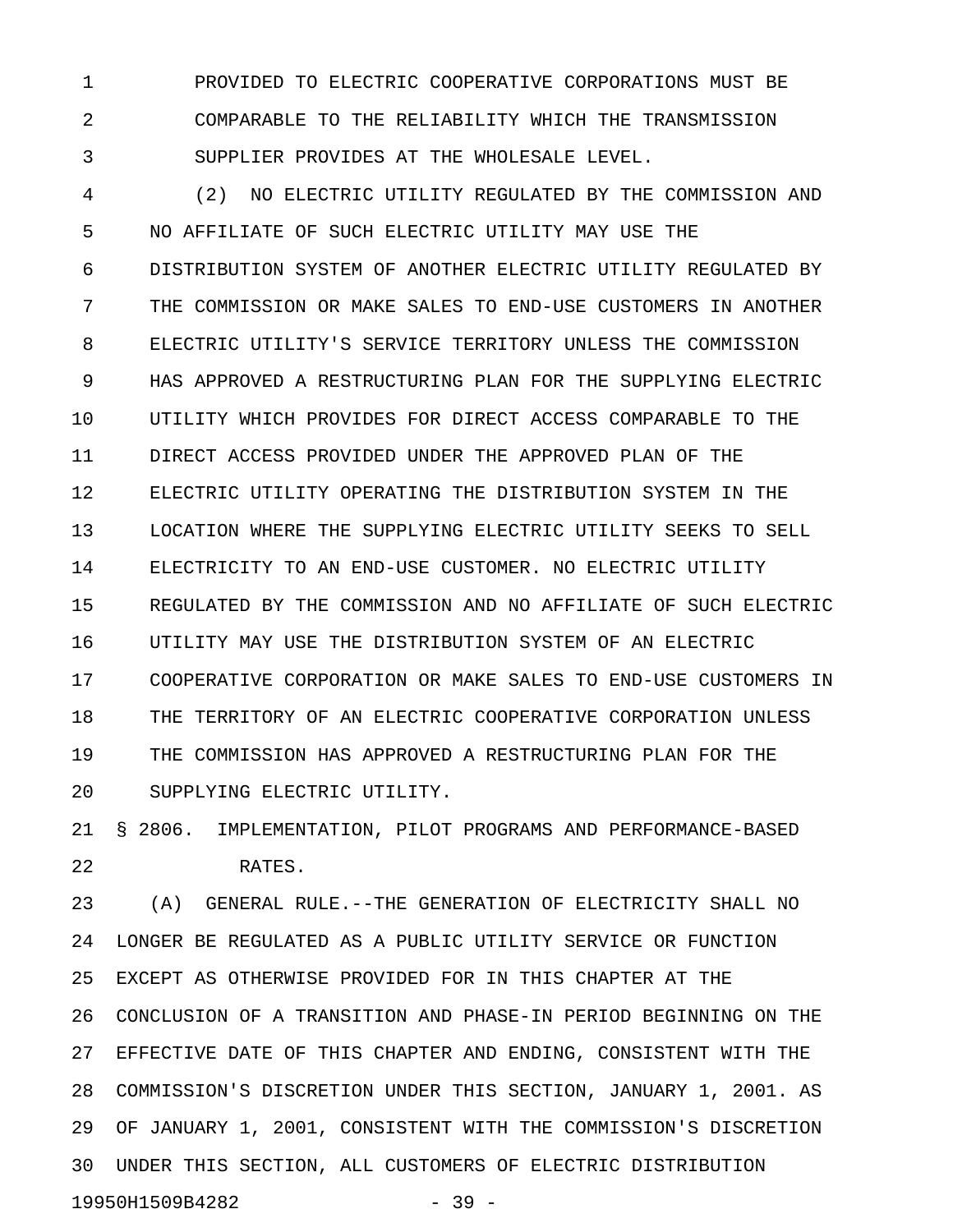1 COMPANIES IN THIS COMMONWEALTH SHALL HAVE THE OPPORTUNITY TO 2 PURCHASE ELECTRICITY FROM THEIR CHOICE OF ELECTRIC GENERATION 3 SUPPLIERS. THE ULTIMATE CHOICE OF THE ELECTRIC GENERATION 4 SUPPLIER IS TO REST WITH THE CONSUMER.

5 (B) SCHEDULE.--RECOGNIZING THAT APPROXIMATELY 5% OF THE PEAK 6 LOAD WILL HAVE RETAIL ACCESS THROUGH PILOT PROGRAMS, THE 7 FOLLOWING SCHEDULE FOR PHASED IMPLEMENTATION OF RETAIL ACCESS 8 SHALL BE ADHERED TO UNLESS A DETERMINATION IS MADE BY THE 9 COMMISSION UNDER SUBSECTION (C):

10 (1) AS OF JANUARY 1, 1999, A MAXIMUM OF 33% OF THE PEAK 11 LOAD OF EACH CUSTOMER CLASS SHALL HAVE THE OPPORTUNITY FOR 12 DIRECT ACCESS.

13 (2) AS OF JANUARY 1, 2000, A MAXIMUM OF 66% OF THE PEAK 14 LOAD OF EACH CUSTOMER CLASS SHALL HAVE THE OPPORTUNITY FOR 15 DIRECT ACCESS.

16 (3) AS OF JANUARY 1, 2001, ALL CUSTOMERS OF ELECTRIC 17 DISTRIBUTION COMPANIES IN THIS COMMONWEALTH SHALL HAVE THE 18 OPPORTUNITY FOR DIRECT ACCESS.

19 (4) THE COMMISSION SHALL ESTABLISH REGULATIONS 20 SPECIFYING THAT, WITHIN EACH CUSTOMER CLASS, THE CUSTOMERS 21 THAT ARE ELIGIBLE FOR DIRECT ACCESS PRIOR TO FULL DIRECT 22 ACCESS SHALL BE DETERMINED ON A FIRST-COME-FIRST-SERVED BASIS 23 UNLESS OTHERWISE DETERMINED BY THE COMMISSION THROUGH 24 REGULATION, IN THE CONTEXT OF RESTRUCTURING PLANS, OR IN 25 OTHER APPROPRIATE ADMINISTRATIVE PROCEEDINGS, TO PREVENT 26 COMPETITIVE DISADVANTAGES AMONG SIMILARLY SITUATED CUSTOMERS 27 WITHIN A CUSTOMER CLASS.

28 (C) ADDITIONAL TIME.--

29 (1) THE COMMISSION MAY DETERMINE THAT AN ADDITIONAL SIX-30 MONTH TRANSITION PERIOD IS NECESSARY PRIOR TO THE JANUARY 1, 19950H1509B4282 - 40 -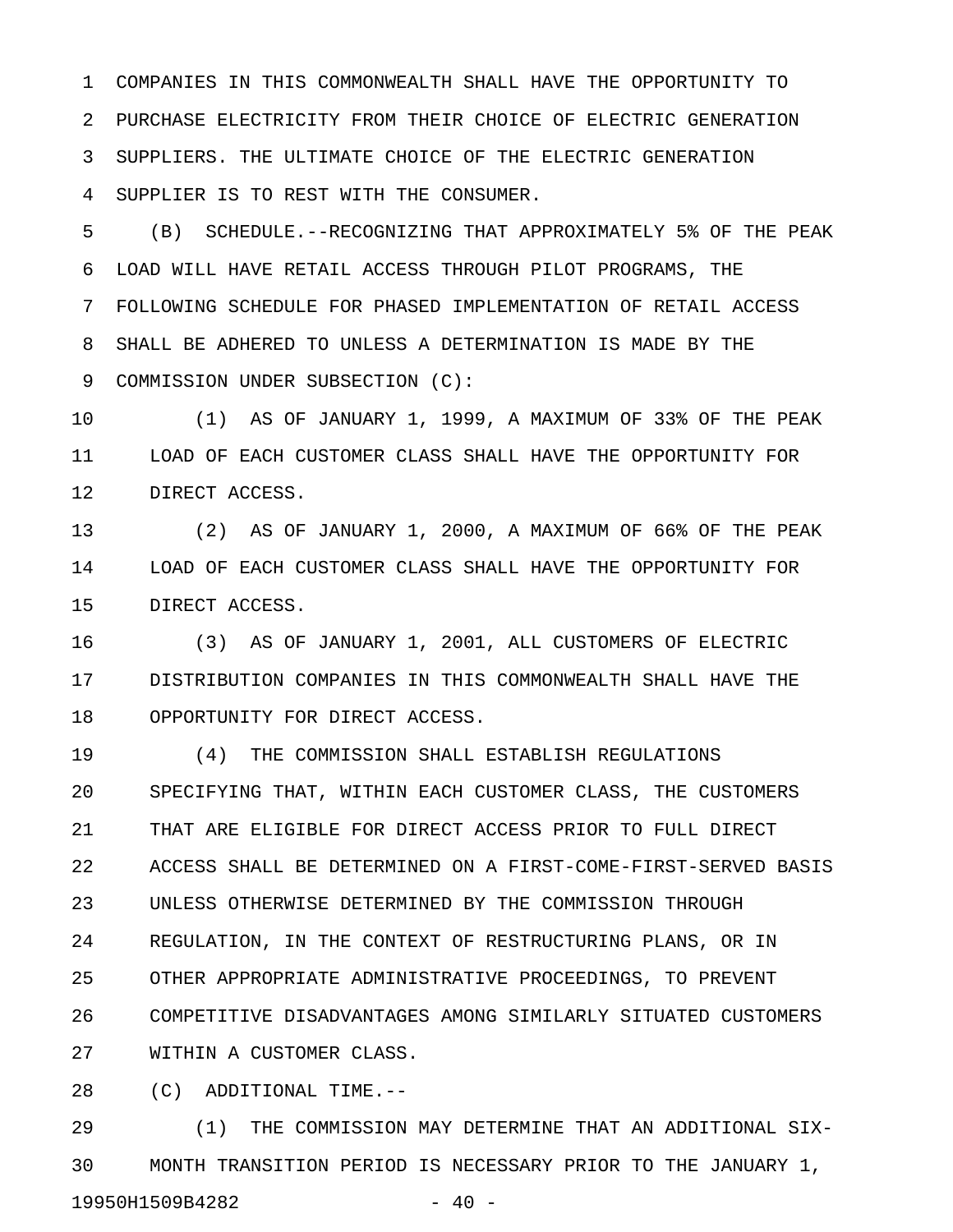1 1999, IMPLEMENTATION DATE. A DETERMINATION UNDER THIS 2 SUBSECTION MUST BE MADE AT LEAST 45 DAYS IN ADVANCE OF THE 3 SCHEDULED DATE FOR IMPLEMENTATION AND MUST BE BASED ON ONE OR 4 MORE OF THE FOLLOWING CONSIDERATIONS:

5 (I) IMPLEMENTATION WOULD MATERIALLY AFFECT THE 6 RELIABILITY OF THE ELECTRIC SYSTEM.

7 (II) FEDERAL APPROVALS NECESSARY FOR THE 8 IMPLEMENTATION OF THE PROVISIONS OF THIS CHAPTER HAVE NOT 9 BEEN GRANTED.

10 (III) COMMUNICATIONS AND INFORMATION SYSTEMS 11 NECESSARY FOR THE IMPLEMENTATION OF RETAIL ACCESS HAVE 12 NOT BEEN INSTALLED FOR REASONS BEYOND THE UTILITY'S 13 CONTROL, AS MEASURED BY APPROPRIATE INDUSTRY STANDARDS.

14 (IV) PENNSYLVANIA GENERATORS WOULD BE DISADVANTAGED 15 DUE TO LACK OF REGIONAL RECIPROCITY WITH RESPECT TO 16 DIRECT ACCESS.

17 (V) THE INTERESTS OF PENNSYLVANIA CONSUMERS AND THE 18 COMPETITIVE POSITION OF PENNSYLVANIA BUSINESS AND 19 INDUSTRY WOULD BE MATERIALLY AFFECTED.

20 (VI) SUCH OTHER CONSIDERATION AS WOULD MATERIALLY 21 AFFECT THE ORDERLY IMPLEMENTATION OF THE LEGISLATIVE 22 PURPOSE OF THIS CHAPTER UNDER SECTION 2802(12) THROUGH 23 (21) (RELATING TO DECLARATION OF POLICY).

24 (2) CONSISTENT WITH THE CONSIDERATIONS LISTED IN 25 PARAGRAPH (1), THE COMMISSION MAY DETERMINE THAT AN 26 ADDITIONAL SIX-MONTH TRANSITION PERIOD IS NECESSARY. THIS 27 DETERMINATION MUST BE MADE BY THE COMMISSION BY MAY 15, 1999. 28 (D) FILING OF RESTRUCTURING PLANS.--ALL ELECTRIC UTILITIES 29 IN THIS COMMONWEALTH SHALL SUBMIT TO THE COMMISSION, PURSUANT TO 30 A SCHEDULE TO BE DETERMINED BY THE COMMISSION IN CONSULTATION 19950H1509B4282 - 41 -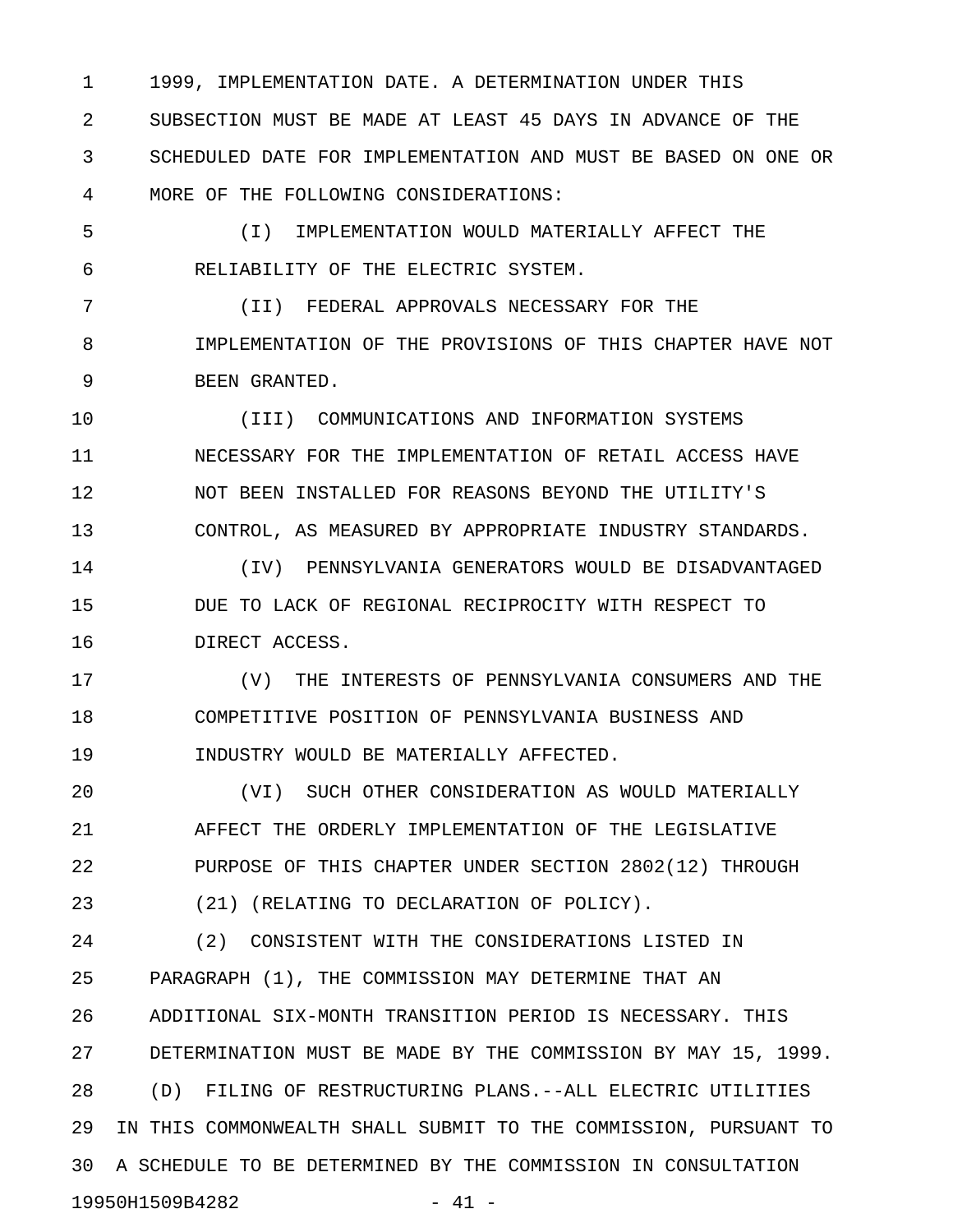1 WITH THE ELECTRIC UTILITIES, BEGINNING ON APRIL 1, 1997, BUT IN 2 NO EVENT LATER THAN SEPTEMBER 30, 1997, A RESTRUCTURING PLAN TO 3 IMPLEMENT DIRECT ACCESS TO A COMPETITIVE MARKET FOR THE 4 GENERATION OF ELECTRICITY.

5 (E) CONTENTS OF RESTRUCTURING PLANS.--A RESTRUCTURING PLAN 6 UNDER SUBSECTION (D) MUST INCLUDE, CONSISTENT WITH THE 7 DETERMINATIONS OF THE COMMISSION, UNBUNDLED PRICES OR RATES FOR 8 GENERATION, JURISDICTIONAL TRANSMISSION, DISTRIBUTION AND OTHER 9 SERVICES; A PROPOSED COMPETITIVE TRANSITION CHARGE; A PROPOSED 10 UNIVERSAL SERVICE AND ENERGY CONSERVATION COST RECOVERY 11 MECHANISM; PROCEDURES FOR ENSURING DIRECT ACCESS TO ALL LICENSED 12 ELECTRIC GENERATION SUPPLIERS; A DISCUSSION OF THE IMPACTS OF 13 THE PROPOSED PLAN ON THE UTILITY'S EMPLOYEES; AND REVISED 14 TARIFFS AND RATE SCHEDULES IMPLEMENTING THE ABOVE.

15 (F) COMMISSION REVIEW.--THE COMMISSION SHALL REVIEW THE 16 RESTRUCTURING PLAN FILED BY EACH ELECTRIC UTILITY AND SHALL, 17 AFTER OPEN EVIDENTIARY HEARINGS WITH PROPER NOTICE AND 18 OPPORTUNITY FOR ALL PARTIES TO CROSS-EXAMINE WITNESSES, ISSUE AN 19 ORDER ACCEPTING, MODIFYING OR REJECTING SUCH PLAN AT THE 20 EARLIEST DATE POSSIBLE, BUT NO LATER THAN NINE MONTHS FROM THE 21 FILING OF SUCH RESTRUCTURING PLAN. IF THE COMMISSION REJECTS A 22 RESTRUCTURING PLAN, IT SHALL STATE THE SPECIFIC REASONS FOR 23 REJECTION AND DIRECT THE ELECTRIC UTILITY TO FILE AN ALTERNATIVE 24 PLAN ADDRESSING THESE OBJECTIONS WITHIN 30 DAYS OF THE ENTRY 25 DATE OF THE COMMISSION ORDER REJECTING THE PLAN. THE COMMISSION 26 SHALL REVIEW THE ALTERNATIVE PLAN, SOLICIT COMMENTS FROM 27 INTERESTED PARTIES AND ISSUE A FINAL ORDER WITHIN 45 DAYS OF THE 28 FILING OF THE REVISED PLAN.

29 (G) RETAIL ACCESS PILOT PROGRAMS.--AS OF THE EFFECTIVE DATE 30 OF THIS CHAPTER, THE COMMISSION HAS AUTHORITY TO ORDER ELECTRIC 19950H1509B4282 - 42 -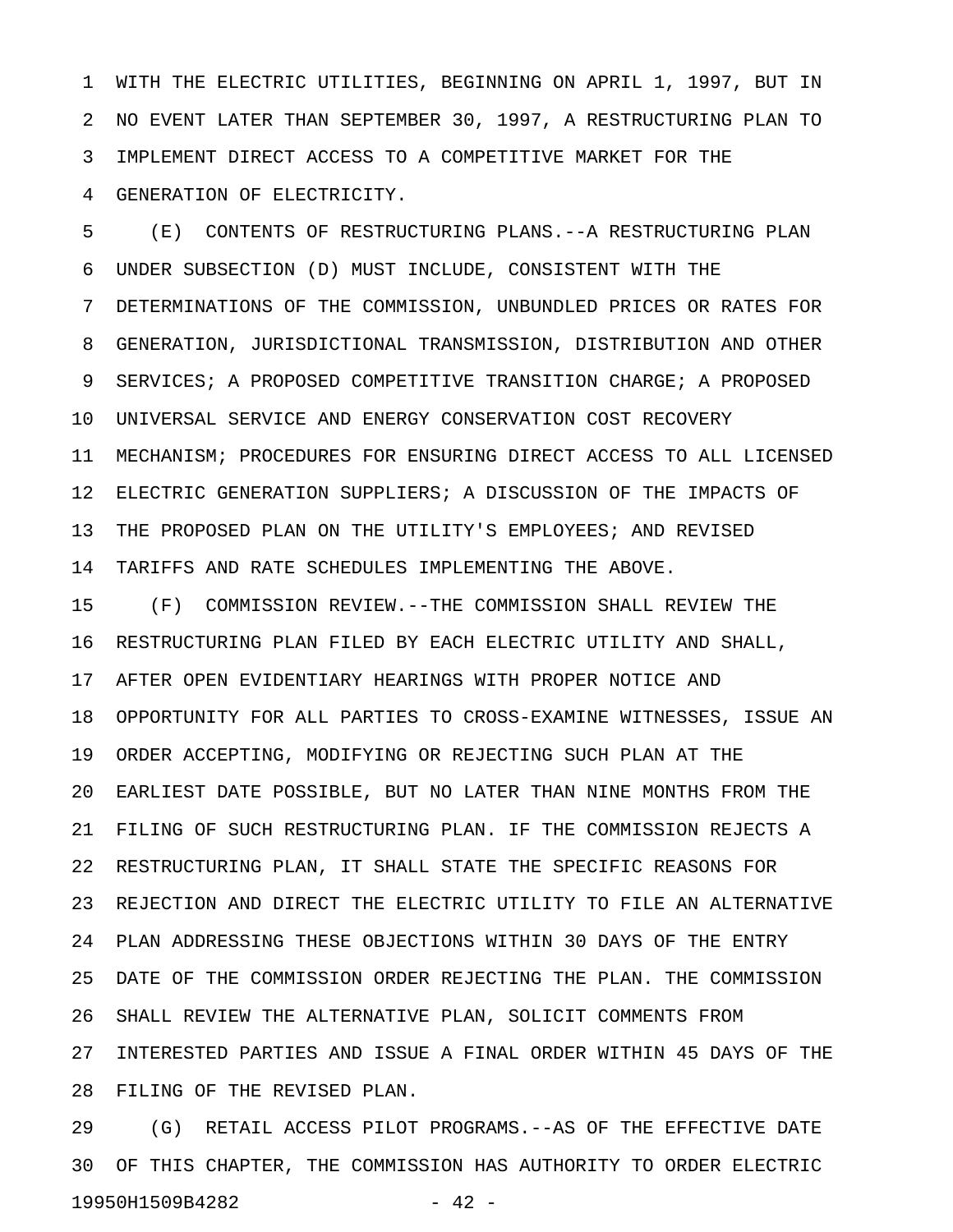1 UTILITIES TO SUBMIT PROPOSALS FOR RETAIL ACCESS PILOT PROGRAMS 2 TO BEGIN APRIL 1, 1997. THE COMMISSION SHALL PROVIDE GUIDELINES 3 FOR RETAIL ACCESS PILOT PROGRAMS BY ORDER.

4 (1) IN ORDER TO DETERMINE WHETHER ALL CUSTOMERS CLASSES 5 CAN BENEFIT FROM COMPETITIVE MARKETS, UTILITIES SHALL TAILOR 6 PROPOSED RETAIL ACCESS PILOT PROGRAMS TO ACCOMMODATE THE 7 SPECIFIC GEOGRAPHIC, DEMOGRAPHIC AND SOCIOECONOMIC 8 CHARACTERISTICS OF THEIR CUSTOMER BASE. RETAIL ACCESS PILOT 9 PROGRAMS MUST INCLUDE AN EQUAL OPPORTUNITY FOR THE BROADEST 10 PRACTICAL DIRECT ACCESS BY ALL CUSTOMER CLASSES TO ELECTRIC 11 GENERATION SUPPLIERS.

12 (2) THE MINIMUM PERIOD OF TIME FOR A RETAIL ACCESS PILOT 13 PROGRAM SHALL BE ONE YEAR AND SHALL INCLUDE AN EVALUATION 14 PROCESS AS DIRECTED BY THE COMMISSION.

15 (3) IN ORDER TO ENSURE THE SAFETY AND RELIABILITY OF THE 16 GENERATION OF ELECTRICITY IN THIS COMMONWEALTH, PARTICIPATION 17 IN THE RETAIL ACCESS PILOT PROGRAMS SHALL BE LIMITED TO 18 ELECTRICITY SUPPLIERS SUBJECT TO COMMISSION LICENSURE OR 19 CERTIFICATION.

20 (I) EACH PARTICIPATING ELECTRICITY SUPPLIER SHALL DO 21 ALL OF THE FOLLOWING:

22 (A) CERTIFY TO THE COMMISSION THAT IT WILL PAY 23 AND, IN SUBSEQUENT YEARS, HAS PAID, THE FULL AMOUNT 24 OF TAXES IMPOSED BY ARTICLES II AND XI OF THE ACT OF 25 MARCH 4, 1971 (P.L.6, NO.2), KNOWN AS THE TAX REFORM 26 CODE OF 1971 AND ANY TAX IMPOSED BY THIS CHAPTER. 27 (B) PROVIDE THE COMMISSION WITH THE ADDRESS OF 28 THE PARTICIPANT'S PRINCIPAL OFFICE IN THIS

29 COMMONWEALTH OR THE ADDRESS OF THE PARTICIPANT'S 30 REGISTERED AGENT IN THIS COMMONWEALTH, THE LATTER

19950H1509B4282 - 43 -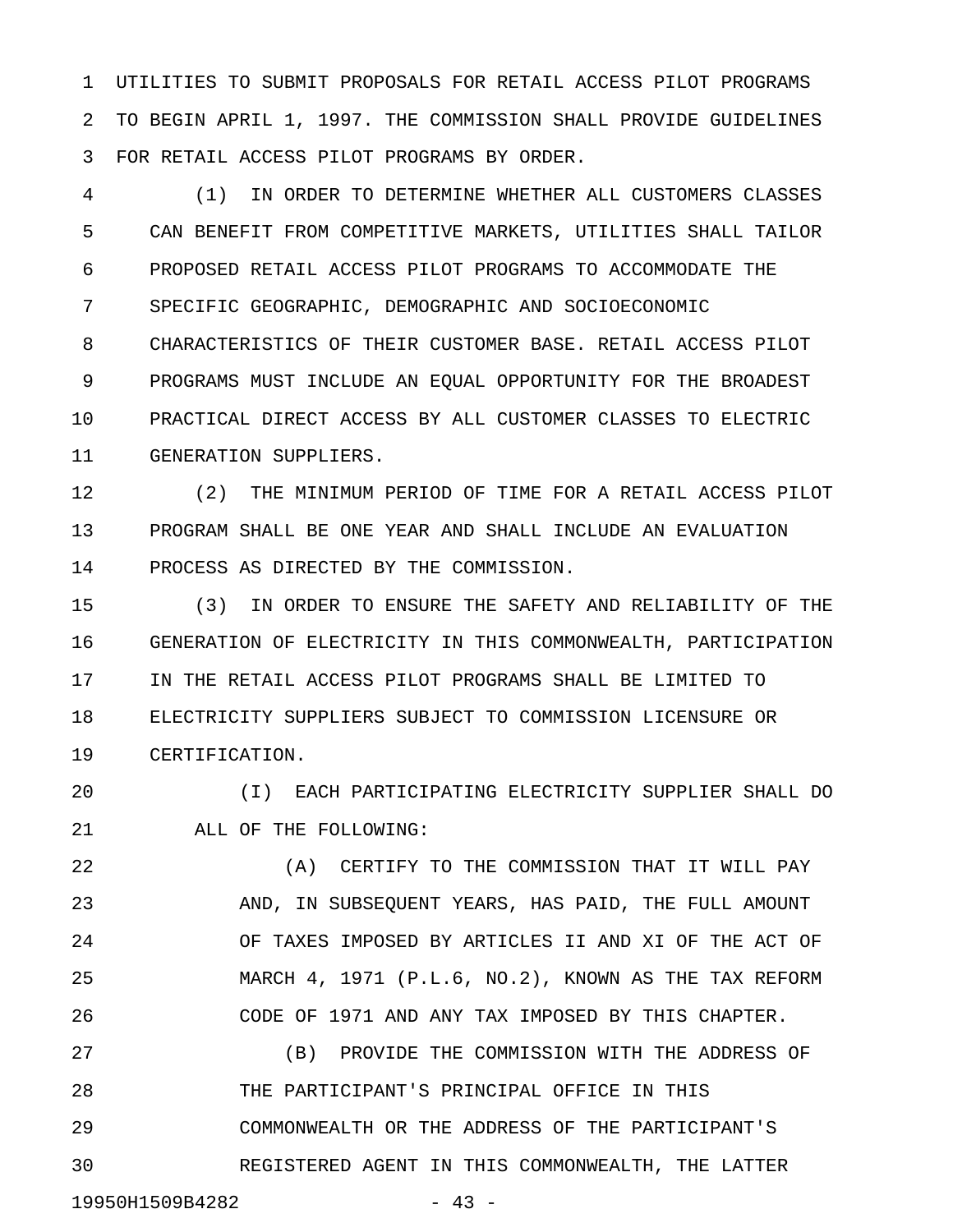1 BEING THE ADDRESS AT WHICH THE PARTICIPANT MAY BE 2 SERVED PROCESS.

3 (C) AGREE THAT IT SHALL BE SUBJECT TO ALL TAXES 4 IMPOSED BY THE TAX REFORM CODE OF 1971 AND ANY TAX 5 IMPOSED BY THIS CHAPTER.

6 (II) FAILURE OF AN ELECTRICITY SUPPLIER TO PAY A TAX 7 REFERRED TO IN SUBPARAGRAPH (I) OR TO OTHERWISE COMPLY 8 WITH THE PROVISIONS OF THIS PARAGRAPH SHALL BE CAUSE FOR 9 THE COMMISSION TO REVOKE THE LICENSE OF THE ELECTRICITY 10 SUPPLIER.

11 (III) IF AN ELECTRICITY SUPPLIER, OTHER THAN AN 12 ELECTRIC DISTRIBUTION COMPANY, DOES NOT PAY THE TAX 13 IMPOSED UPON GROSS RECEIPTS UNDER SECTION 1101 OF THE TAX 14 REFORM CODE OF 1971 OR THIS CHAPTER, THE ELECTRIC 15 DISTRIBUTION COMPANY TO WHOSE RETAIL CUSTOMER THE 16 ELECTRICITY SUPPLIER PROVIDED GENERATION SERVICE SHALL 17 REMIT THE UNPAID TAX, AS A TAX ON THE USE OF ELECTRICITY 18 IN THIS COMMONWEALTH, TO THE DEPARTMENT OF REVENUE AND 19 MAY COLLECT OR SEEK REIMBURSEMENT OF THE TAX SO PAID FROM 20 THE ELECTRICITY PROVIDER OR ANY OTHER APPROPRIATE PARTY 21 THAT USED THE ELECTRICITY IN THIS COMMONWEALTH. THE 22 DEPARTMENT SHALL COLLECT AND ENFORCE THE USE TAX HEREIN 23 PROVIDED UNDER SECTION 1102 OF THE TAX REFORM CODE OF 24 1971. FAILURE OF THE ELECTRIC DISTRIBUTION COMPANY TO PAY 25 THE AMOUNT WITHIN 30 DAYS AFTER NOTICE PROVIDED BY THE 26 DEPARTMENT SHALL CAUSE INTEREST TO BE IMPOSED ON THE 27 ELECTRIC DISTRIBUTION COMPANY IN ACCORDANCE WITH ARTICLE 28 XI OF THE TAX REFORM CODE OF 1971. INTEREST SHALL BE 29 CALCULATED FROM THE 31ST DAY AFTER THE DEPARTMENT GIVES 30 THE NOTICE REQUIRED IN THIS SUBPARAGRAPH. AN ELECTRIC

19950H1509B4282 - 44 -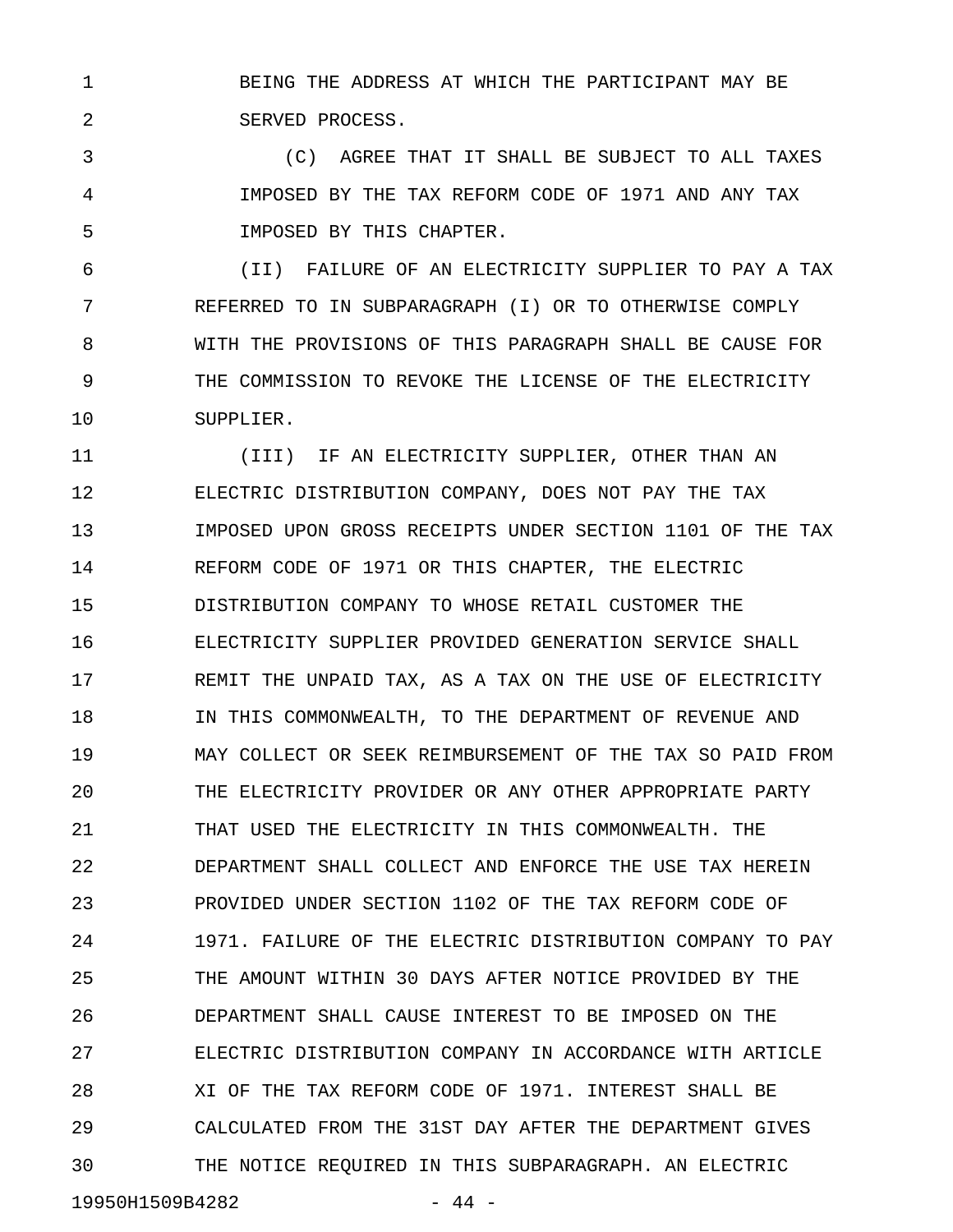1 DISTRIBUTION COMPANY OR OTHER APPROPRIATE PERSON MAY 2 CHALLENGE THE IMPOSITION OF THE TAX AND INTEREST BY 3 FILING A PETITION WITH THE DEPARTMENT NOT LATER THAN 30 4 DAYS AFTER THE DATE ON WHICH THE TAX BECAME DUE.

5 (4) THE PERCENTAGE OF UTILITY LOAD COMMITTED TO A RETAIL 6 ACCESS PILOT PROGRAM MUST BE APPROXIMATELY 5% OF UTILITY'S 7 PEAK LOAD FOR EACH CUSTOMER CLASS. WAIVERS OF THIS CONDITION 8 MAY BE CONSIDERED BY THE COMMISSION FOR ECONOMIC DEVELOPMENT 9 PURPOSES OR SPECIAL CIRCUMSTANCES.

10 (H) FLEXIBLE PRICING.--IN ADDITION TO THE IMPLICIT AUTHORITY 11 OF THE COMMISSION UNDER SECTION 501 (RELATING TO GENERAL 12 POWERS), THE COMMISSION HAS THE AUTHORITY TO APPROVE FLEXIBLE 13 PRICING AND FLEXIBLE RATES, INCLUDING NEGOTIATED, CONTRACT-BASED 14 TARIFFS DESIGNED TO MEET THE SPECIFIC NEEDS OF A UTILITY 15 CUSTOMER AND TO ADDRESS COMPETITIVE ALTERNATIVES.

16 (I) PERFORMANCE BASED RATES AND ALTERNATIVE REGULATION.--THE 17 COMMISSION HAS AUTHORITY TO USE PERFORMANCE BASED RATES AS AN 18 ALTERNATIVE TO EXISTING RATE BASE/RATE OF RETURN RATEMAKING, 19 SUBJECT TO THE RESTRICTIONS PERTAINING TO RATE CAPS IN SECTION 20 2804(4) (RELATING TO STANDARDS FOR RESTRUCTURING FOR ELECTRIC 21 INDUSTRY).

22 § 2807. DUTIES OF ELECTRIC DISTRIBUTION COMPANIES.

23 (A) GENERAL RULE.--EACH ELECTRIC DISTRIBUTION COMPANY SHALL 24 MAINTAIN THE INTEGRITY OF THE DISTRIBUTION SYSTEM AT LEAST IN 25 CONFORMITY WITH THE NATIONAL ELECTRIC SAFETY CODE AND SUCH OTHER 26 STANDARDS PRACTICED BY THE INDUSTRY IN A MANNER SUFFICIENT TO 27 PROVIDE SAFE AND RELIABLE SERVICE TO ALL CUSTOMERS CONNECTED TO 28 THE SYSTEM CONSISTENT WITH THIS TITLE AND THE COMMISSION'S 29 REGULATIONS. IN PERFORMING SUCH DUTIES, THE ELECTRIC 30 DISTRIBUTION COMPANY SHALL IMPLEMENT PROCEDURES TO REQUIRE ALL 19950H1509B4282 - 45 -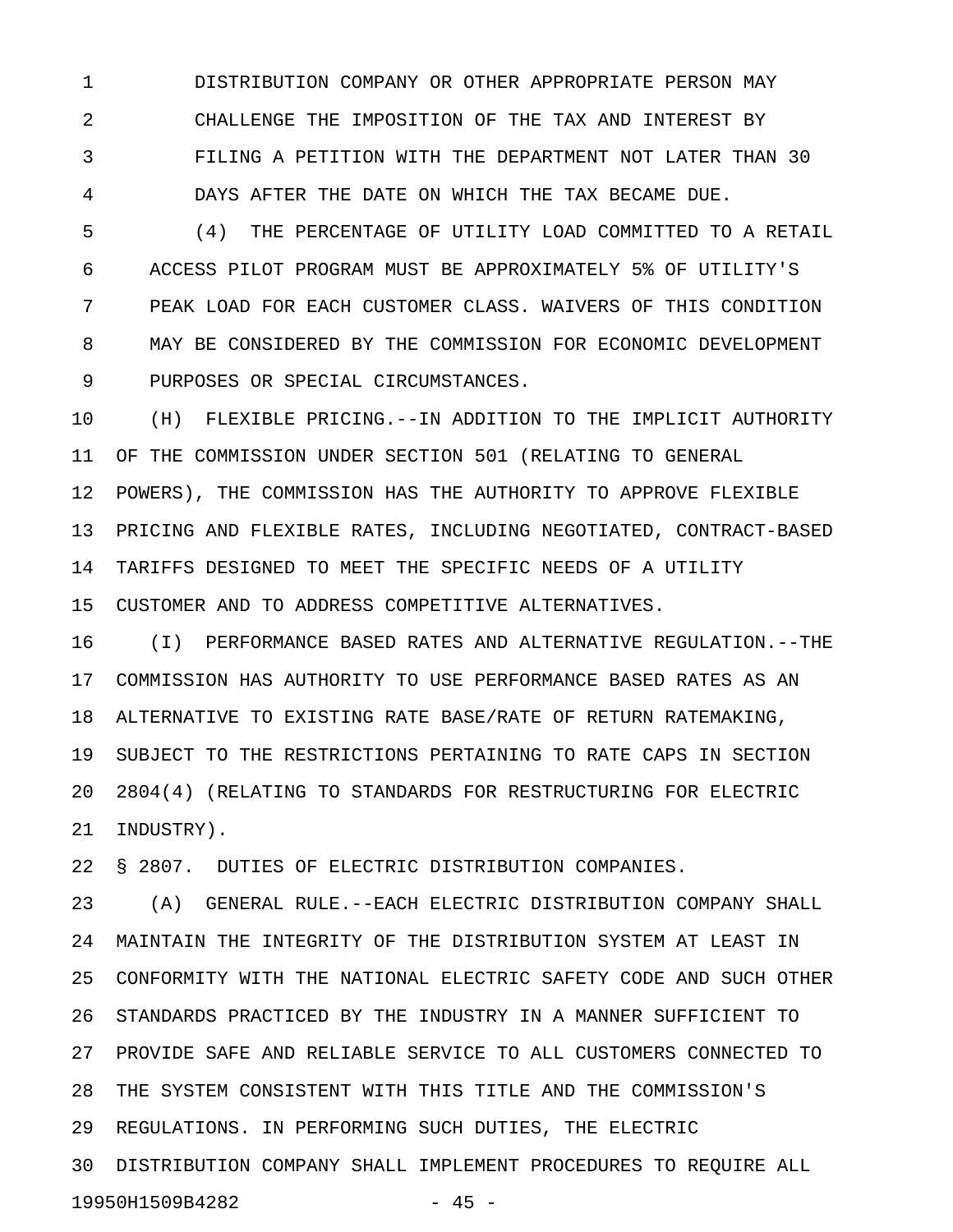1 ELECTRIC GENERATION SUPPLIERS TO DELIVER ENERGY TO THE ELECTRIC 2 DISTRIBUTION COMPANY AT LOCATIONS AND IN AMOUNTS WHICH ARE 3 ADEQUATE TO MEET THE ENERGY SUPPLIER'S OBLIGATIONS TO ITS 4 CUSTOMERS. SUBJECT TO COMMISSION APPROVAL, THE ELECTRIC 5 DISTRIBUTION COMPANY MAY REQUIRE THAT THE CUSTOMER INSTALL, AT 6 THE CUSTOMER'S EXPENSE, ENHANCED METERING CAPABILITY SUFFICIENT 7 TO MATCH THE ENERGY DELIVERED BY THE ELECTRIC GENERATION 8 SUPPLIERS WITH CONSUMPTION BY THE CUSTOMER.

9 (B) PROCEDURES FOR REVIEW BY THE COMMISSION.--THERE SHALL BE 10 A REBUTTABLE PRESUMPTION THAT THE ELECTRIC DISTRIBUTION COMPANY 11 HAS THE ABILITY TO RECEIVE ENERGY AT ALL POINTS ON ITS SYSTEM 12 SUFFICIENT TO MEET THE NEEDS OF ALL ELECTRIC GENERATION 13 SUPPLIERS' CUSTOMERS ON ITS SYSTEM. THE ELECTRIC DISTRIBUTION 14 COMPANY SHALL NOT HAVE AN OBLIGATION TO INSTALL NONSTANDARD 15 FACILITIES, EITHER AS TO TYPE OR LOCATION, FOR THE PURPOSE OF 16 RECEIVING ENERGY FROM THE ENERGY SUPPLIER UNLESS THE ENERGY 17 SUPPLIER OR ITS CUSTOMER PAYS THE FULL COST OF THESE FACILITIES. 18 NOTHING IN THIS CHAPTER SHALL PREVENT THE ELECTRIC DISTRIBUTION 19 COMPANY FROM UPGRADING ITS SYSTEM TO MEET CHANGING CUSTOMER 20 REQUIREMENTS CONSISTENT WITH THE REQUIREMENTS OF SECTION 1501 21 (RELATING TO CHARACTER OF SERVICE AND FACILITIES), AND THE 22 COMMISSION MAY ESTABLISH INCENTIVE PROGRAMS TO ENCOURAGE SUCH 23 SYSTEM UPGRADES. DISPUTES CONCERNING FACILITIES SHALL BE SUBJECT 24 TO THE JURISDICTION OF THE COMMISSION AND MAY BE INITIATED BY 25 THE FILING OF A COMPLAINT UNDER SECTION 701 (RELATING TO 26 COMPLAINTS) BY THE ELECTRIC GENERATION SUPPLIER OR THE CUSTOMER. 27 (C) CUSTOMER BILLING.--SUBJECT TO THE RIGHT OF AN END-USE 28 CUSTOMER TO CHOOSE TO RECEIVE SEPARATE BILLS FROM ITS ELECTRIC 29 GENERATION SUPPLIER, THE ELECTRIC DISTRIBUTION COMPANY MAY BE 30 RESPONSIBLE FOR BILLING CUSTOMERS FOR ALL ELECTRIC SERVICES, 19950H1509B4282 - 46 -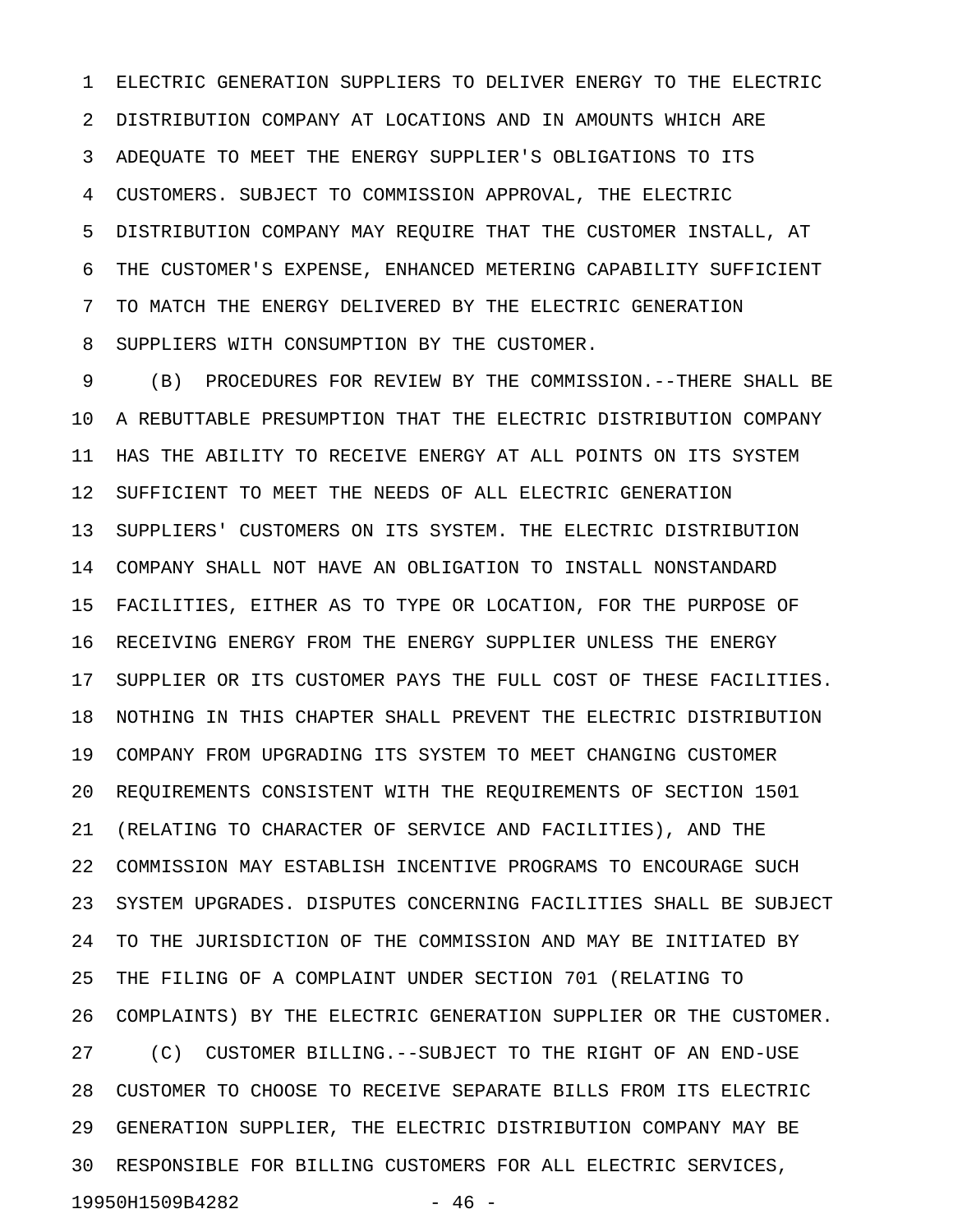1 CONSISTENT WITH THE REGULATIONS OF THE COMMISSION, REGARDLESS OF 2 THE IDENTITY OF THE PROVIDER OF THOSE SERVICES.

3 (1) CUSTOMER BILLS SHALL CONTAIN UNBUNDLED CHARGES 4 SUFFICIENT TO ENABLE THE CUSTOMER TO DETERMINE THE BASIS FOR 5 THOSE CHARGES.

6 (2) IF SERVICES ARE PROVIDED BY AN ENTITY OTHER THAN THE 7 ELECTRIC DISTRIBUTION COMPANY, THE ENTITY THAT PROVIDES THOSE 8 SERVICES SHALL FURNISH TO THE ELECTRIC DISTRIBUTION COMPANY 9 BILLING DATA SUFFICIENT TO ENABLE THE ELECTRIC DISTRIBUTION 10 COMPANY TO BILL CUSTOMERS.

11 (3) THE ELECTRIC DISTRIBUTION COMPANY SHALL NOT BE 12 REQUIRED TO FORWARD PAYMENT TO ENTITIES PROVIDING SERVICES TO 13 CUSTOMERS, AND ON WHOSE BEHALF THE ELECTRIC DISTRIBUTION 14 COMPANY IS BILLING THOSE CUSTOMERS, BEFORE THE ELECTRIC 15 DISTRIBUTION COMPANY HAS RECEIVED PAYMENT FOR THOSE SERVICES 16 FROM CUSTOMERS.

17 (D) CONSUMER PROTECTIONS AND CUSTOMER SERVICE.--THE ELECTRIC 18 DISTRIBUTION COMPANY SHALL CONTINUE TO PROVIDE CUSTOMER SERVICE 19 FUNCTIONS CONSISTENT WITH THE REGULATIONS OF THE COMMISSION, 20 INCLUDING METER READING, COMPLAINT RESOLUTION AND COLLECTIONS. 21 CUSTOMER SERVICES SHALL, AT A MINIMUM, BE MAINTAINED AT THE SAME 22 LEVEL OF QUALITY UNDER RETAIL COMPETITION.

23 (1) THE COMMISSION SHALL ESTABLISH REGULATIONS TO ENSURE 24 THAT AN ELECTRIC DISTRIBUTION COMPANY DOES NOT CHANGE A 25 CUSTOMER'S ELECTRICITY SUPPLIER WITHOUT DIRECT ORAL 26 CONFIRMATION FROM THE CUSTOMER OF RECORD OR WRITTEN EVIDENCE 27 OF THE CUSTOMER'S CONSENT TO A CHANGE OF SUPPLIER. 28 (2) THE COMMISSION SHALL ESTABLISH REGULATIONS TO

29 REQUIRE EACH ELECTRIC DISTRIBUTION COMPANY, ELECTRICITY

30 SUPPLIER, MARKETER, AGGREGATOR AND BROKER TO PROVIDE ADEQUATE 19950H1509B4282 - 47 -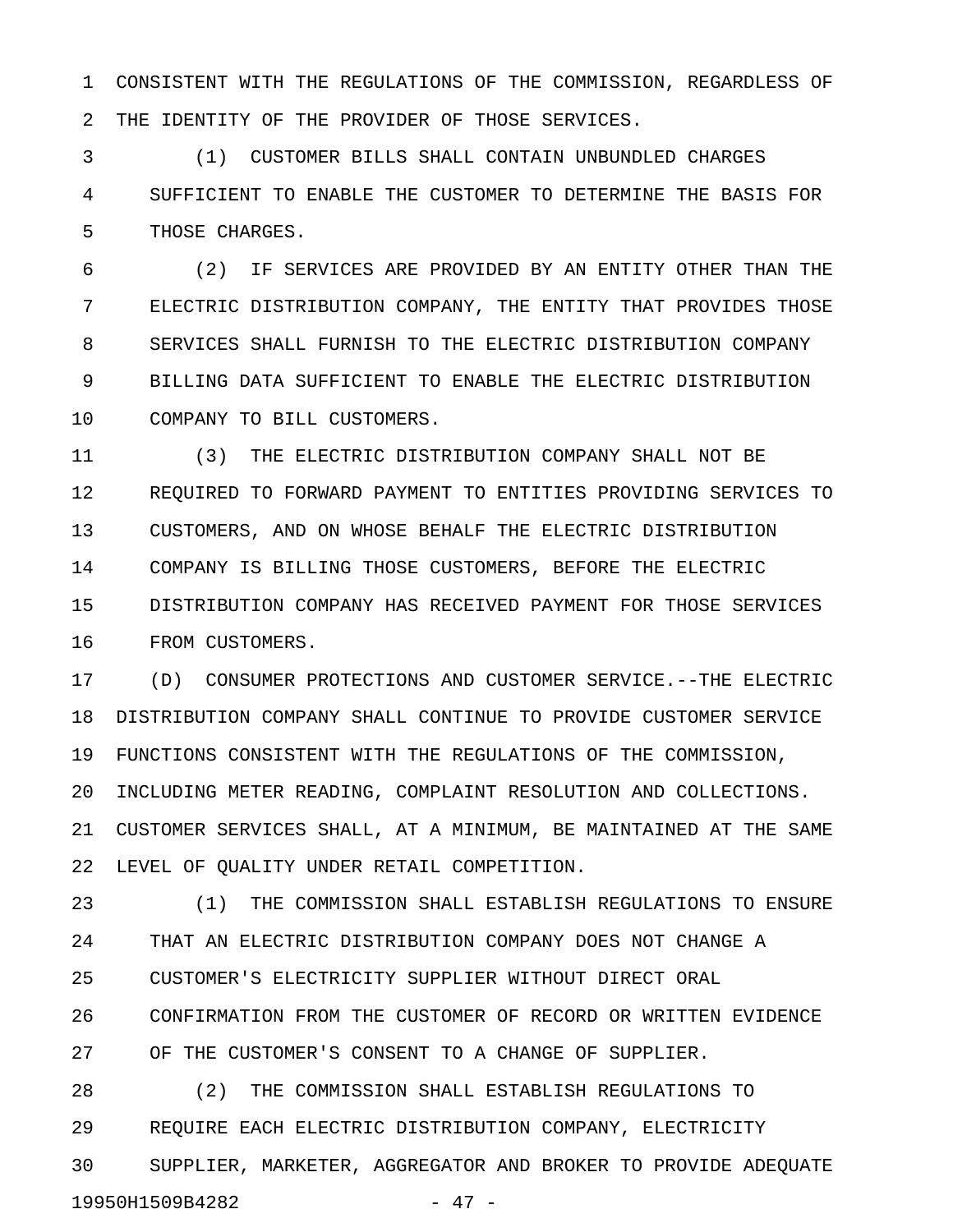1 AND ACCURATE CUSTOMER INFORMATION TO ENABLE CUSTOMERS TO MAKE 2 INFORMED CHOICES REGARDING THE PURCHASE OF ALL ELECTRICITY 3 SERVICES OFFERED BY THAT PROVIDER. INFORMATION SHALL BE 4 PROVIDED TO CONSUMERS IN AN UNDERSTANDABLE FORMAT THAT 5 ENABLES CONSUMERS TO COMPARE PRICES AND SERVICES ON A UNIFORM 6 BASIS.

7 (3) PRIOR TO THE IMPLEMENTATION OF ANY RESTRUCTURING 8 PLAN UNDER SECTION 2806 (RELATING TO IMPLEMENTATION, PILOT 9 PROGRAM AND PERFORMANCE-BASED RATES), EACH ELECTRIC 10 DISTRIBUTION COMPANY, IN CONJUNCTION WITH THE COMMISSION, 11 SHALL IMPLEMENT A CONSUMER EDUCATION PROGRAM INFORMING 12 CUSTOMERS OF THE CHANGES IN THE ELECTRIC UTILITY INDUSTRY. 13 THE PROGRAM SHALL PROVIDE CONSUMERS WITH INFORMATION 14 NECESSARY TO HELP THEM MAKE APPROPRIATE CHOICES AS TO THEIR 15 ELECTRIC SERVICE. THE EDUCATION PROGRAM SHALL BE SUBJECT TO 16 APPROVAL BY THE COMMISSION.

17 (E) OBLIGATION TO SERVE.--AN ELECTRIC DISTRIBUTION COMPANY'S 18 OBLIGATION TO PROVIDE ELECTRIC SERVICE FOLLOWING IMPLEMENTATION 19 OF RESTRUCTURING AND THE CHOICE OF ALTERNATIVE GENERATION BY A 20 CUSTOMER IS REVISED AS FOLLOWS:

21 (1) WHILE AN ELECTRIC DISTRIBUTION COMPANY COLLECTS 22 EITHER A COMPETITIVE TRANSITION CHARGE OR AN INTANGIBLE 23 TRANSITION CHARGE OR UNTIL 100% OF ITS CUSTOMERS HAVE CHOICE, 24 WHICHEVER IS LONGER, THE ELECTRIC DISTRIBUTION COMPANY SHALL 25 CONTINUE TO HAVE THE FULL OBLIGATION TO SERVE, INCLUDING THE 26 CONNECTION OF CUSTOMERS, THE DELIVERY OF ELECTRIC ENERGY AND 27 THE PRODUCTION OR ACQUISITION OF ELECTRIC ENERGY FOR 28 CUSTOMERS.

29 (2) AT THE END OF THE TRANSITION PERIOD, THE COMMISSION 30 SHALL PROMULGATE REGULATIONS TO DEFINE THE ELECTRIC 19950H1509B4282 - 48 -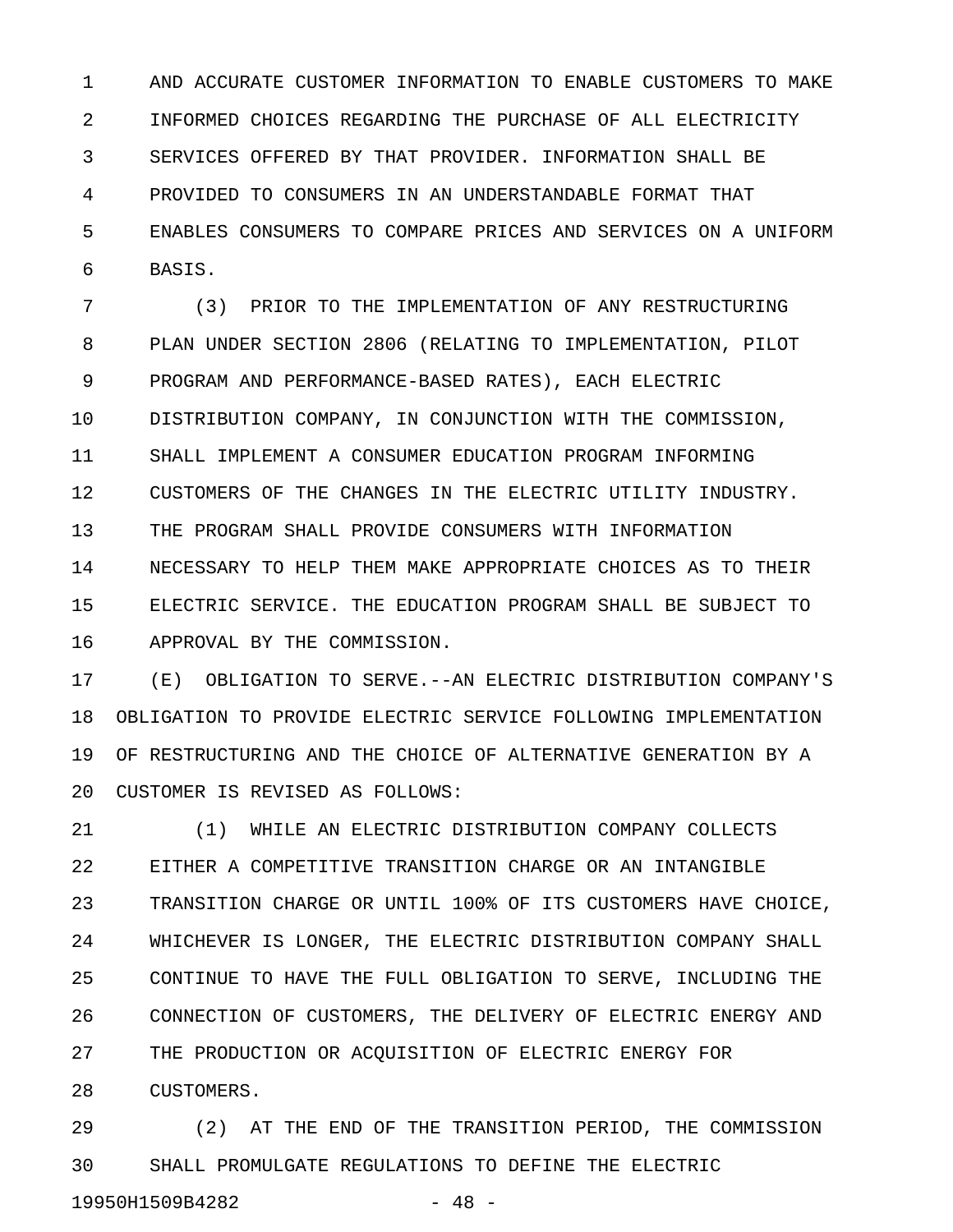1 DISTRIBUTION COMPANY'S OBLIGATION TO CONNECT AND DELIVER AND 2 ACQUIRE ELECTRICITY UNDER PARAGRAPH (3) THAT WILL EXIST AT 3 THE END OF THE PHASE-IN PERIOD.

4 (3) IF A CUSTOMER CONTRACTS FOR ELECTRIC ENERGY AND IT 5 IS NOT DELIVERED OR IF A CUSTOMER DOES NOT CHOOSE AN 6 ALTERNATIVE ELECTRIC GENERATION SUPPLIER, THE ELECTRIC 7 DISTRIBUTION COMPANY OR COMMISSION-APPROVED ALTERNATIVE 8 SUPPLIER SHALL ACQUIRE ELECTRIC ENERGY AT PREVAILING MARKET 9 PRICES TO SERVE THAT CUSTOMER AND SHALL RECOVER FULLY ALL 10 REASONABLE COSTS.

11 (4) IF A CUSTOMER THAT CHOOSES AN ALTERNATIVE SUPPLIER 12 AND SUBSEQUENTLY DESIRES TO RETURN TO THE LOCAL DISTRIBUTION 13 COMPANY FOR GENERATION SERVICE, THE LOCAL DISTRIBUTION 14 COMPANY SHALL TREAT THAT CUSTOMER EXACTLY AS IT WOULD ANY NEW 15 APPLICANT FOR ENERGY SERVICE.

16 § 2808. COMPETITIVE TRANSITION CHARGE.

17 (A) GENERAL RULE.--TO PROVIDE EACH ELECTRIC UTILITY WITH AN 18 OPPORTUNITY TO RECOVER ITS TRANSITION OR STRANDED COSTS 19 FOLLOWING THE COMMISSION'S DETERMINATION UNDER SUBSECTION (C), 20 EVERY CUSTOMER ACCESSING THE TRANSMISSION OR DISTRIBUTION 21 NETWORK SHALL PAY A COMPETITIVE TRANSITION CHARGE TO THE 22 ELECTRIC DISTRIBUTION COMPANY IN WHOSE CERTIFICATED TERRITORY 23 THAT CUSTOMER IS LOCATED. THE COSTS TO BE RECOVERED SHALL BE 24 ALLOCATED TO CUSTOMER CLASSES IN A MANNER THAT DOES NOT SHIFT 25 INTER-CLASS OR INTRA-CLASS COSTS AND MAINTAINS CONSISTENCY WITH 26 THE ALLOCATION METHODOLOGY FOR UTILITY PRODUCTION PLANT ACCEPTED 27 BY THE COMMISSION IN THE ELECTRIC UTILITY'S MOST RECENT BASE 28 RATE PROCEEDING. IF A CUSTOMER INSTALLS ON-SITE GENERATION WHICH 29 OPERATES IN PARALLEL WITH OTHER GENERATION ON THE PUBLIC 30 UTILITY'S SYSTEM AND WHICH SIGNIFICANTLY REDUCES THE CUSTOMER'S 19950H1509B4282 - 49 -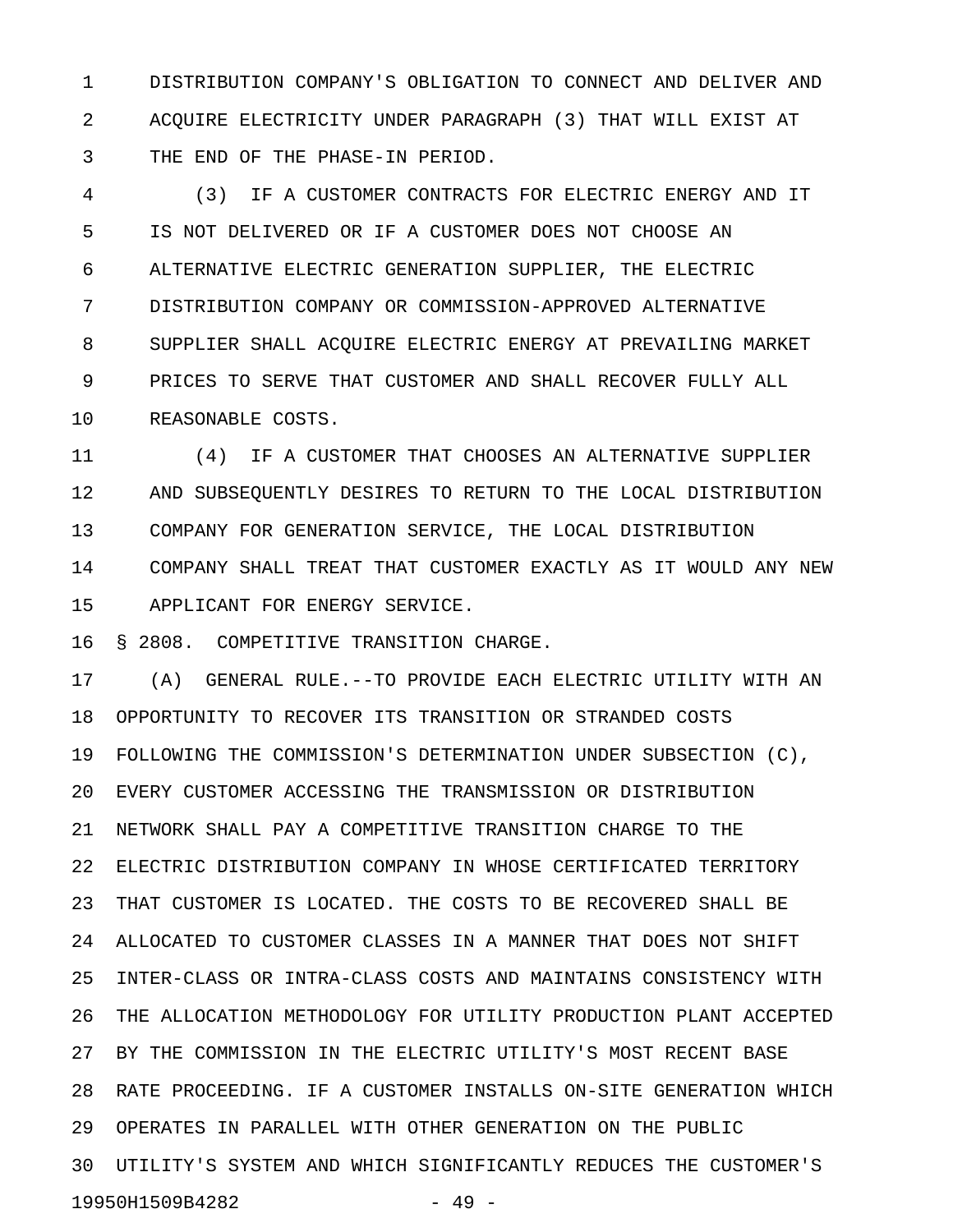1 PURCHASES OF ELECTRICITY THROUGH THE TRANSMISSION AND 2 DISTRIBUTION NETWORK, THE CUSTOMER'S FULLY ALLOCATED SHARE OF 3 TRANSITION OR STRANDED COSTS SHALL BE RECOVERED FROM THE 4 CUSTOMER THROUGH A COMPETITIVE TRANSITION CHARGE. THE RECOVERY 5 OF TRANSITION OR STRANDED COSTS ASSOCIATED WITH EXISTING 6 GENERATING FACILITIES IS CONTINGENT ON CONTINUED OPERATION AT 7 REASONABLE AVAILABILITY LEVELS OF THE GENERATION FACILITIES FOR 8 WHICH RECOVERY HAS BEEN APPROVED, EXCEPT WHEN THE GENERATION 9 FACILITY IS UNECONOMIC ON A PRODUCTION COST BASIS BECAUSE OF THE 10 TRANSITION TO A COMPETITIVE MARKET.

11 (B) PERIOD FOR COLLECTING COMPETITIVE TRANSITION CHARGE.-- 12 THE COMPETITIVE TRANSITION CHARGE SHALL BE INCLUDED ON BILLS TO 13 CUSTOMERS FOR A PERIOD NOT TO EXCEED NINE YEARS FROM THE 14 EFFECTIVE DATE OF THIS CHAPTER UNLESS AN ALTERNATIVE PAYMENT 15 METHODOLOGY IS MUTUALLY AGREED UPON BY THE CUSTOMER AND THE 16 UTILITY OR UNLESS THE COMMISSION, IN ITS DISCRETION AND FOR GOOD 17 CAUSE SHOWN, ORDERS AN ALTERNATIVE PAYMENT PERIOD. IN 18 ESTABLISHING THE LENGTH OF THE PERIOD FOR COLLECTION OF THE 19 COMPETITIVE TRANSITION CHARGE, THE COMMISSION SHALL CONSIDER THE 20 EFFECT ON THE ABILITY OF THE COMMONWEALTH TO COMPETE IN 21 ATTRACTING INDUSTRY AND JOBS, ON THE FINANCIAL HEALTH OF 22 ELECTRIC UTILITIES AND OTHER RELEVANT FACTORS.

23 (C) DETERMINATION OF COMPETITIVE TRANSITION CHARGE.--IN 24 DETERMINING THE LEVEL OF TRANSITION OR STRANDED COSTS THAT AN 25 ELECTRIC UTILITY MAY RECOVER THROUGH THE COMPETITIVE TRANSITION 26 CHARGE, THE COMMISSION SHALL APPLY THE FOLLOWING PRINCIPLES:

27 (1) THE COMMISSION SHALL ALLOW RECOVERY OF REGULATORY 28 ASSETS AND OTHER DEFERRED CHARGES TYPICALLY RECOVERABLE UNDER 29 CURRENT REGULATORY PRACTICE, THE UNFUNDED PORTION OF THE 30 UTILITY'S PROJECTED NUCLEAR GENERATING PLANT DECOMMISSIONING 19950H1509B4282 - 50 -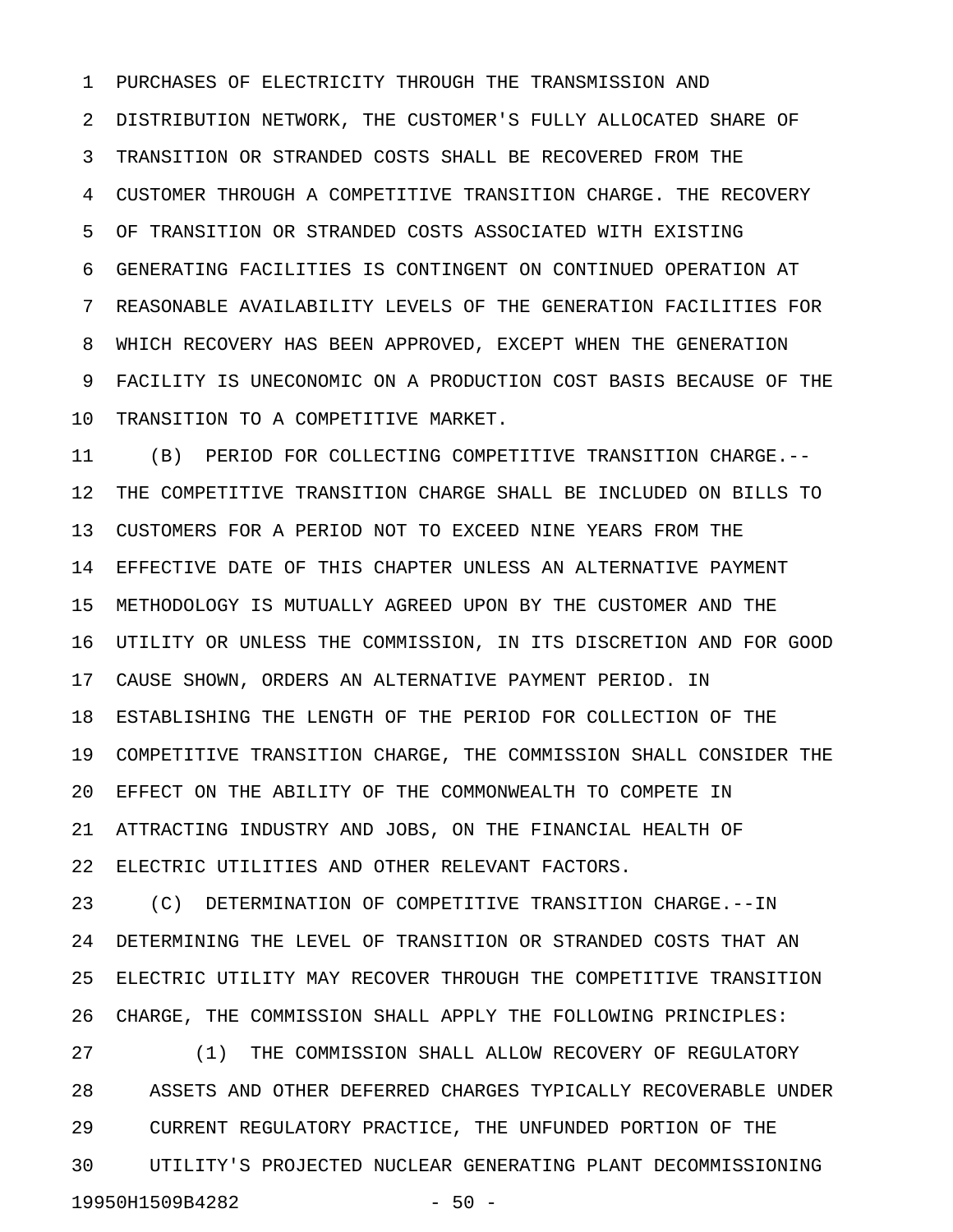1 COSTS AND COST OBLIGATIONS UNDER CONTRACTS WITH NONUTILITY 2 GENERATING PROJECTS THAT HAVE RECEIVED A COMMISSION ORDER. 3 NOTHING IN THIS CHAPTER SHALL BE CONSTRUED AS REQUIRING AN 4 ELECTRIC UTILITY OR A NONUTILITY GENERATING PROJECT TO ENTER 5 INTO AN ARRANGEMENT TO BUYDOWN, BUYOUT AND TERMINATE OR 6 OTHERWISE RESTRUCTURE A CONTRACT OR AS AUTHORIZING THE 7 COMMISSION TO REQUIRE A UTILITY TO PURSUE SUCH AN ARRANGEMENT 8 WITH A NONUTILITY GENERATING PROJECT.

9 (2) THE COMMISSION SHALL ALLOW RECOVERY OF AN ELECTRIC 10 UTILITY'S PRUDENTLY INCURRED COSTS RELATED TO CANCELLATION, 11 BUYOUT, BUYDOWN OR RENEGOTIATION OF NONUTILITY GENERATING 12 PROJECTS CONSISTENT WITH SECTION 527 (RELATING TO 13 COGENERATION RULES AND REGULATIONS).

14 (3) THE COMMISSION SHALL DETERMINE THE LEVEL OF OTHER 15 GENERATION-RELATED TRANSITION OR STRANDED COSTS THAT MAY BE 16 RECOVERED THROUGH THE COMPETITIVE TRANSITION CHARGE.

17 (4) THE COMMISSION SHALL CONSIDER THE EXTENT TO WHICH 18 THE ELECTRIC UTILITY HAS UNDERTAKEN EFFORTS TO MITIGATE 19 GENERATION-RELATED TRANSITION OR STRANDED COSTS BY 20 APPROPRIATE MEANS IN A MANNER THAT IS REASONABLE UNDER ALL OF 21 THE CIRCUMSTANCES, INCLUDING CONSIDERATION OF WHETHER 22 MITIGATION HAS BEEN COMMENSURATE WITH THE MAGNITUDE OF THE 23 ELECTRIC UTILITY'S GENERATION-RELATED TRANSITION OR STRANDED 24 COSTS. DURING THE TRANSITION PERIOD, ELECTRIC UTILITIES SHALL 25 HAVE THE DUTY TO MITIGATE GENERATION RELATED TRANSITION OR 26 STRANDED COSTS TO THE EXTENT PRACTICABLE. EFFORTS MAY INCLUDE 27 THE FOLLOWING:

28 (I) ACCELERATION OF DEPRECIATION AND AMORTIZATION OF 29 EXISTING RATE BASE GENERATION ASSETS.

30 (II) MINIMIZATION OF NEW CAPITAL SPENDING FOR 19950H1509B4282 - 51 -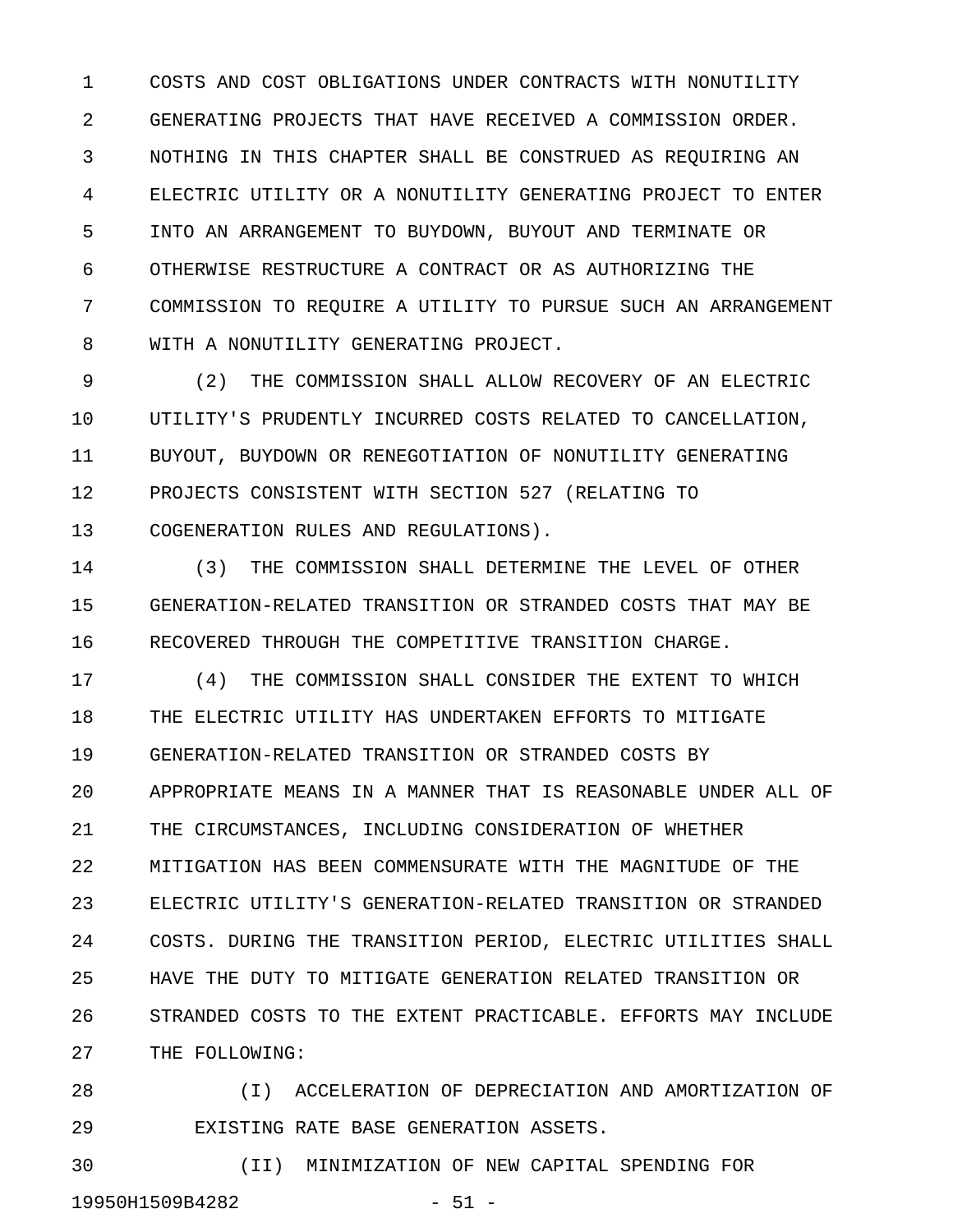1 EXISTING RATE BASE GENERATION ASSETS.

2 (III) REALLOCATION OF DEPRECIATION RESERVES TO 3 EXISTING RATE BASE GENERATION ASSETS.

4 (IV) REDUCTION OF BOOK ASSETS BY APPLICATION OF NEW 5 PROCEEDS OF ANY SALE OF IDLE OR UNDER-UTILIZED EXISTING 6 RATE BASE GENERATION ASSETS.

7 (V) MAXIMIZATION OF MARKET REVENUES FROM EXISTING 8 RATE BASE GENERATION ASSETS.

9 (VI) ISSUANCE OF SECURITIZED DEBT PURSUANT TO THE 10 PROVISIONS OF SECTION 2812 (RELATING TO APPROVAL OF 11 TRANSITION BONDS).

12 (5) OF EQUAL IMPORTANCE TO THE MITIGATION EFFORTS UNDER 13 PARAGRAPH (4)(I) THROUGH (VI), THE COMMISSION SHALL CONSIDER 14 EFFORTS UNDERTAKEN OVER TIME, PRIOR TO THE ENACTMENT OF THIS 15 CHAPTER, TO REDUCE OR MODERATE CUSTOMER RATE LEVELS WHILE 16 MAINTAINING SAFE AND EFFICIENT OPERATIONS.

17 (D) COMMISSION REVIEW.--AS A COMPONENT OF ITS RESTRUCTURING 18 PLAN, EACH ELECTRIC UTILITY SHALL FILE WITH THE COMMISSION A 19 RECOVERY PLAN, INCLUDING A PROPOSED COMPETITIVE TRANSITION 20 CHARGE AND SUPPORTING DOCUMENTATION. IN EVALUATING A RECOVERY 21 PLAN AND ANY PROPOSED COMPETITIVE TRANSITION CHARGE, THE 22 COMMISSION SHALL SCHEDULE OPEN EVIDENTIARY HEARINGS WITH PROPER 23 NOTICE AND OPPORTUNITY FOR ALL PARTIES TO CROSS-EXAMINE 24 WITNESSES AS NECESSARY.

25 (E) USE OF TRANSITION BONDS.--AFTER THE EFFECTIVE DATE OF 26 THIS CHAPTER, A UTILITY MAY APPLY TO THE COMMISSION FOR A 27 QUALIFIED RATE ORDER, UNDER SECTION 2812, FOR SOME OR ALL OF ITS 28 TRANSITION OR STRANDED COSTS.

29 (1) IN EVALUATING A UTILITY APPLICATION UNDER THIS 30 SUBSECTION, THE COMMISSION SHALL SCHEDULE HEARINGS, AS 19950H1509B4282 - 52 -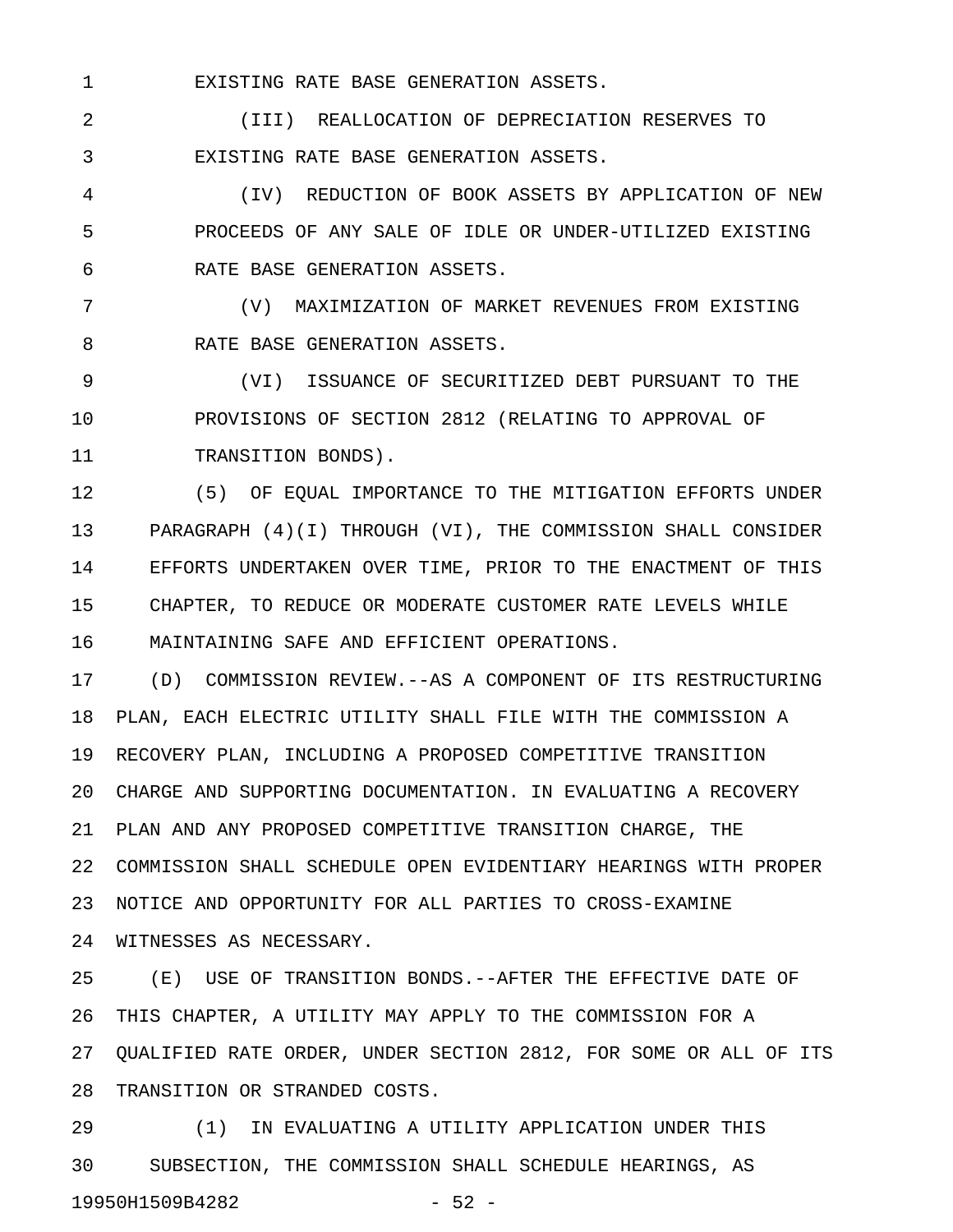1 NECESSARY.

2 (2) IF THE COMMISSION ISSUES A QUALIFIED RATE ORDER 3 UNDER SECTION 2812 AND IF THE TRANSITION BONDS APPROVED BY 4 THAT ORDER ARE SUCCESSFULLY ISSUED, THEN:

5 (I) THE UTILITY SHALL IMPOSE AND COLLECT, THROUGH 6 ITS CUSTOMER BILLS, THE INTANGIBLE TRANSITION CHARGES 7 APPROVED BY THAT QUALIFIED RATE ORDER; AND

8 (II) SIMULTANEOUSLY, EITHER THE UTILITY'S RATES FOR 9 ELECTRIC SERVICE OR THE UTILITY'S COMPETITIVE TRANSITION 10 CHARGES SHALL BE REDUCED BY AN AMOUNT EQUAL TO THE 11 REVENUE REQUIREMENT OF THE TRANSITION OR STRANDED COSTS 12 FOR WHICH TRANSITION BONDS HAVE BEEN SUCCESSFULLY ISSUED. 13 (F) ANNUAL REVENUE.--CONSISTENT WITH SECTION 1307(E) 14 (RELATING TO SLIDING SCALE OF RATES; ADJUSTMENTS), THE 15 COMMISSION SHALL ESTABLISH PROCEDURES FOR THE ANNUAL REVIEW OF 16 THE COMPETITIVE TRANSITION CHARGE. THE REVIEW SHALL RECONCILE 17 THE ANNUAL REVENUES RECEIVED FROM THE CHARGE WITH THE ANNUAL 18 AMORTIZATION OF TRANSITION OR STRANDED COSTS APPROVED BY THE 19 COMMISSION UNDER THIS SECTION. THE COMMISSION SHALL ADJUST THE 20 COMPETITIVE TRANSITION CHARGE BASED UPON UNDERRECOVERY OR 21 OVERRECOVERY OF THE ANNUAL AMORTIZATION AMOUNT. 22 § 2809. REQUIREMENTS FOR ELECTRIC GENERATION SUPPLIERS. 23 (A) LICENSE REQUIREMENT.--NO PERSON OR CORPORATION, 24 INCLUDING MUNICIPAL CORPORATIONS WHICH CHOOSE TO PROVIDE SERVICE 25 OUTSIDE THEIR MUNICIPAL LIMITS EXCEPT TO THE EXTENT PROVIDED 26 PRIOR TO THE EFFECTIVE DATE OF THIS CHAPTER, BROKERS AND 27 MARKETERS, AGGREGATORS AND OTHER ENTITIES, SHALL ENGAGE IN THE

28 BUSINESS OF AN ELECTRIC GENERATION SUPPLIER IN THIS COMMONWEALTH 29 UNLESS THE PERSON OR CORPORATION HOLDS A LICENSE ISSUED BY THE 30 COMMISSION. CONSISTENT WITH 15 PA.C.S. CH. 74 (RELATING TO

19950H1509B4282 - 53 -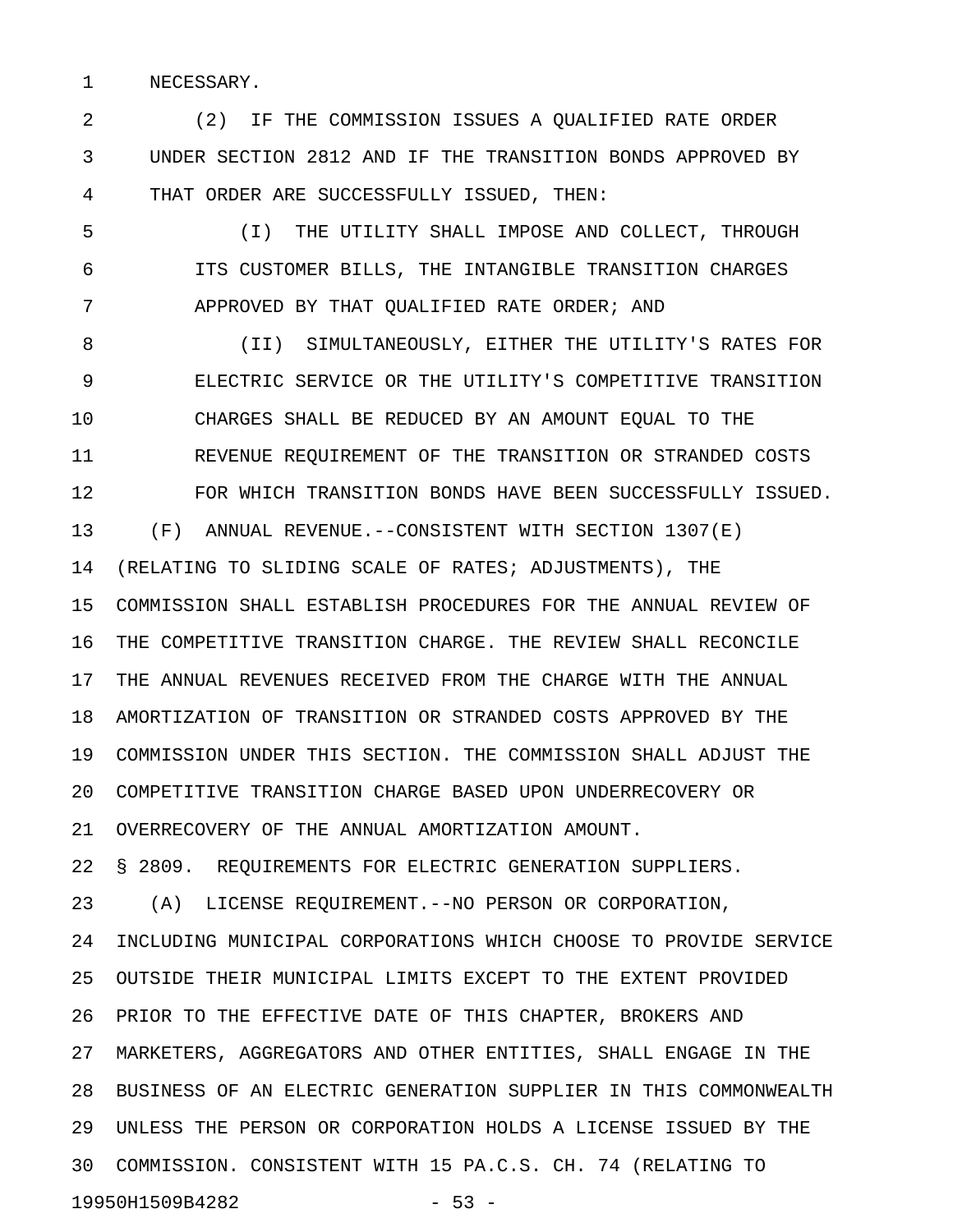1 GENERATION CHOICE FOR CUSTOMERS OF ELECTRIC COOPERATIVES),

2 ELECTRIC COOPERATIVE CORPORATIONS MUST POSSESS A CERTIFICATE FOR 3 SERVICE TO SUPPLY GENERATION SERVICES BEYOND THEIR TERRITORIAL 4 LIMITS.

5 (B) LICENSE APPLICATION AND ISSUANCE.--AN APPLICATION FOR AN 6 ELECTRIC GENERATION SUPPLIER LICENSE MUST BE MADE TO THE 7 COMMISSION IN WRITING, BE VERIFIED BY OATH OR AFFIRMATION AND BE 8 IN SUCH FORM AND CONTAIN SUCH INFORMATION AS THE COMMISSION MAY, 9 BY ITS REGULATIONS, REQUIRE. A LICENSE SHALL BE ISSUED TO ANY 10 QUALIFIED APPLICANT, AUTHORIZING THE WHOLE OR ANY PART OF THE 11 SERVICE COVERED BY THE APPLICATION, IF IT IS FOUND THAT THE 12 APPLICANT IS FIT, WILLING AND ABLE TO PERFORM PROPERLY THE 13 SERVICE PROPOSED AND TO CONFORM TO THE PROVISIONS OF THIS TITLE 14 AND THE LAWFUL ORDERS AND REGULATIONS OF THE COMMISSION UNDER 15 THIS TITLE, INCLUDING THE COMMISSION'S REGULATIONS REGARDING 16 STANDARDS AND BILLING PRACTICES, AND THAT THE PROPOSED SERVICE, 17 TO THE EXTENT AUTHORIZED BY THE LICENSE, WILL BE CONSISTENT WITH 18 THE PUBLIC INTEREST AND THE POLICY DECLARED IN THIS CHAPTER, 19 OTHERWISE, SUCH APPLICATION SHALL BE DENIED.

20 (C) FINANCIAL RESPONSIBILITY.--

21 (1) IN ORDER TO ENSURE THE SAFETY AND RELIABILITY OF THE 22 GENERATION OF ELECTRICITY IN THIS COMMONWEALTH, NO ENERGY 23 SUPPLIER LICENSE SHALL BE ISSUED OR REMAIN IN FORCE UNLESS 24 THE HOLDER COMPLIES WITH ALL OF THE FOLLOWING:

25 (I) FURNISHES A BOND OR OTHER SECURITY APPROVED BY 26 THE COMMISSION, IN FORM AND AMOUNT TO ENSURE THE 27 FINANCIAL RESPONSIBILITY OF THE ELECTRIC GENERATION 28 SUPPLIER AND THE SUPPLY OF ELECTRICITY AT RETAIL IN 29 ACCORDANCE WITH CONTRACTS, AGREEMENTS OR ARRANGEMENTS. 30 (II) CERTIFIES TO THE COMMISSION THAT IT WILL PAY 19950H1509B4282 - 54 -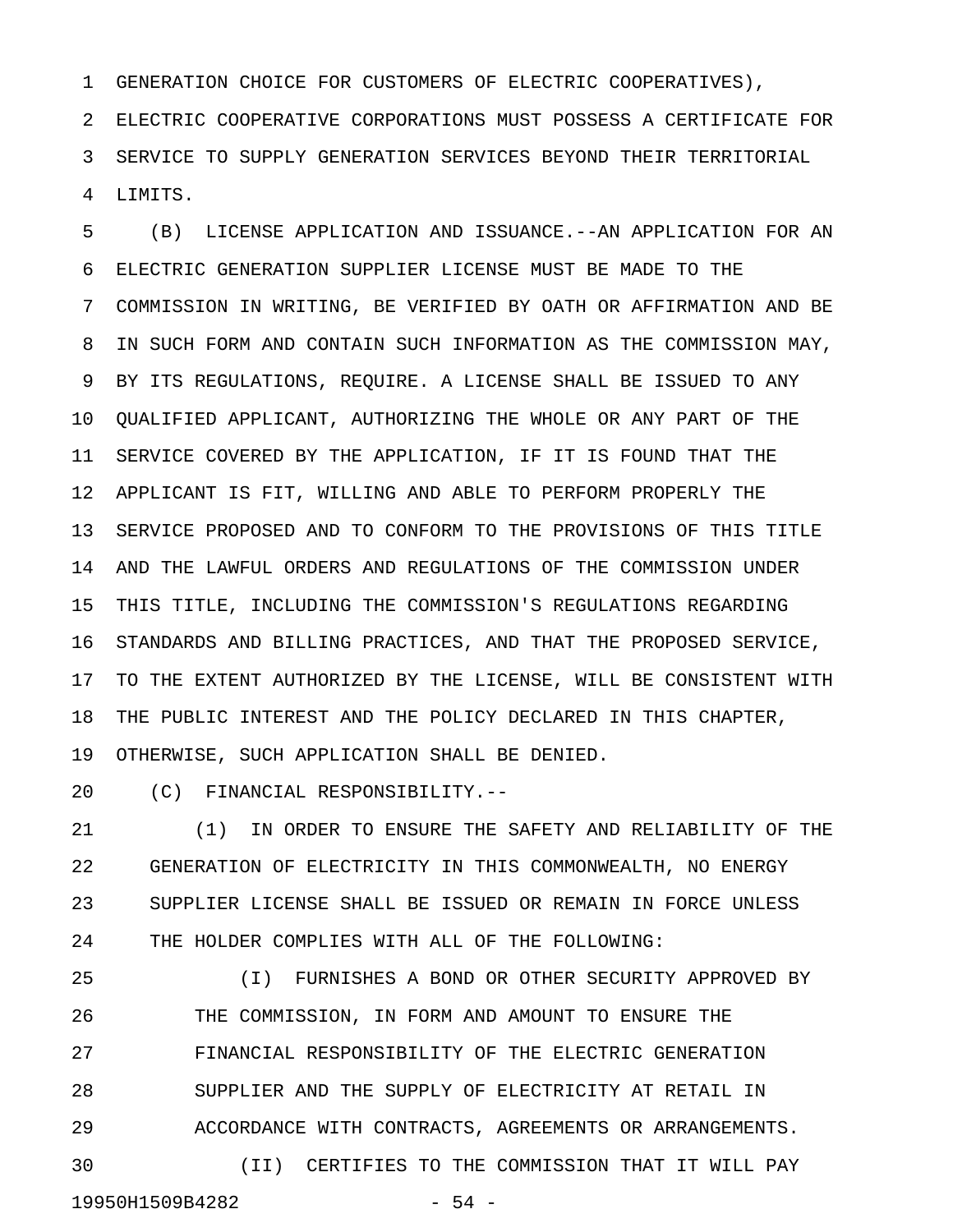1 AND, IN SUBSEQUENT YEARS, HAS PAID, THE FULL AMOUNT OF 2 TAXES IMPOSED BY ARTICLES II AND XI OF THE ACT OF MARCH 3 4, 1971 (P.L.6, NO.2), KNOWN AS THE TAX REFORM CODE OF 4 1971 AND ANY TAX IMPOSED BY THIS CHAPTER.

5 (III) PROVIDES THE COMMISSION WITH THE ADDRESS OF 6 THE PARTICIPANT'S PRINCIPAL OFFICE IN THIS COMMONWEALTH 7 OR THE ADDRESS OF THE PARTICIPANT'S REGISTERED AGENT IN 8 THIS COMMONWEALTH, THE LATTER BEING THE ADDRESS AT WHICH 9 THE PARTICIPANT MAY BE SERVED PROCESS.

10 (IV) AGREES THAT IT SHALL BE SUBJECT TO ALL TAXES 11 IMPOSED BY THE TAX REFORM CODE OF 1971 AND ANY TAX 12 IMPOSED BY THIS CHAPTER.

13 FAILURE OF AN ELECTRICITY SUPPLIER TO PAY A TAX REFERRED TO 14 IN THIS PARAGRAPH OR TO OTHERWISE COMPLY WITH THE PROVISIONS 15 OF THIS PARAGRAPH SHALL BE CAUSE FOR THE COMMISSION TO REVOKE 16 THE LICENSE OF THE ELECTRICITY SUPPLIER.

17 (2) IF AN ELECTRICITY SUPPLIER, OTHER THAN AN ELECTRIC 18 DISTRIBUTION COMPANY, DOES NOT PAY THE TAX IMPOSED UPON GROSS 19 RECEIPTS UNDER SECTION 1101 OF THE TAX REFORM CODE OF 1971 OR 20 THIS CHAPTER, THE ELECTRIC DISTRIBUTION COMPANY TO WHOSE 21 RETAIL CUSTOMER THE ELECTRICITY SUPPLIER PROVIDED GENERATION 22 SERVICE SHALL REMIT THE UNPAID TAX, AS A TAX ON THE USE OF 23 ELECTRICITY IN THIS COMMONWEALTH, TO THE DEPARTMENT OF 24 REVENUE AND MAY COLLECT OR SEEK REIMBURSEMENT OF THE TAX SO 25 PAID FROM THE ELECTRICITY PROVIDER OR ANY OTHER APPROPRIATE 26 PARTY THAT USED THE ELECTRICITY IN THIS COMMONWEALTH. THE 27 DEPARTMENT SHALL COLLECT AND ENFORCE THE USE TAX HEREIN 28 PROVIDED UNDER SECTION 1102 OF THE TAX REFORM CODE OF 1971. 29 FAILURE OF THE ELECTRIC DISTRIBUTION COMPANY TO PAY THE 30 AMOUNT WITHIN 30 DAYS AFTER NOTICE PROVIDED BY THE DEPARTMENT 19950H1509B4282 - 55 -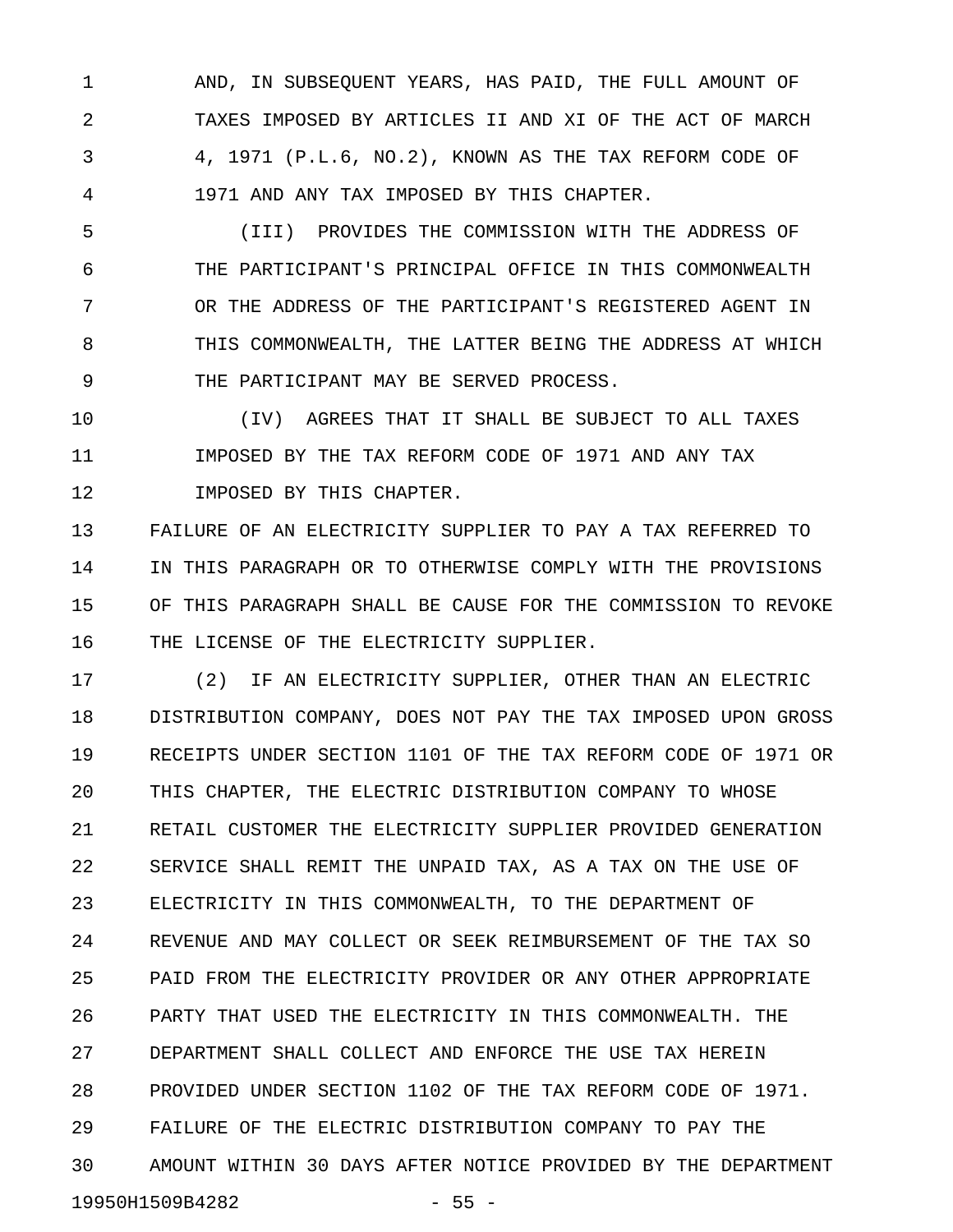1 SHALL CAUSE INTEREST TO BE IMPOSED ON THE ELECTRIC 2 DISTRIBUTION COMPANY IN ACCORDANCE WITH ARTICLE XI OF THE TAX 3 REFORM CODE OF 1971. INTEREST SHALL BE CALCULATED FROM THE 4 31ST DAY AFTER THE DEPARTMENT GIVES THE NOTICE REQUIRED IN 5 THIS PARAGRAPH. AN ELECTRIC DISTRIBUTION COMPANY OR OTHER 6 APPROPRIATE PERSON MAY CHALLENGE THE IMPOSITION OF THE TAX 7 AND INTEREST BY FILING A PETITION WITH THE DEPARTMENT NOT 8 LATER THAN 30 DAYS AFTER THE DATE ON WHICH THE TAX BECAME 9 DUE.

10 (D) TRANSFERABILITY OF LICENSES.--NO LICENSE ISSUED UNDER 11 THIS CHAPTER MAY BE TRANSFERRED WITHOUT PRIOR COMMISSION 12 APPROVAL.

13 (E) FORM OF REGULATION OF ELECTRIC GENERATION SUPPLIERS.-- 14 THE COMMISSION MAY FORBEAR FROM APPLYING REQUIREMENTS OF THIS 15 PART WHICH IT DETERMINES ARE UNNECESSARY DUE TO COMPETITION 16 AMONG ELECTRIC GENERATION SUPPLIERS. IN REGULATING THE SERVICE 17 OF ELECTRIC GENERATION SUPPLIERS, THE COMMISSION SHALL IMPOSE 18 REQUIREMENTS NECESSARY TO ENSURE THAT THE PRESENT QUALITY OF 19 SERVICE PROVIDED BY ELECTRIC UTILITIES DOES NOT DETERIORATE, 20 INCLUDING ASSURING THAT ADEQUATE RESERVE MARGINS OF ELECTRIC 21 SUPPLY ARE MAINTAINED AND ASSURING THAT 56 PA. CODE CH. 56 22 (RELATING TO STANDARDS AND BILLING PRACTICES FOR RESIDENTIAL 23 SERVICE), ARE MAINTAINED.

24 (F) AVAILABILITY OF THE SERVICES OF BROKERS AND MARKETERS OR 25 AGGREGATORS.--PRIOR TO APPROVING THE LICENSURE OF ANY BROKER AND 26 MARKETER OR AGGREGATOR, THE COMMISSION SHALL SET FORTH STANDARDS 27 TO ENSURE THAT ALL RETAIL CUSTOMER CLASSES MAY CHOOSE TO 28 PURCHASE ELECTRICITY THROUGH A BROKER AND MARKETER OR 29 AGGREGATOR. THE COMMISSION SHALL ALSO ENSURE THAT BROKERS, 30 MARKETERS AND AGGREGATORS COMPLY WITH 52 PA. CODE CH. 56. 19950H1509B4282 - 56 -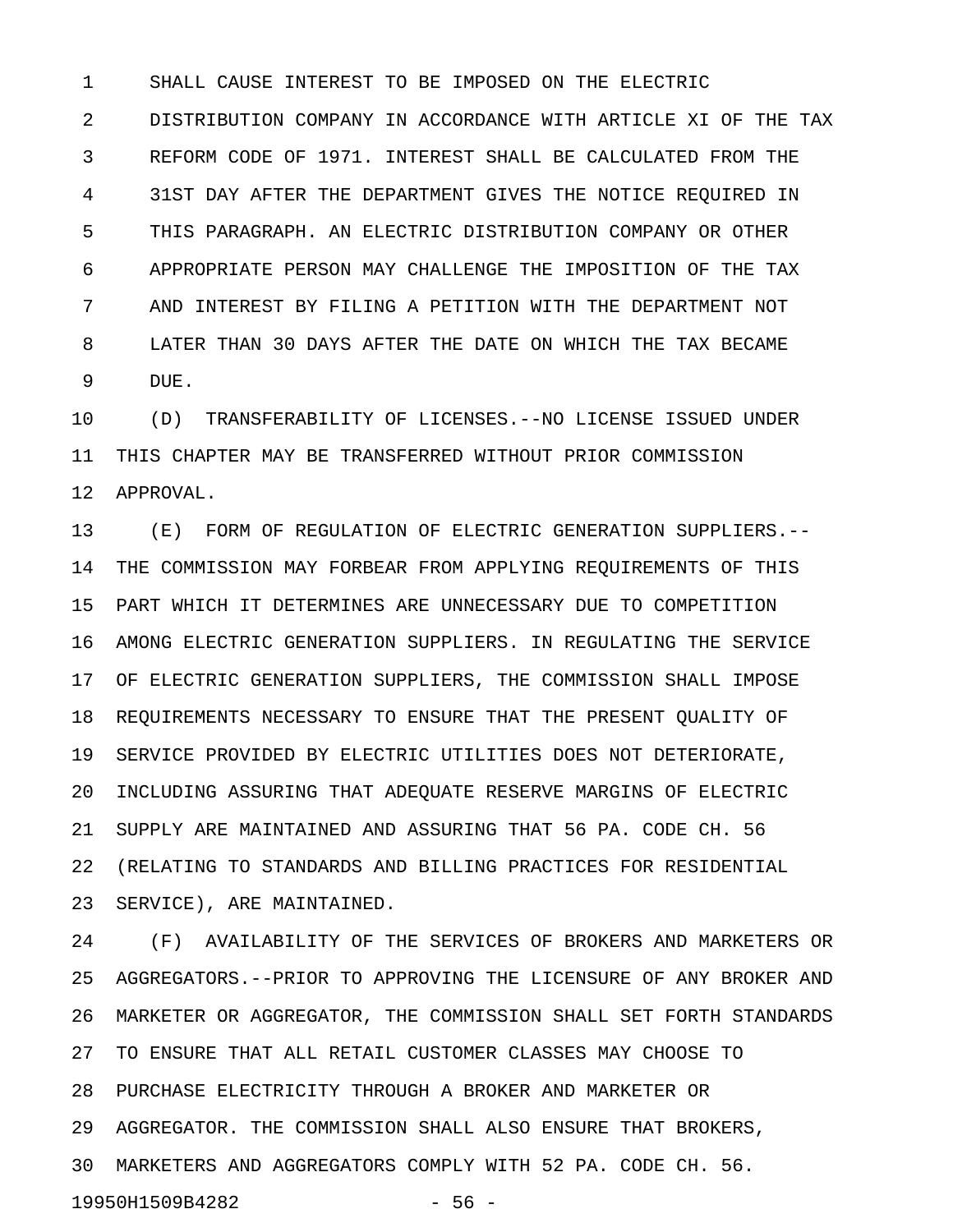1 § 2810. REVENUE NEUTRAL RECONCILIATION.

2 (A) GENERAL INTENT OF REVENUE NEUTRAL RECONCILIATION.--IT IS 3 THE INTENTION OF THE GENERAL ASSEMBLY THAT THE RESTRUCTURING OF 4 THE ELECTRIC INDUSTRY BE ACCOMPLISHED IN A MANNER THAT ALLOWS 5 PENNSYLVANIA TO ENJOY THE BENEFITS OF COMPETITION, PROMOTES THE 6 COMPETITIVENESS OF PENNSYLVANIA'S ELECTRIC UTILITIES AND 7 MAINTAINS REVENUE NEUTRALITY TO THE COMMONWEALTH. THIS SECTION 8 IS NOT INTENDED TO CAUSE A SHIFT IN PROPORTIONAL TAX OBLIGATIONS 9 AMONG CUSTOMER CLASSES OR INDIVIDUAL ELECTRIC DISTRIBUTION 10 COMPANIES. IT IS THE INTENTION OF THE GENERAL ASSEMBLY TO 11 ESTABLISH THIS REVENUE REPLACEMENT AT A LEVEL NECESSARY TO 12 RECOUP LOSSES THAT MAY RESULT FROM THE RESTRUCTURING OF THE 13 ELECTRIC INDUSTRY AND THE TRANSITION THERETO.

14 (B) IMPOSITION.--

15 (1) FOR TAX PERIODS BEGINNING ON OR AFTER JANUARY 1, 16 1999, A TAX AT THE RATE PROVIDED IN SUBSECTION (C) IS IMPOSED 17 UPON THE GROSS RECEIPTS OF ELECTRIC DISTRIBUTION COMPANIES 18 AND ELECTRIC GENERATION SUPPLIERS.

19 (2) A TAX AT THE RATE PROVIDED IN SUBSECTION (C) IS 20 IMPOSED UPON THE GROSS RECEIPTS OF ANY MUNICIPALITY OWNED OR 21 OPERATED PUBLIC UTILITY OR OF ANY PUBLIC UTILITY SERVICE 22 FURNISHED BY ANY MUNICIPALITY. GROSS RECEIPTS SHALL BE EXEMPT 23 FROM THE TAX TO THE EXTENT THAT GROSS RECEIPTS ARE DERIVED 24 FROM SALES OF ELECTRIC ENERGY INSIDE THE LIMITS OF THE 25 MUNICIPALITY OWNING OR OPERATING THE PUBLIC UTILITY OR 26 FURNISHING THE PUBLIC UTILITY SERVICE.

27 (3) A TAX AT THE RATE PROVIDED IN SUBSECTION (C) IS 28 IMPOSED UPON THE GROSS RECEIPTS DERIVED FROM ANY ELECTRIC 29 COOPERATIVE OWNED OR OPERATED PUBLIC UTILITY OR FROM ANY 30 PUBLIC UTILITY SERVICE FURNISHED BY ANY ELECTRIC COOPERATIVE. 19950H1509B4282 - 57 -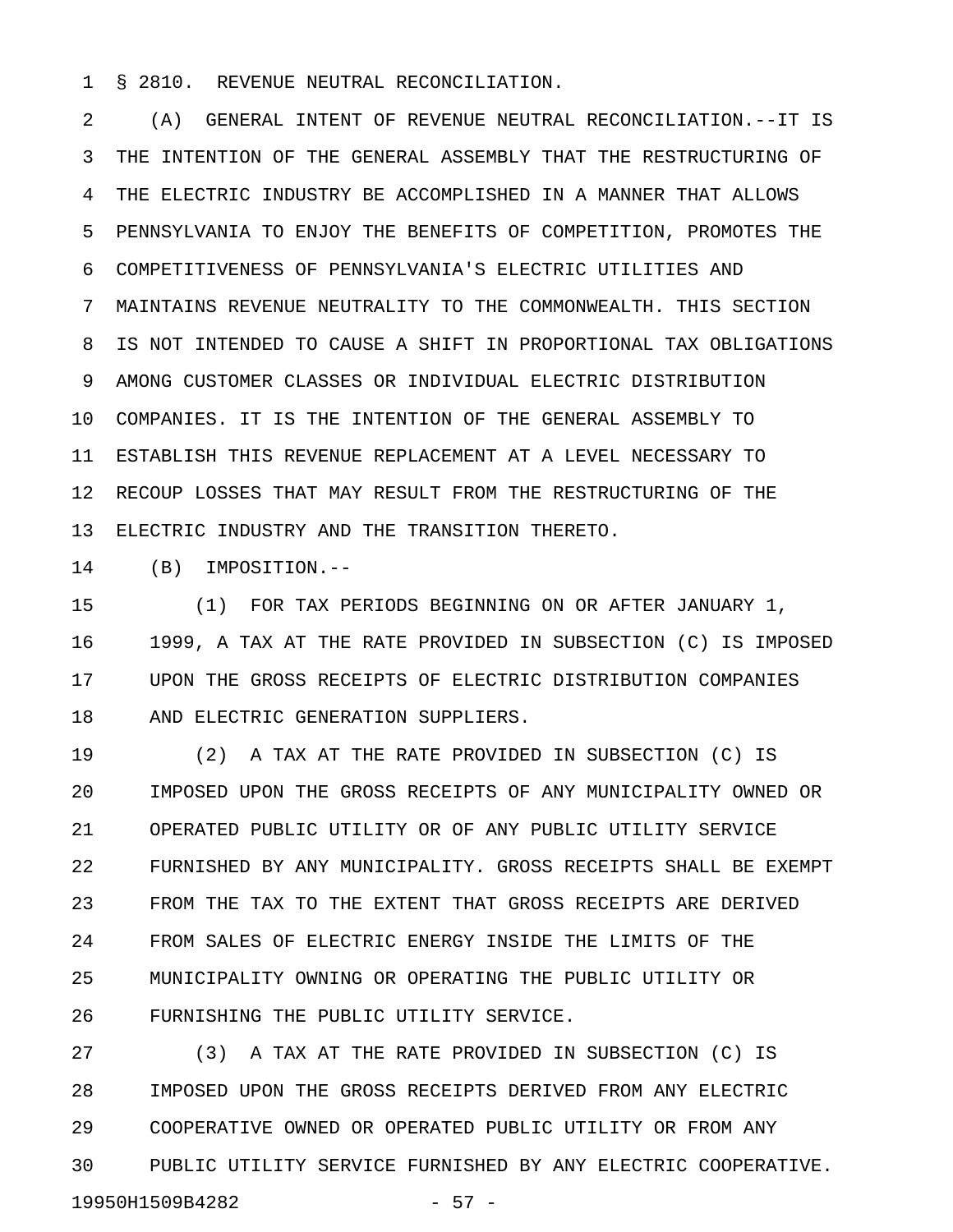1 GROSS RECEIPTS SHALL BE EXEMPT FROM THE TAX TO THE EXTENT 2 THAT GROSS RECEIPTS ARE DERIVED FROM SALES FOR RESALE OR 3 SALES OF ELECTRIC ENERGY WITHIN THE LIMITS OF ITS SERVICE 4 TERRITORY AS SET FORTH IN 15 PA.C.S. § 7406 (RELATING TO 5 COMPETITION BY ELECTRIC COOPERATIVES).

6 (C) RATE.--

7 (1) BY DECEMBER 1, 1998, AND EACH OCTOBER 1 THEREAFTER 8 UNTIL AND INCLUDING OCTOBER 1, 2002, THE SECRETARY OF REVENUE 9 SHALL PUBLISH THE RATE OF TAX AS PROVIDED IN PARAGRAPH (2) IN 10 THE FORM OF A NOTICE IN THE PENNSYLVANIA BULLETIN AND THE 11 RATE SHALL APPLY TO THE TAX IMPOSED BY SUBSECTION (B) FOR THE 12 PERIOD BEGINNING THE NEXT JANUARY 1. THE TAX RATE PUBLISHED 13 ON OCTOBER 1, 2002, SHALL CONTINUE IN FORCE WITHOUT FURTHER 14 ADJUSTMENT. IF THE COMMISSION DETERMINES UNDER SECTION 15 2806(C) (RELATING TO IMPLEMENTATION, PILOT PROGRAMS AND 16 PERFORMANCE-BASED RATES) TO EXTEND THE TRANSITION PERIOD BY 17 MORE THAN SIX MONTHS, THE REQUIREMENT FOR AN ANNUAL 18 ADJUSTMENT OF THE TAX RATE SHALL BE EXTENDED BY ONE 19 ADDITIONAL YEAR. THE SECRETARY SHALL ALSO CERTIFY THE RATE 20 CALCULATED TO THE MAJORITY AND MINORITY CHAIRS OF THE 21 APPROPRIATIONS COMMITTEE OF THE SENATE AND THE APPROPRIATIONS 22 COMMITTEE OF THE HOUSE OF REPRESENTATIVES AND DETAIL THE 23 CALCULATIONS OF THE RATE.

24 (2) THE SECRETARY SHALL CALCULATE THE RATE FOR THE 25 PERIODS BEGINNING ON AND AFTER JANUARY 1, 1999, IN THE MANNER 26 SET FORTH IN THIS PARAGRAPH:

27 (I) MULTIPLY THE 1995-1996 FISCAL TAX REVENUE BASE 28 BY A FRACTION, THE NUMERATOR OF WHICH IS THE TOTAL 29 KILOWATT HOURS OF ELECTRICITY DISTRIBUTED FOR ULTIMATE 30 CONSUMPTION IN PENNSYLVANIA IN THE PRECEDING CALENDAR 19950H1509B4282 - 58 -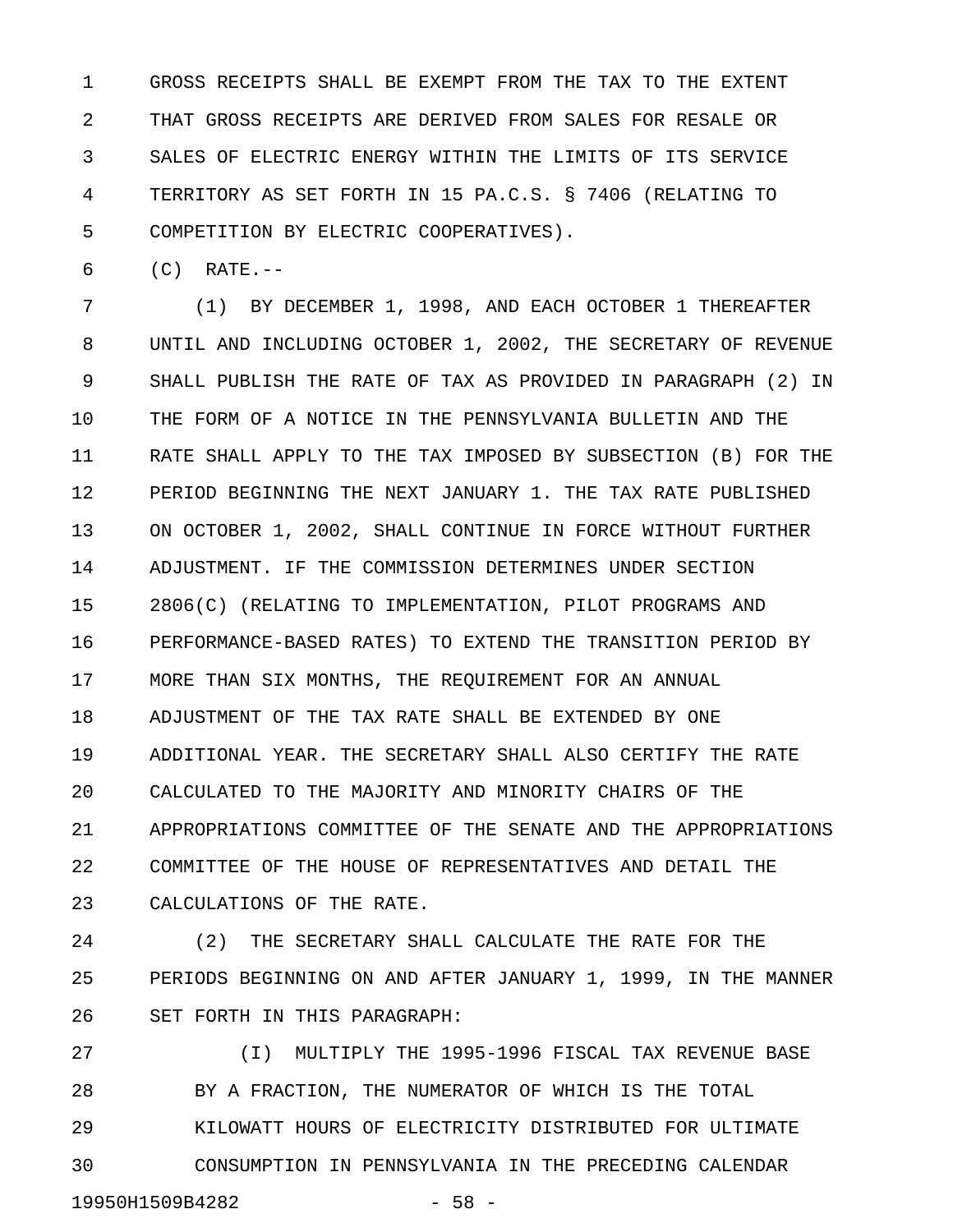1 YEAR AS CERTIFIED BY THE COMMISSION AND THE DENOMINATOR 2 OF WHICH IS THE TOTAL KILOWATT HOURS OF ELECTRICITY 3 DISTRIBUTED FOR ULTIMATE CONSUMPTION IN PENNSYLVANIA IN 4 THE CALENDAR YEAR 1995 AS CERTIFIED BY THE COMMISSION.

5 (II) FROM THE PRODUCT DERIVED UNDER SUBPARAGRAPH 6 (I), SUBTRACT THE TOTAL CASH PAYMENTS MADE TO THE 7 DEPARTMENT DURING THE COMMONWEALTH'S PRECEDING FISCAL 8 YEAR ON ACCOUNT OF AFFECTED TAXES ACTUALLY PAID BY EACH 9 ELECTRIC DISTRIBUTION COMPANY AND ELECTRIC GENERATION 10 SUPPLIER AND BY ANY OTHER ENTITY, INCLUDING A SUCCESSOR, 11 WHOSE AFFECTED TAXES ARE CONTAINED IN THE 1995-1996 12 FISCAL TAX REVENUE BASE.

13 (III) DIVIDE THE DIFFERENCE DERIVED UNDER 14 SUBPARAGRAPH (II) BY THE TOTAL GROSS RECEIPTS IN THE 15 PRECEDING CALENDAR YEAR AS CERTIFIED BY THE COMMISSION TO 16 DETERMINE THE TAX RATE. THE TAX RATE UNDER THIS 17 SUBPARAGRAPH SHALL BE A DECIMAL ROUNDED TO THREE PLACES.

18 (3) ON AUGUST 1, 2000, AUGUST 1, 2001, AND AUGUST 1, 19 2002, THE DEPARTMENT SHALL DELIVER A REPORT TO THE GENERAL 20 ASSEMBLY AND THE GOVERNOR THAT SHALL DESCRIBE THE DYNAMIC 21 ECONOMIC EFFECT UPON THE AFFECTED TAXES DUE TO ELECTRIC 22 UTILITY RESTRUCTURING. IT IS THE PURPOSE OF THIS REPORT TO 23 PROVIDE THE GENERAL ASSEMBLY AND THE GOVERNOR WITH 24 INFORMATION TO DETERMINE WHETHER IT IS APPROPRIATE TO 25 CONSIDER MODIFYING THE CALCULATION DESCRIBED IN PARAGRAPH (2) 26 TO REFLECT ADDITIONAL TAX REVENUES, IF ANY, RESULTING FROM 27 THE DYNAMIC ECONOMIC EFFECTS UPON THE AFFECTED TAXES.

28 (4) IF THE EFFECTIVE RATE FOR ANY AFFECTED TAX IS 29 DIFFERENT FROM THE EFFECTIVE RATE FOR SUCH AFFECTED TAX IN 30 THE 1995-1996 FISCAL TAX REVENUE BASE, AN ADJUSTMENT SHALL BE 19950H1509B4282 - 59 -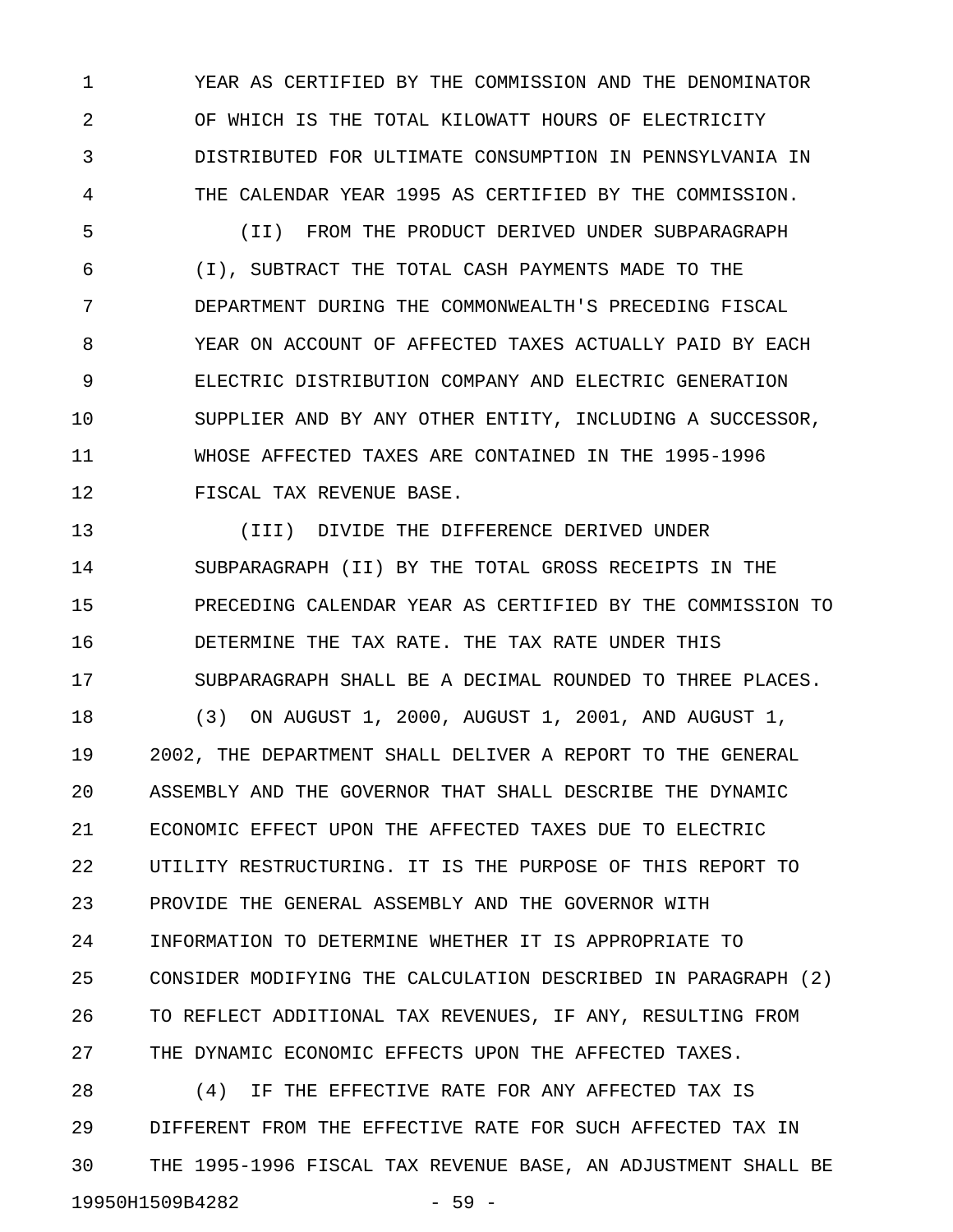1 MADE TO THE COMPUTATION OF THE RATE OF TAX UNDER PARAGRAPH 2 (2) BY MULTIPLYING THAT PORTION OF THE 1995-1996 FISCAL TAX 3 REVENUE BASE ATTRIBUTABLE TO THE AFFECTED TAX BY A FRACTION, 4 THE NUMERATOR OF WHICH IS THE EFFECTIVE RATE OF THE AFFECTED 5 TAX FOR THE PRECEDING FISCAL YEAR AND THE DENOMINATOR OF 6 WHICH IS THE EFFECTIVE RATE OF TAX OF THE AFFECTED TAX IN THE 7 BASE FISCAL YEAR.

8 (5) FOR NEGATIVE RATES:

9 (I) IF THE RATE OF TAX CALCULATED FOR A TAX YEAR 10 PRIOR TO THE TAX YEAR BEGINNING JANUARY 1, 2004, OR 11 JANUARY 1, 2005, IN THE EVENT OF AN EXTENSION BY MORE 12 THAN SIX MONTHS BY THE COMMISSION AS PROVIDED IN SECTION 13 2806(C) IS NEGATIVE, A CREDIT EQUAL TO THE NEGATIVE TAX 14 RATE FOR SUCH TAX YEAR MULTIPLIED BY THE TAXABLE GROSS 15 RECEIPTS FOR THAT TAX YEAR SHALL BE ALLOWED AGAINST THE 16 TAXPAYER'S LIABILITY FOR ANY TAX FOR THAT TAX YEAR 17 IMPOSED UNDER ARTICLE XI OF THE ACT OF MARCH 4, 1971 18 (P.L.6, NO.2), KNOWN AS THE TAX REFORM CODE OF 1971.

19 (II) IF THE RATE OF TAX CALCULATED AS THE FINAL 20 ADJUSTMENT IS NEGATIVE FOR THE TAX PERIOD BEGINNING 21 JANUARY 1, 2003, OR JANUARY 1, 2004, IN THE EVENT OF AN 22 EXTENSION BY MORE THAN SIX MONTHS BY THE COMMISSION AS 23 PROVIDED IN SECTION 2806(C), THE RATE OF TAX IMPOSED BY 24 SECTION 1101(B) OF ARTICLE XI OF THE TAX REFORM CODE OF 25 1971 FOR THE TAX YEARS BEGINNING JANUARY 1, 2004, AND 26 THEREAFTER, OR JANUARY 1, 2005, AND THEREAFTER IN THE 27 EVENT OF AN EXTENSION BY MORE THAN SIX MONTHS, SHALL BE 28 ADJUSTED AND SET AS FOLLOWS: THE TAX RATE EXPRESSED AS A 29 DECIMAL ROUNDED TO THREE POSITIONS SHALL BE SUBTRACTED 30 FROM .044 OR THE CURRENT RATE IMPOSED UNDER SECTION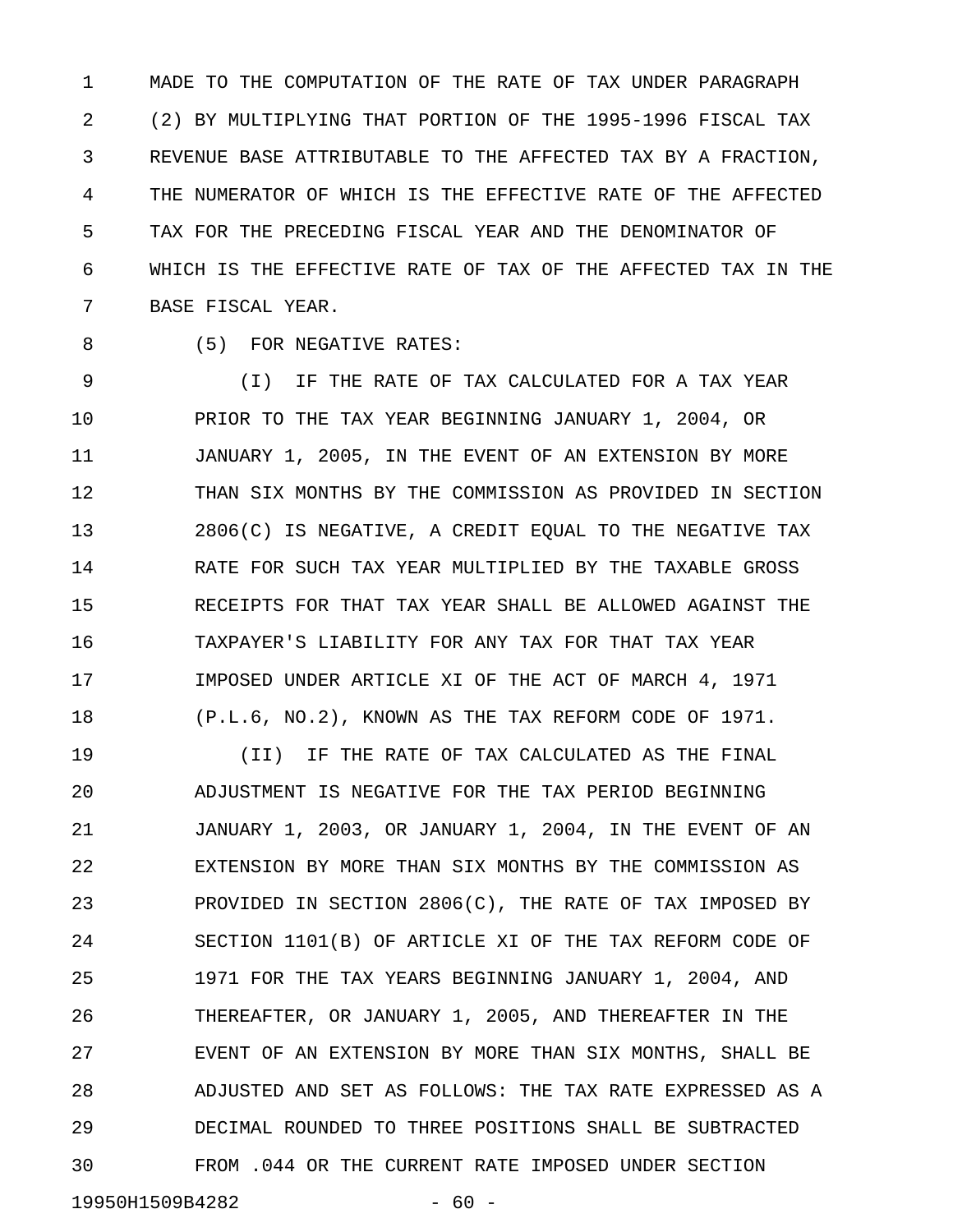1 1101(B) OF THE TAX REFORM CODE OF 1971 TO DETERMINE THE 2 ADJUSTED TAX RATE. THE ADJUSTED TAX RATE SHALL BE 3 PUBLISHED IN THE PENNSYLVANIA BULLETIN.

4 (6) INFORMATION TO BE PROVIDED TO THE DEPARTMENT OR THE 5 COMMISSION SHALL BE AS FOLLOWS:

6 (I) TO ENSURE THE IDENTIFICATION OF CASH PAYMENTS 7 FOR PURPOSES OF SUBSECTION (D) THE COMMISSION SHALL 8 REQUIRE ANY LICENSEE, ELECTRIC DISTRIBUTION COMPANY, 9 ELECTRIC GENERATION SUPPLIER, OR OTHER PERSON AFFECTED TO 10 DISCLOSE ON ITS LICENSE APPLICATION, RENEWAL OR TRANSFER 11 ITS STATE TAX ACCOUNT OR SIMILAR NUMBER RELATIVE TO ANY 12 OF THE TAXES SPECIFIED.

13 (II) THE COMMISSION SHALL REPORT AND CERTIFY TO THE 14 SECRETARY OF THE DEPARTMENT BY AUGUST 1, 1998, AND EACH 15 AUGUST 1 THEREAFTER THE TOTAL AMOUNT OF ELECTRICITY 16 DISTRIBUTED FOR ULTIMATE CONSUMPTION IN THIS COMMONWEALTH 17 DURING THE PREVIOUS TWO CALENDAR YEARS AND THE TOTAL 18 GROSS RECEIPTS FOR THE PAST YEAR.

19 (III) AS A CONDITION OF LICENSURE, THE COMMISSION 20 SHALL REQUIRE EACH ELECTRIC DISTRIBUTION COMPANY AND 21 ELECTRIC GENERATION SUPPLIER TO REPORT THEIR ANNUAL GROSS 22 RECEIPTS IN THIS COMMONWEALTH.

23 (IV) FOR PURPOSES OF ENFORCING SECTIONS 2806 AND 24 2809 (RELATING TO REQUIREMENTS FOR ELECTRIC GENERATION 25 SUPPLIERS), AS THEY RELATE TO THE PAYMENT OF STATE TAXES, 26 AN APPLICANT FOR THE GRANT, RENEWAL OR TRANSFER OF A 27 LICENSE ISSUED UNDER THIS TITLE SHALL, BY FILING AN 28 APPLICATION WITH THE COMMISSION, WAIVE CONFIDENTIALITY 29 WITH RESPECT TO STATE TAX INFORMATION REGARDING THE 30 APPLICANT IN THE POSSESSION OF THE DEPARTMENT, REGARDLESS

19950H1509B4282 - 61 -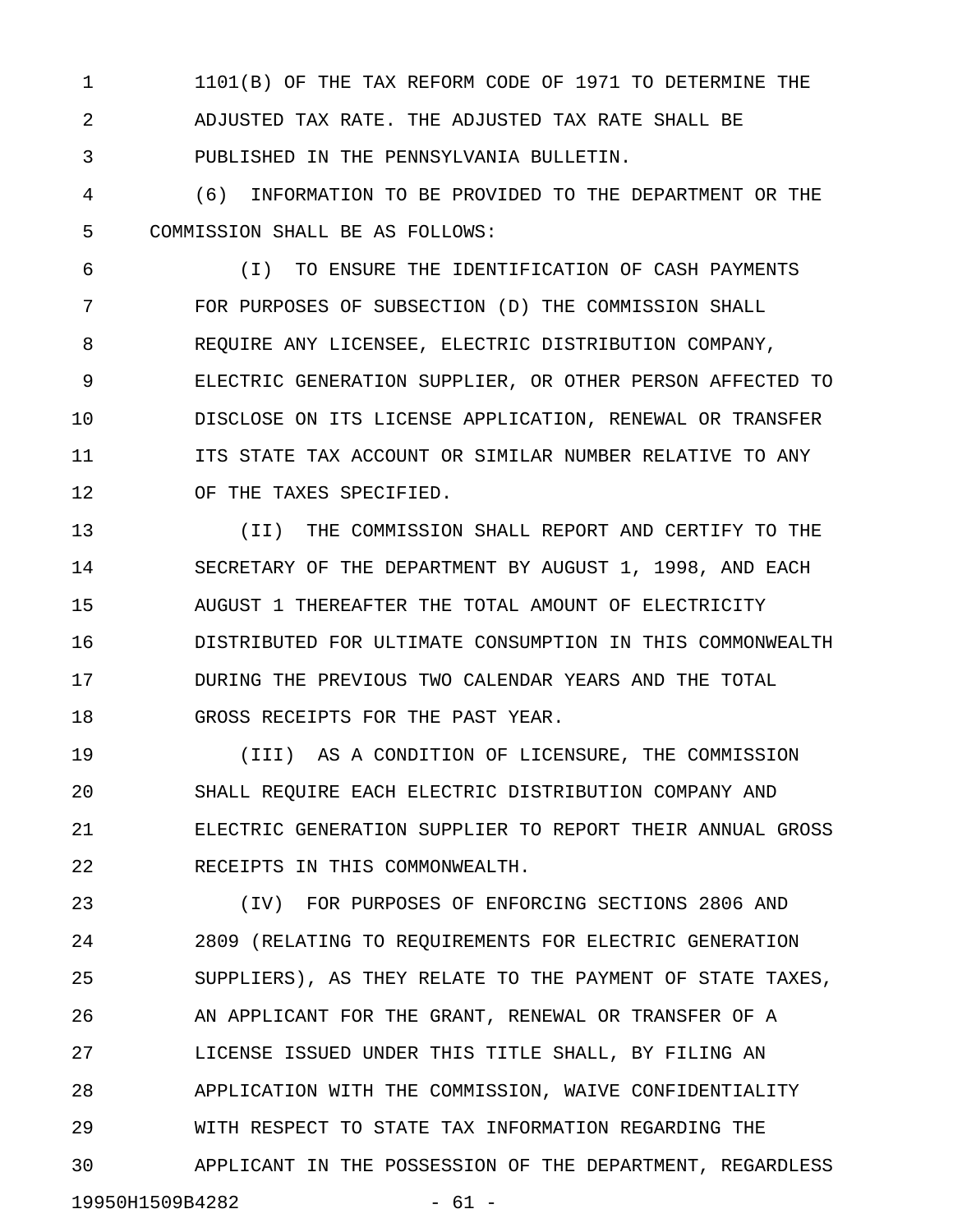1 OF THE SOURCE OF THE INFORMATION, AND SHALL CONSENT TO 2 THE DEPARTMENT PROVIDING THAT INFORMATION TO THE 3 COMMISSION.

4 (7) BEGINNING JUNE 15, 1999, AND EACH YEAR THEREAFTER, 5 AN AMOUNT EQUAL TO 0.18% OF TOTAL UTILITIES GROSS RECEIPTS 6 SHALL BE DEPOSITED INTO THE PUBLIC TRANSPORTATION ASSISTANCE 7 FUND AS PROVIDED IN ARTICLE XXIII OF THE TAX REFORM CODE OF 8 1971.

9 (D) PAYMENT OF TAX AND REPORTS.--THE TAX IMPOSED UNDER 10 SUBSECTION (B) SHALL BE PAID WITHIN THE TIME PRESCRIBED BY LAW. 11 FOR THE PURPOSE OF ASCERTAINING THE AMOUNT OF THE TAX, THE 12 TREASURER OR OTHER APPROPRIATE OFFICER OF THE TAXPAYER SHALL 13 TRANSMIT TO THE DEPARTMENT BY MARCH 15 AN ANNUAL REPORT, AND 14 UNDER OATH OR AFFIRMATION, OF THE AMOUNT OF GROSS RECEIPTS 15 RECEIVED BY THE TAXPAYER DURING THE PRIOR CALENDAR YEAR. THE 16 TREASURER OR OTHER APPROPRIATE OFFICER OF THE TAXPAYER LIABLE TO 17 REPORT OR PAY TAXES IMPOSED UNDER SUBSECTION (B), EXCEPT 18 MUNICIPALITIES AND COOPERATIVES, SHALL TRANSMIT TO THE 19 DEPARTMENT BY MARCH 15, A TENTATIVE REPORT FOR THE PRIOR 20 CALENDAR YEAR. THE TENTATIVE REPORT SHALL SET FORTH ALL OF THE 21 FOLLOWING:

22 (I) THE AMOUNT OF GROSS RECEIPTS RECEIVED IN THE 23 PERIOD OF 12 MONTHS NEXT PRECEDING AND REPORTED IN THE 24 ANNUAL REPORT.

25 (II) THE GROSS RECEIPTS RECEIVED IN THE FIRST THREE 26 MONTHS OF THE CURRENT CALENDAR YEAR.

27 (III) OTHER INFORMATION AS THE DEPARTMENT MAY 28 REQUIRE.

29 (E) TAX COMPUTATION.--UPON THE DATE ITS TENTATIVE REPORT IS 30 REQUIRED TO BE MADE, THE TAXPAYER MAKING A TENTATIVE REPORT 19950H1509B4282 - 62 -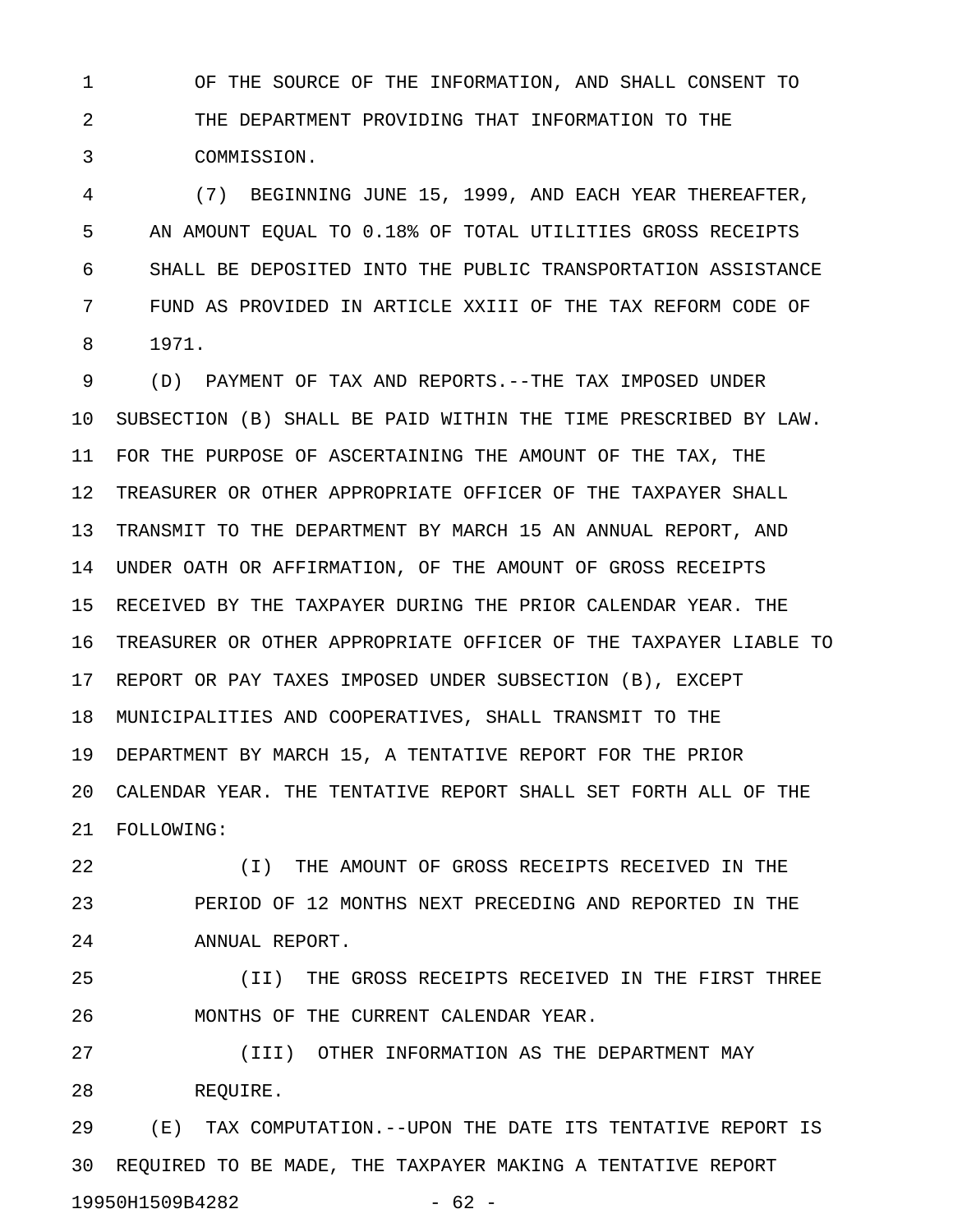1 SHALL TRANSMIT THE REPORT TO THE DEPARTMENT ON ACCOUNT OF THE 2 TAX DUE FOR THE CURRENT CALENDAR YEAR AND COMPUTE AND MAKE 3 PAYMENT OF THE TENTATIVE TAX WITH THE REPORT UNDER SECTION 3003 4 OF THE TAX REFORM CODE OF 1971.

5 (F) TIME TO FILE REPORTS.--THE TIME FOR FILING ANNUAL 6 REPORTS MAY BE EXTENDED, ESTIMATED SETTLEMENTS MAY BE MADE BY 7 THE DEPARTMENT IF REPORTS ARE NOT FILED, AND THE PENALTIES FOR 8 FAILING TO FILE REPORTS AND PAY THE TAXES IMPOSED UNDER 9 SUBSECTION (B) SHALL BE AS PRESCRIBED, BY THE LAWS DEFINING THE 10 POWERS AND DUTIES OF THE DEPARTMENT. IF THE WORKS OF A TAXPAYER 11 ARE OPERATED BY ANOTHER TAXPAYER, THE TAXES IMPOSED UNDER 12 SUBSECTION (B) SHALL BE APPORTIONED BETWEEN THE TAXPAYERS IN 13 ACCORDANCE WITH THE TERMS OF THEIR RESPECTIVE LEASES OR 14 AGREEMENTS. FOR THE PAYMENT OF THE APPORTIONED TAXES THE 15 COMMONWEALTH SHALL FIRST LOOK TO THE TAXPAYER OPERATING THE 16 WORKS. UPON PAYMENT BY THAT TAXPAYER, NO OTHER TAXPAYER SHALL BE 17 HELD LIABLE FOR ANY TAX IMPOSED UNDER SUBSECTION (B).

18 (G) TIMELY MAILING TREATED AS TIMELY FILING AND PAYMENT.-- 19 NOTWITHSTANDING THE PROVISIONS OF ANY STATE TAX LAW TO THE 20 CONTRARY, WHENEVER PAYMENT OF ALL OR ANY PORTION OF A STATE TAX 21 IS REQUIRED BY LAW TO BE RECEIVED BY THE DEPARTMENT OR OTHER 22 AGENCY OF THE COMMONWEALTH BY A DAY CERTAIN, THE TAXPAYER SHALL 23 BE DEEMED TO HAVE COMPLIED WITH THAT LAW IF THE LETTER 24 TRANSMITTING PAYMENT OF THE TAX WHICH HAS BEEN RECEIVED BY THE 25 DEPARTMENT IS POSTMARKED BY THE UNITED STATES POSTAL SERVICE ON 26 OR PRIOR TO THE FINAL DAY ON WHICH THE PAYMENT IS TO BE 27 RECEIVED.

28 (H) PROCEDURE, ENFORCEMENT AND PENALTIES.--PARTS III, IV, VI 29 AND VII OF ARTICLE IV AND ARTICLE XXX OF THE TAX REFORM CODE OF 30 1971 SHALL APPLY TO THIS SECTION IN SO FAR AS THEY ARE 19950H1509B4282 - 63 -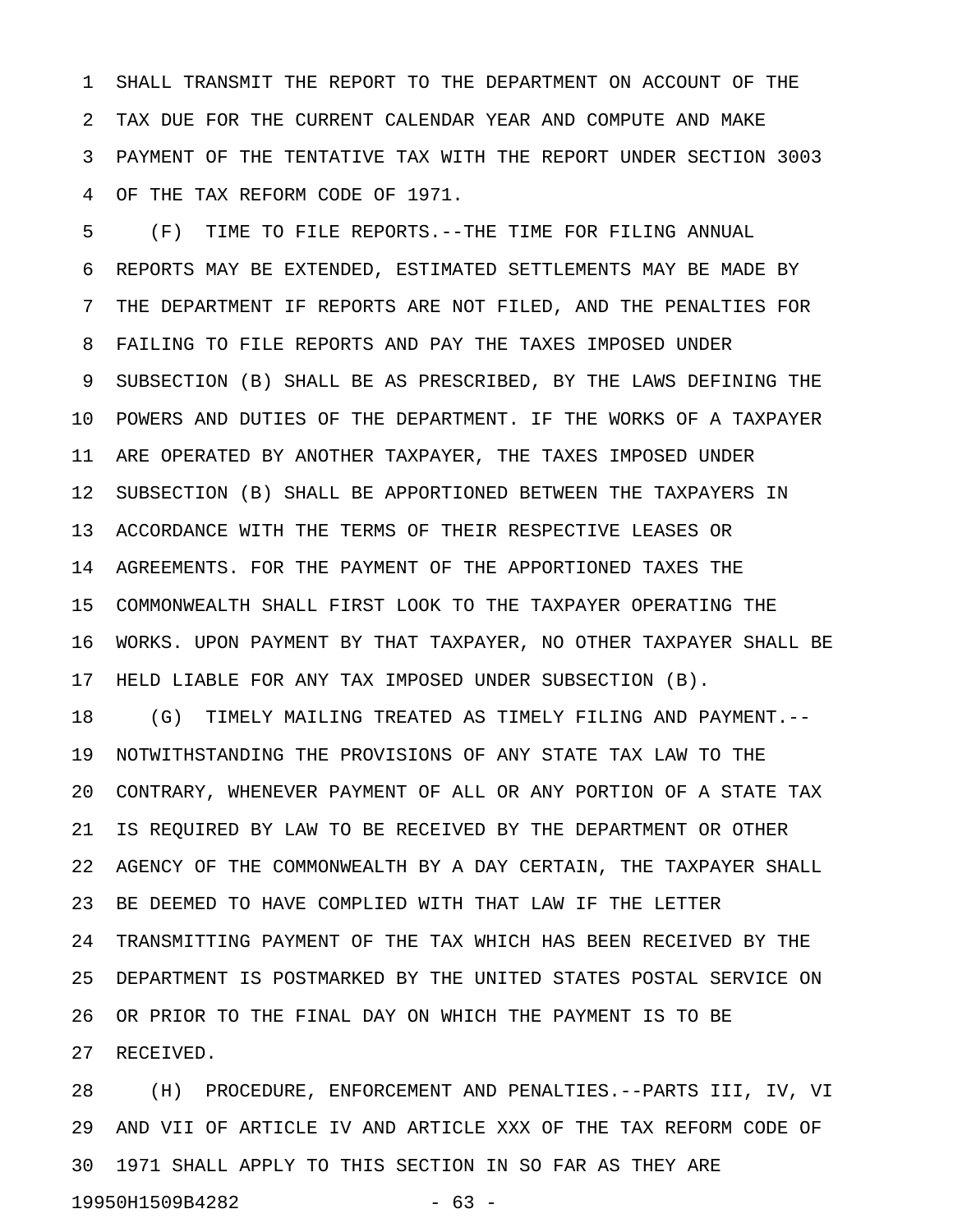1 CONSISTENT WITH THIS SECTION AND APPLICABLE TO THE TAX IMPOSED 2 UNDER SUBSECTION (B). NOTWITHSTANDING THE PROVISIONS OF SECTION 3 403(D) OF THE TAX REFORM CODE OF 1971, IF THE OFFICERS OF ANY 4 CORPORATION SUBJECT TO TAX UNDER THIS CHAPTER NEGLECT OR REFUSE 5 TO MAKE A REPORT AS REQUIRED IN THIS CHAPTER OR KNOWINGLY MAKE A 6 FALSE REPORT, THE DEPARTMENT SHALL ADD TO THE TAX DETERMINED TO 7 BE DUE A PENALTY OF 5% OF THE AMOUNT OF TAX DUE FOR EACH MONTH 8 OR FRACTION OF A MONTH UNTIL THE PENALTY HAS REACHED 25% AND, 9 THEREAFTER, A PENALTY OF 1% OF THE AMOUNT OF TAX DUE FOR EACH 10 MONTH OR FRACTION OF A MONTH. PENALTIES ADDED TO THE TAX SHALL 11 NOT BEAR INTEREST.

12 (I) ELECTRIC LIGHT, WATERPOWER AND HYDROELECTRIC 13 UTILITIES.--THE TERMS "ELECTRIC LIGHT COMPANY," "WATERPOWER 14 COMPANY" AND "HYDROELECTRIC COMPANY," AS USED IN SECTION 1101(B) 15 OF THE TAX REFORM CODE OF 1971, SHALL BE DEEMED TO INCLUDE 16 ELECTRIC DISTRIBUTION COMPANIES AND ELECTRIC GENERATION 17 SUPPLIERS.

18 (J) SALES OF ELECTRIC ENERGY.--RETAIL SALES OF ELECTRIC 19 GENERATION, TRANSMISSION, DISTRIBUTION OR SUPPLY OF ELECTRIC 20 ENERGY, DISPATCHING SERVICES, CUSTOMER SERVICES, COMPETITIVE 21 TRANSITION CHARGES, INTANGIBLE TRANSITION CHARGES, AND UNIVERSAL 22 SERVICE AND ENERGY CONSERVATION CHARGES AND SUCH OTHER RETAIL 23 SALES IN THIS COMMONWEALTH THE RECEIPTS OF WHICH, IF BUNDLED, 24 WOULD HAVE BEEN DEEMED TO BE SALES OF ELECTRIC ENERGY PRIOR TO 25 THE EFFECTIVE DATE OF THIS CHAPTER SHALL BE DEEMED SALES OF 26 ELECTRIC ENERGY FOR PURPOSES OF SECTION 1101 OF THE TAX REFORM 27 CODE OF 1971. THE PHRASES "DOING BUSINESS IN THIS COMMONWEALTH" 28 AND "ENGAGED IN ELECTRIC LIGHT AND POWER BUSINESS, WATERPOWER 29 BUSINESS AND HYDROELECTRIC BUSINESS IN THIS COMMONWEALTH," AS 30 SUCH TERMS ARE USED IN SECTION 1101(B) OF THE TAX REFORM CODE OF 19950H1509B4282 - 64 -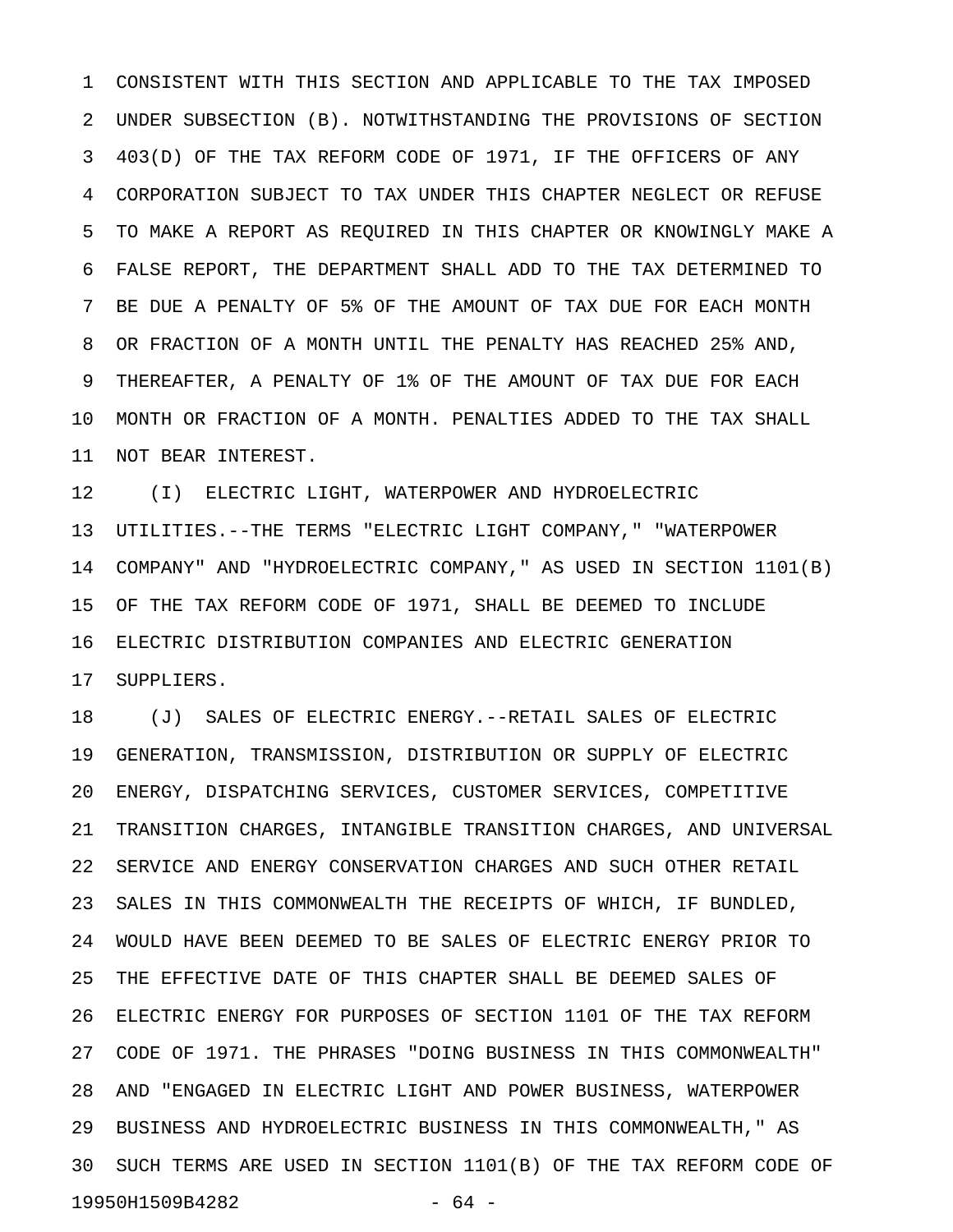1 1971 AND IN THIS CHAPTER, SHALL BE CONSTRUED TO INCLUDE THE 2 DIRECT OR INDIRECT ENGAGING IN, TRANSACTING OR CONDUCTING OF, 3 ACTIVITY IN THIS COMMONWEALTH FOR THE PURPOSE OF ESTABLISHING OR 4 MAINTAINING A MARKET FOR THE SALES OF ELECTRIC ENERGY AND 5 INCLUDE OBTAINING A LICENSE OR CERTIFICATION FROM THE COMMISSION 6 TO SUPPLY ELECTRIC ENERGY. RETAIL SALES OF GENERATION SHALL BE 7 DEEMED TO OCCUR AT THE METER OF THE RETAIL CONSUMER.

8 (K) ELECTRIC COOPERATIVES.--SECTION 1101(B) OF THE TAX 9 REFORM CODE OF 1971 SHALL APPLY TO ELECTRIC COOPERATIVES AND 10 IMPOSE A TAX UPON THE GROSS RECEIPTS DERIVED FROM ANY ELECTRIC 11 COOPERATIVE OWNED OR OPERATED PUBLIC UTILITY OR FROM ANY PUBLIC 12 UTILITY SERVICE FURNISHED BY ANY ELECTRIC COOPERATIVE. GROSS 13 RECEIPTS SHALL BE EXEMPT FROM THE TAX TO THE EXTENT THAT THE 14 GROSS RECEIPTS ARE DERIVED FROM SALES FOR RESALE OR SALES OF 15 ELECTRIC ENERGY WITHIN THE LIMITS OF ITS SERVICE TERRITORY AS 16 SET FORTH IN 15 PA.C.S. § 7406.

17 (L) PROVISIONS TO BE CONSTRUED WITH UTILITIES GROSS RECEIPTS 18 TAX.--SUBSECTIONS (I), (J), AND (K) SHALL BE CONSTRUED IN 19 CONJUNCTION WITH ARTICLE XI OF THE TAX REFORM CODE OF 1971 AND 20 SHALL BE EFFECTIVE FOR TAX YEARS BEGINNING JANUARY 1, 1997, AND 21 THEREAFTER.

22 (M) INDEMNIFICATION.--THE ELECTRIC DISTRIBUTION UTILITY 23 COMPANY'S TARIFF SHALL PROVIDE THAT, IF AN ELECTRIC DISTRIBUTION 24 COMPANY BECOMES LIABLE, UNDER SECTIONS 2806(G) AND 2809(C), FOR 25 STATE TAXES NOT PAID BY AN ELECTRIC GENERATION SUPPLIER, THAT 26 ELECTRIC GENERATION SUPPLIER SHALL INDEMNIFY THE ELECTRIC 27 DISTRIBUTION COMPANY FOR THE AMOUNT OF THE LIABILITY SO IMPOSED 28 UPON THE ELECTRIC DISTRIBUTION UTILITY.

29 (N) DEFINITIONS.--AS USED IN THIS SECTION THE FOLLOWING 30 WORDS AND PHRASES SHALL HAVE THE MEANINGS GIVEN TO THEM IN THIS 19950H1509B4282 - 65 -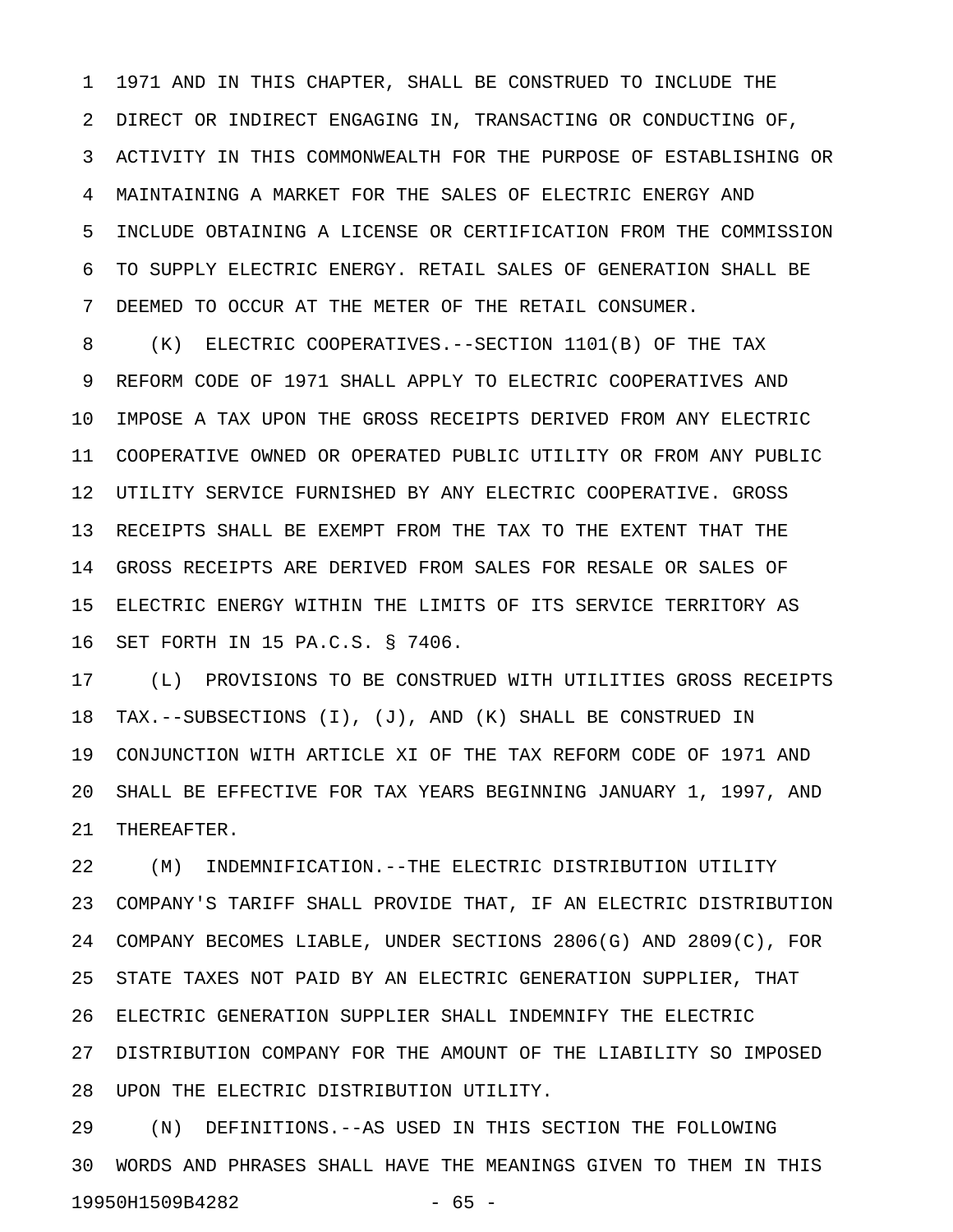1 SUBSECTION:

2 "AFFECTED TAXES." THE TAXES IMPOSED UNDER ARTICLES II, IV, 3 VI, XI AND SECTION 2301(F) OF THE TAX REFORM CODE OF 1971.

4 "BASE FISCAL YEAR." THE YEAR BEGINNING ON JULY 1, 1995, AND 5 ENDING ON JUNE 30, 1996.

6 "DEPARTMENT." THE DEPARTMENT OF REVENUE OF THE COMMONWEALTH. 7 "EFFECTIVE RATE." THE TAX RATE APPLICABLE DURING THE FISCAL 8 YEAR OR, IF MORE THAN ONE RATE IS APPLICABLE, THE AVERAGE OF THE 9 RATES THAT WERE IN EFFECT FOR EACH MONTH OF THE FISCAL YEAR.

10 "FISCAL YEAR." A YEAR BEGINNING ON JULY 1 AND ENDING ON THE 11 SUBSEQUENT JUNE 30.

12 "GROSS RECEIPTS." THE GROSS RECEIPTS FROM THE RETAIL SALES 13 OF ELECTRIC ENERGY AS DEFINED IN SECTION 1101(B) OF THE TAX 14 REFORM CODE OF 1971.

15 "1995-1996 FISCAL TAX REVENUE BASE." THE RECEIPTS FROM 16 AFFECTED TAXES FROM THE FISCAL YEAR 1995-1996, SUCH AMOUNT BEING 17 \$984,141,837.

18 "PORTION OF THE 1995-1996 FISCAL TAX REVENUE BASE 19 ATTRIBUTABLE TO THE AFFECTED TAX. THE FOLLOWING AMOUNTS FOR THE 20 TAX INDICATED:

| 21 | TAX                                   | AMOUNT                       |
|----|---------------------------------------|------------------------------|
| 22 | CORPORATE NET INCOME TAX              | \$181,628,433                |
| 23 | CAPITAL STOCK-FRANCHISE TAX           | \$117,495,605                |
| 24 | SALES AND USE TAX                     | \$187,401,632                |
| 25 | PUBLIC UTILITY REALTY TAX             | \$43,883,573                 |
| 26 | UTILITIES GROSS RECEIPTS TAX          | \$453,732,594                |
| 27 | UTILITIES GROSS RECEIPTS."<br>" TOTAL | TOTAL GROSS RECEIPTS<br>THE. |

28 FOR A CALENDAR YEAR FOR ALL ELECTRIC DISTRIBUTION COMPANIES AND 29 ELECTRIC GENERATION SUPPLIERS WHICH ARE DERIVED FROM THE SALES 30 OF ELECTRIC ENERGY AND REQUIRED TO BE REPORTED TO THE COMMISSION 19950H1509B4282 - 66 -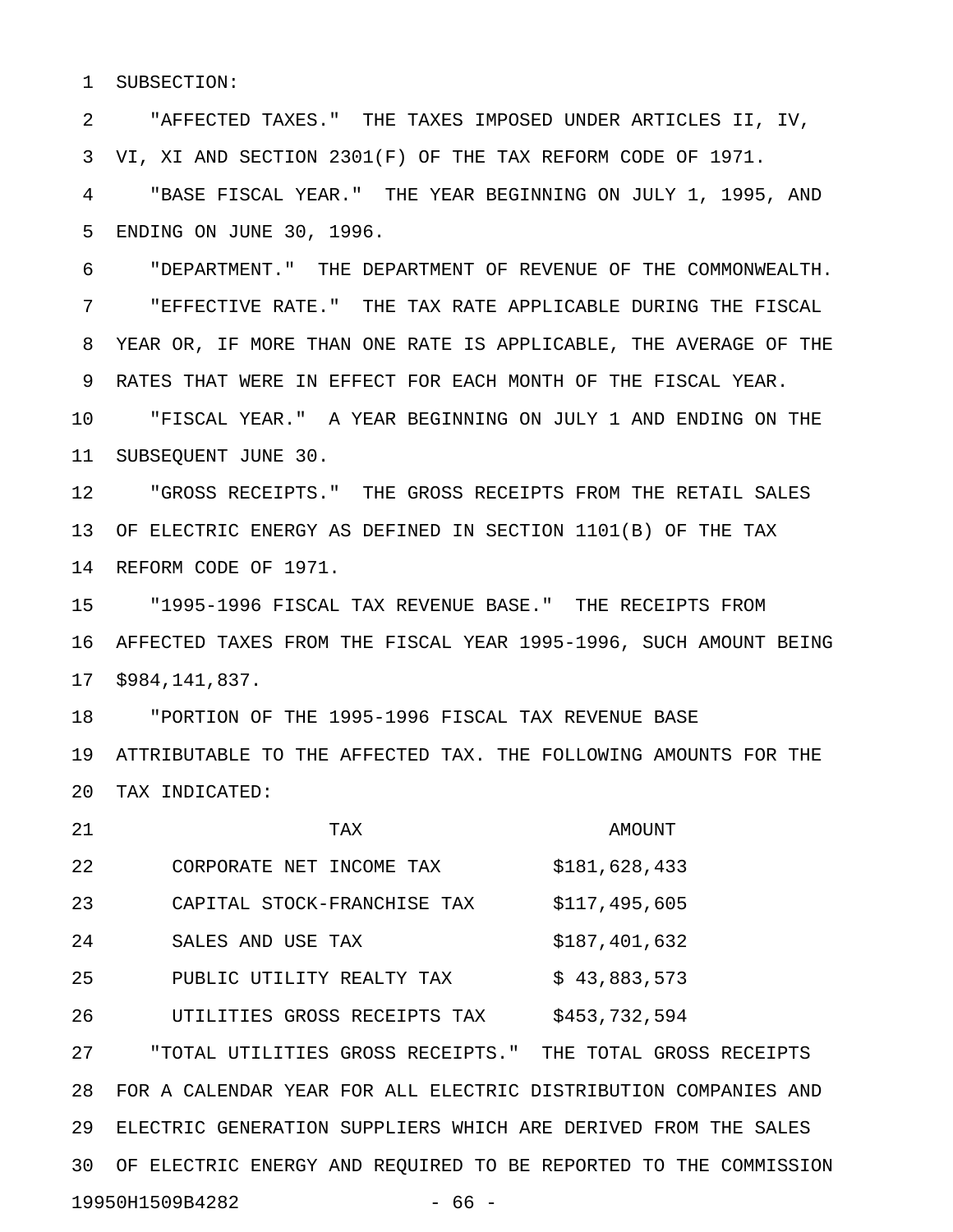1 UNDER SUBSECTION (C)(6)(III).

2 § 2811. MARKET POWER REMEDIATION.

3 (A) MONITORING COMPETITIVE CONDITIONS.--THE COMMISSION SHALL 4 MONITOR THE MARKET FOR THE SUPPLY AND DISTRIBUTION OF 5 ELECTRICITY TO RETAIL CUSTOMERS AND TAKE STEPS AS SET FORTH IN 6 THIS SECTION TO PREVENT ANTICOMPETITIVE OR DISCRIMINATORY 7 CONDUCT AND THE UNLAWFUL EXERCISE OF MARKET POWER.

8 (B) INITIATION OF INVESTIGATIONS.--UPON COMPLAINT OR UPON 9 ITS OWN MOTION, FOR GOOD CAUSE SHOWN, THE COMMISSION SHALL 10 CONDUCT AN INVESTIGATION OF THE IMPACT ON THE PROPER FUNCTIONING 11 OF A FULLY COMPETITIVE RETAIL ELECTRICITY MARKET, INCLUDING THE 12 EFFECT OF MERGERS, CONSOLIDATIONS, ACQUISITION OR DISPOSITION OF 13 ASSETS OR SECURITIES OF ELECTRICITY SUPPLIERS, TRANSMISSION 14 CONGESTION AND ANTICOMPETITIVE OR DISCRIMINATORY CONDUCT 15 AFFECTING THE RETAIL DISTRIBUTION OF ELECTRICITY.

16 (C) CONDUCT OF INVESTIGATIONS.--

19950H1509B4282 - 67 -

17 (1) THE COMMISSION MAY REQUIRE AN ELECTRICITY SUPPLIER 18 TO PROVIDE INFORMATION, INCLUDING DOCUMENTS AND TESTIMONY, 19 IN ACCORDANCE WITH THE COMMISSION'S REGULATIONS REGARDING THE 20 DISCOVERY OF INFORMATION FROM ANY ELECTRICITY SUPPLIER.

21 (2) CONFIDENTIAL, PROPRIETARY OR TRADE SECRET 22 INFORMATION PROVIDED UNDER THIS SUBSECTION SHALL NOT BE 23 DISCLOSED TO ANY PERSON NOT DIRECTLY EMPLOYED OR RETAINED BY 24 THE COMMISSION TO CONDUCT THE INVESTIGATION WITHOUT THE 25 CONSENT OF THE PARTY PROVIDING THE INFORMATION.

26 (3) NOTWITHSTANDING THE PROHIBITION ON DISCLOSURE OF 27 INFORMATION IN PARAGRAPH (2), THE COMMISSION SHALL DISCLOSE 28 INFORMATION OBTAINED UNDER THIS SUBSECTION TO THE OFFICE OF 29 CONSUMER ADVOCATE AND THE OFFICE OF SMALL BUSINESS ADVOCATE 30 UNDER AN APPROPRIATE CONFIDENTIALITY AGREEMENT. THE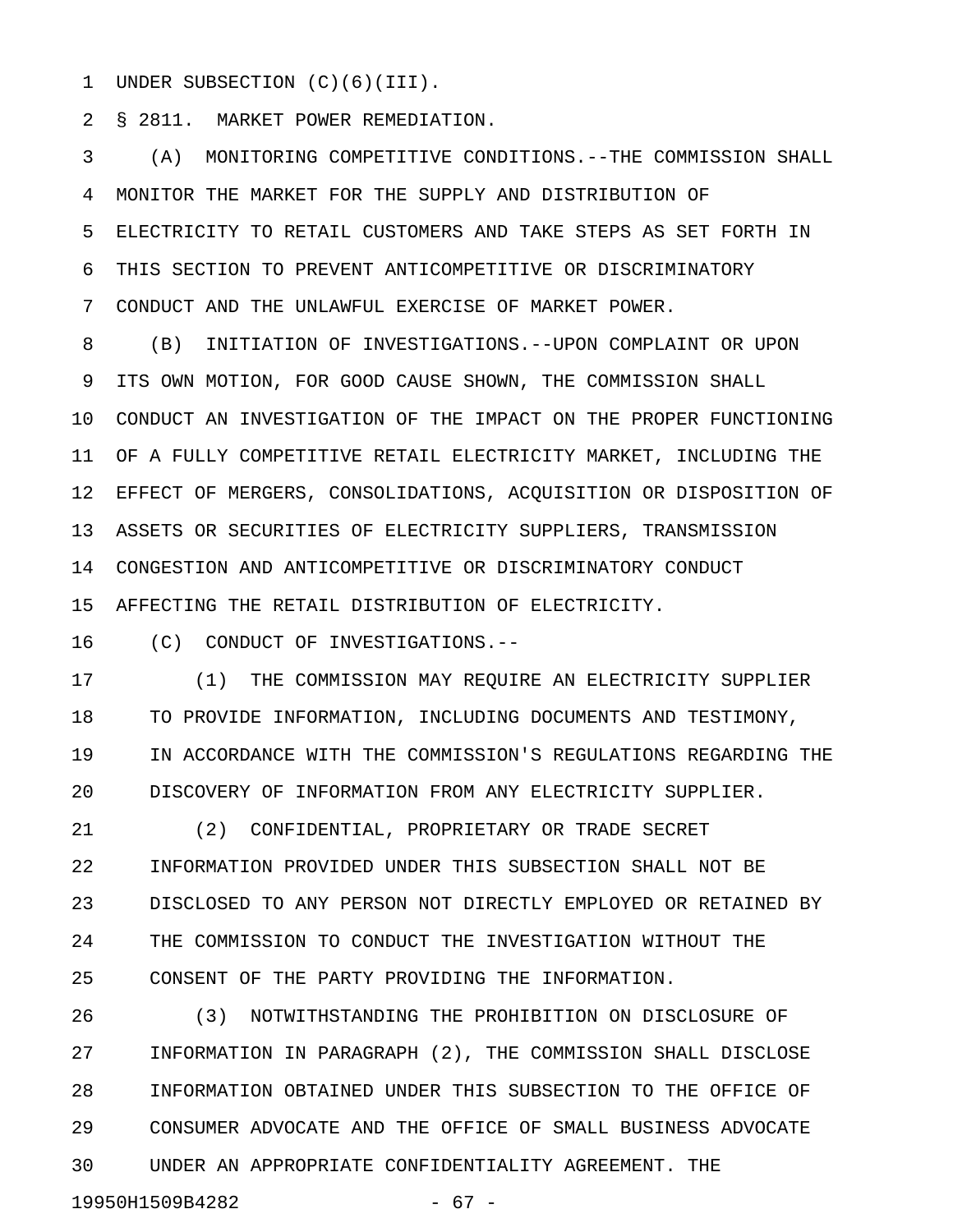1 COMMISSION MAY DISCLOSE THE INFORMATION TO APPROPRIATE 2 FEDERAL OR STATE LAW ENFORCEMENT OFFICIALS IF IT DETERMINES 3 THAT THE DISCLOSURE OF THE INFORMATION IS NECESSARY TO 4 PREVENT OR RESTRAIN A VIOLATION OF FEDERAL OR STATE LAW AND 5 IT PROVIDES THE PARTY THAT PROVIDED THE INFORMATION WITH 6 REASONABLE NOTICE AND OPPORTUNITY TO PREVENT OR LIMIT 7 DISCLOSURE.

8 (D) REFERRALS AND INTERVENTION.--IF, AS A RESULT OF AN 9 INVESTIGATION CONDUCTED UNDER THIS SECTION, THE COMMISSION HAS 10 REASON TO BELIEVE THAT ANTICOMPETITIVE OR DISCRIMINATORY 11 CONDUCT, INCLUDING THE UNLAWFUL EXERCISE OF MARKET POWER IS 12 PREVENTING THE RETAIL ELECTRICITY CUSTOMERS IN THIS COMMONWEALTH 13 FROM OBTAINING THE BENEFITS OF A PROPERLY FUNCTIONING AND 14 WORKABLE COMPETITIVE RETAIL ELECTRICITY MARKET, THE COMMISSION, 15 PURSUANT TO ITS REGULATIONS, SHALL:

16 (1) REFER ITS FINDINGS TO THE ATTORNEY GENERAL, THE 17 UNITED STATES DEPARTMENT OF JUSTICE, THE SECURITIES AND 18 EXCHANGE COMMISSION OR THE FEDERAL ENERGY REGULATORY 19 COMMISSION.

20 (2) SUBJECT TO SUBSECTION (C)(3), DISCLOSE ANY 21 INFORMATION IT HAS OBTAINED IN THE COURSE OF ITS 22 INVESTIGATION TO THE AGENCY OR AGENCIES TO WHICH IT HAS MADE 23 A REFERRAL UNDER PARAGRAPH (1).

24 (3) INTERVENE, AS PROVIDED AND PERMITTED BY LAW OR 25 REGULATION, IN ANY PROCEEDINGS INITIATED AS A RESULT OF A 26 REFERRAL MADE UNDER PARAGRAPH (1).

27 (E) APPROVAL OF PROPOSED MERGERS, CONSOLIDATIONS, 28 ACQUISITIONS, OR DISPOSITIONS.--

29 (1) IN THE EXERCISE OF AUTHORITY THE COMMISSION 30 OTHERWISE MAY HAVE TO APPROVE THE MERGERS OR CONSOLIDATIONS 19950H1509B4282 - 68 -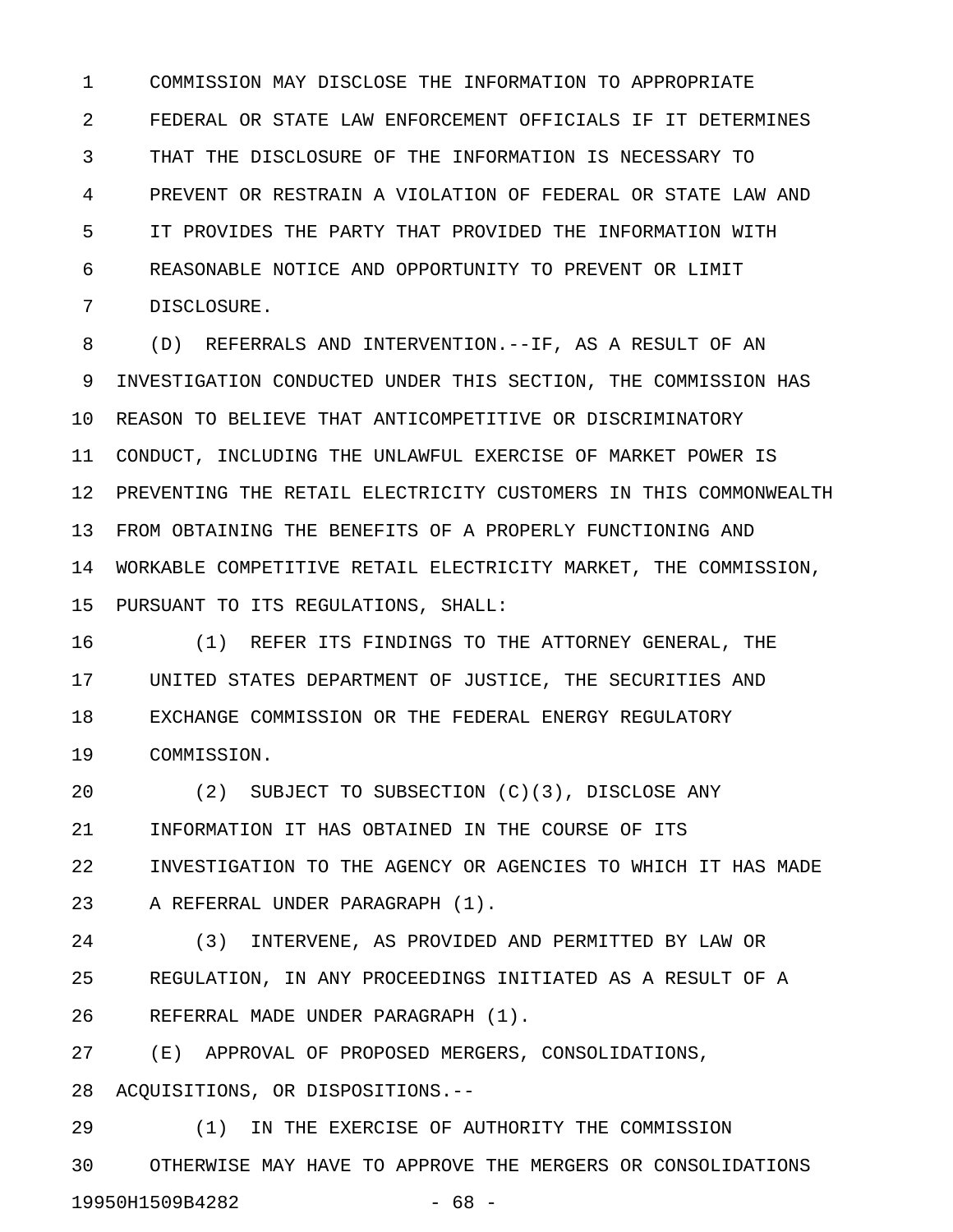1 BY ELECTRIC UTILITIES OR ELECTRICITY SUPPLIERS, OR THE 2 ACQUISITION OR DISPOSITION OF ASSETS OR SECURITIES OF OTHER 3 PUBLIC UTILITIES OR ELECTRICITY SUPPLIERS, THE COMMISSION 4 SHALL CONSIDER WHETHER THE PROPOSED MERGER, CONSOLIDATION, 5 ACQUISITION OR DISPOSITION IS LIKELY TO RESULT IN 6 ANTICOMPETITIVE OR DISCRIMINATORY CONDUCT, INCLUDING THE 7 UNLAWFUL EXERCISE OF MARKET POWER, WHICH WILL PREVENT RETAIL 8 ELECTRICITY CUSTOMERS IN THIS COMMONWEALTH FROM OBTAINING THE 9 BENEFITS OF A PROPERLY FUNCTIONING AND WORKABLE COMPETITIVE 10 RETAIL ELECTRICITY MARKET.

11 (2) UPON REQUEST FOR APPROVAL, THE COMMISSION SHALL 12 PROVIDE NOTICE AND AN OPPORTUNITY FOR OPEN, PUBLIC 13 EVIDENTIARY HEARINGS. IF THE COMMISSION FINDS, AFTER HEARING, 14 THAT A PROPOSED MERGER, CONSOLIDATION, ACQUISITION OR 15 DISPOSITION IS LIKELY TO RESULT IN ANTICOMPETITIVE OR 16 DISCRIMINATORY CONDUCT, INCLUDING THE UNLAWFUL EXERCISE OF 17 MARKET POWER, WHICH WILL PREVENT RETAIL ELECTRICITY CUSTOMERS 18 IN THIS COMMONWEALTH FROM OBTAINING THE BENEFITS OF A 19 PROPERLY FUNCTIONING AND WORKABLE COMPETITIVE RETAIL 20 ELECTRICITY MARKET, THE COMMISSION SHALL NOT APPROVE SUCH 21 PROPOSED MERGER, CONSOLIDATION, ACQUISITION OR DISPOSITION, 22 EXCEPT UPON SUCH TERMS AND CONDITIONS AS IT FINDS NECESSARY 23 TO PRESERVE THE BENEFITS OF A PROPERLY FUNCTIONING AND 24 WORKABLE COMPETITIVE RETAIL ELECTRICITY MARKET.

25 (F) PRESERVATION OF RIGHTS.--NOTHING IN THIS SECTION SHALL 26 RESTRICT THE RIGHT OF ANY PARTY TO PURSUE ANY OTHER REMEDY 27 AVAILABLE TO IT UNDER THIS PART.

28 § 2812. APPROVAL OF TRANSITION BONDS.

29 (A) QUALIFIED RATE ORDERS.--NOTWITHSTANDING ANY OTHER 30 PROVISION OF LAW, THE COMMISSION IS AUTHORIZED TO ISSUE 19950H1509B4282 - 69 -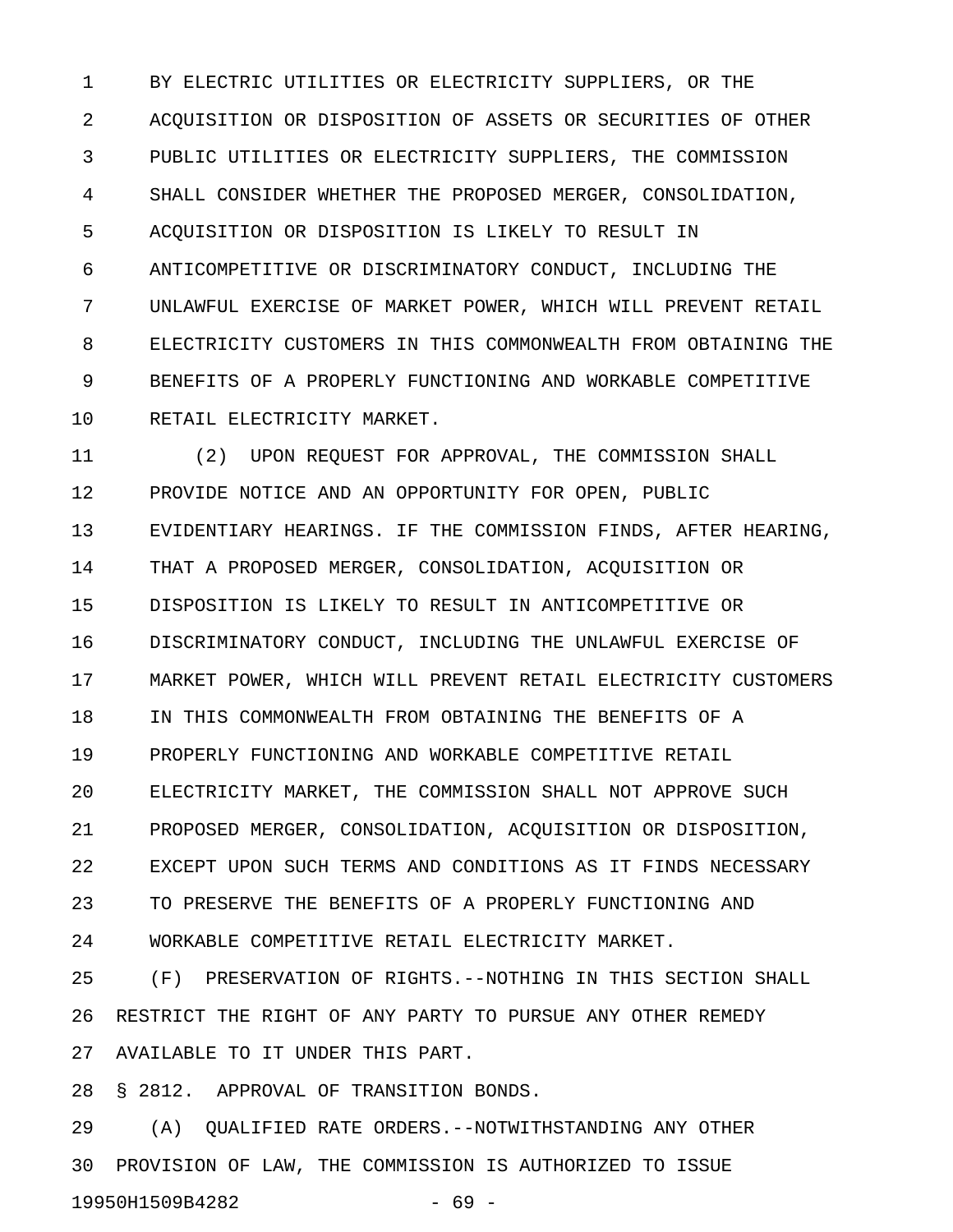1 QUALIFIED RATE ORDERS IN ACCORDANCE WITH THE PROVISIONS OF THIS 2 SUBSECTION, TO FACILITATE THE RECOVERY OR FINANCING OF QUALIFIED 3 TRANSITION EXPENSES OF AN ELECTRIC UTILITY OR ASSIGNEE.

4 (1) A QUALIFIED RATE ORDER MAY BE ADOPTED BY THE 5 COMMISSION ONLY UPON THE APPLICATION OF AN ELECTRIC UTILITY 6 AND SHALL BECOME EFFECTIVE IN ACCORDANCE WITH ITS TERMS. 7 AFTER THE ISSUANCE OF A QUALIFIED RATE ORDER, THE ELECTRIC 8 UTILITY RETAINS SOLE DISCRETION REGARDING WHETHER TO ASSIGN, 9 SELL OR OTHERWISE TRANSFER INTANGIBLE TRANSITION PROPERTY OR 10 TO CAUSE THE TRANSITION BONDS TO BE ISSUED, INCLUDING THE 11 RIGHT TO DEFER OR POSTPONE SUCH ASSIGNMENT, SALE, TRANSFER OR 12 ISSUANCE.

13 (2) AFTER THE EFFECTIVE DATE OF THIS CHAPTER, AN 14 ELECTRIC UTILITY MAY FILE AN APPLICATION FOR A QUALIFIED RATE 15 ORDER PURSUANT TO THE FOLLOWING PROCEDURES:

16 (I) EACH APPLICATION FOR A QUALIFIED RATE ORDER 17 SHALL CONTAIN A COMPLETE ACCOUNTING OF THE UTILITY'S 18 TRANSITION OR STRANDED COSTS, DETAILED INFORMATION 19 REGARDING THE UTILITY'S PROPOSAL FOR THE SALE OF 20 INTANGIBLE TRANSITION PROPERTY OR THE ISSUANCE OF 21 TRANSITION BONDS AND INFORMATION REGARDING THE ELECTRIC 22 UTILITY'S PLANNED USE OF THE PROCEEDS OF THE SALE OR 23 ISSUANCE. AFTER THE UTILITY HAS FILED ITS RESTRUCTURING 24 PLAN UNDER SECTION 2806 (RELATING TO IMPLEMENTATION, 25 PILOT PROGRAMS AND PERFORMANCE-BASED RATES), THE UTILITY 26 MAY INCORPORATE BY REFERENCE THE INFORMATION IN THE 27 RESTRUCTURING PLAN IN PROVIDING THE INFORMATION.

28 (II) AN ELECTRIC UTILITY MAY FILE AN APPLICATION FOR 29 A QUALIFIED RATE ORDER CONCURRENTLY WITH, PRIOR TO, 30 DURING OR FOLLOWING THE FILING OF ITS RESTRUCTURING PLAN 19950H1509B4282 - 70 -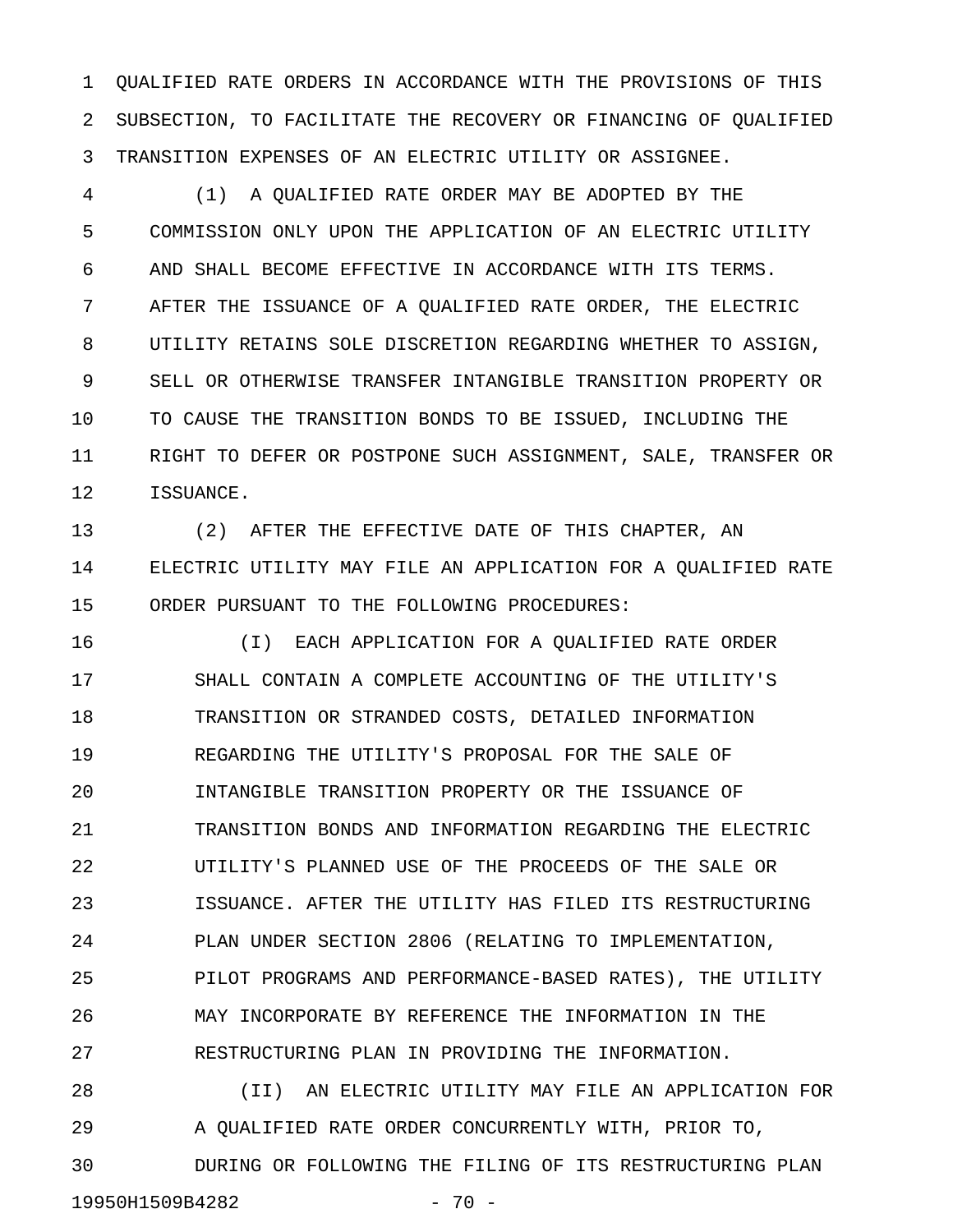1 UNDER SECTION 2806. IF AN ELECTRIC UTILITY REQUESTS 2 EXPEDITED REVIEW UNDER SUBSECTION (B)(1)(I) OR (II), IT 3 SHALL DESIGNATE IN ITS APPLICATION THE PORTION OF ITS 4 TOTAL CLAIMED TRANSITION OR STRANDED COSTS FOR WHICH IT 5 REQUESTS SUCH EXPEDITED REVIEW.

6 (III) AFTER NOTICE AND AN OPPORTUNITY TO BE HEARD, 7 THE COMMISSION MAY ISSUE A FINAL QUALIFIED RATE ORDER FOR 8 ALL OR A PORTION OF THE AMOUNT OF TRANSITION OR STRANDED 9 COSTS THAT IT FINDS WOULD BE JUST AND REASONABLE FOR THE 10 UTILITY TO RECOVER FROM RATEPAYERS UNDER SECTIONS 2804 11 (RELATING TO STANDARDS) AND 2808 (RELATING TO COMPETITIVE 12 TRANSITION CHARGE). THE COMMISSION SHALL ISSUE A FINAL 13 QUALIFIED RATE ORDER ONLY FOR THE AMOUNTS FOR WHICH IT 14 FINDS SUCH ISSUANCE TO BE IN THE PUBLIC INTEREST. THE 15 COMMISSION SHALL COMPLETE ITS REVIEW OF THE APPLICATION 16 AND ISSUE ITS FINAL DETERMINATION BY THE LATER OF NINE 17 MONTHS FROM THE FILING, UNLESS THE ELECTRIC UTILITY 18 REQUESTS EXPEDITED TREATMENT UNDER SUBSECTION (B), OR 15 19 DAYS FOLLOWING THE FILING OF THE ELECTRIC UTILITY'S 20 RESTRUCTURING PLAN UNDER SECTION 2806.

21 (B) EXPEDITED REVIEW PROCEDURES.--

22 (1) THE COMMISSION SHALL PROVIDE FOR EXPEDITED REVIEW OF 23 APPLICATIONS FOR QUALIFIED RATE ORDERS UPON REQUEST OF THE 24 ELECTRIC UTILITY PURSUANT TO THE FOLLOWING PROCEDURES:

25 (I) IF THE UTILITY ELECTS TO FILE AN APPLICATION 26 PRIOR TO THE FILING OF ITS RESTRUCTURING PLAN AND 27 REQUESTS EXPEDITED REVIEW, THE COMMISSION, AFTER NOTICE 28 AND AN OPPORTUNITY TO BE HEARD, MAY ISSUE A FINAL 29 QUALIFIED RATE ORDER APPROVING THE ISSUANCE OF TRANSITION 30 BONDS FOR A PORTION OF THE UTILITY'S TRANSITION OR

19950H1509B4282 - 71 -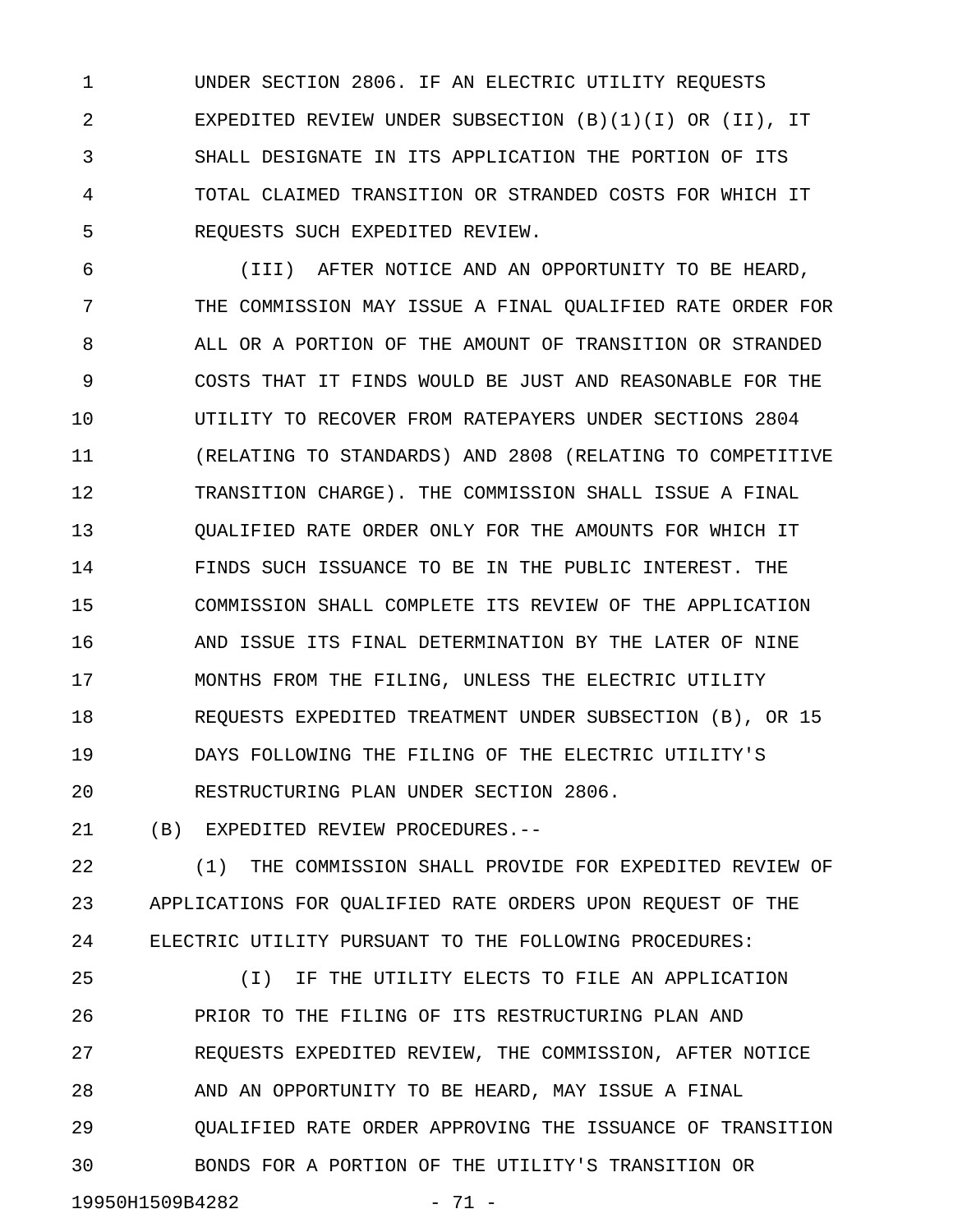1 STRANDED COSTS THAT THE COMMISSION FINDS WOULD BE JUST 2 AND REASONABLE TO RECOVER FROM RATEPAYERS UNDER SECTIONS 3 2804 AND 2808. THE COMMISSION SHALL CONSIDER ONLY THE 4 PORTION OF THE TRANSITION OR STRANDED COSTS FOR WHICH THE 5 UTILITY REQUESTS APPROVAL TO ISSUE TRANSITION BONDS. 6 CONSIDERATION OF ALL REMAINING AMOUNTS AND AMOUNTS NOT 7 RESOLVED BY THE COMMISSION SHALL BE DEFERRED FOR 8 CONSIDERATION IN THE ELECTRIC UTILITY'S RESTRUCTURING 9 PLAN PROCEEDING UNDER SECTION 2806. THE COMMISSION SHALL 10 COMPLETE ITS REVIEW OF THE APPLICATION AND ISSUE ITS 11 FINAL DETERMINATION WITHIN 120 DAYS AFTER THE REQUEST FOR 12 EXPEDITED REVIEW, BUT, IN NO EVENT, EARLIER THAN 15 DAYS 13 AFTER THE UTILITY HAS FILED ITS RESTRUCTURING PLAN UNDER 14 SECTION 2806.

15 (II) IF THE ELECTRIC UTILITY FILES AN APPLICATION 16 FOR A QUALIFIED RATE ORDER CONCURRENTLY WITH ITS 17 RESTRUCTURING PLAN OR DURING THE COURSE OF THE 18 RESTRUCTURING PLAN PROCEEDING, THE ELECTRIC UTILITY MAY 19 REQUEST, AND THE COMMISSION MAY ALLOW, AN ACCELERATED 20 DETERMINATION OF THE APPLICATION. AFTER NOTICE AND AN 21 OPPORTUNITY TO BE HEARD, THE COMMISSION MAY ISSUE A FINAL 22 QUALIFIED RATE ORDER APPROVING THE ISSUANCE OF TRANSITION 23 BONDS FOR A PORTION OF THE UTILITY'S STRANDED OR 24 TRANSITION COSTS THAT THE COMMISSION FINDS WOULD BE JUST 25 AND REASONABLE TO RECOVER FROM RATEPAYERS UNDER SECTIONS 26 2804 AND 2808. THE COMMISSION SHALL CONSIDER ONLY THE 27 PORTION OF THE UTILITY'S TRANSITION OR STRANDED COSTS FOR 28 WHICH THE UTILITY SEEKS EXPEDITED REVIEW. CONSIDERATION 29 OF ALL REMAINING AMOUNTS AND AMOUNTS NOT RESOLVED BY THE 30 COMMISSION SHALL BE DEFERRED FOR CONSIDERATION IN A FINAL 19950H1509B4282 - 72 -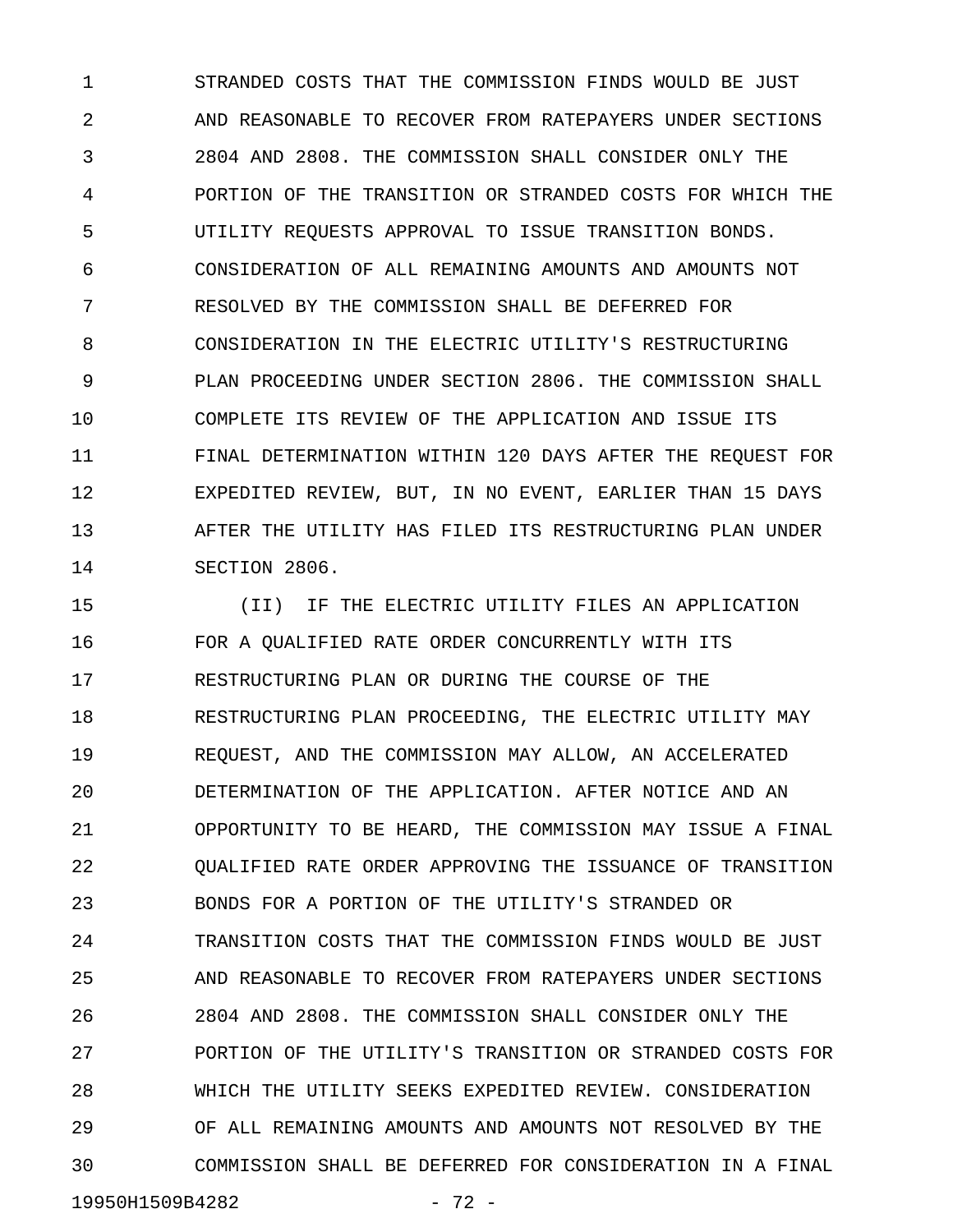1 ORDER REGARDING THE UTILITY'S RESTRUCTURING PLAN UNDER 2 SECTION 2806. THE COMMISSION SHALL COMPLETE ITS REVIEW OF 3 THE APPLICATION AND ISSUE ITS FINAL DETERMINATION WITHIN 4 120 DAYS AFTER THE REQUEST FOR EXPEDITED REVIEW.

5 (III) IF THE ELECTRIC UTILITY FILES AN APPLICATION 6 FOR A QUALIFIED RATE ORDER AFTER THE COMMISSION ENTERS A 7 FINAL ORDER REGARDING THE UTILITY'S RESTRUCTURING PLAN, 8 AND REQUESTS EXPEDITED TREATMENT, THE COMMISSION SHALL 9 COMPLETE ITS REVIEW AND ISSUE ITS FINAL DETERMINATION 10 WITHIN 120 DAYS OF THE REQUEST FOR EXPEDITED REVIEW.

11 (2) THE QUALIFIED RATE ORDER SHALL REQUIRE THAT THE 12 PROCEEDS FROM THE ASSIGNMENT, SALE OR TRANSFER OR OTHER 13 FINANCING OF INTANGIBLE TRANSITION PROPERTY SHALL BE USED 14 PRINCIPALLY TO REDUCE THE ELECTRIC UTILITY'S TRANSITION OR 15 STRANDED COSTS AND TO REDUCE THE RELATED CAPITALIZATION, 16 PURSUANT TO A PLAN SUBMITTED BY THE ELECTRIC UTILITY IN ITS 17 APPLICATION FOR A QUALIFIED RATE ORDER AND APPROVED BY THE 18 COMMISSION.

19 (4) NOTWITHSTANDING ANY OTHER PROVISION OF LAW, THE 20 COMMISSION HAS THE POWER TO SPECIFY THAT ALL OR A PORTION OF 21 A QUALIFIED RATE ORDER SHALL BE IRREVOCABLE. TO THE EXTENT SO 22 SPECIFIED, NEITHER THE ORDER NOR THE INTANGIBLE TRANSITION 23 CHARGES AUTHORIZED TO BE IMPOSED AND COLLECTED UNDER THE 24 ORDER SHALL BE SUBJECT TO REDUCTION, POSTPONEMENT, IMPAIRMENT 25 OR TERMINATION BY ANY SUBSEQUENT ACTION OF THE COMMISSION. 26 NOTHING IN THIS PARAGRAPH IS INTENDED TO SUPERSEDE THE RIGHT 27 OF ANY PARTY TO JUDICIAL REVIEW OF THE QUALIFIED RATE ORDER. 28 (5) THE COMMISSION SHALL PROVIDE IN ANY QUALIFIED RATE

29 ORDER FOR A PROCEDURE FOR THE EXPEDITIOUS APPROVAL BY THE 30 COMMISSION OF PERIODIC ADJUSTMENTS TO THE INTANGIBLE 19950H1509B4282 - 73 -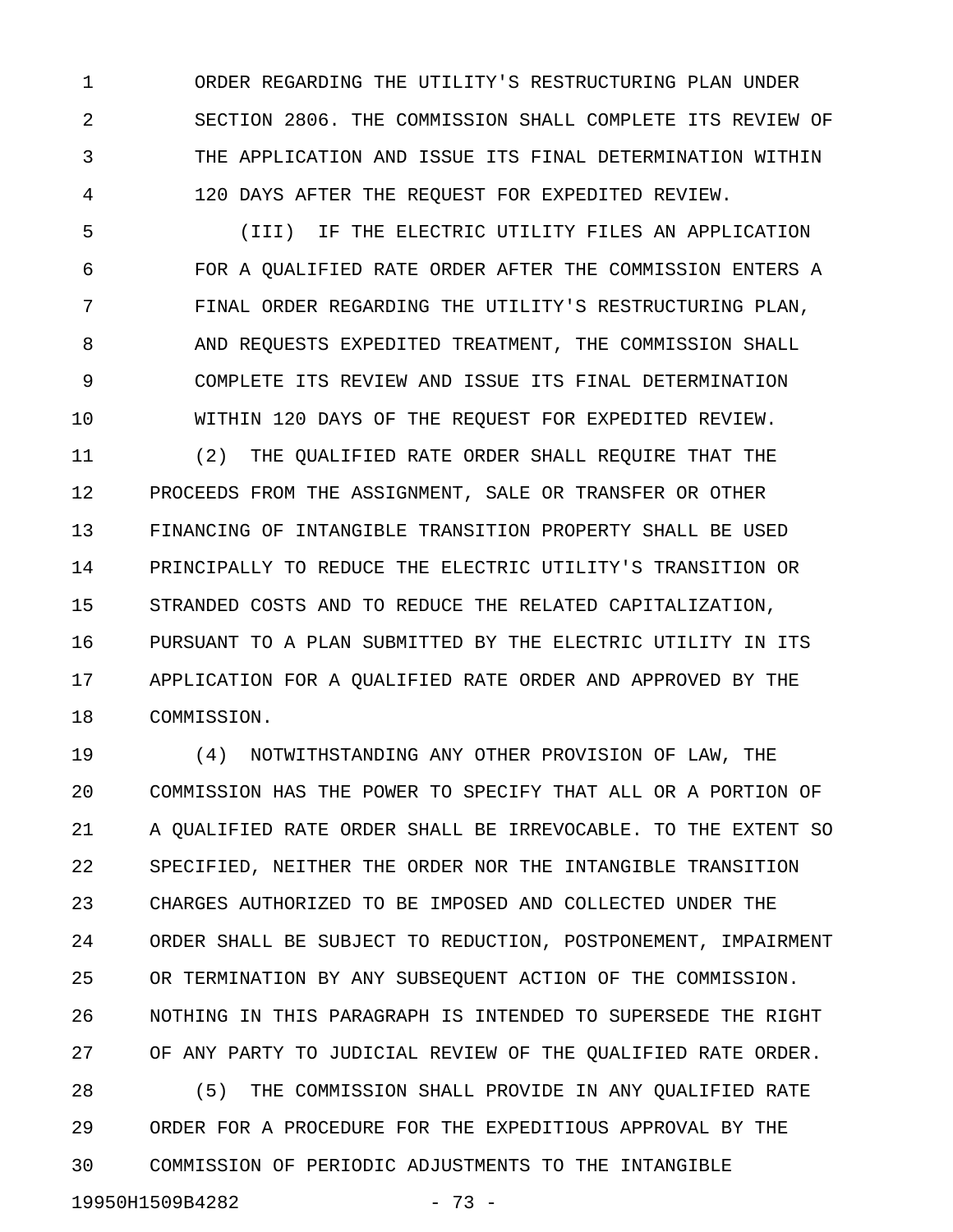1 TRANSITION CHARGES THAT ARE THE SUBJECT OF THE PERTINENT 2 QUALIFIED RATE ORDER. SUCH ADJUSTMENTS SHALL ENSURE THE 3 RECOVERY OF REVENUES SUFFICIENT TO PROVIDE FOR THE PAYMENT OF 4 PRINCIPAL, INTEREST, ACQUISITION OR REDEMPTION PREMIUM, AND 5 FOR OTHER FEES, COSTS AND CHARGES IN RESPECT OF TRANSITION 6 BONDS APPROVED BY THE COMMISSION AS PART OF OR IN CONJUNCTION 7 WITH A QUALIFIED RATE ORDER. THE COMMISSION SHALL DETERMINE 8 WHETHER THE ADJUSTMENTS ARE REQUIRED ON EACH ANNIVERSARY OF 9 THE ISSUANCE OF THE QUALIFIED RATE ORDER AND AT THE 10 ADDITIONAL INTERVALS AS MAY BE PROVIDED FOR IN THE QUALIFIED 11 RATE ORDER. THE ADJUSTMENTS, IF REQUIRED, SHALL BE APPROVED 12 WITHIN 90 DAYS OF EACH ANNIVERSARY OF THE ISSUANCE OF THE 13 QUALIFIED RATE ORDER OR OF EACH ADDITIONAL INTERVAL PROVIDED 14 FOR IN THE QUALIFIED RATE ORDER.

15 (6) NOTWITHSTANDING ANY OTHER PROVISION OF LAW, ON SUCH 16 CONDITIONS AS THE COMMISSION MAY APPROVE, ALL OR PORTIONS OF 17 THE INTEREST OF AN ELECTRIC UTILITY IN INTANGIBLE TRANSITION 18 PROPERTY MAY BE ASSIGNED, SOLD OR TRANSFERRED TO AN ASSIGNEE 19 AND MAY BE PLEDGED OR ASSIGNED AS SECURITY BY AN ELECTRIC 20 UTILITY OR ASSIGNEE TO OR FOR THE BENEFIT OF A FINANCING 21 PARTY. TO THE EXTENT THAT AN INTEREST IS ASSIGNED, SOLD OR 22 TRANSFERRED OR IS PLEDGED OR ASSIGNED AS SECURITY, THE 23 COMMISSION SHALL AUTHORIZE THE ELECTRIC UTILITY TO CONTRACT 24 WITH THE ASSIGNEE OR FINANCING PARTY THAT THE ELECTRIC 25 UTILITY WILL CONTINUE TO OPERATE ITS SYSTEM TO PROVIDE 26 SERVICE TO ITS CUSTOMERS, WILL IMPOSE AND COLLECT THE 27 APPLICABLE INTANGIBLE TRANSITION CHARGES FOR THE BENEFIT AND 28 ACCOUNT OF THE ASSIGNEE OR FINANCING PARTY, AND WILL ACCOUNT 29 FOR AND REMIT THE APPLICABLE INTANGIBLE TRANSITION CHARGE TO 30 OR FOR THE ACCOUNT OF THE ASSIGNEE OR FINANCING PARTY. IF THE 19950H1509B4282 - 74 -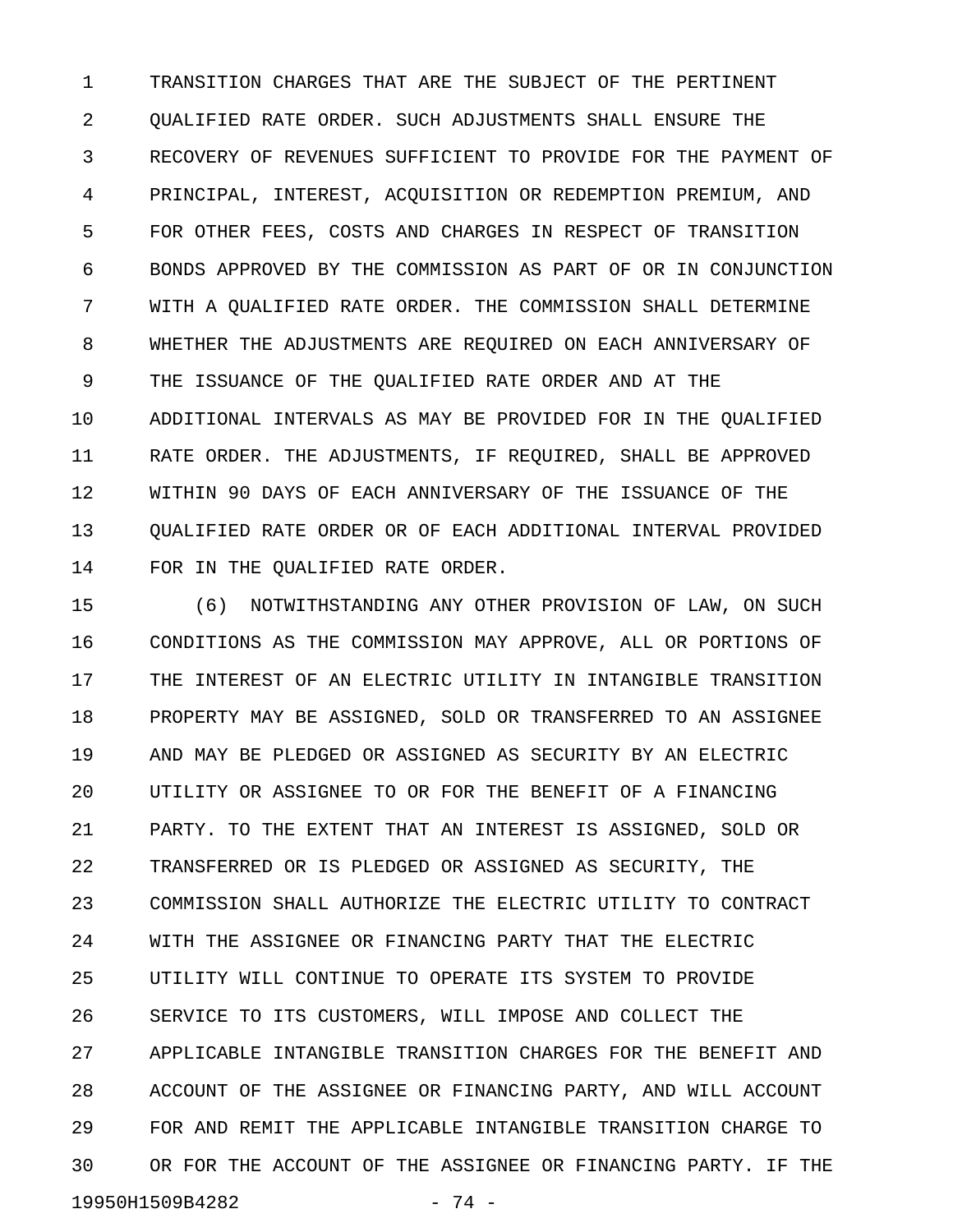1 QUALIFIED RATE ORDER SO PROVIDES, THE OBLIGATIONS OF THE 2 ELECTRIC UTILITY:

3 (I) SHALL BE BINDING UPON THE ELECTRIC UTILITY, ITS 4 SUCCESSORS AND ASSIGNS; AND

5 (II) SHALL BE REQUIRED BY THE COMMISSION TO BE 6 UNDERTAKEN AND PERFORMED BY THE ELECTRIC UTILITY AND ANY 7 OTHER ENTITY WHICH PROVIDES ELECTRIC SERVICE TO A PERSON 8 THAT WAS A CUSTOMER OF AN ELECTRIC UTILITY LOCATED WITHIN 9 THE CERTIFICATED TERRITORY OF THE ELECTRIC UTILITY ON THE 10 EFFECTIVE DATE OF THIS CHAPTER OR THAT BECAME A CUSTOMER 11 OF ELECTRIC SERVICES WITHIN SUCH TERRITORY AFTER THE 12 EFFECTIVE DATE OF THIS CHAPTER AND IS STILL LOCATED 13 WITHIN SUCH TERRITORY, AS A CONDITION TO THE PROVISION OF 14 SERVICE TO SUCH CUSTOMER BY SUCH ELECTRIC UTILITY OR 15 OTHER ENTITY, UNLESS THE CUSTOMER HAS PAID A TERMINATION 16 CHARGE IN THE MANNER AND ON THE BASIS SPECIFIED IN THE 17 QUALIFIED RATE ORDER.

18 (7) THE IRREVOCABLE STATUS OF ANY PORTION OF A QUALIFIED 19 RATE ORDER UNDER PARAGRAPH (4) SHALL LAPSE AND TERMINATE TO 20 THE EXTENT THAT AN ASSIGNMENT, SALE OR TRANSFER OF THE 21 INTANGIBLE TRANSITION PROPERTY RESULTING FROM THE RATE ORDER 22 OR THE ISSUANCE OF THE RELATED TRANSITION BONDS IS NOT 23 EFFECTED WITHIN THE PERIOD SPECIFIED IN THE QUALIFIED RATE 24 ORDER.

25 (8) THE EFFECT OF ANY SUBSEQUENT REFINANCING OF 26 TRANSITION BONDS UPON THE RATES AUTHORIZED IN A QUALIFIED 27 RATE ORDER SHALL BE AS PROVIDED IN SUCH ORDER.

28 (9) IN ITS QUALIFIED RATE ORDER, THE COMMISSION SHALL 29 AFFORD FLEXIBILITY IN ESTABLISHING THE TERMS AND CONDITIONS 30 OF THE TRANSITION BONDS, INCLUDING REPAYMENT SCHEDULES,

19950H1509B4282 - 75 -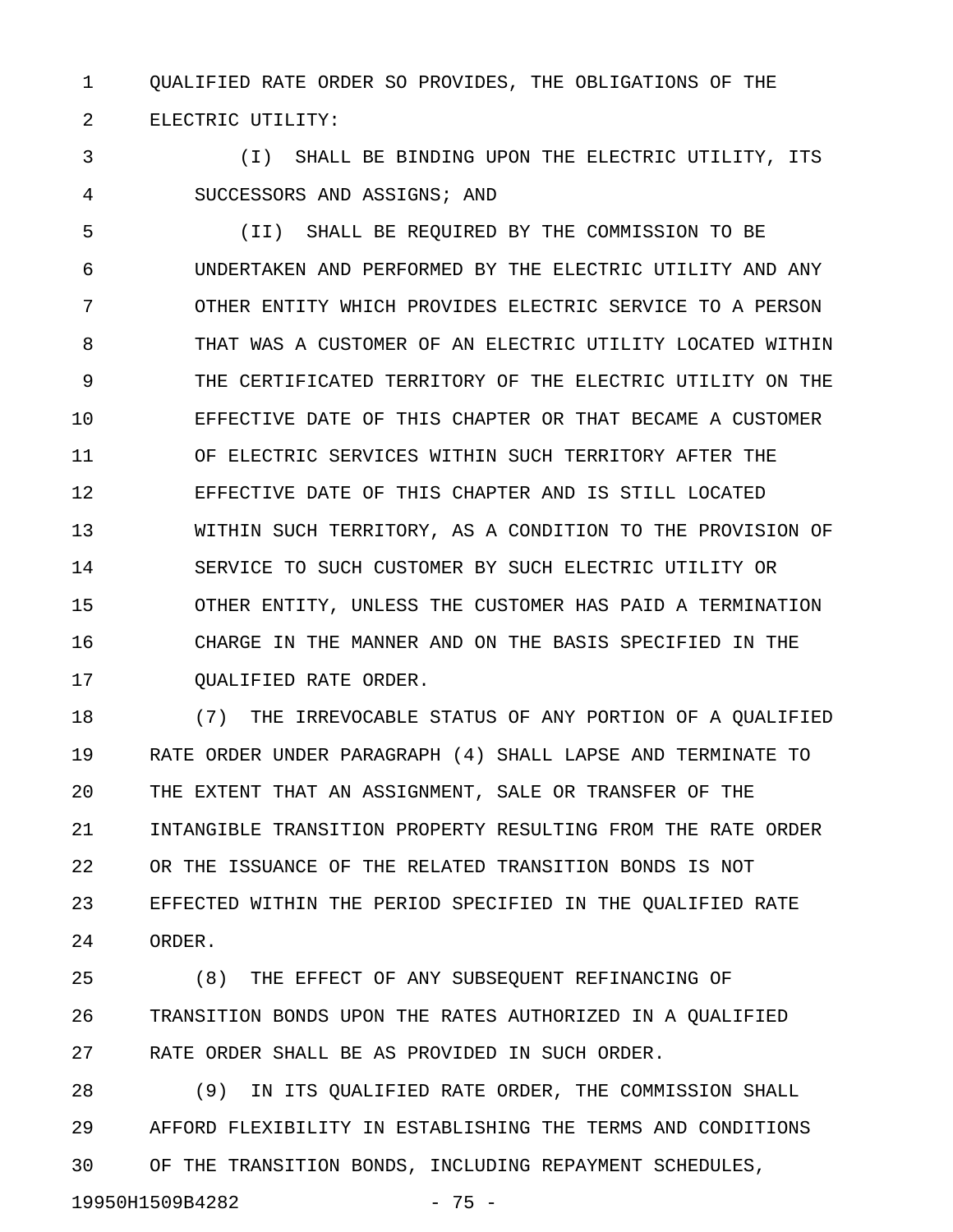1 INTEREST RATES AND OTHER FINANCING COSTS. THE ELECTRIC 2 UTILITY SHALL FILE THE FINAL TERMS OF ISSUANCE WITH THE 3 COMMISSION.

4 (C) INTANGIBLE TRANSITION PROPERTY.--

5 (1) ANY RIGHT THAT AN ELECTRIC UTILITY HAS IN THE 6 INTANGIBLE TRANSITION PROPERTY PRIOR TO ITS SALE OR TRANSFER 7 OR ANY OTHER RIGHT CREATED UNDER THIS SECTION OR CREATED IN 8 THE QUALIFIED RATE ORDER AND ASSIGNABLE UNDER THIS SECTION OR 9 ASSIGNABLE PURSUANT TO A QUALIFIED RATE ORDER SHALL BE ONLY A 10 CONTRACT RIGHT.

11 (2) THE COMMONWEALTH PLEDGES TO AND AGREES WITH THE 12 HOLDERS OF ANY TRANSITION BONDS ISSUED UNDER THIS SECTION AND 13 WITH ANY ASSIGNEE OR FINANCING PARTY WHO MAY ENTER INTO 14 CONTRACTS WITH AN ELECTRIC UTILITY UNDER THIS SECTION THAT 15 THE COMMONWEALTH WILL NOT LIMIT, OR ALTER OR IN ANY WAY 16 IMPAIR OR REDUCE THE VALUE OF INTANGIBLE TRANSITION PROPERTY 17 OR INTANGIBLE TRANSITION CHARGES APPROVED BY A QUALIFIED RATE 18 ORDER UNTIL THE TRANSITION BONDS AND INTEREST ON THE 19 TRANSITION BONDS ARE FULLY PAID AND DISCHARGED OR THE 20 CONTRACTS ARE FULLY PERFORMED ON THE PART OF THE ELECTRIC 21 UTILITY. SUBJECT TO OTHER REQUIREMENTS OF LAW, NOTHING IN 22 THIS PARAGRAPH SHALL PRECLUDE LIMITATION OR ALTERATION IF 23 ADEQUATE COMPENSATION IS MADE BY LAW FOR THE FULL PROTECTION 24 OF THE INTANGIBLE TRANSITION CHARGES COLLECTED PURSUANT TO A 25 QUALIFIED RATE ORDER AND OF THE HOLDER OF THIS TRANSITION 26 BOND AND ANY ASSIGNEE OR FINANCING PARTY ENTERING INTO 27 CONTRACT WITH THE ELECTRIC UTILITY.

28 (D) SECURITY INTERESTS IN INTANGIBLE TRANSITION PROPERTY.-- 29 (1) NEITHER INTANGIBLE TRANSITION PROPERTY NOR ANY 30 RIGHT, TITLE OR INTEREST OF A UTILITY OR ASSIGNEE DESCRIBED 19950H1509B4282 - 76 -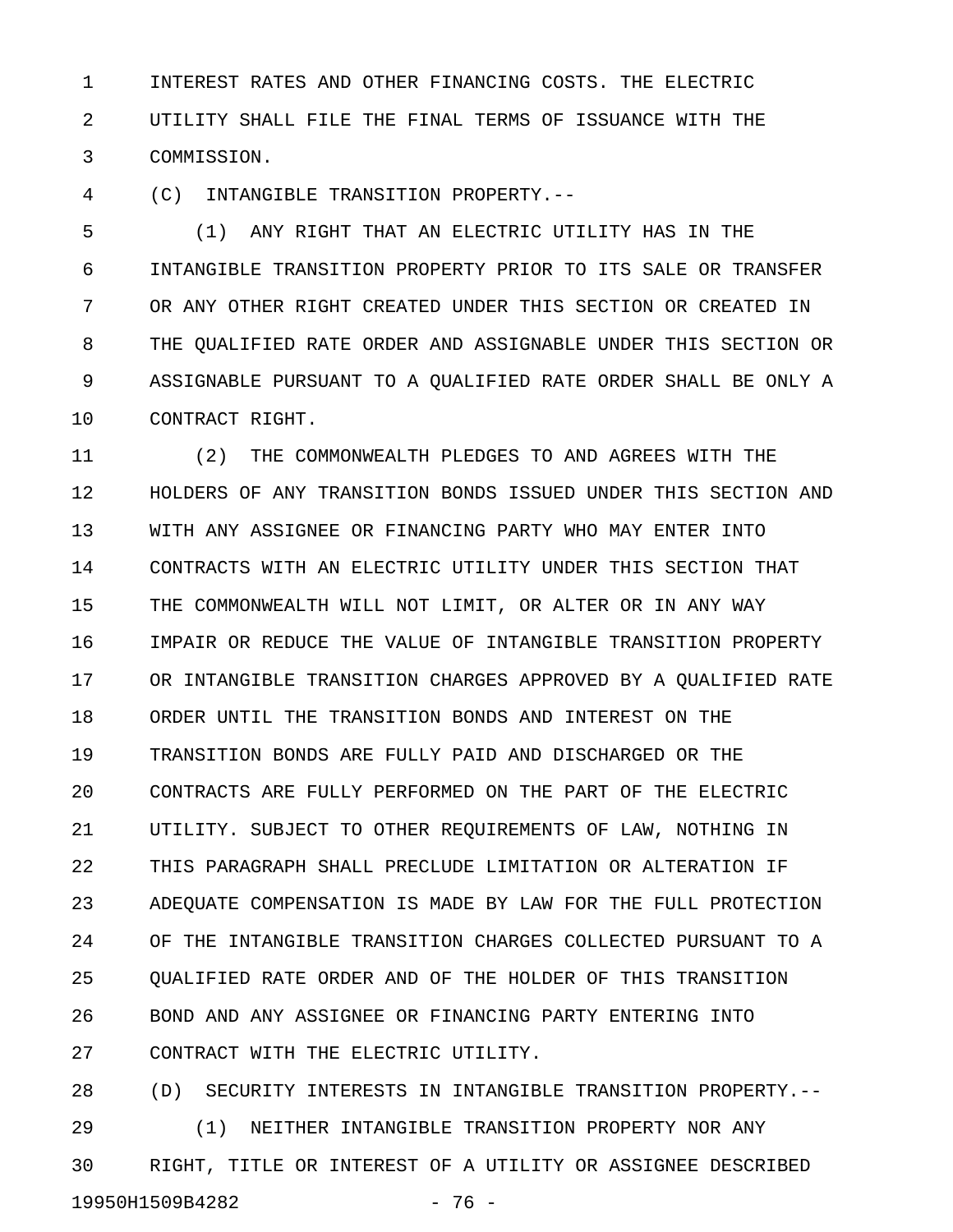1 IN PARAGRAPH (1) OF THE DEFINITION OF "INTANGIBLE TRANSITION 2 PROPERTY" IN SUBSECTION (G), WHETHER BEFORE OR AFTER THE 3 ISSUANCE OF THE QUALIFIED RATE ORDER, SHALL CONSTITUTE "AN 4 ACCOUNT" OR "GENERAL INTANGIBLES" UNDER 13 PA.C.S. § 9106 5 (RELATING TO DEFINITIONS); NOR SHALL ANY SUCH RIGHT, TITLE OR 6 INTEREST PERTAINING TO A QUALIFIED RATE ORDER, INCLUDING THE 7 ASSOCIATED INTANGIBLE TRANSITION PROPERTY AND ANY REVENUES, 8 COLLECTIONS, CLAIMS, PAYMENTS, MONEY OR PROCEEDS OF OR 9 ARISING FROM INTANGIBLE TRANSITION CHARGES PURSUANT TO SUCH 10 ORDER, BE DEEMED PROCEEDS OF ANY RIGHT OR INTEREST OTHER THAN 11 IN THE ORDER AND THE INTANGIBLE TRANSITION PROPERTY ARISING 12 FROM THE ORDER.

13 (2) THE GRANTING, PERFECTION AND ENFORCEMENT OF SECURITY 14 INTERESTS IN INTANGIBLE TRANSITION PROPERTY TO SECURE 15 TRANSITION BONDS IS GOVERNED BY THIS SECTION RATHER THAN BY 16 TITLE 13 (RELATING TO COMMERCIAL CODE).

17 (3) A VALID AND ENFORCEABLE SECURITY INTEREST IN 18 INTANGIBLE TRANSITION PROPERTY SHALL ATTACH AND BE PERFECTED 19 ONLY BY MEANS OF A SEPARATE FILING WITH THE COMMISSION, UNDER 20 REGULATIONS THE COMMISSION PRESCRIBES. FOR THIS PURPOSE:

21 (I) IF THE TRANSITION BONDS ARE ISSUED TO FINANCE 22 ANY QUALIFIED TRANSITION EXPENSES, AS SPECIFIED IN THE 23 APPLICABLE QUALIFIED RATE ORDER, THE LIEN OF THE BONDS 24 SHALL ATTACH AUTOMATICALLY TO THE INTANGIBLE TRANSITION 25 PROPERTY RELATING TO THE EXPENSES FROM THE TIME OF 26 ISSUANCE OF THE BONDS.

27 (II) THE LIEN UNDER SUBPARAGRAPH (I) SHALL BE DEEMED 28 A VALID AND ENFORCEABLE SECURITY INTEREST IN THE 29 INTANGIBLE TRANSITION PROPERTY SECURING THE QUALIFIED 30 TRANSITION BONDS AND SHALL BE CONTINUOUSLY PERFECTED IF, 19950H1509B4282 - 77 -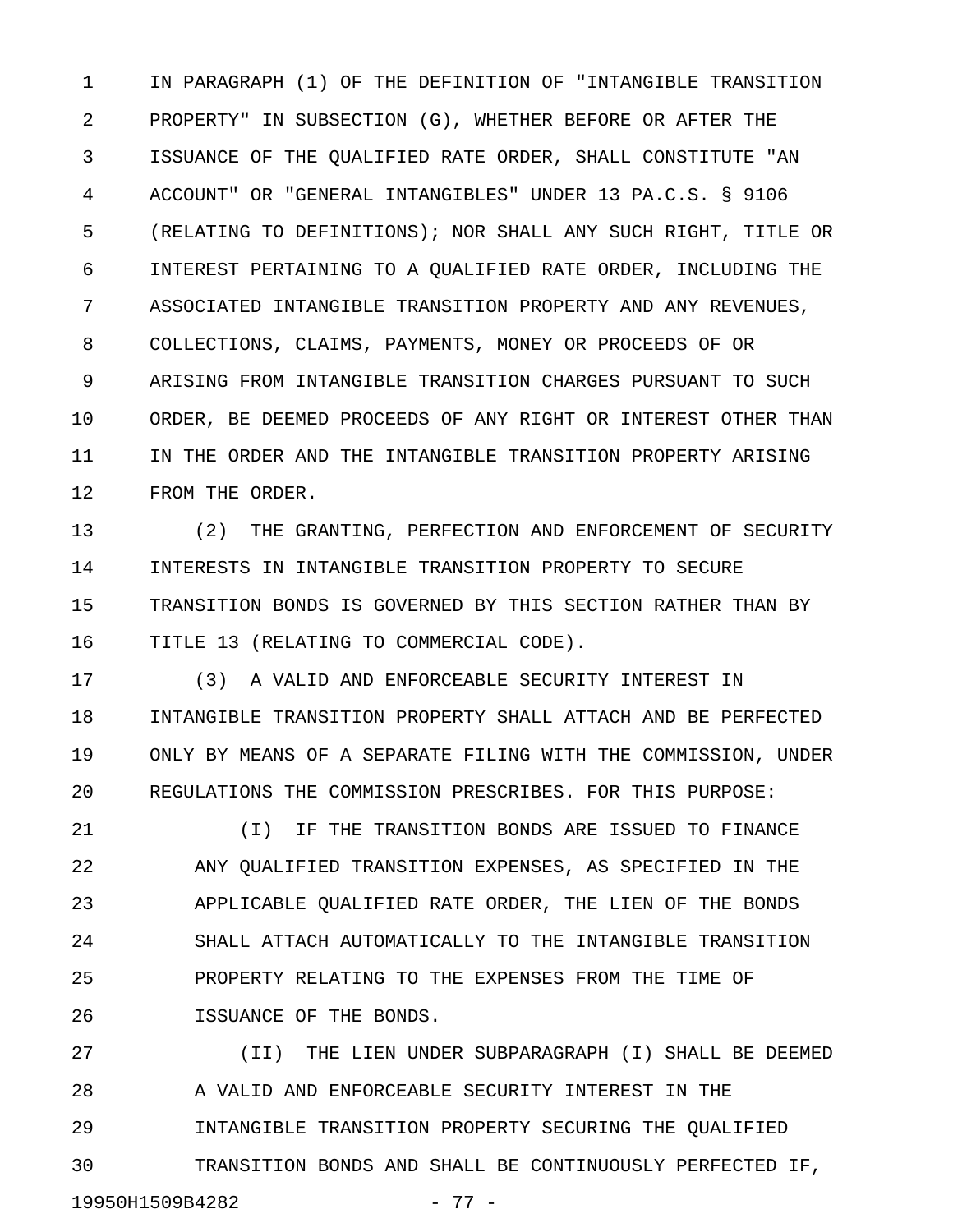1 BEFORE THE DATE OF ISSUANCE SPECIFIED IN SUBPARAGRAPH (I) 2 OR WITHIN NO MORE THAN TEN DAYS AFTER THE DATE, A FILING 3 HAS BEEN MADE BY OR ON BEHALF OF THE FINANCING PARTY TO 4 PROTECT THAT SECURITY INTEREST IN ACCORDANCE WITH THE 5 PROCEDURES PRESCRIBED BY THE COMMISSION UNDER THIS 6 SUBSECTION. ANY FILING IN RESPECT TO SUCH TRANSITION 7 BONDS SHALL TAKE PRECEDENCE OVER ANY OTHER FILING.

8 (III) THE LIEN UNDER SUBPARAGRAPH (I) IS ENFORCEABLE 9 AGAINST THE ASSIGNEE AND ALL THIRD PARTIES, INCLUDING 10 JUDICIAL LIEN CREDITORS, SUBJECT ONLY TO THE RIGHTS OF 11 ANY THIRD PARTIES HOLDING SECURITY INTERESTS IN THE 12 INTANGIBLE TRANSITION PROPERTY PREVIOUSLY PERFECTED IN 13 THE MANNER DESCRIBED IN THIS SUBSECTION IF VALUE HAS BEEN 14 GIVEN BY THE PURCHASERS OF TRANSITION BONDS. A PERFECTED 15 LIEN IN INTANGIBLE TRANSITION PROPERTY IS A CONTINUOUSLY 16 PERFECTED SECURITY INTEREST IN ALL REVENUES AND PROCEEDS 17 ARISING WITH RESPECT TO THE ASSOCIATED INTANGIBLE 18 TRANSITION PROPERTY, WHETHER OR NOT REVENUES HAVE 19 ACCRUED. INTANGIBLE TRANSITION PROPERTY CONSTITUTES 20 PROPERTY FOR THE PURPOSES OF CONTRACTS SECURING 21 TRANSITION BONDS, WHETHER OR NOT THE RELATED REVENUES 22 HAVE ACCRUED. THE LIEN CREATED UNDER THIS PARAGRAPH IS 23 PERFECTED AND RANKS PRIOR TO ANY OTHER LIEN, INCLUDING 24 ANY JUDICIAL LIEN, WHICH SUBSEQUENTLY ATTACHES TO THE 25 INTANGIBLE TRANSITION PROPERTY; TO THE INTANGIBLE 26 TRANSITION CHARGES; AND TO THE QUALIFIED RATE ORDER AND 27 ANY RIGHTS CREATED BY THE ORDER OR ANY PROCEEDS OF THE 28 ORDER. THE RELATIVE PRIORITY OF A LIEN CREATED UNDER THIS 29 PARAGRAPH IS NOT DEFEATED OR ADVERSELY AFFECTED BY 30 CHANGES TO THE QUALIFIED RATE ORDER OR TO THE INTANGIBLE

19950H1509B4282 - 78 -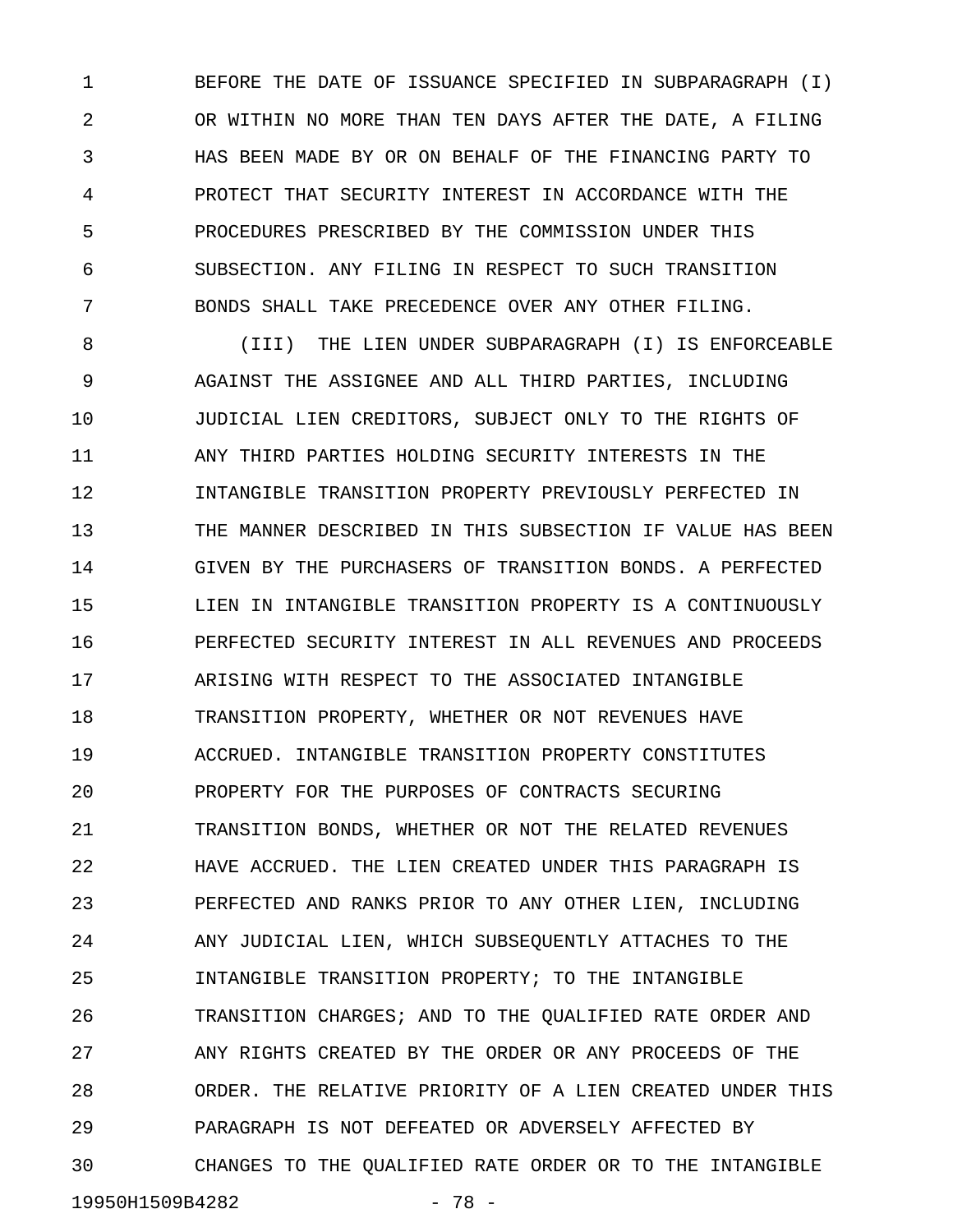1 TRANSITION CHARGES PAYABLE BY ANY CUSTOMER.

2 (IV) THE RELATIVE PRIORITY OF A LIEN CREATED UNDER 3 THIS PARAGRAPH IS NOT DEFEATED OR ADVERSELY AFFECTED BY 4 THE COMMINGLING OF REVENUES ARISING WITH RESPECT TO 5 INTANGIBLE TRANSITION PROPERTY WITH FUNDS OF THE ELECTRIC 6 UTILITY OR OTHER FUNDS OF THE ASSIGNEE.

7 (V) IF AN EVENT OF DEFAULT OCCURS UNDER APPROVED 8 TRANSITION BONDS, THE HOLDERS OF TRANSITION BONDS OR 9 THEIR AUTHORIZED REPRESENTATIVES, AS SECURED PARTIES, MAY 10 FORECLOSE OR OTHERWISE ENFORCE THE LIEN IN THE INTANGIBLE 11 TRANSITION PROPERTY SECURING THE TRANSITION BONDS, 12 SUBJECT TO THE RIGHTS OF ANY THIRD PARTIES HOLDING PRIOR 13 SECURITY INTERESTS IN THE INTANGIBLE TRANSITION PROPERTY 14 PERFECTED IN THE MANNER PROVIDED IN THIS SUBSECTION. UPON 15 APPLICATION BY THE HOLDERS OR THEIR REPRESENTATIVES, 16 WITHOUT LIMITING THEIR OTHER REMEDIES, THE COMMISSION 17 SHALL ORDER THE SEQUESTRATION AND PAYMENT TO THE HOLDERS 18 OR THEIR REPRESENTATIVES OF REVENUES ARISING WITH RESPECT 19 TO THE INTANGIBLE TRANSITION PROPERTY PLEDGED TO THE 20 HOLDERS. AN ORDER UNDER THIS SUBPARAGRAPH SHALL REMAIN IN 21 FULL FORCE AND EFFECT NOTWITHSTANDING ANY BANKRUPTCY, 22 REORGANIZATION, OR OTHER INSOLVENCY PROCEEDINGS WITH 23 RESPECT TO THE ELECTRIC UTILITY OR ASSIGNEE.

24 (4) THE COMMISSION SHALL ESTABLISH AND MAINTAIN A 25 SEPARATE SYSTEM OF RECORDS TO REFLECT THE DATE AND TIME OF 26 RECEIPT OF ALL FILINGS MADE UNDER THIS SUBSECTION AND MAY 27 PROVIDE THAT TRANSFERS OF INTANGIBLE TRANSITION PROPERTY TO 28 AN ASSIGNEE BE FILED IN ACCORDANCE WITH THE SAME SYSTEM. 29 (E) TRUE SALE.--A TRANSFER OF INTANGIBLE TRANSITION PROPERTY 30 BY AN ELECTRIC UTILITY TO AN ASSIGNEE WHICH THE PARTIES HAVE IN 19950H1509B4282 - 79 -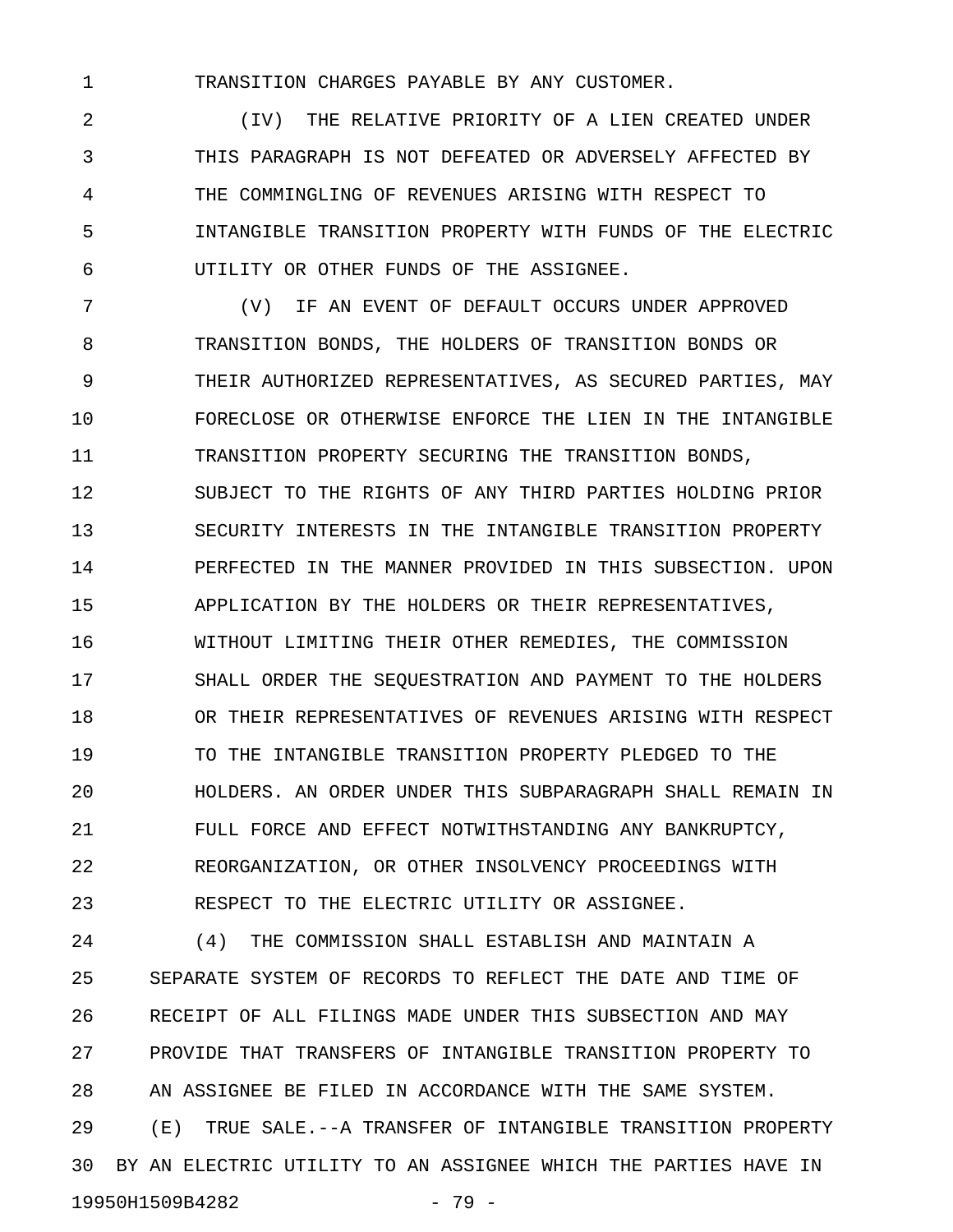1 THE GOVERNING DOCUMENTATION EXPRESSLY STATED TO BE A SALE OR 2 OTHER ABSOLUTE TRANSFER, IN A TRANSACTION APPROVED IN A 3 QUALIFIED RATE ORDER, SHALL BE TREATED AS AN ABSOLUTE TRANSFER 4 OF ALL OF THE TRANSFEROR'S RIGHT, TITLE AND INTEREST, AS IN A 5 TRUE SALE, AND NOT AS A PLEDGE OR OTHER FINANCING, OF THE 6 INTANGIBLE TRANSITION PROPERTY, OTHER THAN FOR FEDERAL AND STATE 7 INCOME AND FRANCHISE TAX PURPOSES. GRANTING TO HOLDERS OF 8 TRANSITION BONDS A PREFERRED RIGHT TO THE INTANGIBLE TRANSITION 9 PROPERTY OR THE PROVISION BY THE ELECTRIC UTILITY OF ANY CREDIT 10 ENHANCEMENT WITH RESPECT TO TRANSITION BONDS SHALL NOT IMPAIR OR 11 NEGATE THE CHARACTERIZATION OF ANY TRANSFER AS A TRUE SALE, 12 OTHER THAN FOR FEDERAL AND STATE INCOME AND FRANCHISE TAX 13 PURPOSES. A TRANSFER OF INTANGIBLE TRANSITION PROPERTY SHALL BE 14 DEEMED PERFECTED AS AGAINST THIRD PERSONS, INCLUDING ANY 15 JUDICIAL LIEN CREDITORS, WHEN ALL OF THE FOLLOWING HAVE TAKEN 16 PLACE:

17 (1) THE COMMISSION HAS ISSUED THE QUALIFIED RATE ORDER 18 CREATING INTANGIBLE TRANSITION PROPERTY.

19 (2) A SALE OR TRANSFER OF THE INTANGIBLE TRANSITION 20 PROPERTY IN WRITING HAS BEEN EXECUTED AND DELIVERED TO THE 21 ASSIGNEE.

22 (F) ACTIONS WITH RESPECT TO INTANGIBLE TRANSITION CHARGES.-- 23 (1) NOTHING IN THIS CHAPTER SHALL ENTITLE ANY PERSON TO 24 BRING AN ACTION AGAINST A RETAIL ELECTRIC CUSTOMER FOR 25 NONPAYMENT OF INTANGIBLE TRANSITION CHARGES, OTHER THAN THE 26 ELECTRIC UTILITY, ITS SUCCESSOR OR ANY OTHER ENTITY WHICH 27 PROVIDES ELECTRIC SERVICE TO A PERSON THAT WAS A CUSTOMER OF 28 AN ELECTRIC UTILITY LOCATED WITHIN THE CERTIFICATED TERRITORY 29 OF THE ELECTRIC UTILITY ON THE EFFECTIVE DATE OF THIS CHAPTER 30 OR THAT BECAME A CUSTOMER OF ELECTRIC SERVICES WITHIN SUCH 19950H1509B4282 - 80 -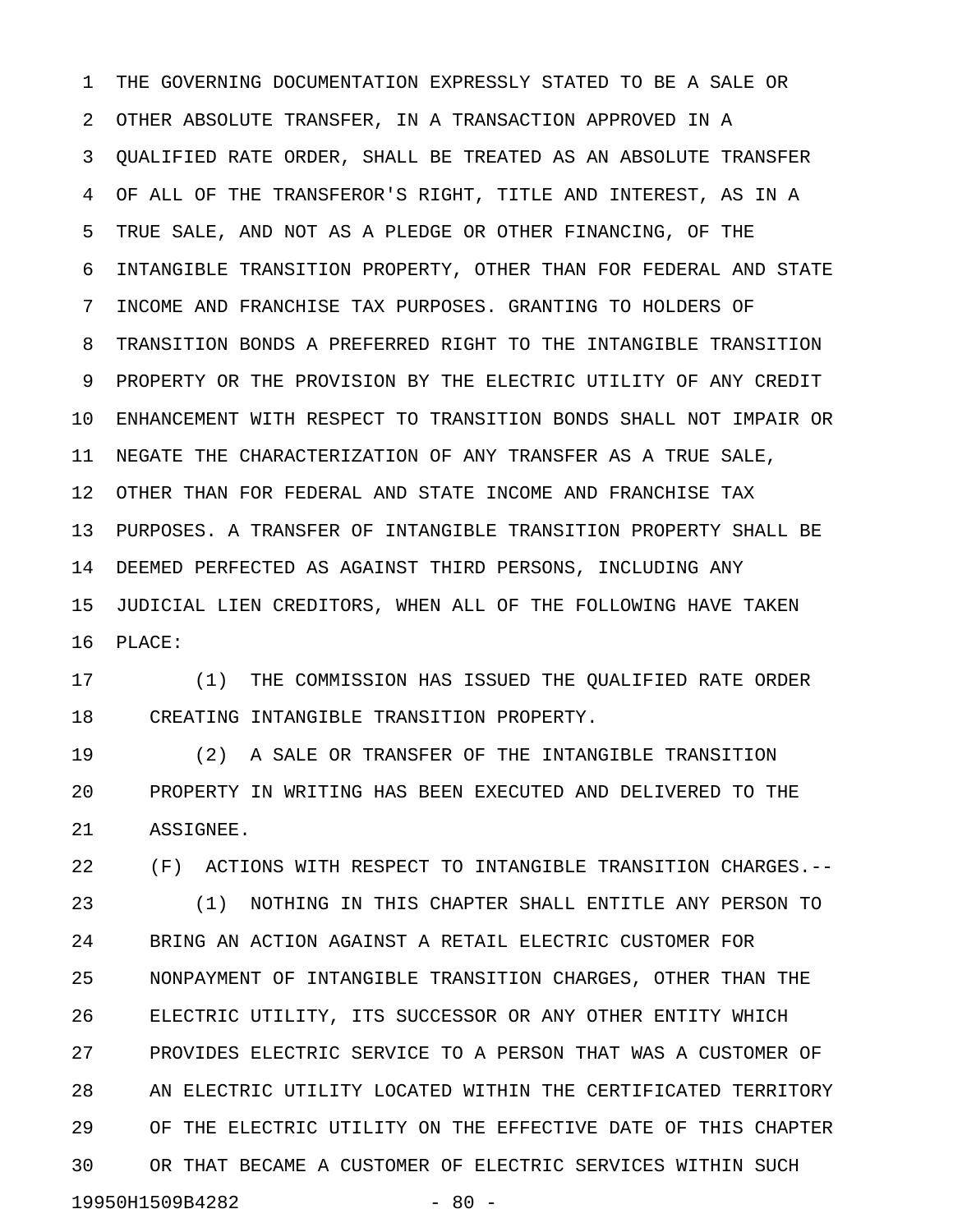1 TERRITORY AFTER THE EFFECTIVE DATE OF THIS CHAPTER AND IS 2 STILL LOCATED WITHIN SUCH TERRITORY.

3 (2) THE COMMISSION HAS EXCLUSIVE JURISDICTION OVER ANY 4 DISPUTE ARISING OUT OF THE OBLIGATIONS, TO IMPOSE AND COLLECT 5 INTANGIBLE TRANSITION CHARGES, OF AN ELECTRIC UTILITY, ITS 6 SUCCESSOR OR ANY OTHER ENTITY WHICH PROVIDES ELECTRIC SERVICE 7 TO A PERSON THAT WAS A CUSTOMER OF AN ELECTRIC UTILITY 8 LOCATED WITHIN THE CERTIFICATED TERRITORY OF THE ELECTRIC 9 UTILITY ON THE EFFECTIVE DATE OF THIS CHAPTER OR THAT BECAME 10 A CUSTOMER OF ELECTRIC SERVICES WITHIN SUCH TERRITORY AFTER 11 THE EFFECTIVE DATE OF THIS CHAPTER AND IS STILL LOCATED 12 WITHIN SUCH TERRITORY.

13 (G) DEFINITIONS.--AS USED IN THIS SECTION, THE FOLLOWING 14 WORDS AND PHRASES SHALL HAVE THE MEANINGS GIVEN TO THEM IN THIS 15 SUBSECTION:

16 "ASSIGNEE." AN ENTITY, INCLUDING A CORPORATION, PUBLIC 17 AUTHORITY, TRUST OR FINANCING VEHICLE, TO WHICH AN ELECTRIC 18 UTILITY ASSIGNS, SELLS OR TRANSFERS OTHER THAN AS SECURITY ALL 19 OR A PORTION OF ITS INTEREST IN OR RIGHT TO INTANGIBLE 20 TRANSITION PROPERTY. THE TERM INCLUDES AN ENTITY, INCLUDING A 21 CORPORATION, PUBLIC AUTHORITY, TRUST OR FINANCING VEHICLE TO 22 WHICH A DIRECT ASSIGNEE OF AN ELECTRIC UTILITY MAY ASSIGN, SELL 23 OR TRANSFER OTHER THAN AS SECURITY ITS INTEREST IN OR RIGHT TO 24 INTANGIBLE TRANSITION PROPERTY.

25 "FINANCING PARTY." A HOLDER OF TRANSITION BONDS, INCLUDING 26 TRUSTEES, COLLATERAL AGENTS AND OTHER ENTITIES ACTING FOR THE 27 BENEFIT OF SUCH A HOLDER.

28 "INTANGIBLE TRANSITION CHARGES." THE AMOUNTS AUTHORIZED TO 29 BE IMPOSED ON ALL CUSTOMER BILLS AND COLLECTED, THROUGH A NON-30 BYPASSABLE MECHANISM BY THE ELECTRIC UTILITY OR ITS SUCCESSOR OR 19950H1509B4282 - 81 -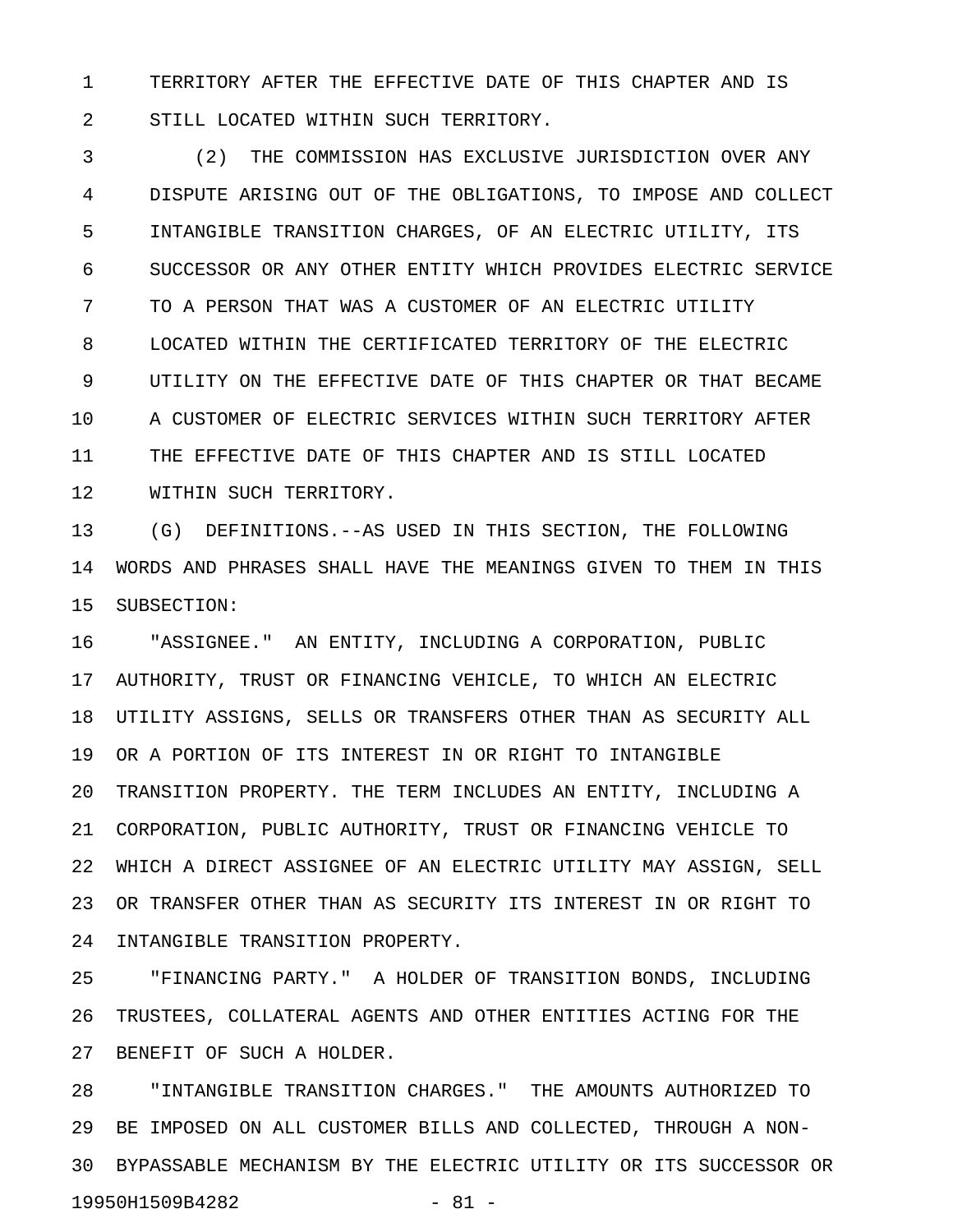1 BY ANY OTHER ENTITY WHICH PROVIDES ELECTRIC SERVICE TO A PERSON 2 THAT WAS A CUSTOMER OF AN ELECTRIC UTILITY LOCATED WITHIN THE 3 CERTIFICATED TERRITORY OF THE ELECTRIC UTILITY ON THE EFFECTIVE 4 DATE OF THIS CHAPTER OR THAT, AFTER THIS EFFECTIVE DATE OF THIS 5 CHAPTER, BECAME A CUSTOMER OF ELECTRIC SERVICES WITHIN SUCH 6 TERRITORY, AND IS STILL LOCATED WITHIN SUCH TERRITORY, TO 7 RECOVER QUALIFIED TRANSITION EXPENSES PURSUANT TO A QUALIFIED 8 RATE ORDER. THE AMOUNTS SHALL BE ALLOCATED TO CUSTOMER CLASSES 9 IN A MANNER THAT DOES NOT SHIFT INTER-CLASS OR INTRA-CLASS COSTS 10 AND MAINTAINS CONSISTENCY WITH THE ALLOCATION METHODOLOGY FOR 11 UTILITY PRODUCTION PLANT ACCEPTED BY THE COMMISSION IN THE 12 ELECTRIC UTILITY'S MOST RECENT BASE RATE PROCEEDING.

13 "INTANGIBLE TRANSITION PROPERTY."

14 (1) THE PROPERTY RIGHT CREATED UNDER THIS SECTION 15 REPRESENTING THE IRREVOCABLE RIGHT OF THE ELECTRIC UTILITY OR 16 AN ASSIGNEE TO RECEIVE THROUGH INTANGIBLE TRANSITION CHARGES 17 AMOUNTS SUFFICIENT TO RECOVER ALL OF ITS QUALIFIED TRANSITION 18 EXPENSES. THE TERM INCLUDES ALL RIGHT, TITLE AND INTEREST OF 19 THE ELECTRIC UTILITY OR ASSIGNEE IN THE QUALIFIED RATE ORDER 20 AND IN ALL REVENUES, COLLECTIONS, CLAIMS, PAYMENTS, MONEY OR 21 PROCEEDS OF OR ARISING FROM INTANGIBLE TRANSITION CHARGES 22 PURSUANT TO THE ORDER, TO THE EXTENT THAT, IN ACCORDANCE WITH 23 THIS CHAPTER, THE ORDER AND THE RATES AND OTHER CHARGES 24 AUTHORIZED UNDER THE ORDER ARE DECLARED TO BE IRREVOCABLE.

25 (2) INTANGIBLE TRANSITION PROPERTY SHALL ARISE AND EXIST 26 ONLY WHEN, AS, AND TO THE EXTENT THAT, AN ELECTRIC UTILITY OR 27 ASSIGNEE HAS QUALIFIED TRANSITION EXPENSES FOR WHICH 28 INTANGIBLE TRANSITION CHARGES ARE AUTHORIZED IN A QUALIFIED 29 RATE ORDER THAT HAS BECOME EFFECTIVE IN ACCORDANCE WITH 30 SUBSECTION (A) AND SHALL THEREAFTER CONTINUOUSLY EXIST TO THE 19950H1509B4282 - 82 -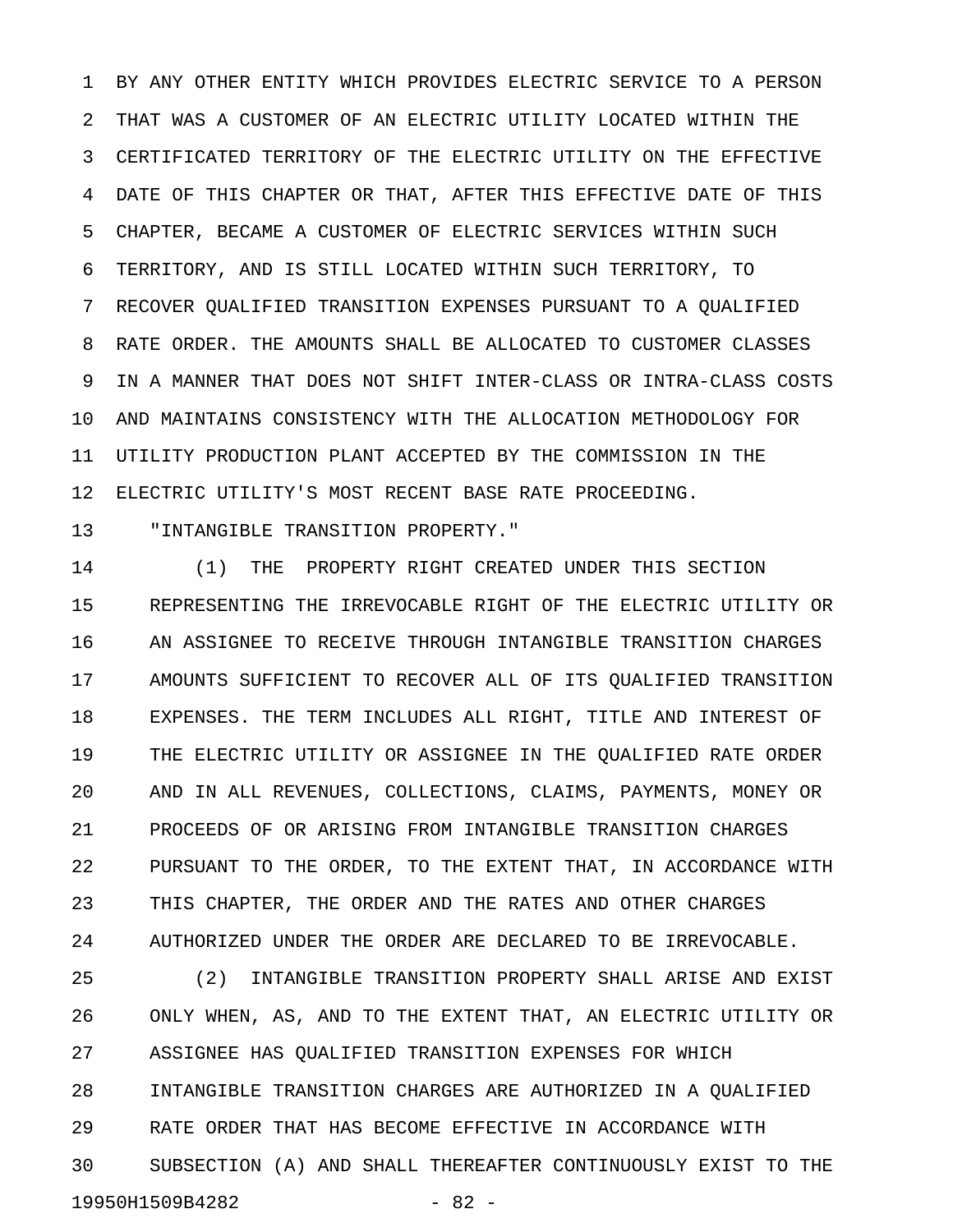1 EXTENT PROVIDED IN THE ORDER.

2 "QUALIFIED RATE ORDER." AN ORDER OF THE COMMISSION ADOPTED 3 IN ACCORDANCE WITH THIS SECTION, AUTHORIZING THE IMPOSITION AND 4 COLLECTION OF INTANGIBLE TRANSITION CHARGES.

5 "QUALIFIED TRANSITION EXPENSES." THE TRANSITION OR STRANDED 6 COSTS OF AN ELECTRIC UTILITY APPROVED BY THE COMMISSION FOR 7 RECOVERY UNDER SECTIONS 2804 (RELATING TO STANDARDS FOR 8 RESTRUCTURING OF ELECTRIC INDUSTRY) AND 2808 (RELATING TO 9 COMPETITIVE TRANSITION CHARGE), THROUGH THE ISSUANCE OF 10 TRANSITION BONDS; THE COSTS OF RETIRING EXISTING DEBT OR EQUITY 11 CAPITAL OF THE ELECTRIC UTILITY OR ITS HOLDING COMPANY PARENT, 12 INCLUDING ACCRUED INTEREST AND ACQUISITION OR REDEMPTION 13 PREMIUM, COSTS OF DEFEASANCE, AND OTHER RELATED FEES, COSTS AND 14 CHARGES RELATING TO, THROUGH THE ISSUANCE OF TRANSITION BONDS OR 15 THE ASSIGNMENT, SALE OR OTHER TRANSFER OF INTANGIBLE TRANSITION 16 PROPERTY; AND THE COSTS INCURRED TO ISSUE, SERVICE OR REFINANCE 17 THE TRANSITION BONDS, INCLUDING ACCRUED INTEREST AND ACQUISITION 18 OR REDEMPTION PREMIUM, AND OTHER RELATED FEES, COSTS AND 19 CHARGES, OR TO ASSIGN, SELL OR OTHERWISE TRANSFER INTANGIBLE 20 TRANSITION PROPERTY.

21 "TRANSITION BONDS." BONDS, DEBENTURES, NOTES, CERTIFICATES 22 OF PARTICIPATION OR OF BENEFICIAL INTEREST OR OTHER EVIDENCES OF 23 INDEBTEDNESS OR OWNERSHIP WHICH:

24 (1) ARE ISSUED BY OR ON BEHALF OF THE ELECTRIC UTILITY 25 OR ASSIGNEE PURSUANT TO A QUALIFIED RATE ORDER;

26 (2) ARE SECURED BY OR PAYABLE FROM INTANGIBLE TRANSITION 27 PROPERTY; AND

28 (3) REACH FINAL MATURITY IN NO LONGER THAN TEN YEARS. 29 SECTION 5. THE PROVISIONS OF THIS ACT ARE SEVERABLE. IF ANY 30 PROVISION OF THIS ACT OR ITS APPLICATION TO ANY PERSON OR 19950H1509B4282 - 83 -